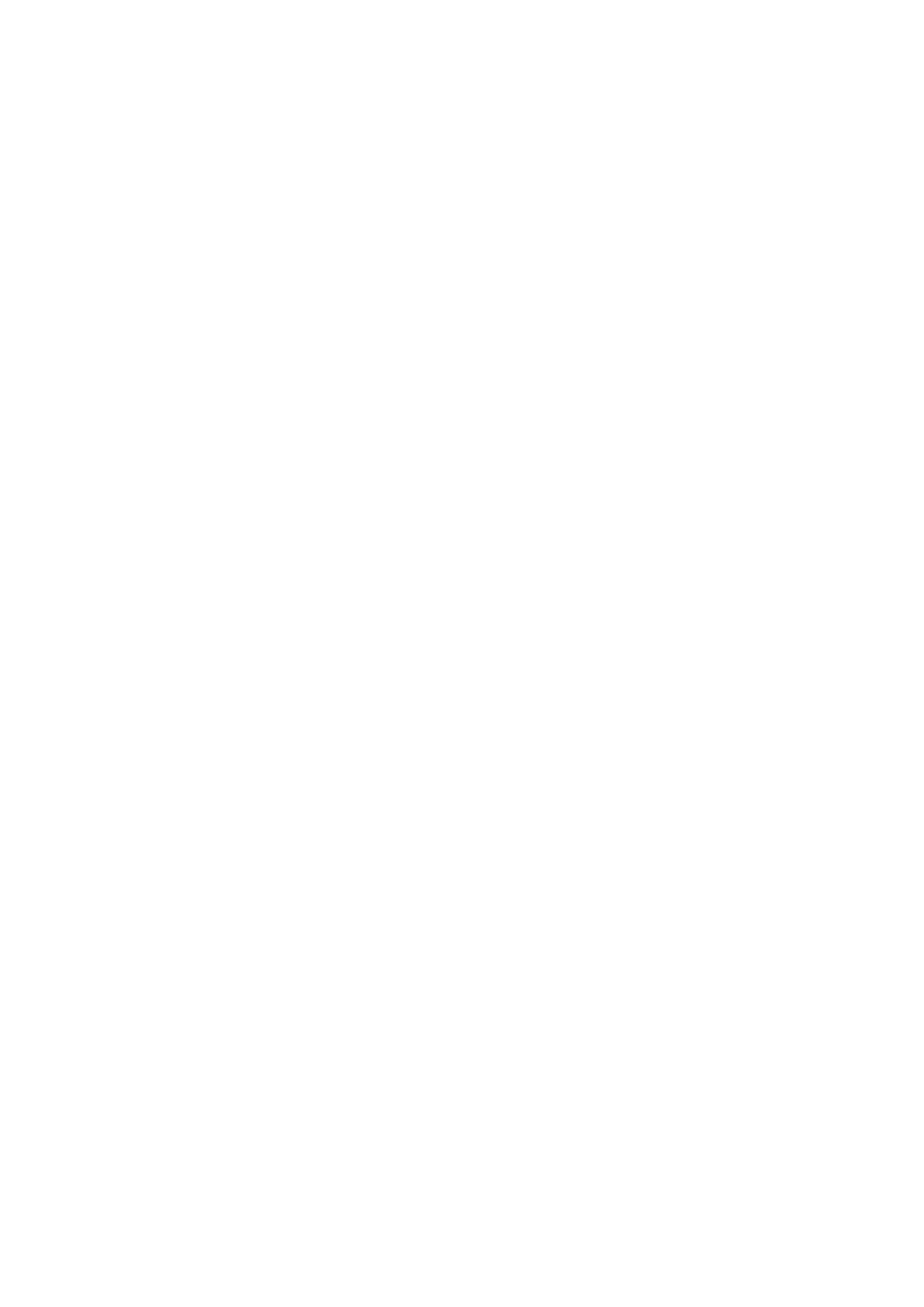

# basic education

Department: **Basic Education REPUBLIC OF SOUTH AFRICA** 

# **Isitatimende Senqubomgomo Yohlelo Lwezifundo Nokuhlola Kukazwelonke Amabanga R-3**

**AMAKHONO EMPILO**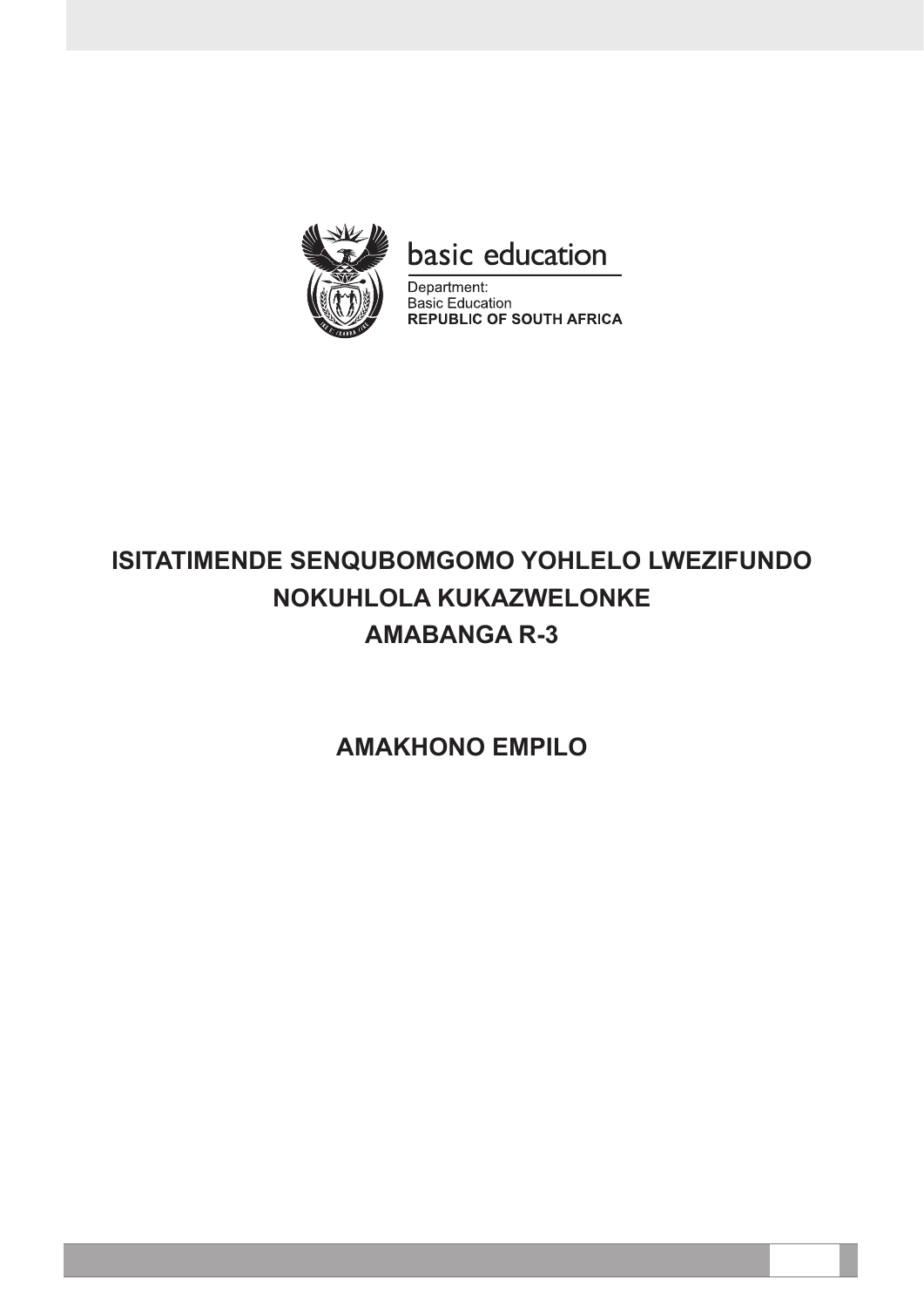#### **Department of Basic Education**

222 Struben Street Private Bag X895 Pretoria 0001 South Africa Tel: +27 12 357 3000 Fax: +27 12 323 0601

120 Plein Street Private Bag X9023 Cape Town 8000 South Africa Tel: +27 21 465 1701 Fax: +27 21 461 8110 Website: http://www.education.gov.za

# **© 2011 Department of Basic Education**

#### **Isbn: 978-1-4315-0428-2**

Design and Layout by: Ndabase Printing Solution Printed by: Government Printing Works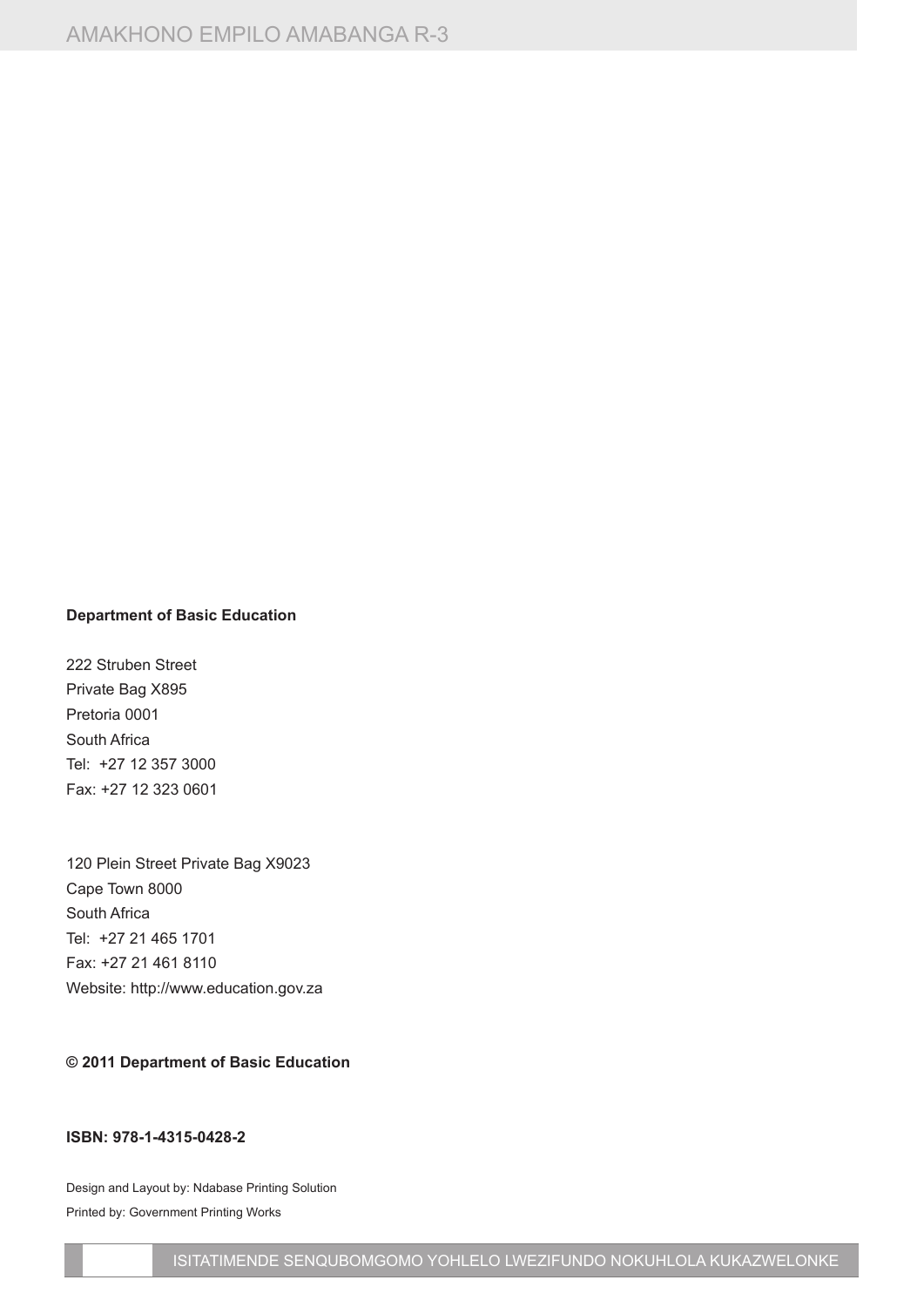# FOREWORD by the minister



Our national curriculum is the culmination of our efforts over a period of seventeen years to transform the curriculum bequeathed to us by apartheid. From the start of democracy we have built our curriculum on the values that inspired our Constitution (Act 108 of 1996). The Preamble to the Constitution states that the aims of the Constitution are to:

- heal the divisions of the past and establish a society based on democratic values, social justice and fundamental human rights;
- improve the quality of life of all citizens and free the potential of each person;
	- lay the foundations for a democratic and open society in which government is based on the will of the people and every citizen is equally protected by law; and
- build a united and democratic South Africa able to take its rightful place as a sovereign state in the family of nations.

Education and the curriculum have an important role to play in realising these aims.

In 1997 we introduced outcomes-based education to overcome the curricular divisions of the past, but the experience of implementation prompted a review in 2000. This led to the first curriculum revision: the *Revised National Curriculum Statement Grades R-9* and the *National Curriculum Statement Grades 10-12* (2002).

Ongoing implementation challenges resulted in another review in 2009 and we revised the *Revised National Curriculum Statement* (2002) to produce this document.

From 2012 the two 2002 curricula, for *Grades R-9* and *Grades 10-12* respectively, are combined in a single document and will simply be known as the *National Curriculum Statement Grades R-12.* The *National Curriculum Statement for Grades R-12* builds on the previous curriculum but also updates it and aims to provide clearer specification of what is to be taught and learnt on a term-by-term basis.

The *National Curriculum Statement Grades R-12* accordingly replaces the Subject Statements, Learning Programme Guidelines and Subject Assessment Guidelines with the

- (a) Curriculum and Assessment Policy Statements (CAPS) for all approved subjects listed in this document;
- (b) *National policy pertaining to the programme and promotion requirements of the National Curriculum Statement Grades R-12*; and
- (c) *National Protocol for Assessment Grades R-12.*

exgety

**MRS ANGIE MOTSHEKGA, MP MINISTER OF BASIC EDUCATION**

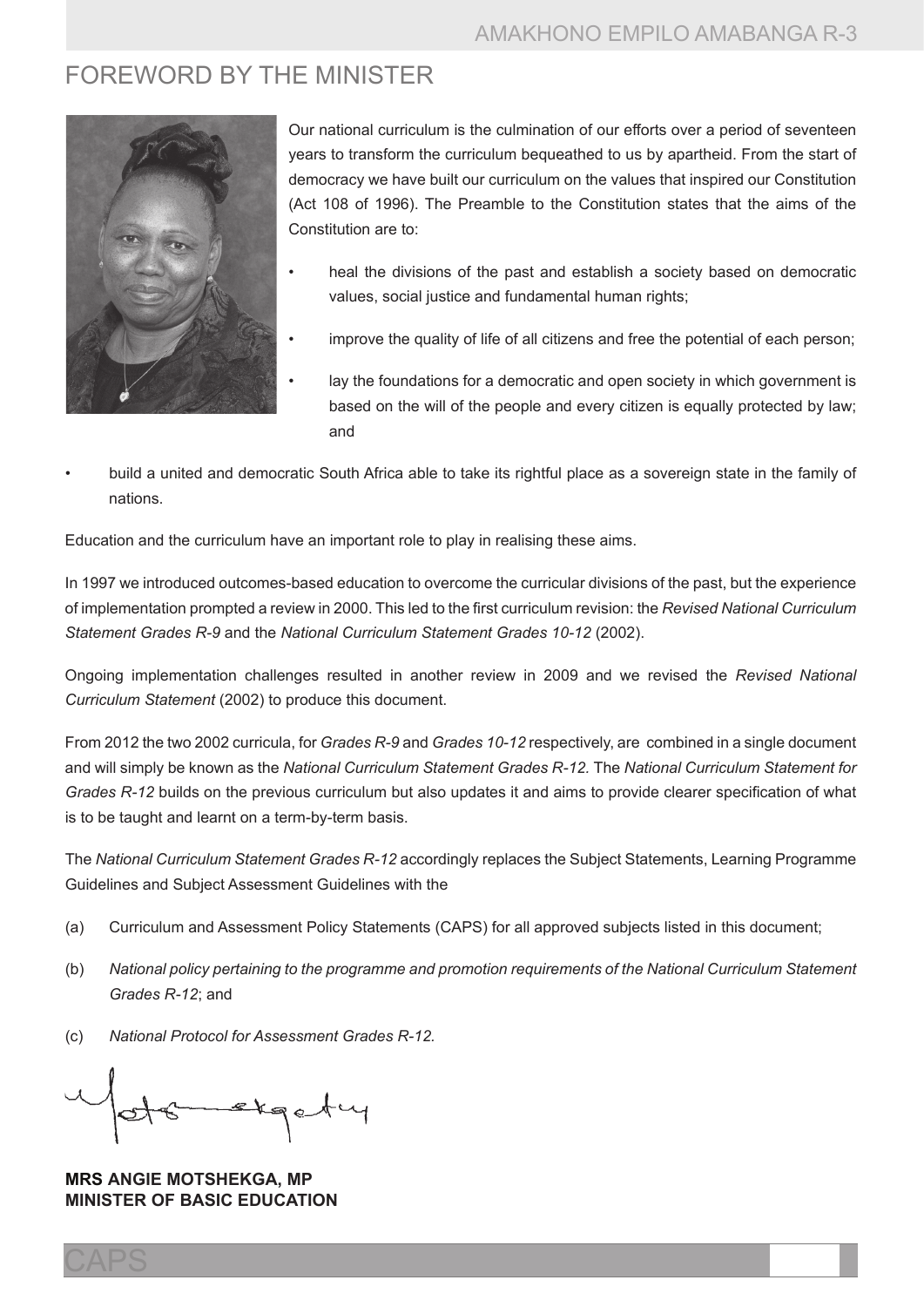Isitatimende Senqubomgomo Yohlelo Lwezifundo Nokuhlola Kukazwelonke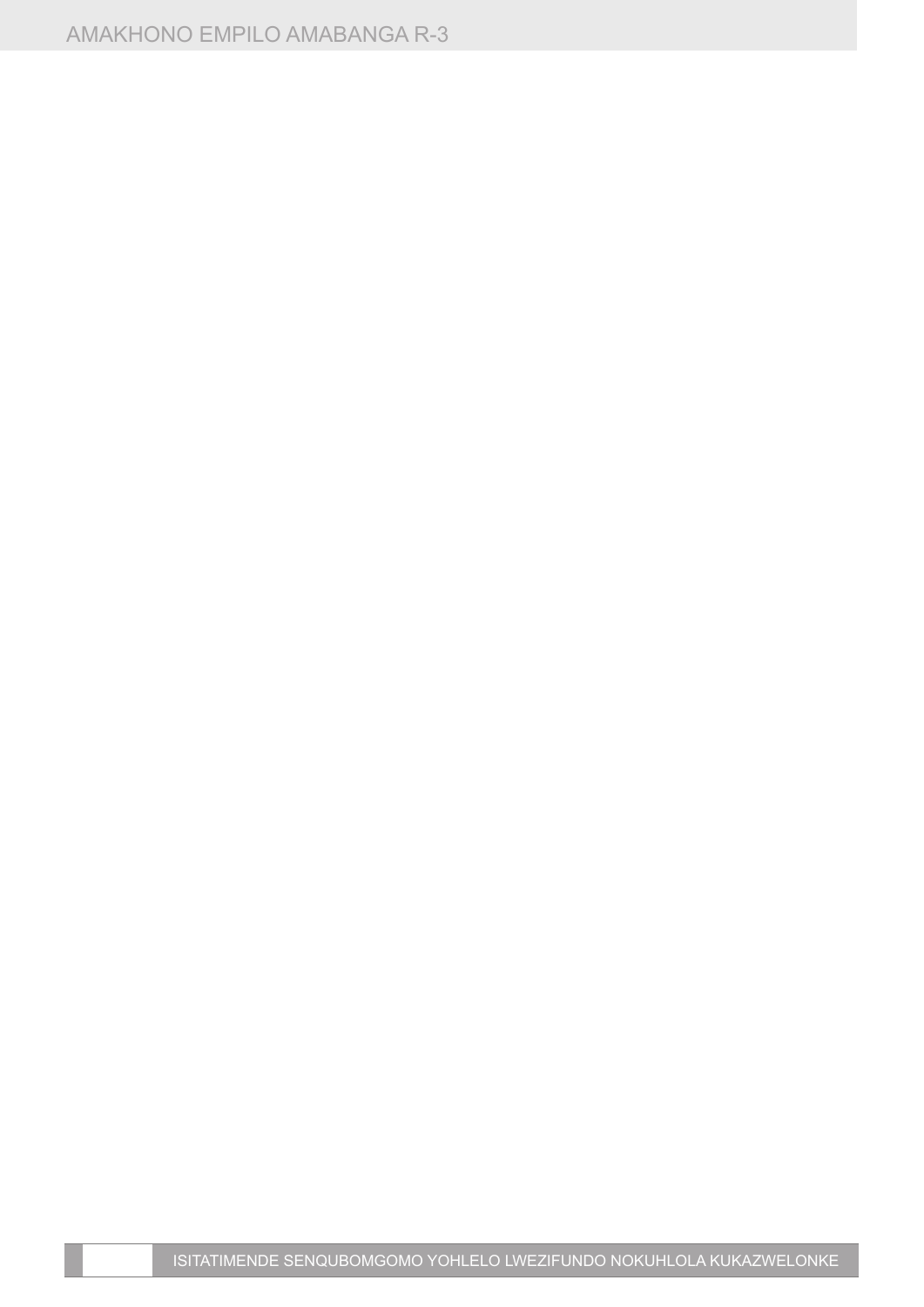# OKUQUKETHWE

|      | ISIGABA SOKU - 1: ISITATIMENDE SENQUBOMGOMO YOHLELO LWEZIFUNDO NOKUHLOLA             |  |
|------|--------------------------------------------------------------------------------------|--|
|      |                                                                                      |  |
| 1.1  |                                                                                      |  |
| 1.2. |                                                                                      |  |
| 1.3. |                                                                                      |  |
| 1.4. |                                                                                      |  |
|      |                                                                                      |  |
|      |                                                                                      |  |
|      |                                                                                      |  |
|      |                                                                                      |  |
|      |                                                                                      |  |
| 2.1  |                                                                                      |  |
| 2.2  |                                                                                      |  |
| 2.3  |                                                                                      |  |
| 2.4  |                                                                                      |  |
|      |                                                                                      |  |
|      |                                                                                      |  |
|      |                                                                                      |  |
| 2.5  |                                                                                      |  |
| 2.6  | Isikhathi esibekelwe izinhlaka zokufundiswa kwamakhono empilo emabangeni aphansi  15 |  |
| 2.7  | <b>Izihloko</b>                                                                      |  |
| 2.8  |                                                                                      |  |
| 2.9  |                                                                                      |  |
|      |                                                                                      |  |
|      |                                                                                      |  |
| 4.1  |                                                                                      |  |
| 4.2  |                                                                                      |  |
| 4.3  |                                                                                      |  |
| 4.4  |                                                                                      |  |
| 4.5  |                                                                                      |  |

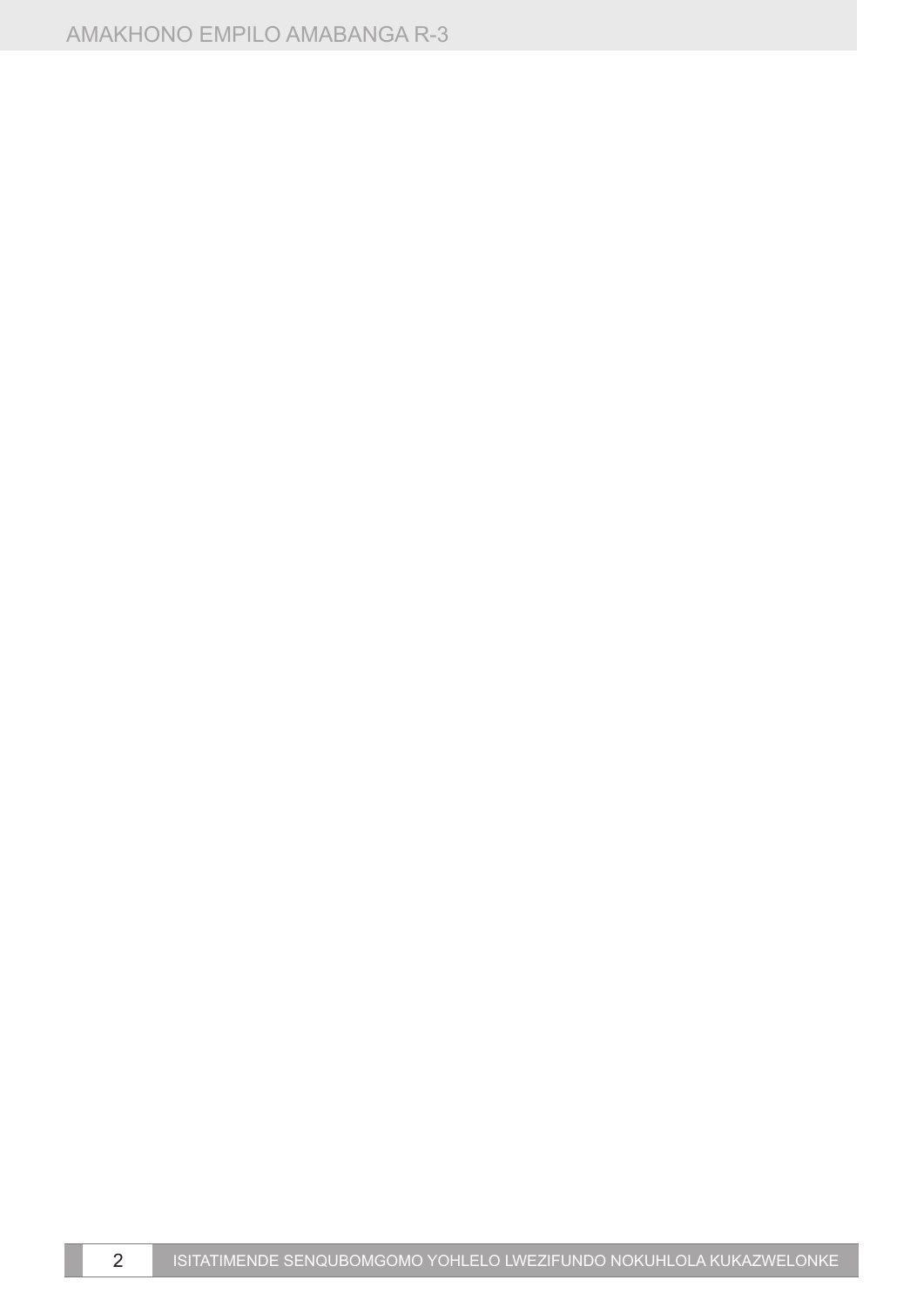# ISIGABA SOKU - 1: Isitatimende Senqubomgomo Yohlelo Lwezifundo Nokuhlola Kukazwelonke

# **1.1. Ulwazi lwaphambilini**

*IsiTatimende SoHlelo LweziFundo LukaZwelonke seBanga-R kuya kwele-12* (uTAHFUZWE) sikhombisa inqubomgomo yezinhlelo zezifundo kanye nezokuhlola emkhakheni wokufunda esikoleni.

Ukuze kwenziwe ngcono ukusetshenziswa kwaso, kwadingeka ukuthi kube nezichibiyelo ezithile ezizoqala ukusebenza ngoMasingana ngonyaka wezi-2012. Kwabe sekubhalwa umqulu owodwa odidiyele *IsiTatimende SeNqubomgomo YoHlelo LweziFundo NokuHlola KukaZwelonke* saleso naleso sifundo, okuwumqulu othatha isikhundla *seziTatimende Zesifundo, umHlahlandlela Wohlelo lokuFunda kanye nomHlahlandlela WokuHlola Izifundo eBangeni-R kuya kwele-12*.

# **1.2 Isendlalela**

- (a) IsiTatimende *SoHlelo LweziFundo LukaZwelonke seBanga-R kuya kwele-12 (kuMasingana ngonyaka wezi-2012)* simele inqubomgomo yokufunda nokufundisa ezikoleni zaseNingizimu Afrika futhi siqukethe lokhu:
	- (i) IsiTatimende seNqubomgomo yoHlelo LweziFundo nokuHlola kuleso naleso sifundo esifundwayo.
	- (ii) Umqulu weNqubomgomo, i-*National Policy pertaining to the programme and promotion requirements of the National Curriculum Statement IBanga-R kuya kwele-12,kanye*
	- (iii) Nomqulu weNqubomgomo*,* i-*National Protocol for Assessment IBanga-R kuya kwele-12 kuMasingana ngonyaka we-2012).*
- (b) *IsiTatimende SoHlelo LweziFundo LukaZwelonke seBanga-*R-12 *(kuMasingana 2012), sithatha indawo yeziTatimende zoHlelo LweziFundo lukaZwelonke ezimbili ezikhona njengamanje; okuyilezi*
	- *(i) IsiTatimende soHlelo LweziFundo LukaZwelonke Olubukeziwe IBanga-R kuya kwelesi-9, IGazethi KaHulumeni* ye-23406 zingama-31 kuNhlaba ngonyaka wezi -2002 kanye
	- *(ii) IsiTatimende soHlelo LweziFundo LukaZwelonke IBanga le-10 kuya kwele-12, IGazethi KaHulumeni* ye-25545 ziyi-6 kuMfumfu ngonyaka we-2003 neye-27594 ziyi-17 kuNhlaba ngonyaka we-2005.
- (c) NesiTatimende soHlelo LweziFundo lukaZwelonke esibekwe sacaciswa esigabeni u-b(i) kanye no-(ii) siqukethe le miqulu yenqubomgomo elandelayo esizomiswa ukusetshenziswa kuthi esikhundleni sayo kungene i*siTatimende soHlelo LweziFundo IBanga-R kuya kwele-12 kusuka ngonyaka wezi-2012 kuya kowezi-2014:*
- (i) Isifundo/isiTatimende sesiFundo, umHlahlandlela woHlelo lokuFunda kanye nomHlahlandlela wokuHlola kwesiFundo IBanga-R kuya kwelesi-9 kanye nebanga le-10 kuya kwele-12;
- (ii) Umqulu wenqubomgomo, i*National Policy on Assessment and Qualification for Schools in the General Education and Training Band okwashicilelwa kwaba umthetho kuGovernment Notice No.124 kuGovernment Gazette No. 29626 mhla ziyi-12 kuNhlolanja ngonyaka wezi-2007.*

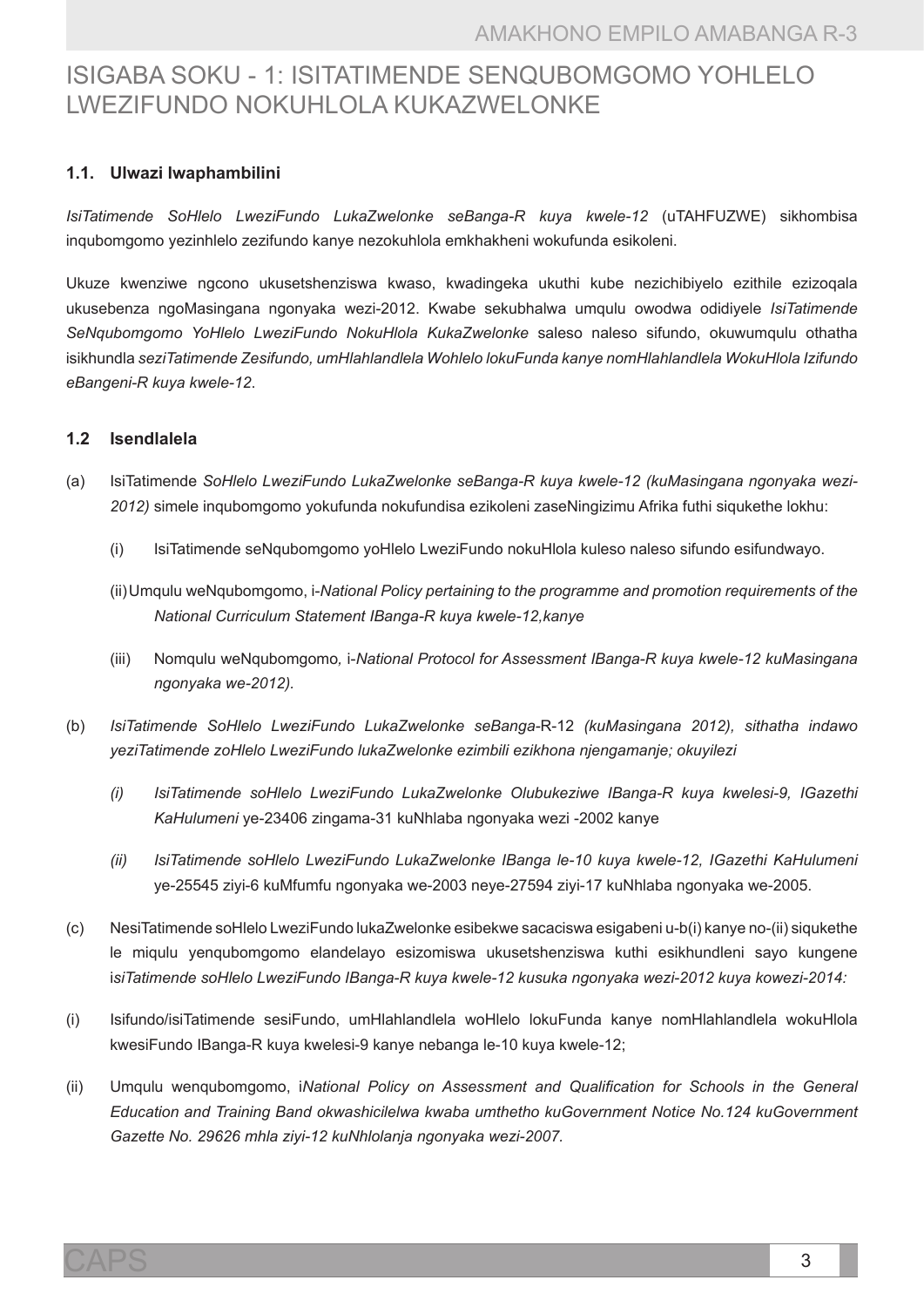- (iii) Umqulu weNqubomgomo, i-*National Senior Certificate: iKhwalifikheshini yezinga lesi-4 kuNational Qualifications Framework (NQF),* elishicilelwa laba semthethweni *kuGovernment Gazette No. 27819* mhla zingama- 20 kuNtulikazi ngonyaka wezi-2005;
- (iv) Umqulu weNqubomgomo*,isichibiyelo somqulu wenqubomgomo, weNational Senior Certificate: iKhwalifikheshini yezinga lesi-4 kuNational Qualifications Framework (NQF), ukubhekelela izingane ezinezidingo eziyisipesheli,*  elethulwa *kuGovernment Gazette, No. 29466* mhla ziyi-11 kuZibandlela ngonyaka wezi-2006, lifakiwe nalo kulo mqulu wenqubomgomo, i-*National Policy pertaining to the programme and promotion requirements of the National Curriculum Statement IBanga-R kuya kwele-12; kanye;*
- (v) Nomqulu wenqubomgomo,*isichibiyelo somqulu wenqubomgomo, weNational Senior Certificate: iKhwalifikheshini yezinga lesi-4 kuNational Qualifications Framework (NQF), ukubhekelela i-national Protocol for Assessment (IBanga-R kuya kwele-12), elashicilelwa laba semthethweni kuGovernment Notice No. 1267 kuGovernment Gazette No. 29467* mhla ziyi-11 kuZibandlela ngonyaka wezi-2006*;*
- (d) Umqulu wenqubomgomo, *i-National policy pertaining to the programme and promotion requirements of the National Curriculum Statement IBanga-R kuya kwele-12,* kanye nezigaba ezitholakala esiTatimendeni seNqubomgomo soHlelo LweziFundo nokuHlola njengoba kubekiwe ezahlukweni kusuka kwesesi-2,3 kanye nesesi-4 kulo mqulu kuyingxenye yemithetho nemigomo *yesiTatimende soHlelo LweziFundo IBanga-R kuya kwele-12.* Ngalokho-ke, *ngokuka Section 6 A* we*South African Schools Act,1996 (Act No.84 of 1996,)* kwakha isisekelo sokuthi uNgqongqoshe weMfundo esemaZingeni aPhansi ukunquma imiphumela kanye nemigomo emincane nje okungasukelwa kuyo, kanye nenqubo, nendlela yokwenza ukuhlola kokuphumelela komfundi ukuba kusetshenziswe ezikoleni zomphakathi nalezo ezizimele.

# **1.3 Izinhloso ezivamile zohlelo LweziFundo zaseNingizimu Afrika**

- (a) *IsiTatimende SoHlelo LweziFundo LukaZwelonke IBanga-R kuya kwele-12* sikhombisa lokho okuthathwa ngokuthi kungulwazi, amakhono namagugu adinga ukufundwa ezikoleni zaseNingizimu Afrika. Lolu hlelo LweziFundo luhlose ukuqinisekisa ukuthi abafundi bathola babuye basebenzise ulwazi namakhono njengendlela ahambisana ngayo nezimpilo zabo. Ngale ndlela uhlelo LweziFundo lukhulisa ulwazi lwezimo abaphila kuzona, bebe benozwelo kuzibopho zomhlaba jikelele.
- (b) *IsiTatimende SoHlelo LweziFundo LukaZwelonke seBanga-R kuya kwele-12 sihlose lokhu:* 
	- • Ukuhlomisa abafundi, noma ngabe bavela kuziphi izimo zenhlalo yomphakathi nezomnotho, ubuzwe, ubulili, ukukwazi ukusebenzisa umzimba nengqondo/ukuhlakanipha, ngolwazi, amasu nokungamagugu adingekayo ukuze bakwazi ukuzenelisa, nokubamba iqhaza elibonakalayo emphakathini njengezakhamuzi zezwe elikhululekile.
	- • Ukuvumela abafundi ukuba bangene emikhakheni yemfundo ephakeme.
	- • Ukwenza kube lula kubafundi ukwedlulela ezikhungweni zemisebenzi ngemuva kokuqeda esikoleni/ imfundo yamaBanga aphakeme; kanye
	- • Nokwedlulisela kubaqashi ulwazi oluphelele ngamakhono nakwazi ukukwenza ngempumelelo umfundi.
- (c) *IsiTatimende SoHlelo LweziFundo LukaZwelonke seBanga-R kuya kwele-12 sesekwe yile migomo elandelayo:*
	- • *Ukuguquka kwezenhlalo yomphakathi*; ukubhekelela ukungalingani kwezemfundo ngesikhathi esedlule ukuze kulungiswe, nokuthi amathuba okufunda alinganayo atholwe yiwo wonke umphakathi;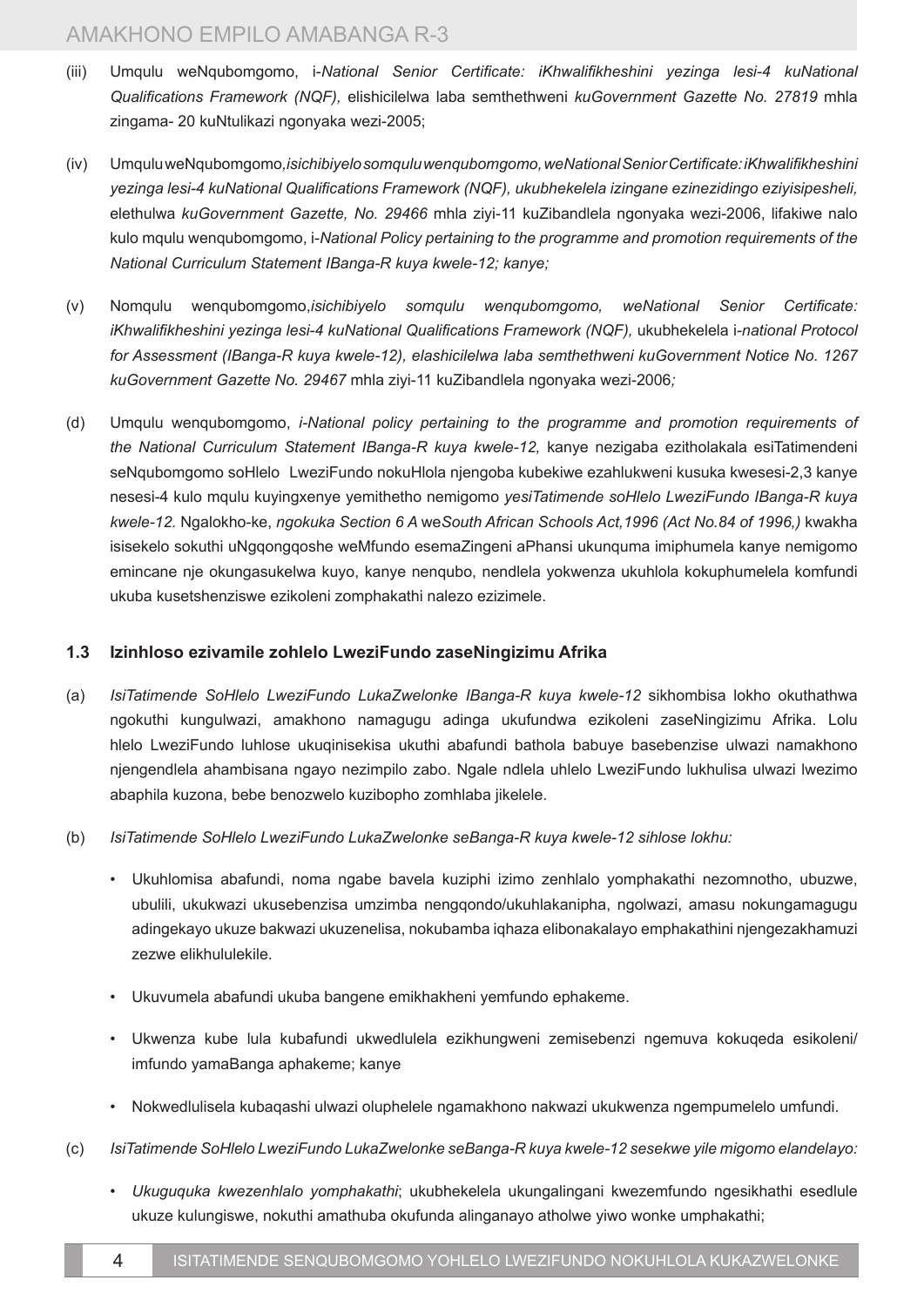- • *Ukufunda ngokuphapheme nangokuhlolisisa*; ukukhuthaza indlela yokufunda ngokuphapheme nangokuhlolisisa ekufundeni, kunokuthi abafundi bamane bagxishe emakhanda lokho abanikwe khona bebe bengayiqondi incazelo yakho;
- • *Ulwazi oluphakeme namakhono aphakeme*, ubuncane obemukelekile umthetho wokulinganisa ulwazi okumele luzuzwe eBangeni ngalinye kumele bucaciswe, kubekwe nemigomo ephezulu okumele izuzwe kuzo zonke izifundo;
- • *Inqubekela phambili yolwazi*; okuqukethwe nengqikithi yalelo nalelo banga kukhombise inqubekela phambili ukusuka kokulula kuya kokulukhuni.
- • *Amalungelo esintu, ukudidiyela, ubulungiswa bezemvelo nezenhlalo yomphakathi;* ukufaka imigomo nenkambiso yobulungiswa bezemvelo nezenhlalo kanye namalungelo esintu njengoba echaziwe kumThethosisekelo waseNingizimu Afrika. IsiTatimende soHlelo LweziFundo lukaZwelonke seBanga-R kuya kwele-12 (Jikelele) sinozwela ezindabeni zokwehlukahlukana kwesintu njengobuphofu, ukungalingani, ubuzwe, ubulili, ulimi, ubudala nokukhubazeka kanye nezinye izimo;
- • *Ukwazisa ngezinhlelo zolwazi lwendabuko*, ukwazisa ukunotha komlando namasiko aleli zwe, nomthelela obalulekile wokufundisa ngamagugu aqukethwe ngumThethosisekelo okube nawo njengomsuka wenguquko ukusiza ekuguquleni amagugu abafundi; kanye
- • *Nokukholakala, uhlonze kanye nokwenza ngempumelelo*, ukuhlinzeka ngohlobo lwemfundo olungaqhathaniseka ngokuqeqesheka ºnangazo zonke ezinye izindlela njengakwamanye amazwe.
- (d) Isitatimende Sohlelo LweziFundo Lukazwelonke seBanga-R kuya kwele-12 sihlose ukukhiqiza abafundi abazokwazi :
	- • Ukubona baxazulule izinkinga, bakwazi nokwenza izinqumo besebenzisa ukucabanga ngokuhlaziya nangobuchule;
	- • Ukusebenza ngokuzinikela nabanye njengamalungu eqembu;
	- • Ukulungiselela, bakwazi ukuziphatha bona baphathe nemisebenzi yabo ngokuyikho;
	- • Ukuqoqa, bahlaziye, bahlele, bahlanganise, bahlolisise ngokucubungula ulwazi.
	- • Ukuxoxisana ngempumelelo besebenzisa izinto ezibukwayo, ukufanekisa ngezimpawu kanye namanye amakhono olimi ezimweni ezahlukene;
	- • Ukusebenzisa isayensi nobuchwepheshe ngempumelelo nangokuhlolisisa bekhombisa nokuzinikela kwezemvelo kanye nempilo yabanye; kanye
	- • Nokukhombisa ukuqondisisa umhlaba njengenkundla yezinhlelo ezihlobene ngokubona ukuthi izimo zokuxazulula izinkinga azenzeki ngazodwana.
- (e) *Ukuhlanganisa izinhlobo zabafundi* yikho okumele kube ngumgogodla ezikhungweni zomsebenzi, ukulungiselela nokufundisa kuleso naleso sikole. Lokhu kungenzeka kuphela uma bonke othisha bekuqonda kahle ukuthi bazobabona futhi babasize kanjani abafundi abanezihibe ekufundeni, nokuthi bazokuhlelela kanjani ukwehlukahlukana kwabafundi.

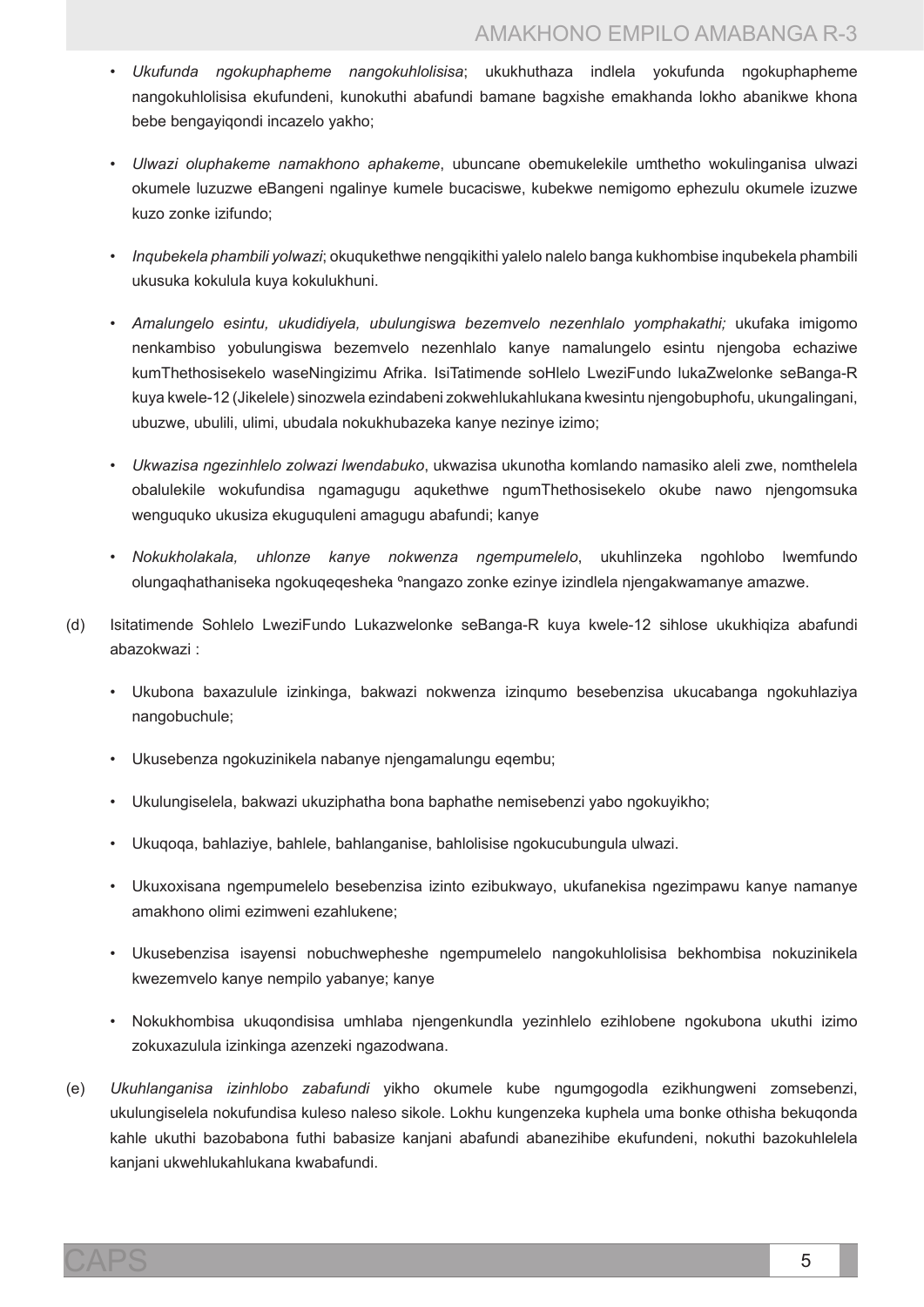Okusemqoka ngokuhlanganisa izinhlobo zabafundi, ukuqinisekisa ukuthi zonke izithiyo ziyabonwa zigudluzwe ngayo yonke indlela ezikoleni, kumbandakanya othisha, amakomidi asemahhovisi ezemfundo, amakomidi ezikoleni, abazali kanye nezikole ezikhethekile ezisetshenziswa njengemithombo yolwazi. Ukugudluza izithiyo emakilasini, othisha bangasebenzisa amaqhinga ahlukene ezinhlelo zezifundo njengalezo ezitholakala eMnyangweni wezeMfundo eyisisekelo: *Guidelines for Inclusive Teaching and Learning (2010).*

# **1.4 Ukwabiwa kwesikhathi**

# **1.4.1 IsiGaba esiyisiSekelo**

(a) Isikhathi sokufundisa emkhakheni weSigaba Esiyisekelo sinjengoba sikhonjisiwe kuleli thebula elingezansi:

| <b>ISIFUNDO</b>                                          | <b>IBanga-R</b><br>(AMAHORA) | <b>IBanga LOKU-1</b><br><b>KUYA KWELESI-2</b><br>(AMAHORA) | <b>IBanga LESI-3</b><br>(AMAHORA) |
|----------------------------------------------------------|------------------------------|------------------------------------------------------------|-----------------------------------|
| ULimi LwaseKhaya                                         | 10                           | 7/8                                                        | 7/8                               |
| ULimi lokuQala lokwEngeza                                |                              | 2/3                                                        | 3/4                               |
| Izibalo                                                  | 7                            | 7                                                          | 7                                 |
| Amakhono Empilo:                                         | 6                            | 6                                                          | 7                                 |
| Ulwazi Lokuqala                                          | (1)                          | (1)                                                        | (2)                               |
| Ubuciko nomsebenzi wezandla                              | (2)                          | (2)                                                        | (2)                               |
| Isifundo Sokuzivocavoca                                  | (2)                          | (2)                                                        | (2)                               |
| Okugondene nomuntu ugobo kanye<br>nokuphila emphakathini | (1)                          | (1)                                                        | (1)                               |
| <b>ISAMBA</b>                                            | 23                           | 23                                                         | 25                                |

- (b) Isikhathi sokufundisa seBanga-R, 1 neBanga lesi-2, amahora angama-23 kuthi IBanga lesi-3 kube ngamahora angama-25.
- (c) Izilimi zabelwe amahora ayi-10 eBangeni-R kuya kwelesi-2 kanye namahora ayi-11 eBangeni lesi-3. Isibalo esiphezulu samahora ayisi-8 nesibalo esiphansi esingamahora ayi-7 sabelwe ULimi LwaseKhaya kanye nesibalo esiphansi esingamahora ama-2 nesibalo esiphezulu esingamahora ama-3 soLimi LokuQala LokwEngeza eBangeni loku-1 kuya kwelesi-2. EBangeni lesi-3 isibalo esiphezulu esingamahora ayisi-8 nobuncane obungamahora ayisi-7 sabelwe iziLimi aseKhaya kanye nobuncane obungamahora ama-3 nobuningi obungamahora ama-4 oLimini LokuQala lokwEngeza.
- (d) Esifundweni samakhono olwazi lokuqala, kwabiwe ihora eli-1 eBangeni-R kuya kwelesi-2 kanye namahora ama-2 njengoba kukhonjisiwe ngamahora akubakaki ethebulini eBangeni lesi-3: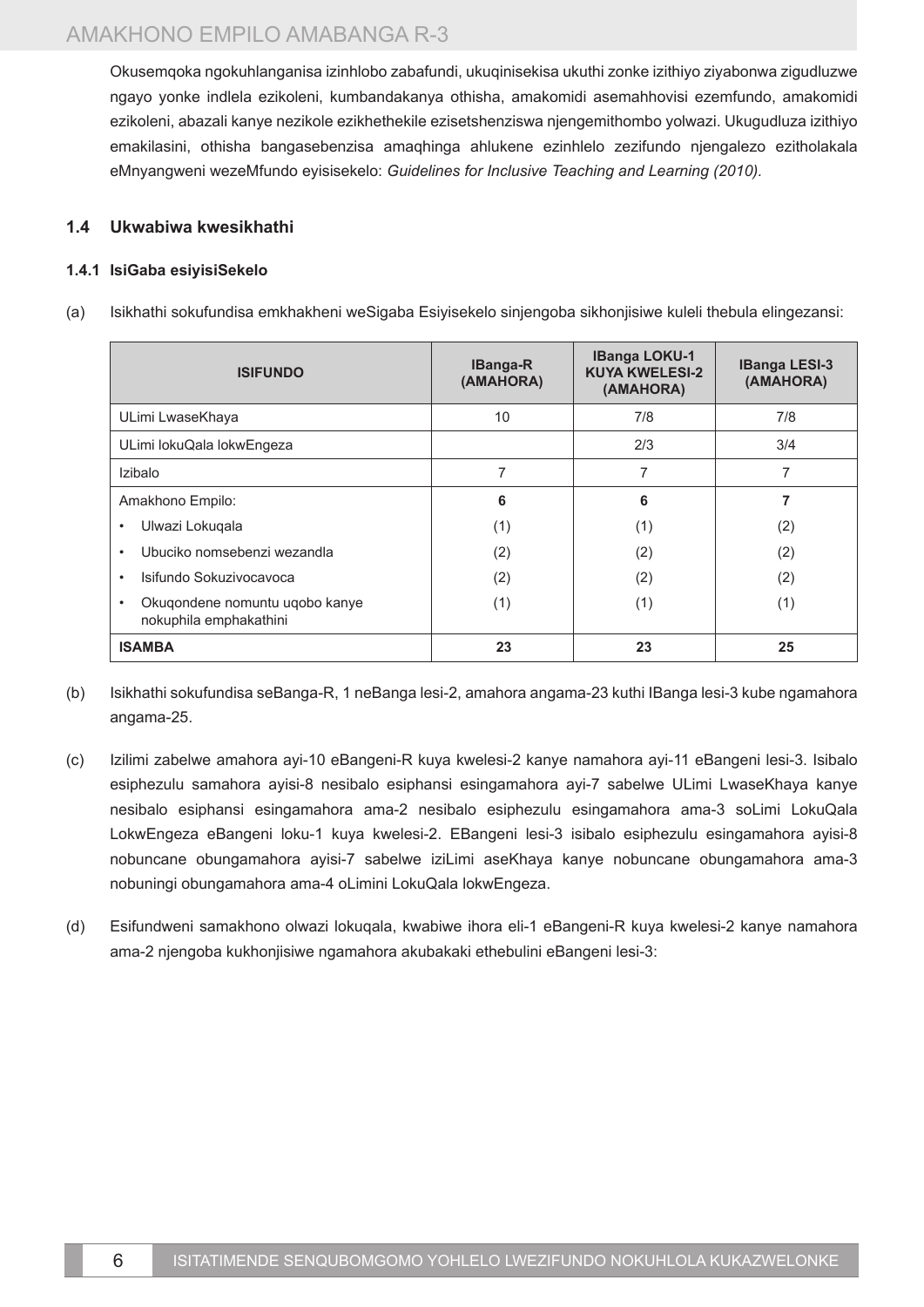# **1.4.2 IsiGaba esiPhakathi neNdawo (iBanga lesi- 4 kuya kwelesi-6)**

Leli thebula elingezansi likhombisa izifundo nesikhathi sokufundisa esibekiwe sesigaba esiphakathi nendawo:

| <b>ISIFUNDO</b>                                               | <b>AMAHORA</b> |
|---------------------------------------------------------------|----------------|
| ULimi LwaseKhaya                                              | 6              |
| ULimi lokuQala lokwEngeza                                     | 5              |
| Izibalo                                                       | 6              |
| Isayensi nobuchwepheshe                                       | 3,5            |
| Isayensi yezokuhlalisana kwabantu                             | 3              |
| Amakhono Empilo                                               | 4              |
| Ubuciko Bokusungula<br>$\bullet$                              | (1.5)          |
| Isifundo sokuzivocavoca<br>$\bullet$                          | (1)            |
| Okuqondene nomuntu uqobo kanye nokuphila<br>٠<br>emphakathini | (1.5)          |
| <b>ISAMBA</b>                                                 | 27,5           |

# **1.4.3 IsiGaba esiPhakeme**

### (a) Isikhathi sokufundisa IsiGaba EsiPhakeme simi ngale ndlela:

| <b>ISIFUNDO</b>                    | <b>AMAHORA</b> |
|------------------------------------|----------------|
| ULimi LwaseKhaya                   | 5              |
| ULimi lokuQala lokwEngeza          | 4              |
| Izibalo                            | 4.5            |
| Isayensi yezemvelo                 | 3              |
| Isayensi yokuhlalisana komphakathi | 3              |
| Ezobuchwepheshe                    | $\overline{2}$ |
| Isayensi yokuphathwa komnotho      | 2              |
| Ukwazi ngamakhono empilo           | $\mathbf{2}$   |
| Ubuciko Bokusungula                | $\overline{2}$ |
| <b>ISAMBA</b>                      | 27,5           |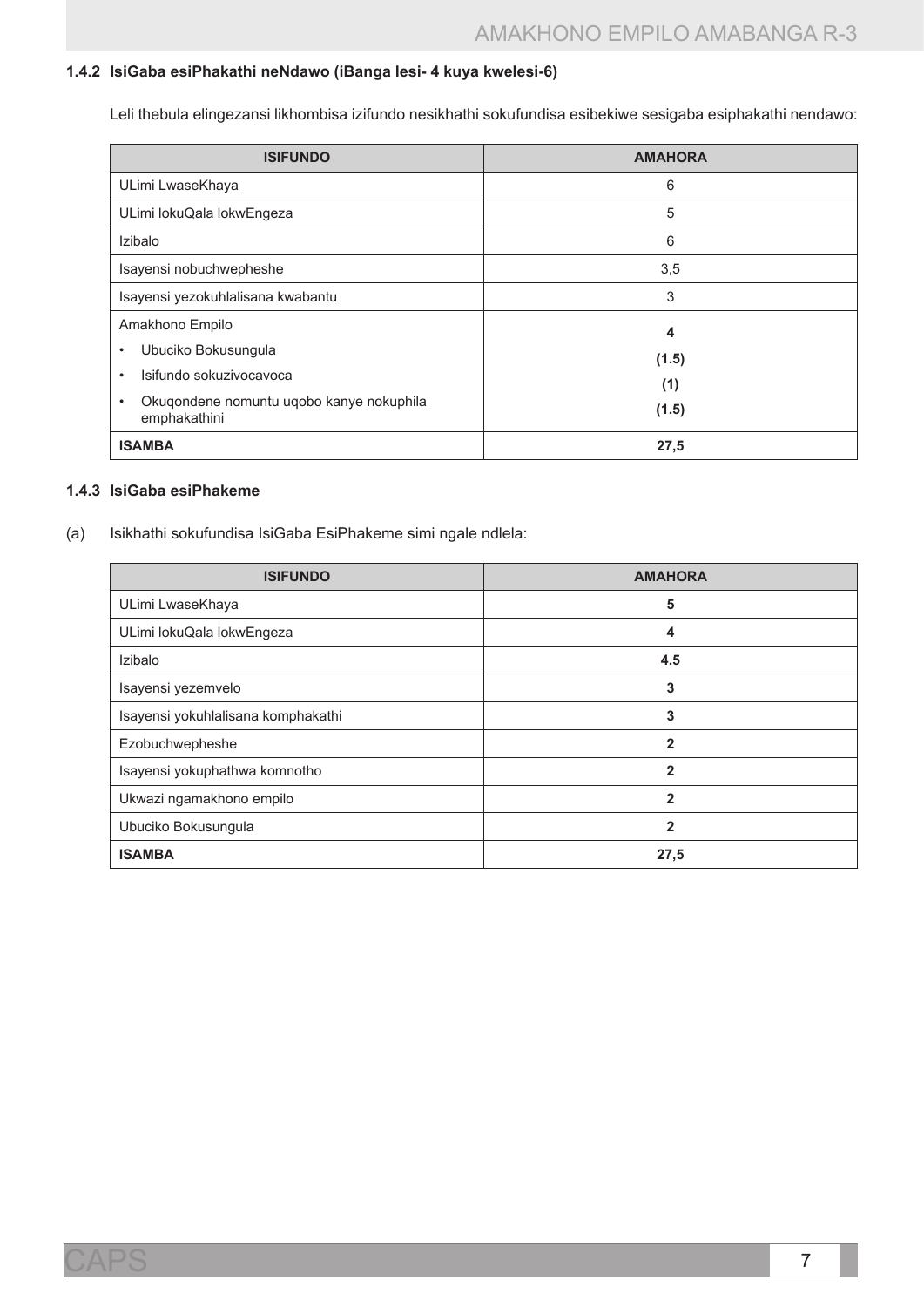# **1.4.4 IBanga le-10 kuya kwele-12**

(a) Isikhathi sokufundisa eBangeni le 10 kuya kwele-12 simi ngale ndlela:

| <b>ISIFUNDO</b>                                                                                                                                                                                                                                                                                                                                                   | UKWABIWA KWESIKHATHI NGESONTO (AMAHORA) |
|-------------------------------------------------------------------------------------------------------------------------------------------------------------------------------------------------------------------------------------------------------------------------------------------------------------------------------------------------------------------|-----------------------------------------|
| ULimi LwaseKhaya                                                                                                                                                                                                                                                                                                                                                  | 4.5                                     |
| ULimi lokuQala lokwEngeza                                                                                                                                                                                                                                                                                                                                         | 4.5                                     |
| Izibalo                                                                                                                                                                                                                                                                                                                                                           | 4.5                                     |
| Ukwazi amakhono empilo                                                                                                                                                                                                                                                                                                                                            | 2                                       |
| Okungenani kungakhethwa izifundo ezintathu egogweni<br>B Isengezelelo B, Ithebula B1 kuya ku-B8 kumqulu<br>wenqubomgomo, National policy pertaining to the<br>programme and promotion requirements of the<br>National Curriculum Statement IBanga-R kuya kwele-12,<br>isifundo ngenkombandlela ebhalwe esigabeni sama-28<br>kumqulu weNqubomgomo obhalwe ngenhla. | 12 (3xAmahora ama-4)                    |
| <b>ISAMBA</b>                                                                                                                                                                                                                                                                                                                                                     | 27,5                                    |

Ukwabiwa kwesikhathi ngesonto kungasetshenziswa kuphela esibalweni esiphansi esidingekayo sezifundo zesiTatimende soHlelo LweziFundo lukaZwelonke (TAHFUZWE) njengoba kukhonjisiwe ngenhla, akumele kusetshenziswe kunoma yiziphi izifundo ezengeziwe ohlwini lwenani lezifundo ezivunyelwe. Uma umfundi efisa ukwengeza ezinye izifundo, isikhathi kumele sandiswe ukwenelisa lezo zifundo.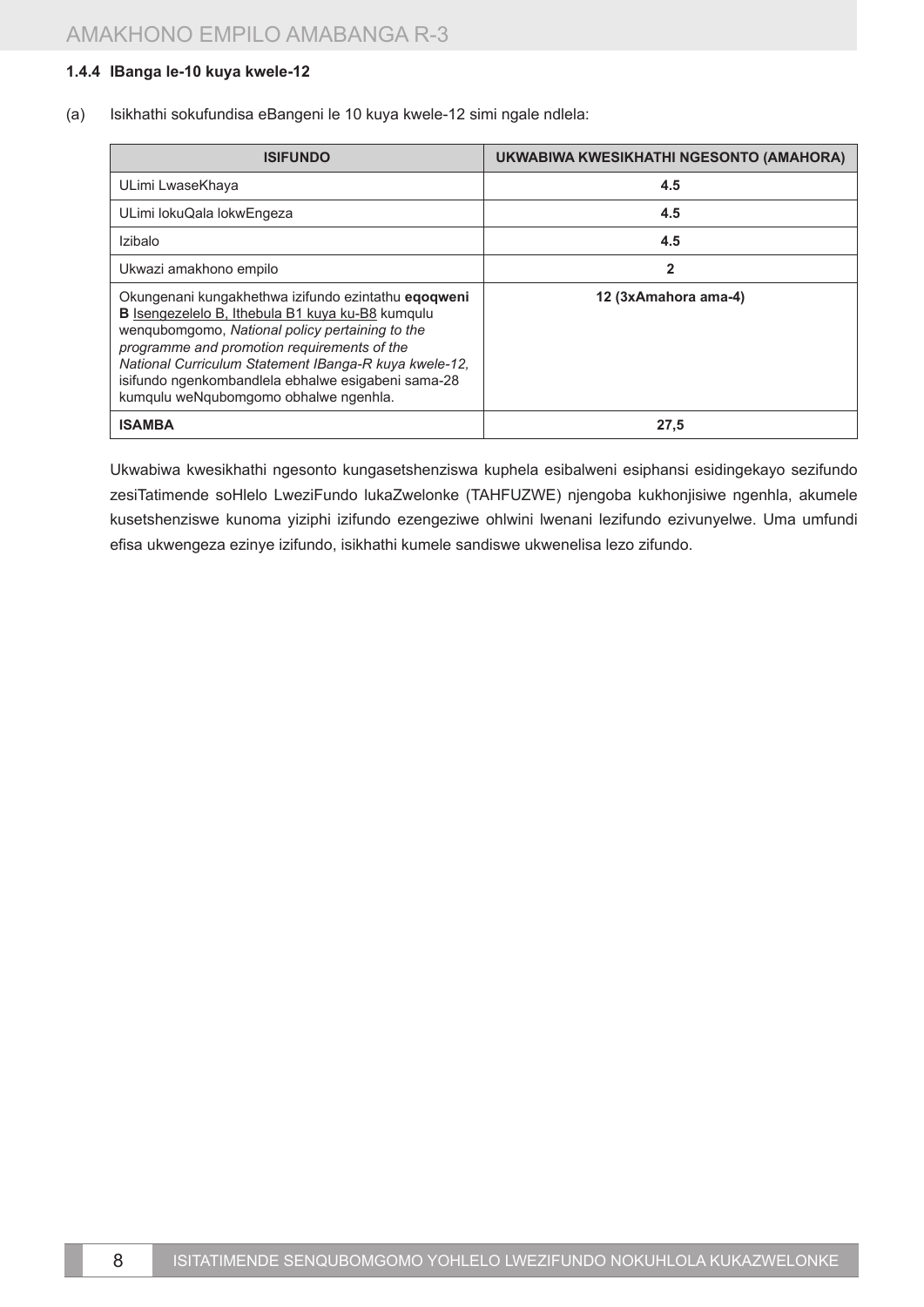# ISIGABA SESI - 2: OKUQUKETHWE ESIFUNDWENI SAMAKHONO EMPILO

# **2.1 Ayini amakhono empilo?**

Isifundo sAmakhono empilo siwumnyombo wokukhulisa umntwana ngokuphelele. Simayelana neNhlalakahle, ubuyena, ubuhlakani, imizwa ukukhula ngokomzimba nangendlela lezi zinto ezihlangana ngayo.

Ku-CAPS isifundo sAmakhono Empilo emaBangeni aPhansi R-3 zihlukaniswe kane; Ukuqala koLwazi, uBuyena, neNhlalakahle yakhe, ubuciko bokusungula kanye neSifundo Sokuzivocavoca. Amakhono Empilo ahlelwe ngale ndlela ukuqinisekisa amakhono ayisendlalelo, amagugu nolwazi lokuthuthukiswa kobuntwana emazingeni aphansi nasezifundweni ezenziwa kusukela kubanga lesi-4 kuya kwele-12 ayafundiswa abuye athuthukiswe emaBangeni aPhansi(R-3). Ukuqala kolwazi, uBuyena neNhlalakahle yakhe kuhlanganiswe ezihlokweni ezifundiswayo. Amakhono Empilo angena kuzozonke izifundo axhase aphinde aqinise ukufundiswa kwezifundo zasemaBangeni aPhansi njengoLilmi LwaseKhaya nolokweNgeza.

# **2.2 Imiphumela eqondile**

Isifundo sAmakhono Empilo senzelwe ukuqondisa nokulungiselela abafundi ngempilo nokungenzeka, kufaka ukulungiselela abafundi impilo efanele nenempumelelo ukuze ukumelana noshintsho olwenzekayo emphakathini. Ngalesifundo samakhono Empilo abafundi bavezelwa ulwazi oluhlukene, amakhono namagugu ukubaqinisa:

- Ngokomzimba, inhlalakahle, ubuyena, imizwa, nokuthuthuka kwengqondo.
- Amakhono okuzenzela nokukwazi ukubona ubuhle kanye nolwazi ngokudansa/ukusina, ukucula, ukulingisa kanye nemisebenzi yobuciko bokusungula izinto ezibonakalayo. .
- • Ulwazi lwempilo yakhe nokuphepha;
- Ukuqonda ubudlelwano phakathi kwabantu nendawo.
- Ukugwashisa ngobudlelwano bokuphilisana, izindlela zobuchwepheshe bokusungula nesayensi esemazingeni abo.

# **2.3 Ukuchaza izingxenye zAmakhono Empilo ezifundwayo**

## **Ukuqala koLwazi uBuyena kanye nezeNhlalakahle**

## *Ukuqala koLwazi*

ULwazi kanye nomqondo wokuQala koLwazi luthathelwe ezifundweni zesayensi yenhlalo yomphakathi (eZomlando neZezwe neZalo); iSayensi yeZemvelo nobuchwepheshe. Imiqondo okuyiyonayona kanye namakhono ahlobene nalemikhakha kunqubomgomo emazingeni aphansi achazwe kabanzi ngezansi:

*Umqondo wesayensi yomphakathi*: Ukongiwa kwemvelo imbangela, nomphumela, indawo, injwayezi, ubudlelwano, nokuphilisana, ukwehlukana nokuzimela kanye noshintsho;

*Umqondo wesayensi yezemvelo:* impilo nokuphilayo, amandla noshintsho, izinto ezibonakalayo nezingabonakali; umhlaba nokungale;

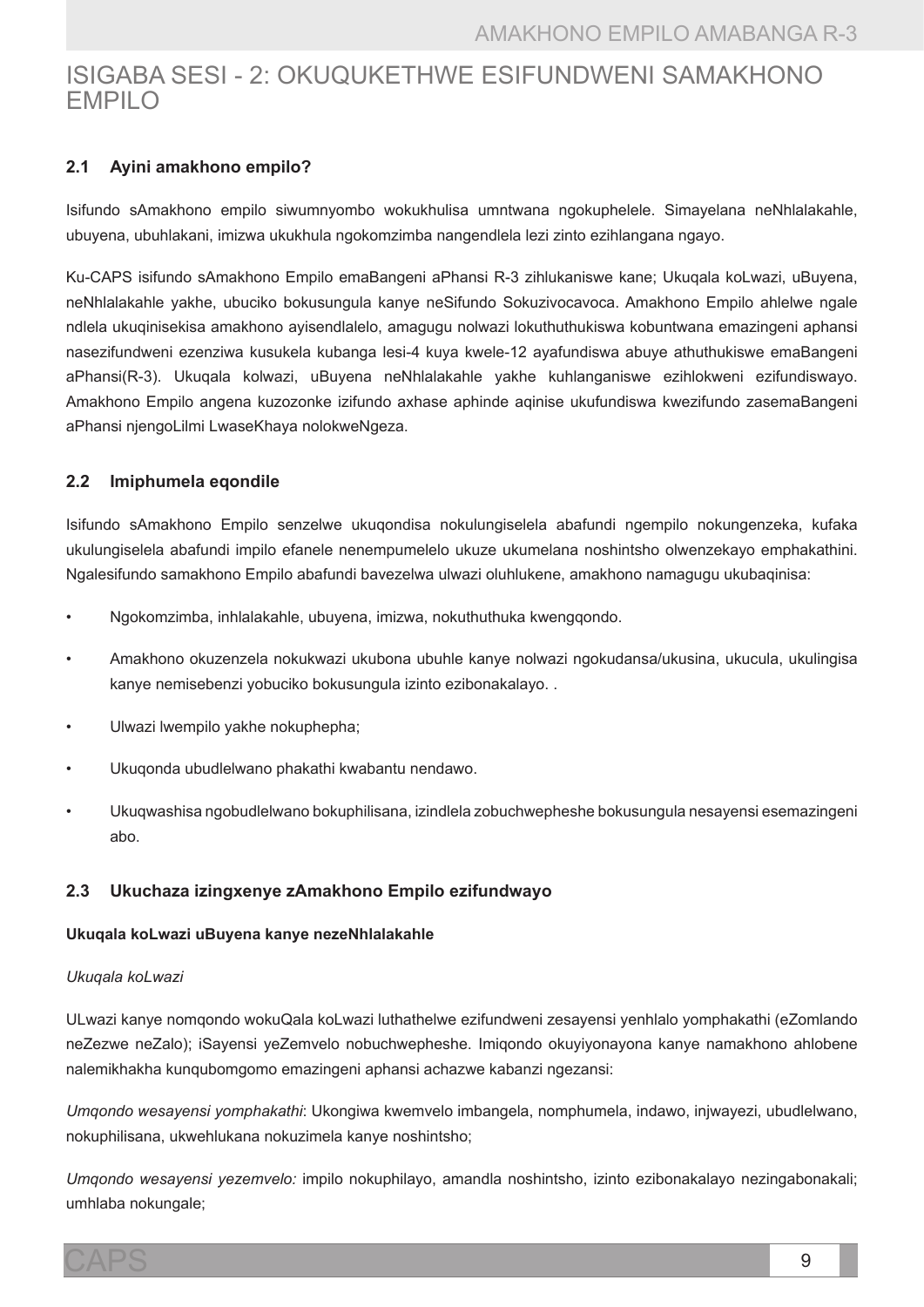*Amakhono enqubo yesayensi:* inqubo yocwaningo ifaka ukubhekisisa, ukuqhathanisa, ukuhlela, ukulinganisa, ukuhlola kanye nokuxhumana**.** 

*Izindlela zamakhono obuchwepheshe*: ukuphenya, ukwenza uhlaka, ukwenza, ukuhlola ukuxhumana.

## **UBuyena neNhlalakahle**

UBuyena neNhlalakahle isifundo esiyingqikithi esibalulekile kubafundi abasebancane ngoba basafunda ukuzinakekela nokuzigcina bephilile. Lengxenye yesifundo ifaka ukuphila ngokwenhlalo, ukuphila ngokwemizwa kanye nobudlelwano nabanye abantu kanye nendawo esiphila kuyo kufaka amagugu nendlela yokucabanga. Lengxenye yesifundo, uBuyena neNhlalakahle, isiza abafundi ukuthatha izinqumo eziphusile nabangazimela ngempilo yabo nendawo abahlala kuyo. Ikhuluma ngezinto eziphathelene ngokondliwa komzimba, izifo, njengesandulela ngculazi/nengculazi, ukuphepha, isihluku, ukuhlukunyezwa, ngempilo yendawo. Abafundi bazothuthukisa amakhono ngokuxhumana okwamukelekile bese befaka isandla emndenini, emphakathini nasendaweni abahlala kuyo, futhi belandela amagugu njengoba kuvela kumthetho sisekelo. Abafundi bazofunda ukusebenzisa amalungelo abo nokwenza okufanele njengoba kushicilelwe kumthetho sisekelo, ukuhlonipha amalungelo abanye nokubekezelelana ngokwahlukana kwamasiko nezenkolo ukuze bafake isandla emphakathini okhululekile.

# **Ubuciko bokusungula**

Ubuciko bokusungula buvezela abafundi ubuciko obuyizinhlobo ezine: ukudansa/ukusina, ukulingisa, ukucula, ubuciko bokubonakalayo. Inhloso yobuciko bokusungula ukuthuthukisa abafundi ekusunguleni, ekucabangeni ngokuzimela nokwazisa lobuciko. Iphinde inikeze ulwazi oluyisisekelo namakhono ukuze bakwazi ukubamba iqhaza emsebenzini yokuzenzela. Abafundi bamaBanga aPhansi banamakhono okuzenzela kanti ukudlala iyona ndlela yabo yokufunda ubuciko. Abafundi kumele bakhonjiswe indlela yokusebenzisa ulwazi lwabo lwemvelo lokwakha isithombe ngokomqondo, ukuphatha nokusebenzisa izinto, ukunyakaza nokwenza umculo kanye nokuxoxa izindaba. Abafundi kumele bazame futhi bathuthukise imibono yabo yokuzenzela izinto besusela olwazini lwabo, besebenzisa imizwa yabo, abakubonile nendlela abazizwa ngayo. Ukufunda kumele kugxile ekuthuthukisweni kwamakhono ngendlela ejabulisayo, ngolwazi abanalo, kunokuthi basebenzele ukukhiqiza izinto ezisezingeni eliphezulu ngethemu ngayinye. Ukwethulwa kwalamakhono okuzenzela kusemqoka ukuthuthukisa amakhono avela ngokusebenzisa izicubu ezincane nezinkulu zomzimba. Ubuciko bokusungula buhlose ukwakha isisekelo esilingene, ngokomqondo, ngokwemizwa, nangokuthuthuka kwenhlalo. Ngokwenqubomgomo isifundo sobuciko bokusungula sakhiwe ngezinhlaka ezimbili ezilinganayo nezihambisanayo - ubuciko bokubonakalayo nobuciko bokusungula (ukudansa/ukusina, ukulingisa, ukucula).

**Ubuciko bokubonakalayo** buthuthukisa amakhono emizwa exhumene nokunyakaza noku hambisana kwezicubu ezincane nezinkulu zomzimba ngokusebenzisa izinto ezehlukene kanye nokwazi amaqhinga amaningi obuciko. nezicubu ezincane nezinkulu zomzimba ziyahlangana ngokusebenzisa izinhlobo ezahlukene zamaqhinga obuciko. **Onhlangothimbili (2D**) bahlose ukuthuthukisa ulwazi lwabafundi ngomhlaba abaphila kuwo besebenzisa ukubona nokukhuthazeka kwezinzwa nokubonisana, nokubuzana nokugqugquzela imidwebo ekhombisa umnyakazo womzimba; ukungqengqa, ukugijima, ukuhlala, ukulala. Ayikho indlela eyiyo yokudweba kanti abafundi kumele bagqugquzelwe ukuveza imizwa yabo ngokukhululeka ngaphandle kokwesaba ukugxekwa. Umsebenzi wezinto ezinhlangothintathu **(3D**) uthuthukisa ulwazi lwezimo endaweni ngokuhlanganisa izingcezu zobumba, ukunamathelisa iphepha kwelinye, ukusika izimo, ukuzigoqa ukuzibopha nokuzisonga. Ukusetshenziswa kwezinto zobuciko kufanele kufakwe kuleso naleso sifundo sobuciko bokubonakalayo. Lokhu kusho ukuthi abafundi kufanele basebenzise ukukhuluma ngemigqa, ngezimo nemibala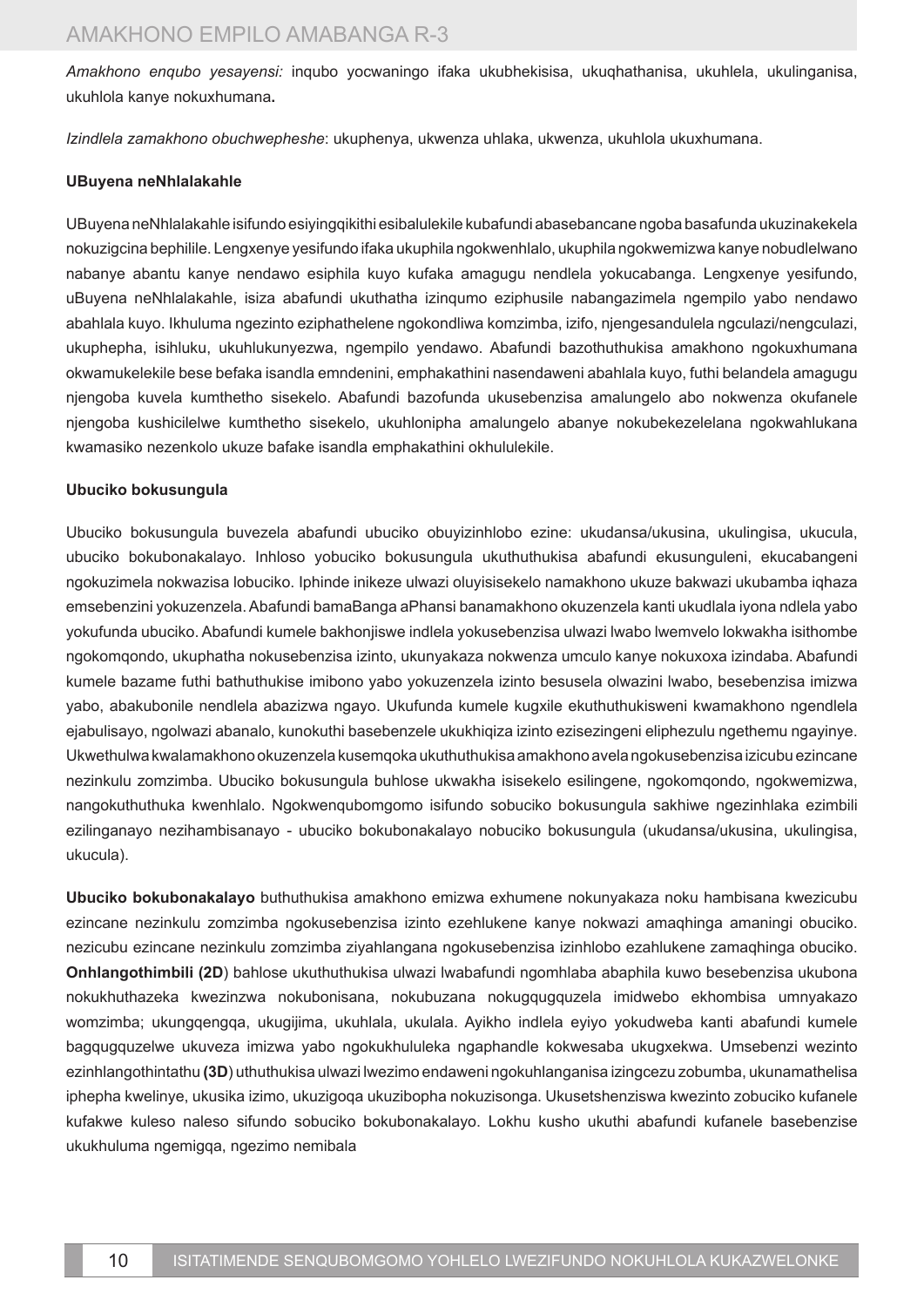# AMAKHONO EMPILO Amabanga R-3

**Ubuciko bokwenza** maBangeni aPhansi buvulela amathuba kubafundi okuba bakwazi ukukhuluma ngobuciko, ukulingisa, ukucula, ukwenza umculo, ukudansa/ukusina bafunde nokunyakaza ngendlela ethile.Ubuciko bokusungula abafundi bathuthukisa amakhono kunyakazisa umzimba nokwenza izinto ngendlela yabo. Ubuciko bokusungula bugqugquzela ikhono lokukhumbula, buthuthukisa ubudlelwane nokuzethemba kanye nokuzithiba. **Imidlalo yokuzenzela namakhono** ilolonga umzimba nephimbo,kanti imidlalo isetshenziswa njengesikhali sokufundisa amakhono. **Ukusebenzisa abanakho nokuhumusha** kusiza abafundi ukwakha umculo, ukunyakaza kanye nokulingisa ngayedwa noma beyiqembu.

## **Isifundo sokuzivocavoca**

Ukuthuthuka kwamakhono ezicubu ezincane nezinkulu nokuthuthuka ngemcabango kuyisidingongqangi emaBangeni aPhansi.

Ukuthuthukiswa kwendlela yokunyakazisa umzimba kuyingxenye yokuthuthukisa abafundi ngokuphelele. Ukudlala ukunyakazo nezemidlalo kuthuthukisa amagugu ngendlela yokucabanga. Lengxenye igxile ekuthuthukiseni umqondo, nokunyakaza, isigqi, ukuzimelela kanye nokwazi izingxenye zombili zomzimba EmaBangeni aPhansi kugxilwa emidlalweni nasemisebenzini ezokwenza ukuthi umfundi abambe iqhaza emidlalweni. Ukukhula ngomzimba, ukuthuthuka, nokudlala kuyagcizelelwa.

# **2.4 Ukufundisa emaBangeni aPhansi**

Abafundi beBanga R bangangena emazingeni aphakathi koku- 0-4 okukhula. Ngalesizathu i-National Learning Developmental Standards (NELDS) ingusomqulu obalulekile ukuhlela, ukufundisa nokufunda. Kunamakhono abalulekile okufanele atholwe abafundi abasebancane futhi bawaqonde ngaphambi kokuba bafike eBangeni loku-1, kanti iBanga R kufanele libasize ukuthola lamakhono. Indima ebalulekile kathisha webanga R ukuthi enze indawo yokufunda ephephile, ehlanzekile, enakekelayo, enamathuba anele okudlala nokufunda umhlaba ngokunakekelwa nokuholwa uthisha.

Uthisha kumele abahlinzeke ngalokhu:

- Okwenzeka njalo, imisebenzi ehlelelwe ukudlala ngokukhululekile ejabulisayo nelawulekayo kubafundi. ;
- Uhla lwezinsizakufundisa zohlelo lokwenzeka njalo, imisebenzi ehleliwe nokudlala ngokukhululekile.
- Indawo yokufunda aqashelwe, elungiselelwe abantwana nabakwazi ukufinyelela kuyo kalula.

Bonke abafundi kumabanga aphansi, ikakhulukazi beBanga R, akufanele bahlale emadeskini sonke isikhathi. Okungenani mabahlale endaweni ekhululekile enezingubo zokulala nemicamelo kanye nendawo yokusebenzela enezitulo namatafula lapho bangadlala khona, basebenze ngokunyakaza bekhululekile.

Ngokujwayelekile uhlaka lomsebenzi wosuku lwamabanga aphansi lwakhiwe imisebenzi eyenzeka njalo, imidlalo edlalwa ngokukhululekile yangaphakathi neyangaphandle nemisebenzi ehleliwe. Imisebenzi eyenzeka njalo naleyo ekhululekile iyingxenye yAmakhono Empilo etholakala kunqubomgomo (CAPS) ngoba ijwayele ukufaka abafundi esifundweni sokuvocavoca umzimba noma isifundo sezempilo.

## **2.4.1 Imisebenzi yendlela emile nejwayelekile**

Imisebenzi yendlela emile nejwayelekile yenziwa ngesikhathi esifanayo nsuku zonke. Okungenani imizuzu eyishumi ebekelwe isifundo sAmakhono empilo kufanele kufanele isetshenziselwe imisebenzi yansukuzonke isb. ishadi

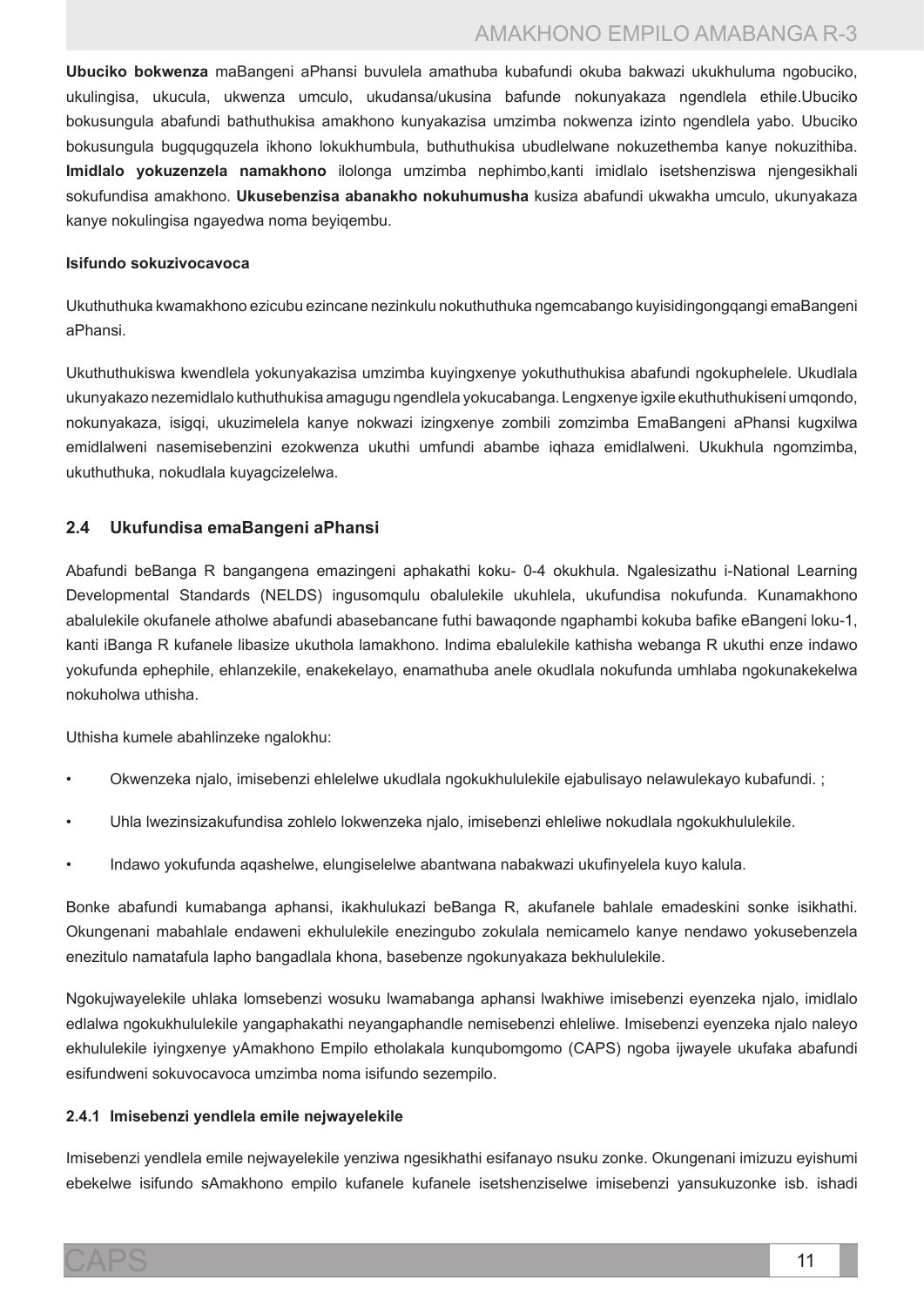# AMAKHONO EMPILO Amabanga R-3

lezinsuku lingathatha imizuzu eyishumi yesikhathi esibekelwe ukuqala kolwazi, ngoba abafundi bafunda ngezinsuku zesonto, izinyanga nezinsuku. Imizuzu eyishumi ibekelwe ubuciko bokusungula engasetshenziselwa ukuqoqa izinto zokusebenza njengoba lokho kubalulekile ezifundweni zamakhono. Imizuzu eyshumi ikalelwe uBuyena neNhlalakahle ingasetshenziselwa ukuhlola impilo masonto onke noma nyangazonke, kanye nokuqoqa izinto ezisetshenzisiwe nokugqoka ngokufanele.

Imisebenzi yokwenzeka njalo ifaka:

- Ukubingelela nokuvalelisa;
- Izikhathi zokuya ngasese
- Ishadi lezinsuku zokuzalwa
- Ishadi lezinsuku
- Ishadi lezempilo;
- Ukulungiselela isifundo sobuciko bokusungulaa nokunyakazisa imizimba isb. Ukugqoka amaphinifa, ukukhumula izicathulo;
- Isikhathi sokuqoqa emva kwemisebenzi nokudlala ngokukhululekile.

# **2.4.2 Imisebebenzi yokudlala ngokukhululeka yangaphakathi nangaphandle**

Imidlalo ekhululekile ingadlalwa ngaphakathi nangaphandle noma ndawo zombili. Isikhathi esimiselwe isifundo sokunyakazisa umzimba nobuciko bokusungula kungasetshenziswa emidlalweni ekhululekile ngoba amakhono okusebenzisa umzimba angathuthukiswa ngesikhathi sokudlala ngokukhululekile ukwelekelela ukufundwa kwalezizingxenye ezimbili.

| Imidlalo ekukhululekile yangaphakathi ngaphakathi                                              | Imidlalo ekhululekile yangaphandle                                      |
|------------------------------------------------------------------------------------------------|-------------------------------------------------------------------------|
| Ubuciko obukhululekile (ukupenda, ukudweba, ukubumba)                                          | Imidlalo yamanzi (nodaka)                                               |
| Ukudabula, ukusika                                                                             | Imidlalo yesihlabathi                                                   |
| ukunamathisela                                                                                 | Imidlalo yemizwa                                                        |
| Indawo yamabhuloki                                                                             | Imidlalo yemicabango                                                    |
| Imisebenzi yezicubu ezincane (ukubamba ipensela,<br>amaphazili, ukutshutsha, ukuphica, njll.)  | Umdlalo wezicubu ezinkulu (ukungqengqa, ukujikela<br>ukuzimelela, nill) |
| Ibhokisi lesihlabathi                                                                          | Imidlalo yayamabhuloki                                                  |
| Imidlalo yemicabango                                                                           | Umdlalo webhola                                                         |
| Indawo yezincwadi                                                                              | Amathoyisi amasondo                                                     |
| Indawo yokuzitholela (itafula lokukhangisa, ukufanisa,<br>ukuhlela amakhadi, imidlalo yemizwa) | Ukwakha                                                                 |
| Indawo yokucula                                                                                | Ingadi/isivande                                                         |
| Indawo yokubhala                                                                               | Ukunakekelwa kwezilwane                                                 |
| Imidlalo yayamabhuloki                                                                         | Imidlalo yobuciko                                                       |

Izibonelo zemidlalo ekhululekile:

# **2.4.3 Imisebenzi ehleliwe**

Imisebenzi ehleliwe iyimisebenzi emifishane yokufunda nokufundisa, ejwayele ukuholwa uthisha. Ingenziwa umfundi ngamunye, ngamaqoqo noma ikilasi lonke kuncike kulolo hlobo lwesifundo. Ulwazi namakhono lwemisebenzi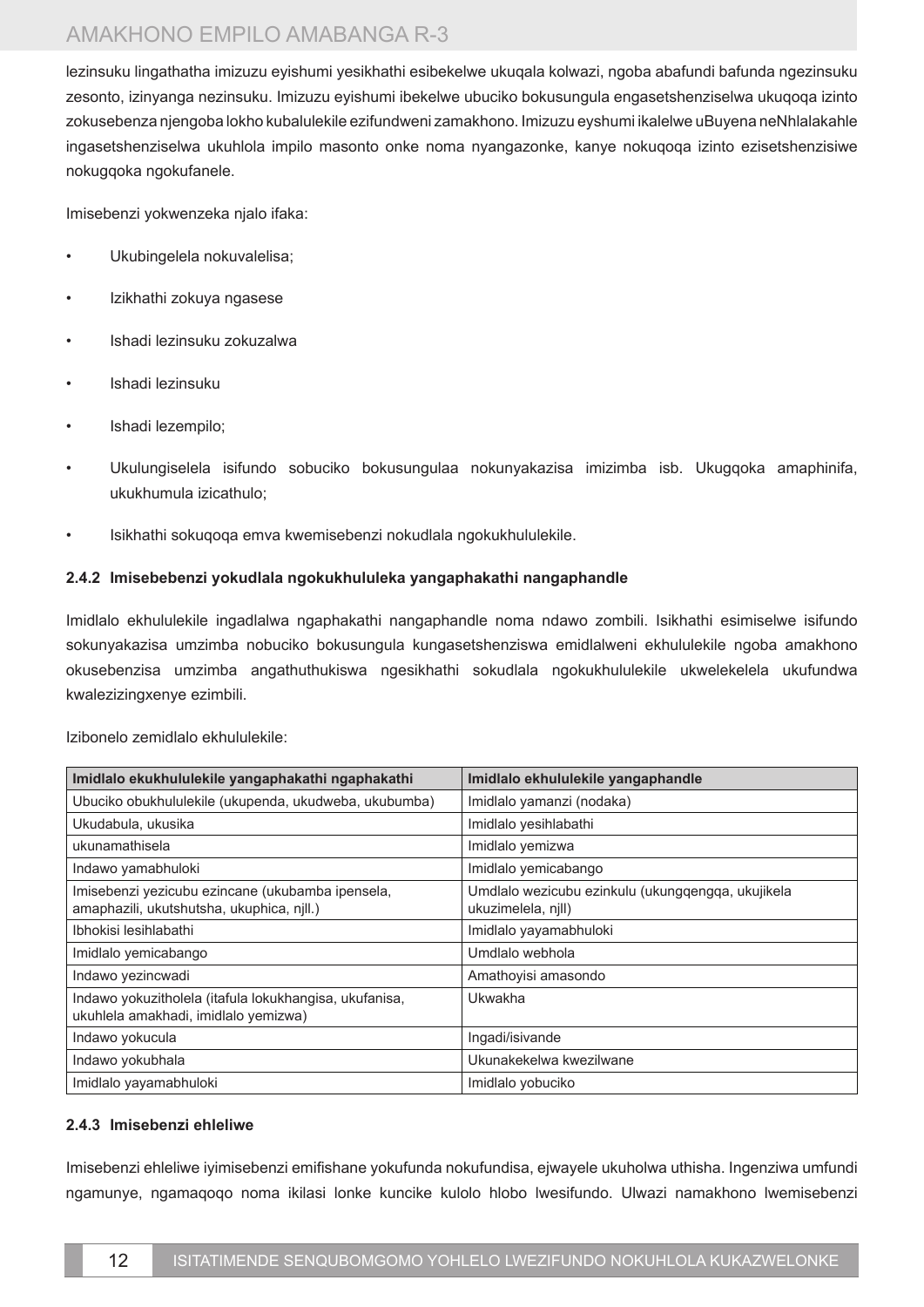ehleliwe inikezwe kusomqulu wohlelo lwezemfundo.

## **2.4.4 Amakhono okuqonda**

Ukuthuthukiswa kwamakhono okuqonda kubafundi abasebancane kubaluleke kakhulu ekwakheni isisekelo sokuthuthukisa imfundo ephakeme.

Ukuqonda kusho ukusebenzisa imizwa ukuthola ulwazi ngendawo ekuzungezile nangesimo okuso. Uthisha kumele agxile ekuthuthukiseni lamakhono okuqonda kulezi zifundo ezine, nasoLimini kanjalo neZibalo. Lokhu okulandelayo kubaluleke kakhulu ukuba uthisha akuqaphele:

**Ukubuka ngokuqonda** - ukuthola nokuchaza ulwazi olubonile - amakhono okuqonda okuyiwona asiza ukuba akwazi ukufunda, abhale, abuye abale;

**Ukubuka ngokuhlukanisa** - ukwazi ukubona okufanayo,okungafani nemininingwane ephelele yento oyibukayo;

**Ukubuka ngokukhumbula**- ukwazi ukukhumbula into oyibonile nokulandelisa ngendlela into oyibone ngayo;

**Ukulalela ngokuqonda** - ukuthola nokuchaza ulwazi oluzwile - ukuqonda okuzwile kusiza abafundi ukuthi bakwazi ukunika umqondo kulokho abakuzwile;

**Ukulalela ngokuhlukanisa** - ukwazi ukufanayo imisindo efanayo nengafani;

**Ukukhumbula okuzwile** - Ukwazi ukukhumbula okuzwile futhi ukukhumbule ngokulandelana ngendlela ozwe ngayo imisindo;

**Ukuhambisana kwesandla namehlo** - izandla namehlo kuyasebezisana uma kukhona abakwenzayo isb. Phonsa noma bamba ibhola;

**Isithombe somzimba -** ukwazi umzimba wakho ngokuphelele, njengendlela onyakaza nosebenza ngayo;

**Izinhlangothi zomzimba** - ukukhombisa ukwazi kahle uhlangothi ngalunye lomzimba, isb. isiphi isandla esibambe okuthile;

**Uhlangothi Olunamandla** - ukukhetha ukusebenzisa isandla noma uhlangothi oluthile lomzimba, njengesandla sokudla noma esobunxele obhala ngaso;

**Ukunqamula umugqa ohlukanisa izinhlangothi zomzimba** - ukwazi ukusebenza ngomugqa ohlukanisa izinhlangothi zomzimba kusukela phezulu kuya phansi. isb. ukwazi ukudweba umugqa ukusuka kwesobunxele uya kwesokudla ngaphandle kokushintsha into oyisebenzisayo ukuya kwesinye isandla;

**Ukugxila entweni ethile ngesikhathi** - ukwazi ukubona ngokukhethekile into eyodwa kweziningi, isb. Ukubona igama elilodwa emagameni amaningi emshweni;

**Ukuqonda ukuma kwento** - ukwazi ukubona ukuma, izimo, izimpawu, izinhlamvu nokunye; ngaphandle kokubuka ukuma kwayo, ubungako nokuthi ikuphi;

**Ubudlelwano nendawo akuyo** - ukwazi ukuqonda indawo emzungezile, noma ubudlelwano phakathi kwento naleyo oyibukayo. isb. isigqoko sisekhanda;

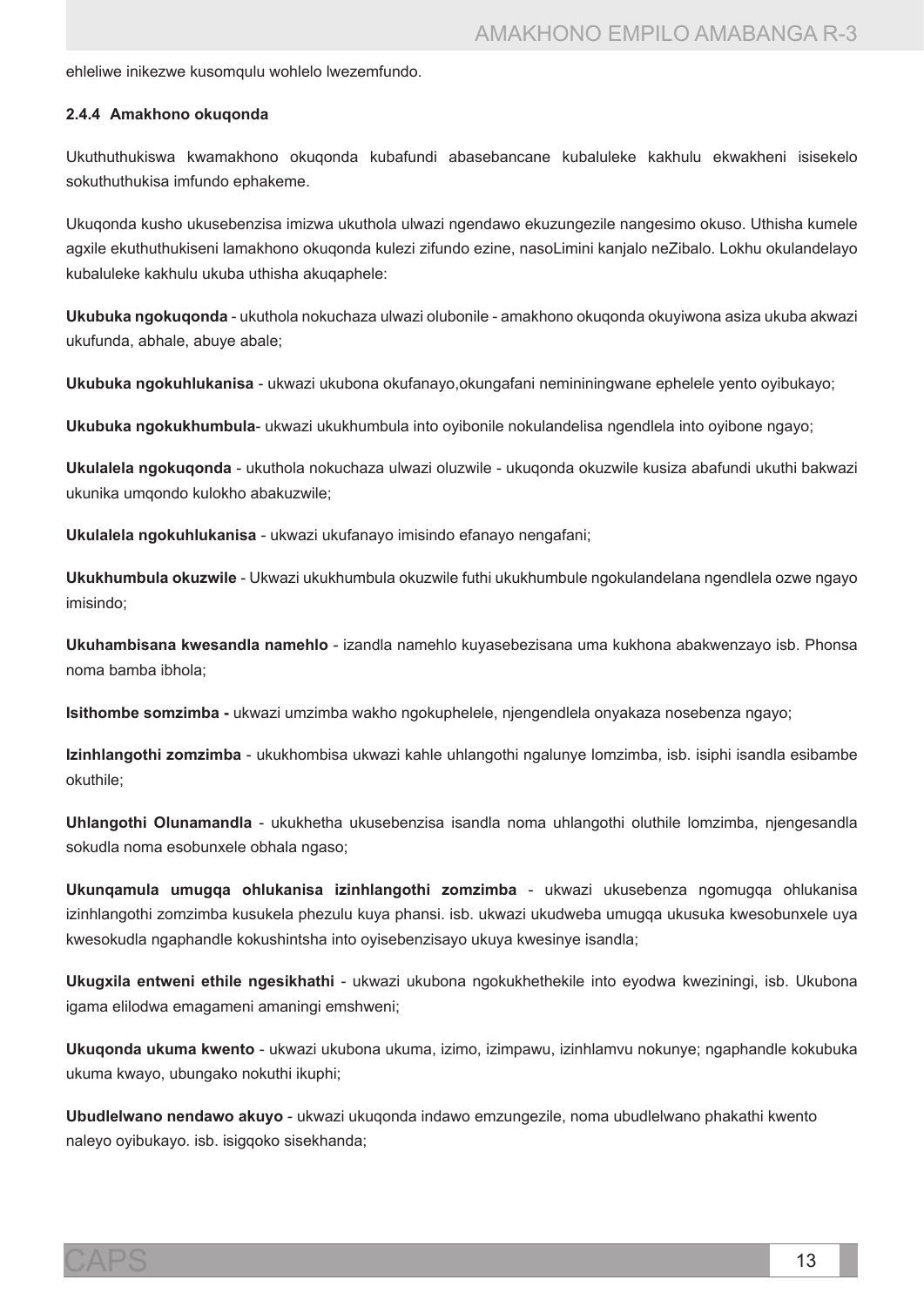# **2.5 Izinsiza kufunda zAmakhono Empilo**

Ezinye izinto kufanele zitholakale ekilasini lamabanga aphansi. Ezinye izinto zitholakala kalula kunezinye. Kufanele abafundi bakwazi ukufinyelela kalula kuzona zikhathi zonke. Bangazisebenzisa ngezikhathi zokudlala okukhululekile, nangemisebenzi ehleliwe, uma sebeqedile ukwenza umsebenzi kathisha noma befuna ukuziphumuza. Iezizizinto zifaka lokhu:

- Amasakana okudlala, ingqathu, amahuphu, ubungako obuhlukene bamabhola, izinto zokuzimelela, amapulangwe/amathaya, izinto zokudlala imidlalo yangaphandle (amathaya, imijikelo, izintambo zokuqwala, izihlahla) amabhodlela indawo eqinile evulekile, izinti, izitsha, izitini, amakhoni namabhaloni. .
- Izinto ezomile: Amakhrayoni, amaphepha, ushoki, ipensela 2B, isihlabathi nokunye okomile.
- Okumanzi: upende, u-inki, udayi, udaka
- Amabhulashi angalingani,
- Amaphepha angalingani nanemibala ehlukene
- Ubumba udaka nenhlama
- Ubuhlalu (obuyingilazi, obuyiphepha obuyipulasitiki), izinti zokuphuza imakharoni, amagobolondo nokunye kokutshutsha),
- Izinto ongabuye uzisebenzise: amabhokisi, imibhobho yamaphepha asendlini yangasese, ukhokho, amaphepha okugoqa, ifoyili, iwuli/insonto, intambo, amatshe, imbewu, amaphephandaba namaphephabhuku amadala.
- Iglu, imidweshu yekhalibhodi esetshenziselwa ukunamathisela, isikelo, isitashi,
- Umshini wokudlala ama CD, ama CD, izinsimbi zomculo
- Izingubo ezindala, izitsha zokudla izinto zokuphatha ezingasetshenziswa ngesikhathi sokulingisa.
- Amaphazili nezinye izinto zokudlala ezithengiwe nezenziwe ekhaya.
- Izithombe namashadi nebalazwe
- Izincwadi zolwazi nezindaba (umtapo wolwazi)
- Ingilazi yokukhulisa
- Abantu- amalunga amadala omndeni nezivakashi

Ubuciko bokusungula budinga lokhu:

- Indawo evulekile
- Izinsimbi zomculo abazitholile nabazakhele zona
- Izinto ezilalelwayo nezilalelwa uzibona zezinhlobo ezahlukene zomculo
- Amashadi namaposta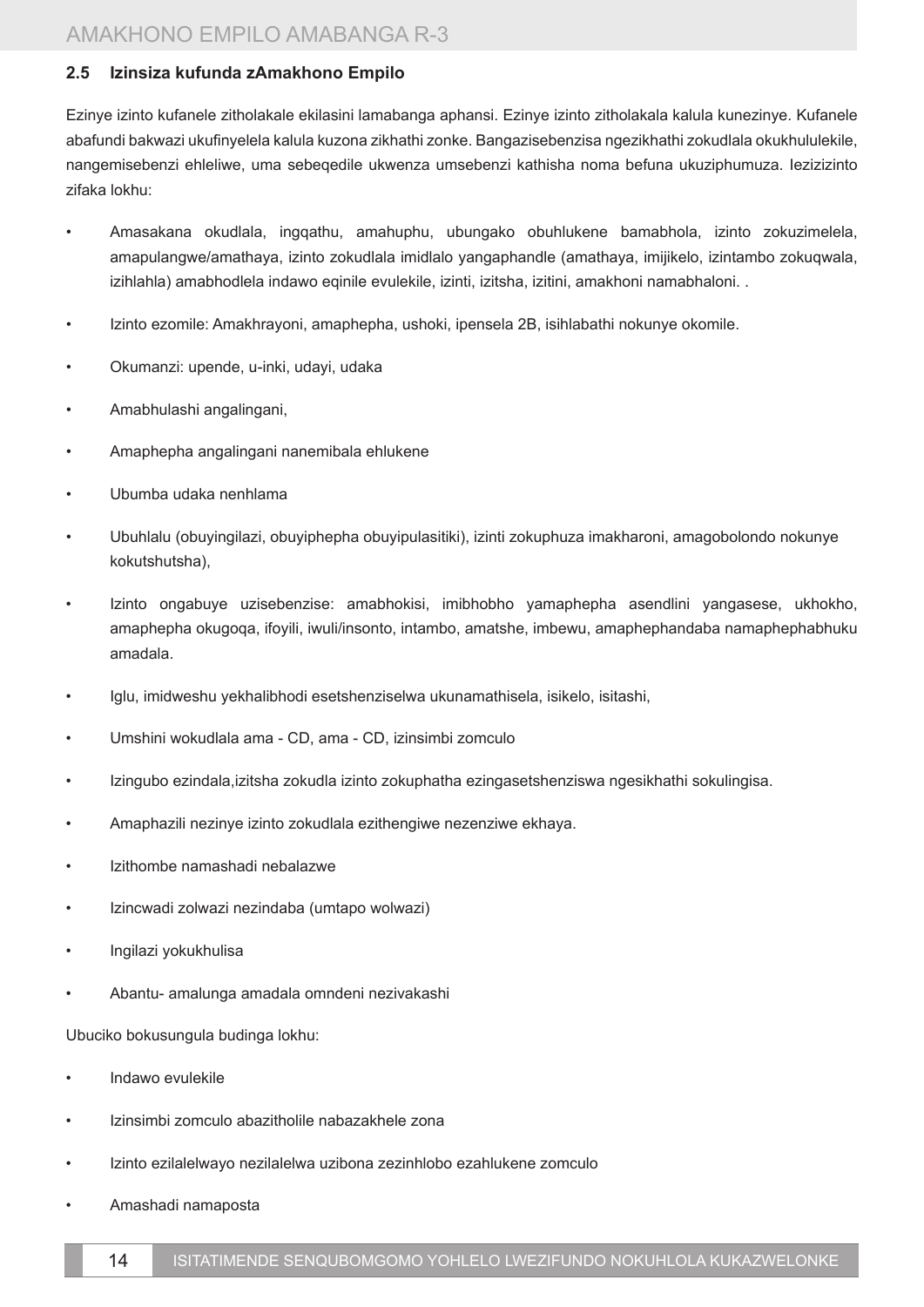- Izinto ezahlukene ongazisebenzisa uma ulingisa, isb.imidweshu yezindwangu amabhola, izinto ezinobungako nezimo ezingafani, nezingubo ezindala
- Izinto ezikhuthaza ukudweba nokwakha

Izinto zokusebenza ezibekelwe izihloko ezikhethekile zichaziwe engxenyeni yesi- 3

# **2.6 Isikhathi esibekelwe izingxenye zokufundiswa kuMakhono Empilo kumabanga aphansi**

Isikhathi esibekelwe Amakhono Empilo singamahora angama - 60 ngethemu emabangeni R-2, kanti isikhathi esingamahora angama-70 sibekelwe iBanga 3. Lokho kusho ukuthi izinsuku ezi-5 ngesonto; ukuQala koLwazi, uBuyena neNhlalakahle kuzofundwa isikhathi esingamahora ama-2 ngesonto, ubuciko bokusungula amahora ama-2, ukuzivocavoca amahora ama-2 emabangeni R-2, nokuQala koLwazi, uBuyena neNhlalakahle kuzofundiswa isikhathi esingamahora ama-3 ngesonto, ubuciko bokusungula amahora-2, ukunyakazisa umzimba amahora ama-2 eBangeni 3.

|                                                | <b>AMABANGA R - 2</b>       | <b>ISIKHATHI</b><br><b>ESIBEKELWE</b><br><b>ITHEMU</b> |                                                    | <b>IBANGA 3</b>             | <b>ISIKHATHI</b><br><b>ESIBEKELWE</b><br><b>ITHEMU</b> |
|------------------------------------------------|-----------------------------|--------------------------------------------------------|----------------------------------------------------|-----------------------------|--------------------------------------------------------|
| UkuQala koLwazi<br>noBuyena neNhlal-<br>akahle | amahora ama - 2<br>ngesonto | 60 AMAHORA                                             | UkuQala koLwazi<br>noBuyena kanye<br>neNhlalakahle | amahora ama - 3<br>ngesonto | 70 AMAHORA                                             |
| UBuciko Bokusun-<br>qula                       | amahora ama - 2<br>ngesonto |                                                        | UBuciko Bokusun-<br>qula                           | amahora ama - 2<br>ngesonto |                                                        |
| Ukuvocavoca<br>umzimba                         | amahora ama - 2<br>ngesonto |                                                        | Ukunyakazisa<br>umzimba                            | amahora ama - 2<br>ngesonto |                                                        |

Lezizingxenye zibalulekile ekuthuthukisweni komfundi ngokuphelele futhi kufanele zifundiswe emabangeni R-3 masontonke.

# **2.7 Izihloko**

UkuQala koLwazi kanye noBuyena neNhlalakahle esifundweni sAmakhono Ezempilo, kuhlelwe ngezihloko. Ukusetshenziswa kwezihloko kuyisiphakamiso esenza kuhlangane ulwazi oluvela ezingxenyeni ezahlukene lapho kungenzeka khona. Othisha bayakhuthazwa ukukhetha izihloko zabo uma bebona kufanele.

# **2.8 Isisindo sezihloko**

Usomqulu uhlelwe ngamasonto angama-40 ngonyaka. Isikhathi esiyisilinganiso sabelwe isihloko ngasinye ngokwetheemu ngayinye. Imisebenzi eyenzeka njalo nemidlalo ekhululekile yangaphakathi nangaphandle nayo kufanele ifakwe esikhathini sokufundisa. Othisha bangahlela isikhathi ngendlela abafisa ngayo isb. bangakhetha imizuzu engama-30 yokuQala koLwazi noBuyena neNhlalakahle nsukuzonke, ngaphandle kwangoLwesihlanu, bese kuthi ubuciko bokusungula bungaba ngoLwesibili nangoLwesine ihora elilodwa. kuphela.

# **2.9 Ukulandelana nenqubekelaphambili**

Iziphakamiso zokulandelana kwezihloko zinikwe njengeminye yemigomo yokufundisa kumabanga aphansi ukuqala ngokwejwayelekile kumfundi bese kwethulwa izihloko ezingajwayelekile namakhono ngokuhamba kwesikhathi. Ngakho ke ukulandelana nokuqhubekela phambili ngolwazi kwakhelwe esisekelweni sezihloko. Ukulandelana kwezihloko kungashintsha, kodwa othisha kufanele baqikelele indlela izihloko ezifundiswa ngayo.

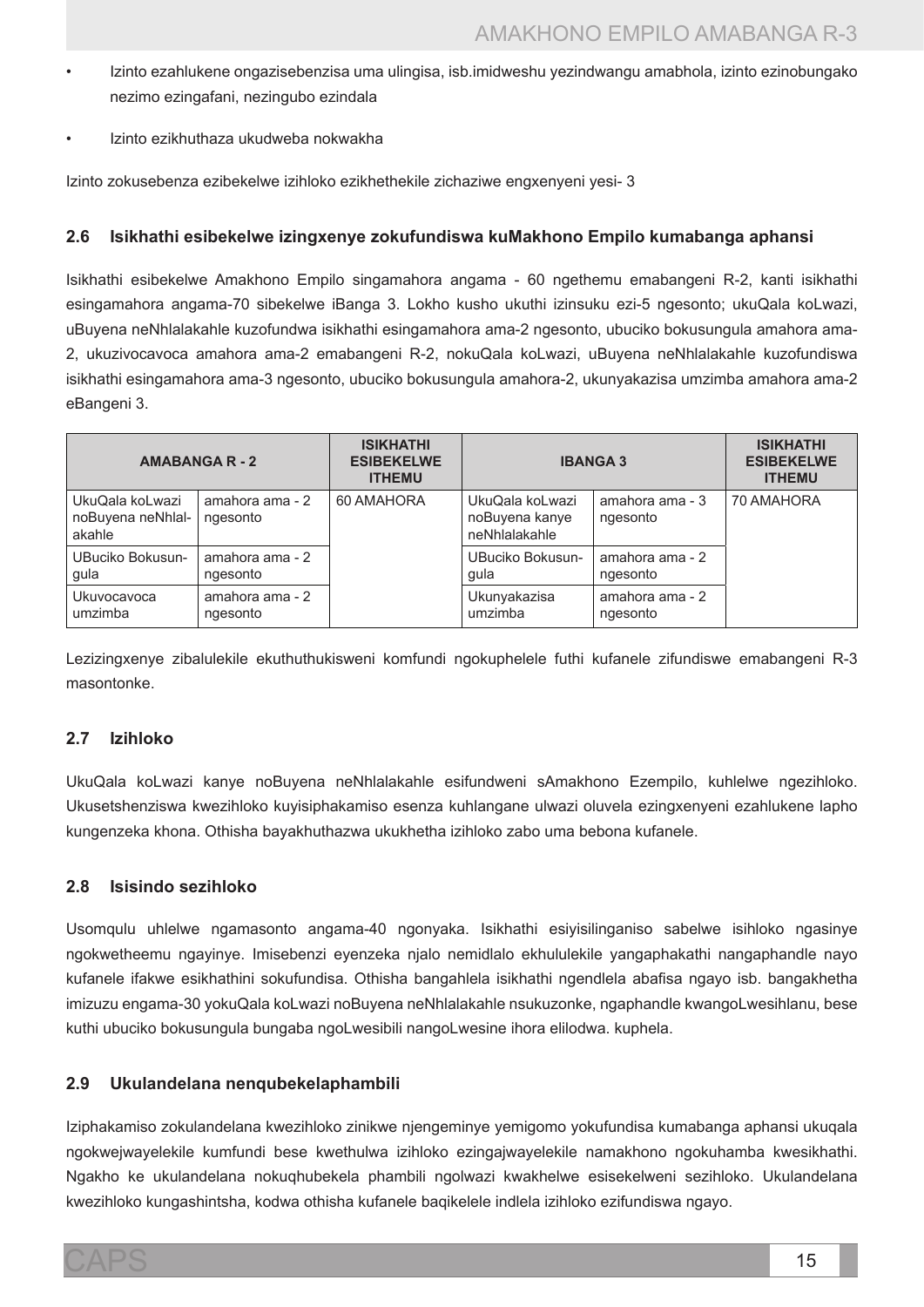# AMAKHONO EMPILO Amabanga R-3

# ISIGABA SESI - 3. Okufundwayo iBanga ngalinye

# **IBANGA R**

| Ithemu 1 Ibanga R                                                                                                                              |                            |                                                                                                           |  |
|------------------------------------------------------------------------------------------------------------------------------------------------|----------------------------|-----------------------------------------------------------------------------------------------------------|--|
| UkuQala koLwazi noBuyena                                                                                                                       | Amahora angama-20          | Izinsiza ezinconyiwe                                                                                      |  |
| neNhlalakahle                                                                                                                                  | (amahora ama - 2 ngesonto) | Izincwadi ezikhethiwe<br>$\bullet$                                                                        |  |
|                                                                                                                                                |                            | Amaflashikhadi /amakhadi avezwayo<br>$\bullet$                                                            |  |
|                                                                                                                                                |                            | <b>Izithombe</b><br>$\bullet$                                                                             |  |
|                                                                                                                                                |                            | Izinto ezisetshenziswa ukugcina<br>$\bullet$<br>inhlanzeko                                                |  |
|                                                                                                                                                |                            | Itafula lokukhangisa izinto zasehlobo<br>$\bullet$                                                        |  |
|                                                                                                                                                |                            | Izinto ezinezimo nemibala eyahlukene<br>$\bullet$                                                         |  |
| Yenza imisebenzi eyenziwa njalo kanye nemisebenzi yokudlala okukhululekile yangaphakathi nangaphandle<br>njengoba kubekiwe kungxenye yoku - 1. |                            |                                                                                                           |  |
| (amahora ama - 2 ngethemu)                                                                                                                     |                            | Imigubho nezinsuku zekhethelo ezibungazwa ngumphakathi kumele zixoxwe ngesikhathi eyenzeka ngaso ethemini |  |
| Isihloko: Mina - 2 amahora                                                                                                                     |                            |                                                                                                           |  |
| Imininingwane yami- igama, iminyaka, ikheli/idilesi nocingo lwasekhaya                                                                         |                            |                                                                                                           |  |
| Yini engenza ngibesemqoka- faka igama, izilimi, ubulili                                                                                        |                            |                                                                                                           |  |
| Amakhono nabakukhonzile                                                                                                                        |                            |                                                                                                           |  |
| Qaphela: Abanye abafundi bangawazi amakheli nezinombolo zocingo. Phinda ukufundise.                                                            |                            |                                                                                                           |  |
| Isihloko: Esikoleni - 2 amahora                                                                                                                |                            |                                                                                                           |  |
| Igama lesikole, likathisha nothishanhloko                                                                                                      |                            |                                                                                                           |  |
| Izindlu zangasese nezindawo zokudlala                                                                                                          |                            |                                                                                                           |  |
| Imithetho nezinto abazenza njalo                                                                                                               |                            |                                                                                                           |  |
| Isihloko: Endlini yokufundela /ekilasini - 2 amahora                                                                                           |                            |                                                                                                           |  |
| Lapho ngibeka khona izinto zami ekilasini                                                                                                      |                            |                                                                                                           |  |
| Imithetho yekilasi<br>٠                                                                                                                        |                            |                                                                                                           |  |
| ukusebenzisana                                                                                                                                 |                            |                                                                                                           |  |
| Ngingayiveza kanjani imizwa yami                                                                                                               |                            |                                                                                                           |  |
| Ngingayitshengisa kanjani imizwa yami                                                                                                          |                            |                                                                                                           |  |
| Isihloko: Izincwadi - 2 amahora                                                                                                                |                            |                                                                                                           |  |
| Kungani sidinga izincwadi<br>$\bullet$                                                                                                         |                            |                                                                                                           |  |
| Ukunakekela izincwadi<br>$\bullet$                                                                                                             |                            |                                                                                                           |  |
| Ukusebenzisa izincwadi ukuthola ulwazi<br>$\bullet$                                                                                            |                            |                                                                                                           |  |
| Izindaba engizithandayo<br>$\bullet$                                                                                                           |                            |                                                                                                           |  |
| Lapho ngingazithola khona izincwadi<br>$\bullet$                                                                                               |                            |                                                                                                           |  |
| Isihloko: Izinsuku zesonto/ sonto - 2 amahora                                                                                                  |                            |                                                                                                           |  |
| Izinsuku zesonto/zesonto                                                                                                                       |                            |                                                                                                           |  |
| Senzani ngezinsuku ezahlukene<br>٠                                                                                                             |                            |                                                                                                           |  |
| Namuhla, izolo kusasa<br>$\bullet$                                                                                                             |                            |                                                                                                           |  |
| Isihloko: Umzimba wami - 2 amahora                                                                                                             |                            |                                                                                                           |  |
| Khomba bese usho amagama amalunga omzimba - ubuye usho ukuthi mangaki.<br>$\bullet$                                                            |                            |                                                                                                           |  |
| Imisebenzi yamalunga omzimba                                                                                                                   |                            |                                                                                                           |  |
|                                                                                                                                                |                            |                                                                                                           |  |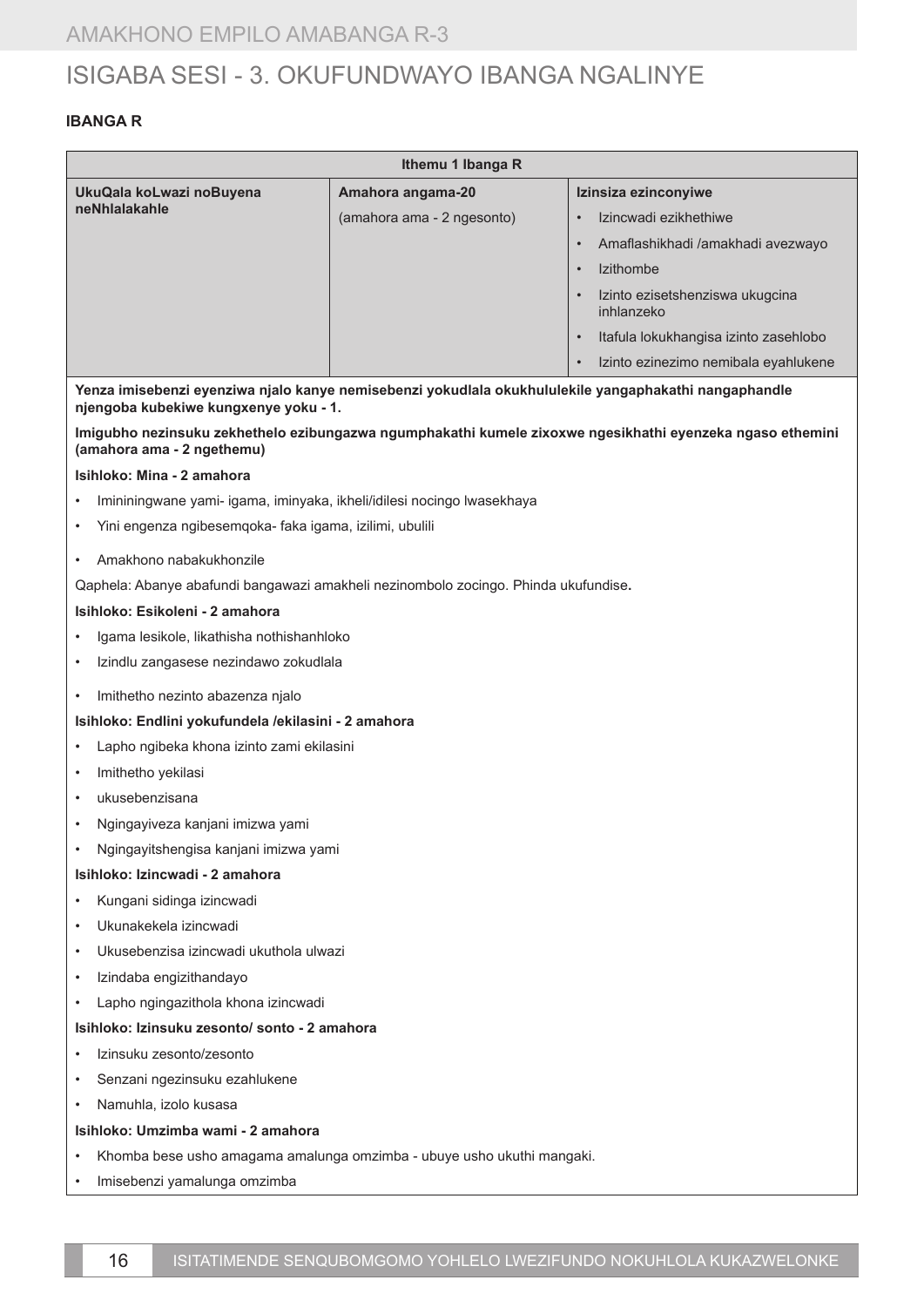- • Ubani okumele akuthinte noma okungamele akuthinte
- • Yini edingwa umzimba ukuze uhlale uphilile

### **Isihloko: Ukuhlala uphilile - 2 amahora**

Izindlela ezinhle zokuzigcina uhlanzekile

- • Geza nsukuzonke
- • Xubha amazinyo, izinwele nezinzipho
- • Geza izithelo ngaphambi kokuzidla
- • Imikhuba emihle yokuya endlini yangasese
- • Ukulala
- • Ukuzivocavoca

#### **Isihloko: Ihlobo - 2 amahora**

- • Isimo sezulu ehlobo
- • Imvelo ibanjani ehlobo
- • Izilwane zibanjani ehlobo
- • Abantu babanjani ehlobo isib. abakudlayo,abakugqokayo, abakwenzayo, imidlalo esiyidlalayo

#### **Isihloko: Izimo nemibala esizungezile - 2 amahora**

- • Buka usho izimo ezihlukene
- • Izimo ezenza izinto ezingafani
- • Buka bese usho imibala ehlukene
- • Ukushuba kwemibala isib. ogqame kakhulu, olula

**Isihloko: Imigubho nezinsuku zekhethelo - 2 amahora**

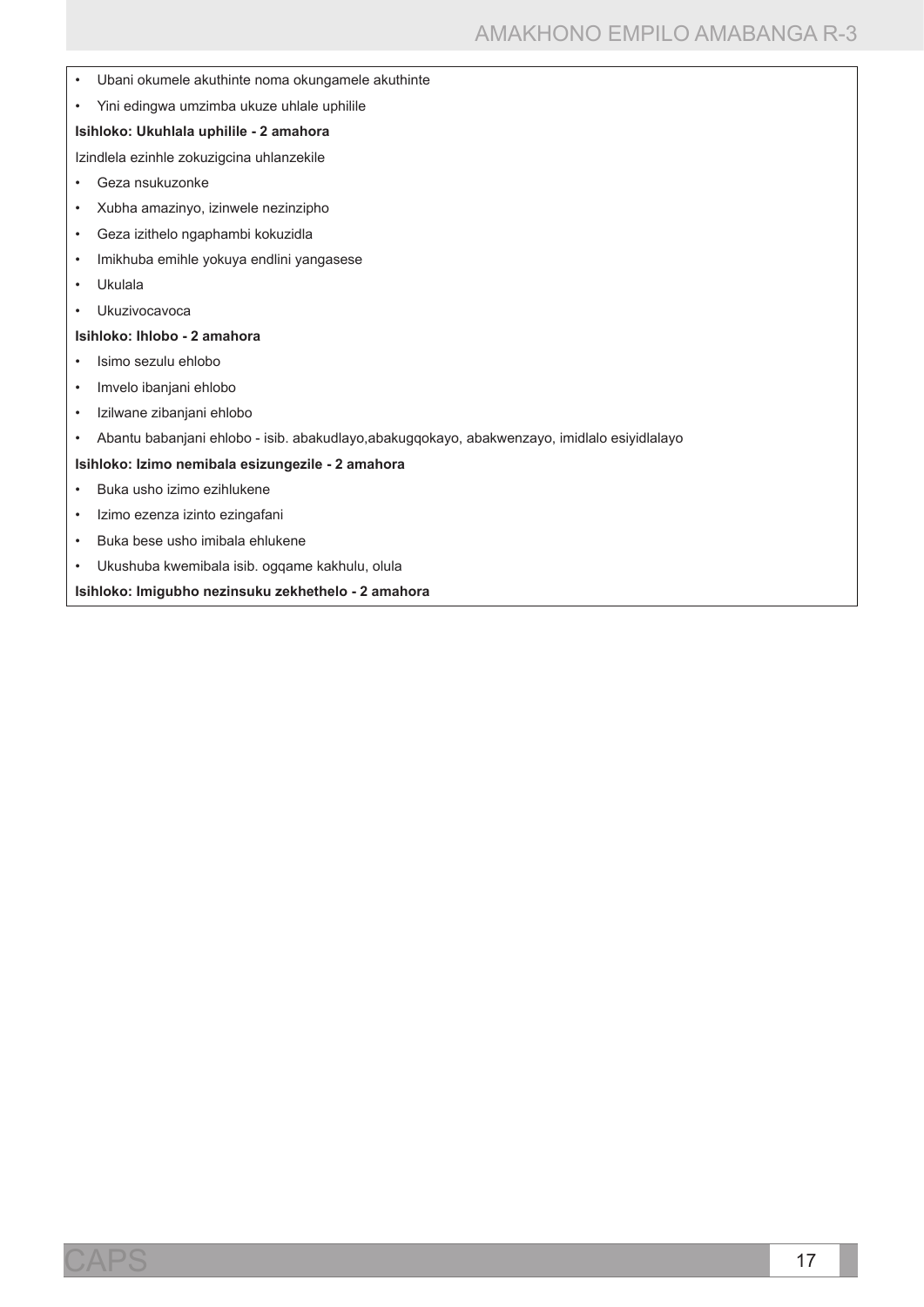| Ithemu 2 Ibanga R                                                                                                                             |                       |                                                                |  |
|-----------------------------------------------------------------------------------------------------------------------------------------------|-----------------------|----------------------------------------------------------------|--|
| UkuQala koLwazi noBuyena neNhlal-                                                                                                             | amahora angama - 20   | Izinsiza ezinconyiwe                                           |  |
| akahle                                                                                                                                        | (2 amahora/ ngesonto) | Izibonelo zezinto esizisebenzisa<br>ekhaya                     |  |
|                                                                                                                                               |                       | Izithombe zemigubho yomndeni                                   |  |
|                                                                                                                                               |                       | Izithombe ezikhombisa izimo<br>ezihlukene zezulu               |  |
|                                                                                                                                               |                       | Itafula lokukhangisa ekwindla                                  |  |
|                                                                                                                                               |                       | Izinto ezahlukene ezenza umsindo -<br>kufaka izinsimbi zomculo |  |
|                                                                                                                                               |                       | Izinto ezahlukene ezingambithwa,<br>ukuthinta nokuhogela.      |  |
| Yenza imisebenzi eyenziwa njalo kanye nemisebenzi yokudlala okukhululekile yangaphakathi nangaphandle<br>njengoba kubekiwe esigabeni sesi- 2. |                       |                                                                |  |
| Imigubho nezinsuku zekhethelo ezibungazwa ngumphakathi kumele zixoxwe ngesikhathi eyenzeka ngaso ethemini<br>(amahora ama - 2 ngethemu)       |                       |                                                                |  |
| Isihloko: Ikhaya - 2 amahora                                                                                                                  |                       |                                                                |  |
| • Ubani ohlala ekhaya                                                                                                                         |                       |                                                                |  |
|                                                                                                                                               |                       |                                                                |  |

- • Yini engiyenza ekhaya
- • Ubani osebenzayo ekhaya
- • Imisebenzi eyahlukene esiyenza ekhaya

#### **Isihloko: Ukuphepha - 2 amahora**

- • Ngingaphepha kanjani ekhaya
- • Izindawo eziphephile esingadlala kuzo
- • Izindawo ezingaphephile zokudlala
- • Ukuphepha emgwaqeni

#### **Isihloko: Umndeni wami - 2 amahora**

- • Ubani oyilunga lomndeni wami
- • Imisebenzi esiyenza njengomndeni
- • Imigubho esiyenza njengomndeni Isb. umshado, izinsuku zokuzalwa njll.

Qaphela: Abafundi baphuma emndenini engafani qinisekisa ukuthi ukhuluma ngazozonke izinhlobo zemindeni.

#### **Isihloko: Isimo sezulu - 2 amahora**

- • Sibukeka kanjani isibhakabhaka faka imibala namafu
- • Izinsuku ezishisayo, ezibandayo, ezifudumele, ezinemvula, ezinomoya, ufake nezingubo ezigqokwayo ngalezizinsuku

Qaphela Ungavumeli abafundi babuke ilanga

#### **Isihloko: Ikwindla - 2 amahora**

- • Imvelo ibanjani ekwindla
- • Imvelo ibanjani ekwindla
- • Izilwane zibanjani ekwindla
- • Abantu babanjani ekwindla isib.ngabakudlayo, abakugqokayo, abakwenzayo, nemidlalo abayidlalayo.

#### **Isihloko: Imisindo - 2 amahora**

- • Imisindo esiyizwayo.
- • Yini eyenza imisindo esiwuzwayo
- • Umculo esiwuthandayo
- • Ukuzwa kusigcina kanjani siphephile
- • Ukunakekela izindlebe zami.

Qaphela: yenza isifundo sibhekelele nabafundi abanenkinga yokuzwa ekufundeni kwabo.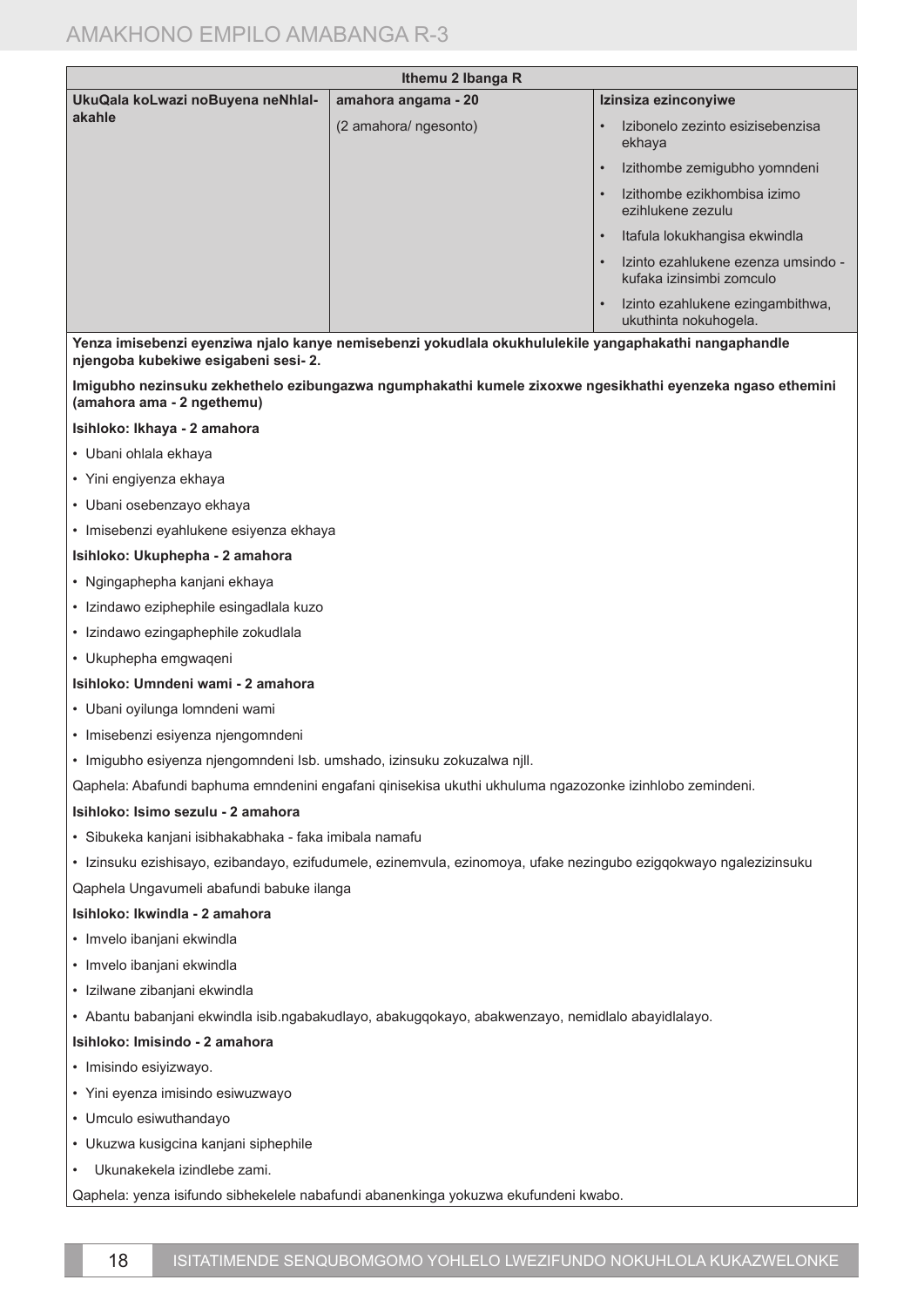# AMAKHONO EMPILO Amabanga R-3

#### **Isihloko: Imisindo - 2 amahora**

- • Imisindo esiyizwayo.
- • Yini eyenza imisindo esiwuzwayo
- • Umculo esiwuthandayo
- • Ukuzwa kusigcina kanjani siphephile
- • Ukunakekela izindlebe zami.

Qaphela: yenza isifundo sibhekelele abafundi abanenkinga yokuzwa ohlelweni lokufunda.

### **Isihloko: Ukubona - 2 amahora**

- • Izinto ezingizungezile
- Ukukhanya,ubumnyama nezithunzi
- • Ukubona kusigcina kanjani siphephile
- • Ukunakekela amehlo

Qaphela: yenza isifundo sibhekelele abafundi abanenkinga zokubona

### **Isihloko: Ukuthinta** - **2 amahora**

- Izinto ezehlukene zizwakala zehlukile lapho uzithinta
- • Yethula amagama amasha; kulukhuni, kuthambile, kuyashelela, kumahhadlahhadla, kuyabanda, kuyashisa, kufudumele kupholile.
- • Ukuzwa amazinga okushisa ahlukene nobunjalo bento

# **Isihloko: Ukunambitha nokuhogela - 2 amahora**

- • Ukunambitha nokuhogela engikuthandayo
- • Ukunambitheka okusha kimi
- • Ukunambitha ngokuphepha
- • Amaphunga ahlukene asizungezile
- • Liphumaphi iphunga

**Imigubho nezinsuku zekhethelo - 2 amahora**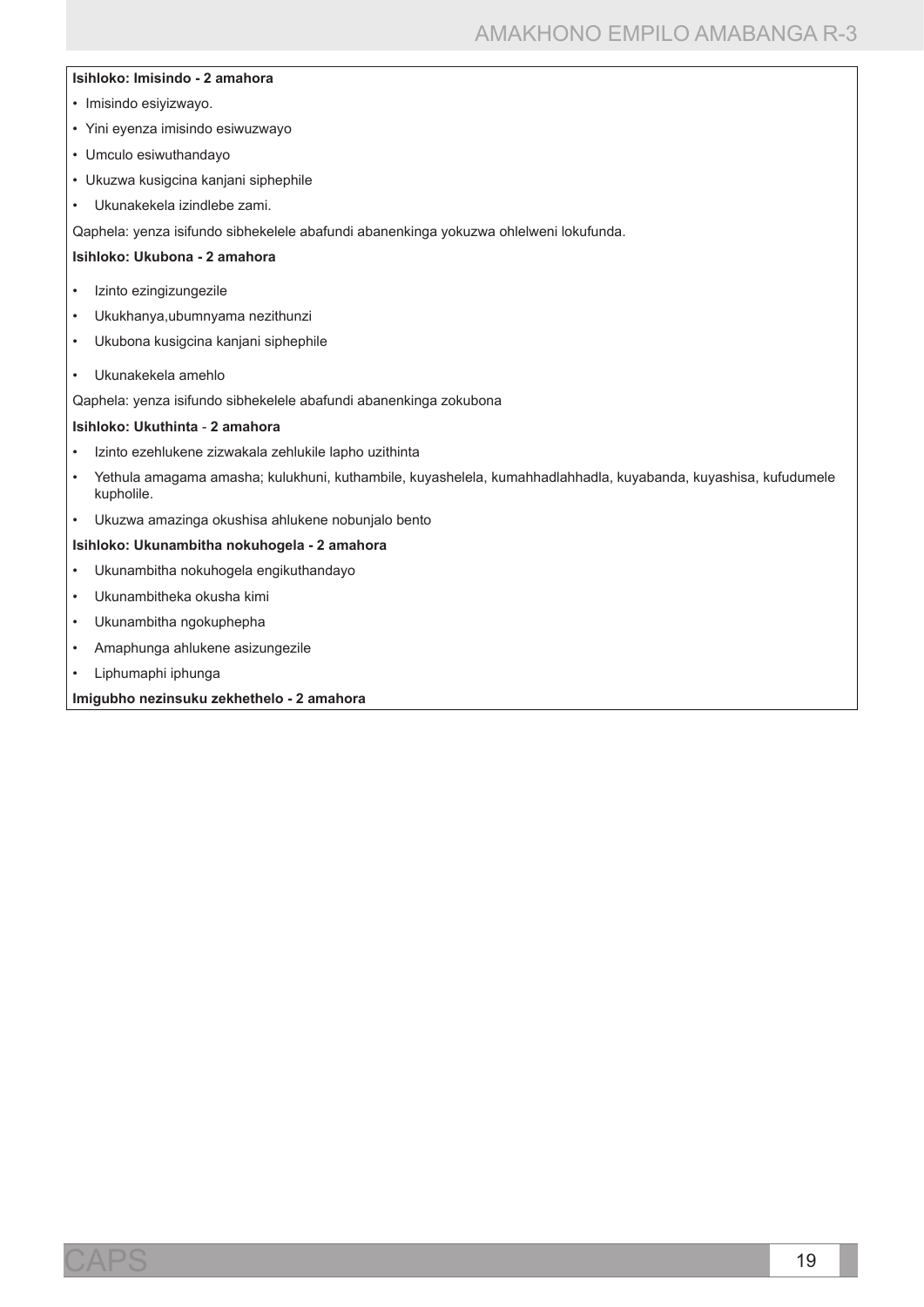| Ithemu 3 Yebanga R                |                            |                                                                                                |  |
|-----------------------------------|----------------------------|------------------------------------------------------------------------------------------------|--|
| UkuQala koLwazi noBuyena neNhlal- | amahora angama - 20        | Izinsiza ezinconyiwe                                                                           |  |
| akahle                            | (amahora ama - 2 ngesonto) | Ukwengeza izinsiza okufanele ziset-<br>shenziswe esifundweni sAmakhono<br>Empilo udinga lokhu: |  |
|                                   |                            | Itafula lokukhangisa ngobusika<br>$\bullet$                                                    |  |
|                                   |                            | Izithombe ezitshengisa izithuthi<br>$\bullet$<br>zakudala                                      |  |
|                                   |                            | Izithombe zabantu benza<br>$\bullet$<br>imisebenzi eyahlukene                                  |  |
|                                   |                            | Isivakashi esimenyiwe<br>$\bullet$<br>ukuzokhuluma ngomsebenzi<br>onesasasa                    |  |
|                                   |                            | Indawo yokudlala ngamanzi nezikali<br>$\bullet$<br>nezitsha zokuthela                          |  |
|                                   |                            | Izinto ezintantayo nezizikayo<br>$\bullet$                                                     |  |
|                                   |                            | Izithelo nemifino ezikhethiwe<br>$\bullet$                                                     |  |
|                                   |                            | Izitsha ezahlukene<br>$\bullet$<br>ezisetshenziselwa umkhiqizo wobisi                          |  |
|                                   |                            | Isigaxa sewuli/insonto nomkhiqizo<br>$\bullet$<br>wayo                                         |  |
|                                   |                            | Izibonelo zezinto ezingabuye<br>$\bullet$<br>zisetshenziswe                                    |  |

**Yenza imisebenzi eyenziwa njalo kanye nemisebenzi yokudlala okukhululekile yangaphakathi nangaphandle njengoba kubekiwe esigabeni sesi - 2.**

**Imigubho nezinsuku zekhethelo ezibungazwa ngumphakathi kumele zixoxwe ngesikhathi eyenzeka ngaso ethemini (amahora ama - 2 ngethemu)** 

#### **Isihloko: Ubusika - 2 amahora**

- • Isimo sezulu ebusika
- • Imvelo ibanjani ebusika
- Izilwane zibanjani ebusika
- Abantu babanjani ebusika isib. abakudlayo, abakugqokayo, abakwenzayo, imidlalo abayidlalayo

## **Isihloko: Izithuthi - 2 amahora**

- Ukuva esikoleni
- • Izinhlobo ezihlukene zezithuthi
- • Izithuthi zakudala

#### **Isihloko: Imisebenzi eyenziwa ngabantu -2 amahora**

Imisebenzi enobudlelwano nalokhu:

- Isithuthi isib. isitimela, iloli abashayeli bamatekisi, amaphoyisa omgwaqo, abashayeli bezindiza nethimba lonke
- Ezempilo isib.udokotela, udokotela wamazinyo, umshayeli we-ambulensi
- Ukudla isib. umgcini sitolo, uweta, umbhaki, umlimi
- Izinhlobo zemisebenzi isib. umakhi, osebenza ngamapayipi, osebenza ngogesi umapendane njll.

Qaphela: Khumbuza abafundi ukuthi lemisebenzi ingenziwa abesifazane noma abesilisa uma beyithanda.

## **Isihloko: Amanzi - 2 amahora**

- Izinto ezintantayo nezizikayo
- Izinto eziphila emanzini
- Ukuhlanganisa izinto ezihlukene emanzini ukushintsha ukubukeka kwamanzi
- • Ukuthela nokukala amanzi
- Ukonga amanzi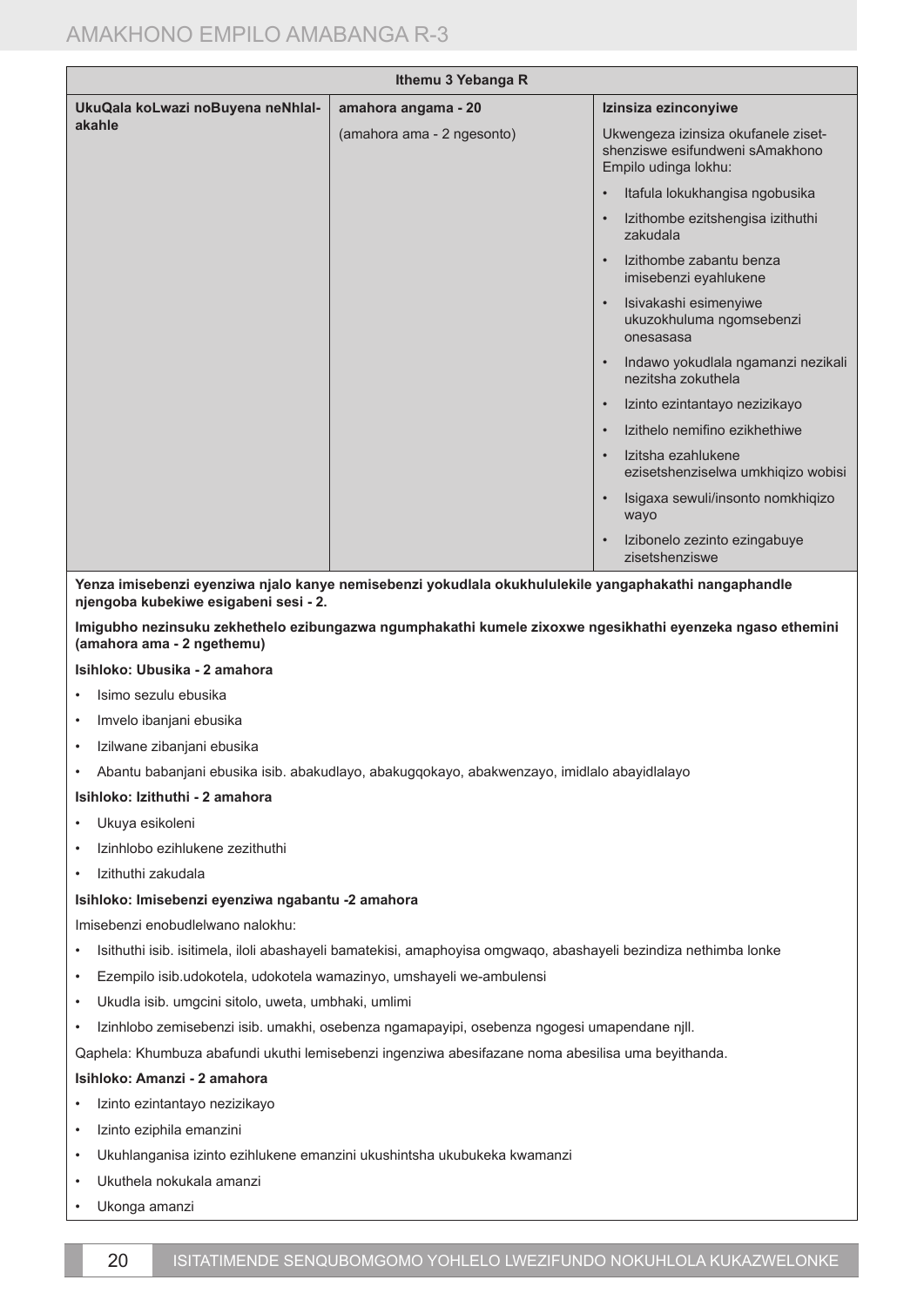#### **Isihloko: Izithelo - 2 amahora**

- • Izinhlobo ezehlukene zezithelo
- • Ukunambitheka nokwakheka kwezithelo
- • Zitholakalaphi izithelo
- • Imibala nezimo zezithelo

# **Isihloko: Imifino - 2 amahora**

- • Izinhlobo ezehlukene zemifino
- • Ukunambitheka nokwakheka kwemifino
- • Itholakalaphi imifino
- • Imibala nezimo zemifino

## **Isihloko: Umkhiqizo wobisi - 2 amahora**

- • Umkhiqizo wobisi nezilwane ezilukhiqizayo
- • Siluthola kanjani ibhotela

# **Isihloko: Umkhiqizo wewuli - 2 amahora**

- • Ipulazi lezimvu
- • Itholakalaphi iwuli
- • Ukusetshenziswa kwewuli/insonto

## **Isihloko: Indawo enempilo - 2 amahora**

- • Ubumqoka bokuhlala endaweni ehlanzekile
- • Izindlela abantu abangcolisa ngayo indawo
- • Ubumqoka bokusebenzisa izinto ngokuphindelela

**Imigubho nezinsuku zekhethelo - 2 amahora**

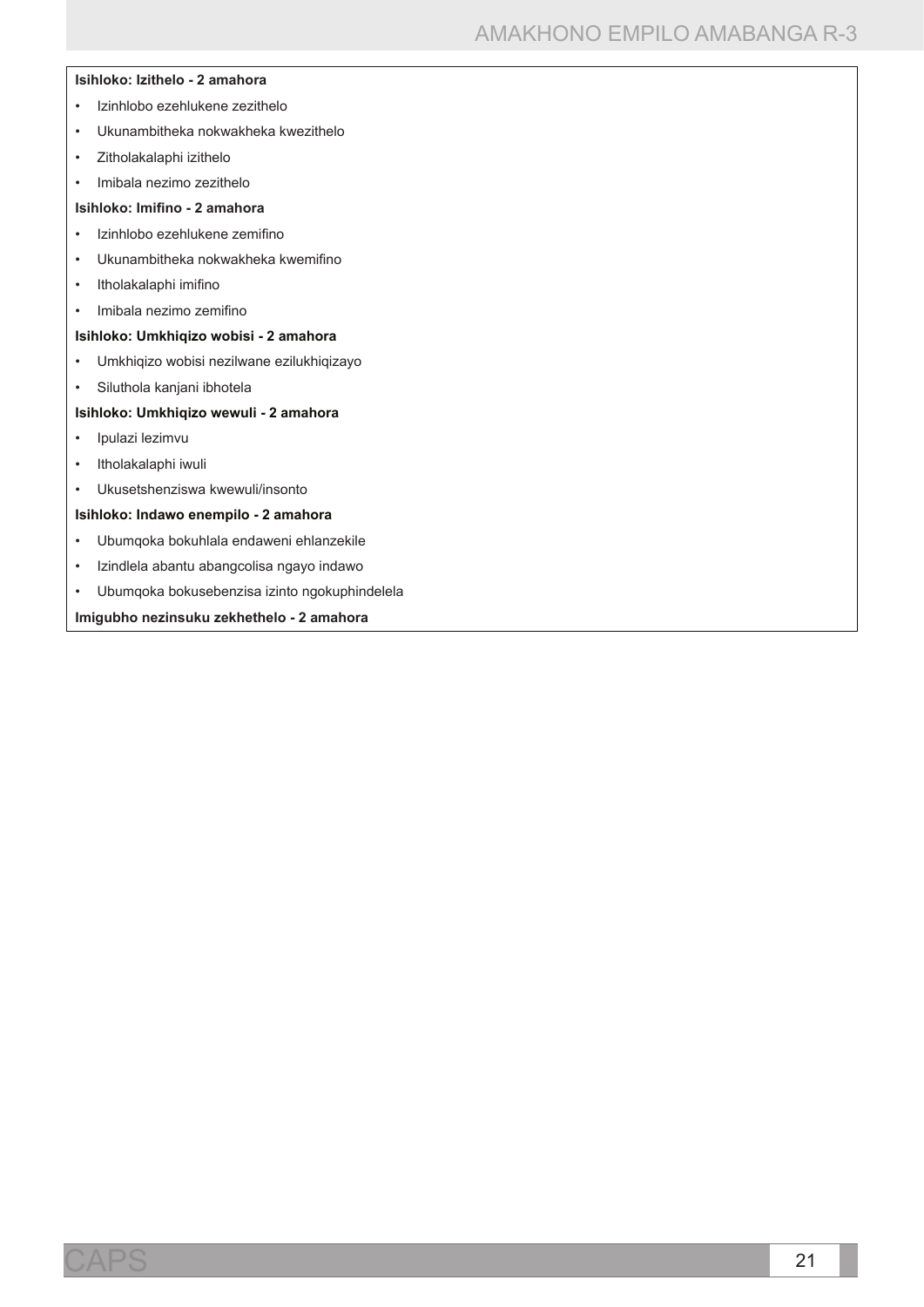| Ithemu 4 Ibanga R                 |                                                                                                    |                                                         |  |
|-----------------------------------|----------------------------------------------------------------------------------------------------|---------------------------------------------------------|--|
| UkuQala koLwazi noBuyena neNhlal- | amahora angama - 20                                                                                | Izinsiza ezinconyiwe                                    |  |
| akahle                            | (amahora ama - 2 ngesonto)                                                                         | Ukwengeza izinsiza kumakhono empilo<br>ungadinga lokhu: |  |
|                                   |                                                                                                    | Itafula lezinto ozithandayo<br>entwasahlobo             |  |
|                                   |                                                                                                    | Umtapo wolwazi                                          |  |
|                                   |                                                                                                    | <b>Izithombe</b>                                        |  |
|                                   | Anna bahasa kang atang bilang kang nambahang trakindala akikko lidak di sananakakata bananakan kan |                                                         |  |

**Yenza imisebenzi eyenziwa njalo kanye nemisebenzi yokudlala okukhululekile yangaphakathi nangaphandle njengoba kubekiwe esigabeni sesi - 2.**

**Imigubho nezinsuku zekhethelo ezibungazwa ngumphakathi kumele zixoxwe ngesikhathi eyenzeka ngaso ethemini (amahora ama - 2 ngethemu)** 

### **Isihloko: Intwasahlobo - 2 amahora**

- Isimo sezulu entwasahlobo
- Imvelo injani entwasahlobo
- Izilwane zinjani entwasahlobo
- • Abantu babanjani entwasahlobo isb isib. abakudlayo, abakukugqokayo abakwenzayo nemidlalo abayidlalayo

#### **Isihloko: Izinyoni - 2 amahora**

- • Izinhlobo ezahlukene zezinyoni
- Izimpawu ezijwayelekile zezinyoni izimpaphe, imilenze emibili, umlomo,. ukuzalela amaqanda,
- Izinyoni ezingandizi intshe, ihlengethwa
- **Izidleke**

#### **Isihloko: Izilwane ezihuquzelayo - 2 amahora**

- Izinhlobo zezilwane ezihuquzelayo isb. ingwenya, inyoka, isibankwa..
- • Izimpawu zezilwane ezihuquzelayo igazi elibandayo,umzimba omazengezenge, ukuzalela amaqanda
- Thola kabanzi ngesilwane esisodwa esihuquzelayo

#### **Isihloko: AmaDayinaso - 2 amahora**

- • Izinhlobo zamaDayinaso
- Aphila kanjani
- Sazi kanjani ngawo namuhla

Qaphela: Sebenzisa izincwadi ezinezithombe

## **Isihloko: Izilwane zasendle - 2 amahora**

- Siyini isilwane sasendle
- • Izinhlobo zezilwane zasendle
- Sizitholaphi izilwane zasendle
- • Ziphila kanjani izilwane zasendle

## **Isihloko: Ukwazi kabanzi ngesisodwa isilwane sasendle- 2 amahora**

## • Khetha esisodwa isilwane sasendle ufunde ngaso

- • Sibukeka kanjani
- • Sihlaphi
- **Sidlani**
- Abantwana nalapho bezalwa khona
- Ezinye izinto ezikuhlaba umxhwele ngaso

# **Isihloko: Ezemidlalo- 2 amahora**

- Imidlalo engivithandayo
- Kungani imidlalo inemithetho
- Kungani ukudlala kusemqoka kimi

## **Imigubho nezinsuku zekhethelo**

# **Hlanganisa izihloko kanye nokuhlola - 4 amahora**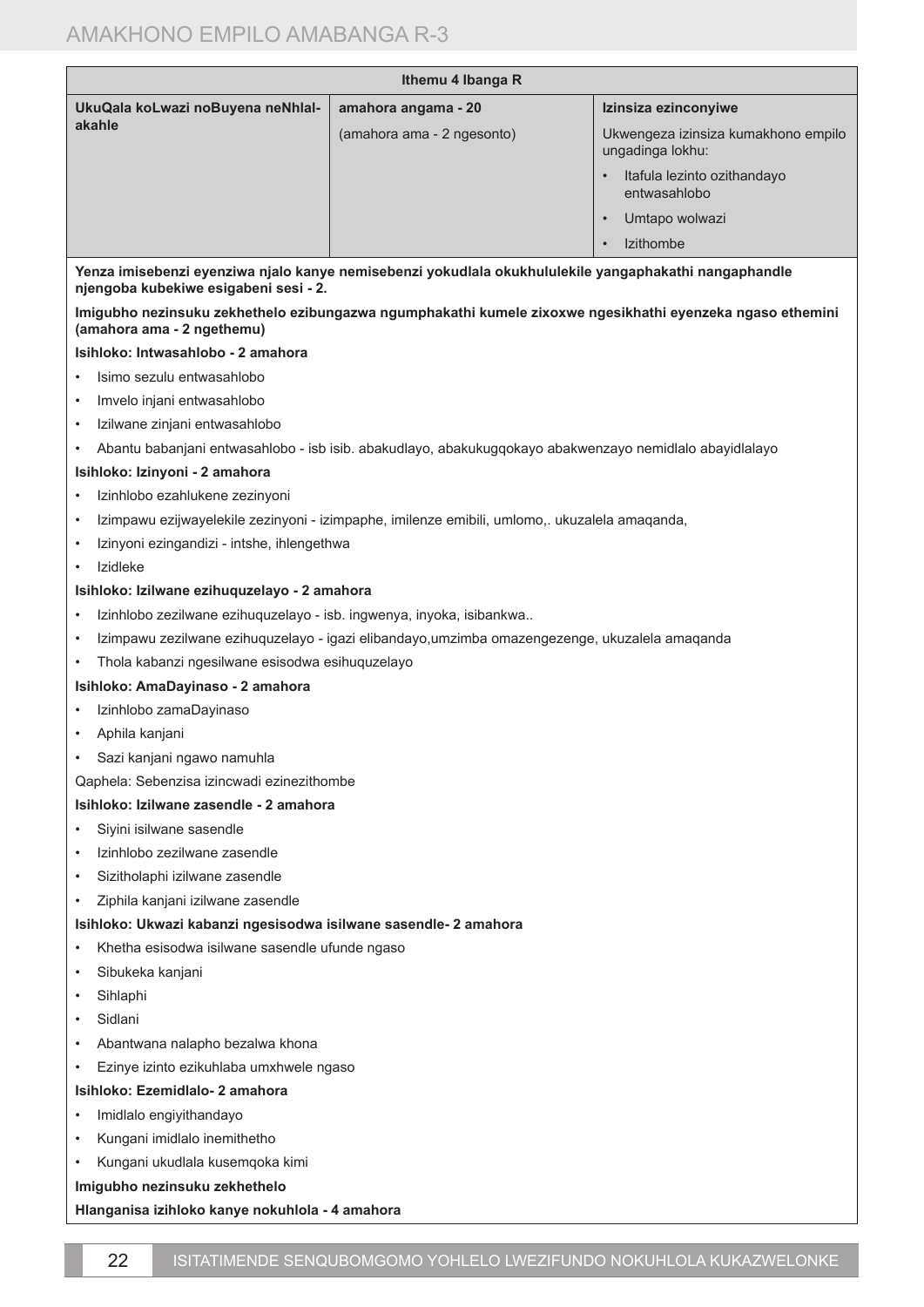| Ithemu yoku - 1 Ibanga R |                     |                                                                              |  |
|--------------------------|---------------------|------------------------------------------------------------------------------|--|
| UBuciko Bokusungula      | amahora angama - 20 | Izinsiza kusebenza ezinconyiwe                                               |  |
|                          |                     | Bheka izinsiza ezijwayelekile zesifundo<br>sAmakhono ezinikezwe engxenyeni 2 |  |
|                          |                     |                                                                              |  |

Okulandelayo okuqukethwe kumele kwenziwe ngethemu yoku - 1. Khetha izihloko ezilungele isifundo sAmakhono Empilo ithemu ngayinye ukunikeza abafundi isimo esejwayelekile ezifundweni zobuciko bokusungula kanye nobuciko bezinto ezibonakalayo. .

*Ubuciko bokwenza - 10 amahora*

### **Imidlalo namakhono okuzenzela**

- Ukusebenzisa izindlela zansukuzonke ukuzilungiselela, njengoku: vuka nokuggoka, ukuzelula, ukugogana, ukunyakazisa izicubu, ukutshikiza, ukunqamula umugqa ohlukanisa izingxenye zomzimba .
- Ukuthuthukisa ulwazi lwendawo akuyo: imidlalo yokuma unganyakazi, ukuzitholela indawo ukuze ungashayisi abanye.
- Ukulandela isigqi somculo, njengokushaya izandla, ukugxoba ngonyawo, ukwenza imisindo usebenzisa izigqi ezahlukene, ukushesha nokunensa.
- Ukuthola umculo, ukunyakaza nephimbo ugxile ekwenzeni ngokushesha noma ngokunensa.
- Ukucula amaculo anyakazisayo usebenzisa izingxenye ezahlukene zomzimba uhumusha iculo.
- Ukusetshenziswa kwephimbo ngokukhululeka lapho usho umlolozelo noma indaba ezokwenza unyakaze.
- Ukupholisa umzimba nokuphumula (isb. njengokwenza sengathi kuncibilika u-ayisikhilimu)

### **Ukusebenzisa onakho nokuhumusha**

- Ukwakha izindaba ezincike emicabangweni noma olwazini lwempilo besebenzisa iphimbo (ngokucula / nokukhuluma), iminyakazo, umculo, izinto namaqhinga okulingisa.
- Baveza imizwa nemibono besebenzisa iminyakazo nomculo (isb. Nampaya omame bethwele imithwalo, lalelani nonke nansi inkanyezi enomsila)
- Ukuthola imizwa ngokulingisa indaba, imilolozelo, nomculo, (isb. 'Ukuhola ongaboni' ukuzwa ubunjalo bezinto ezehlukene)

Ubuciko bokubonakalayo - 10 amahora

#### **Ukwenza okunhlangothimbili 2D**

- Dweba unike incazelo yakho ngomdwebo owakhe ngesihloko sesonto usebenzisa amakhrayoni, nezinye izinto ezisetshenziselwa ukudweba
- Ukupenda: usebenzise upende osuxutshiwe noma oyinki abanemibala noma odayi abangaxutshiwe nabaxutshiwe ukuhlangabezana nesihloko sesonto.
- Izinto zobuciko: ukusebenzisa ulwazi olungahleliwe nokusebenzisa izimo emidwebeni nasekupendeni.
- Imigomo yokwakha uhlaka: ukusebenzisa ukuqhathanisa ngokungahleliwe (okukhulu / okuncane, okude / okufushane) ekudwebeni nasekupendeni
- Ukusebenza ngokuhlukahluka kwezilinganiso zamaphepha: kukhuthaza ukusebenzisa izilinganiso ezahlukene.

#### **Ukwenza okunhlangothintathu (3D)**

Izicubu ezincane nokuxhumana kwezinzwa: (iso-isandla-ingqondo) ukusetshenziswa kwezikele namanye amathuluzi.

**Ukufunda ngokubuka** (kufanele kwenziwe ngethemu yonke)

Ukusho izimo emsebenzini awenzile.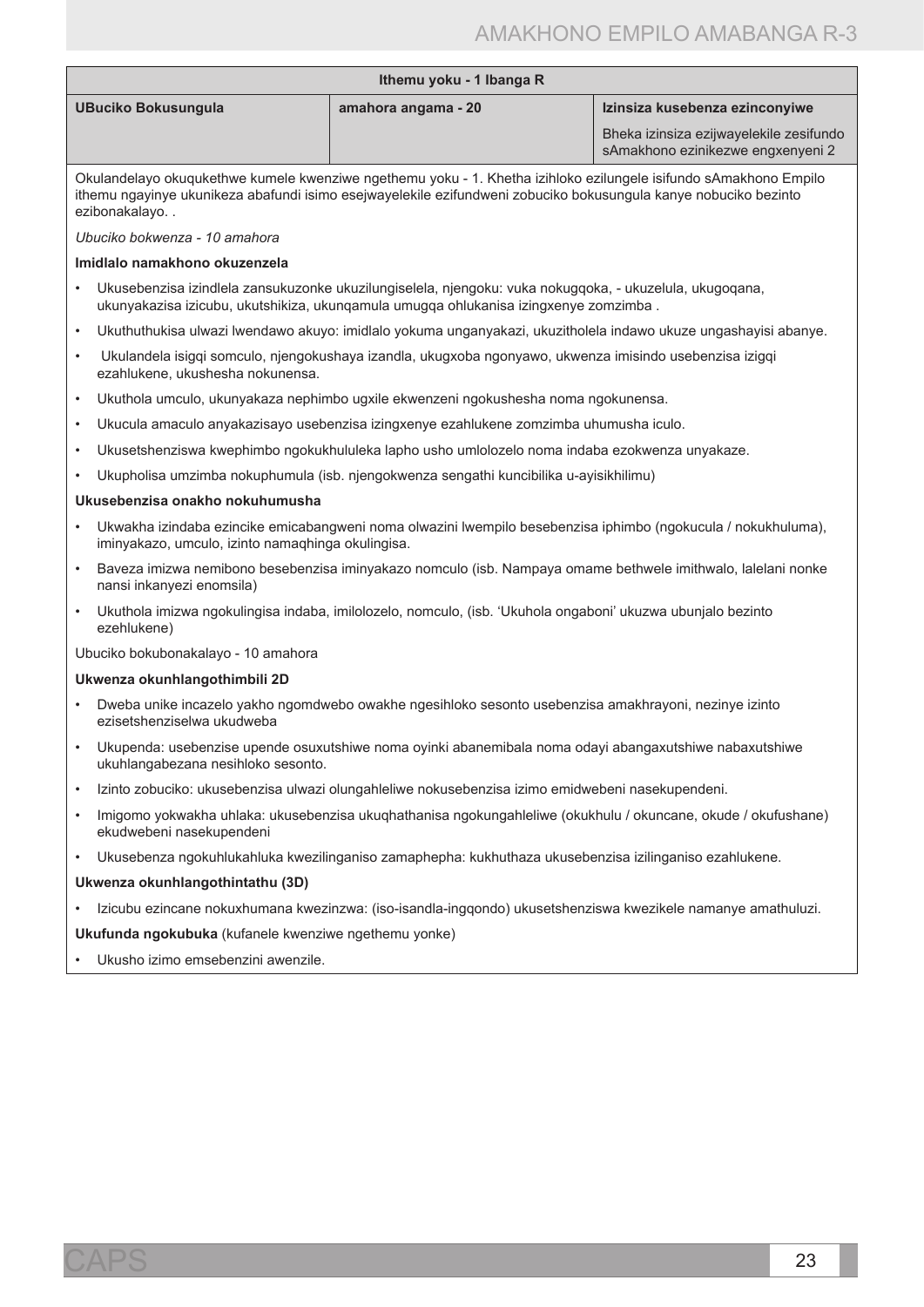| Ithemu 2 Ibanga R                                                                                                                                                                                                                                    |                                                                                                            |                                                                                        |  |
|------------------------------------------------------------------------------------------------------------------------------------------------------------------------------------------------------------------------------------------------------|------------------------------------------------------------------------------------------------------------|----------------------------------------------------------------------------------------|--|
| <b>UBuciko Bokusungula</b><br>amahora angama - 20<br>Izinsiza kusebenza ezinconyiwe                                                                                                                                                                  |                                                                                                            |                                                                                        |  |
|                                                                                                                                                                                                                                                      |                                                                                                            | Bheka izinsiza ezijwayelekile zesifundo<br>sAmakhono Empilo ezinikezwe<br>engxenyeni 2 |  |
| Okulandelayo okuqukethwe kumele kwenziwe ngethemu yesi- 2. Khetha izihloko ezilungele isifundo sAmakhono Empilo<br>ithemu ngayinye ukunikeza abafundi isimo esejwayelekile ezifundweni zobuciko bokusungula kanye nobuciko bezinto<br>ezibonakalayo. |                                                                                                            |                                                                                        |  |
| Ubuciko bokwen - 10 amahora                                                                                                                                                                                                                          |                                                                                                            |                                                                                        |  |
| Imidlalo yokuziqambela namakhono                                                                                                                                                                                                                     |                                                                                                            |                                                                                        |  |
| $\bullet$                                                                                                                                                                                                                                            | Ukusebenzisa izindlela zansukuzonke ukuzilungiselela, njengoku: 'kuhlanza izicathulo' "ukulungisa umbhede" |                                                                                        |  |
| Ukusebenzisa umzimba ukukhombisa indawo njengokukhulu, okuncane, okuphakeme, okude, okuseduze, okufushane.<br>$\bullet$                                                                                                                              |                                                                                                            |                                                                                        |  |
| Umculo, iphimbo nokunyakaza: kugxilwa ekushintsheni kwephimbo njengeliphezulu neliphansi, elinamandla elipholile.<br>$\bullet$                                                                                                                       |                                                                                                            |                                                                                        |  |
| Amaculo esintu, imidlalo enesigqi nemilolozelo kusetshenziswa ukushintsha kwephimbo (eliphezulu, epholile,<br>$\bullet$<br>elinamandla) ngokushaya izandla nezinyawo.                                                                                |                                                                                                            |                                                                                        |  |
| Ukunyakazisa izicubu ngokugxuma, ukweqa, nokukheleza, ngesikhathi bededelana indawo ngaphandle kokushayisana.<br>$\bullet$                                                                                                                           |                                                                                                            |                                                                                        |  |
| Amakhono okulalela: ukulandela izimpawu, imiyalelo, izindaba imilolozelo namaculo njengokuthi 'Ima!' 'Phezulu!' 'Phansi!'<br>$\bullet$                                                                                                               |                                                                                                            |                                                                                        |  |
| Ukusebenzisa onakho nokuhumusha                                                                                                                                                                                                                      |                                                                                                            |                                                                                        |  |
| $\bullet$                                                                                                                                                                                                                                            | Ukuhumusha amaculo esintu namanye amaculo aveza izimo ezahlukene njengokupholile, okumemezayo njll.        |                                                                                        |  |
| $\bullet$                                                                                                                                                                                                                                            | Ukulingisa ngokwenza isimo esikholekayo, kusukela emicabangweni naselwazini lwempilo yabo.                 |                                                                                        |  |
| Ukusungula nokulingisa imisindo ethile endabeni, njengezinyosi 'zzz' 'amahhashi' 'gqibishigqibishi' 'isitimela' 'khushu-<br>$\bullet$<br>khushu'                                                                                                     |                                                                                                            |                                                                                        |  |
| $\bullet$                                                                                                                                                                                                                                            | Izinkomba, amazinga (aphezulu, aphakathi naphansi) nezimo abazenzilengokwenza iminyakazo endabeni.         |                                                                                        |  |
| Ukulingisa, esebenzisa indaba yesintu, izinkondlo, imilolozelo namaculo okukhuthaza.<br>$\bullet$                                                                                                                                                    |                                                                                                            |                                                                                        |  |
| Ukusebenzisa izinto uma benyakaza, imidlalo yokulingisa nomculo.<br>$\bullet$                                                                                                                                                                        |                                                                                                            |                                                                                        |  |
| Ubuciko bokubonakalayo -10 amahora                                                                                                                                                                                                                   |                                                                                                            |                                                                                        |  |

## **Ukwenza okunhlangothimbili (2D)**

- • Ukusetshenziswa kwezinto zobuciko, izimo nemibala nomubala uma kudwetshwa noma kupendwa kulandelwa isihloko sesonto.
- Usebenzisa ubungako ukuthola ulwazi oluthe xaxa ngaleyonto
- Ukuhumusha izitho zomzimba ngomdwebo nokupenda.
- • Amaqhinga emihlobiso besebenzisa izinto abazitholile njengezivalo zamabhodlela, amatshe, amaqabunga, izandla

## **Ukwenza okunhlangothintathu 3D (ukwakha nokubumba)**

- • Amakhono namaqhinga omsebenzi wezandla: ukusika ukunamathisela,nokudabula;
- • Ukusebenzisa ubumba ngokukhululeka: ukwakha izimo, ukuluka, nokugingqa.

## **Ukufunda ngokubuka**

Ukubuka nokukhuluma ngezithombe ezisezincwadini: usho izimo nemibala encwadini enezithombe, ukuthola umehluko okukhulu/okuncane, okude/ okufushane ezithombeni ezisencwadini.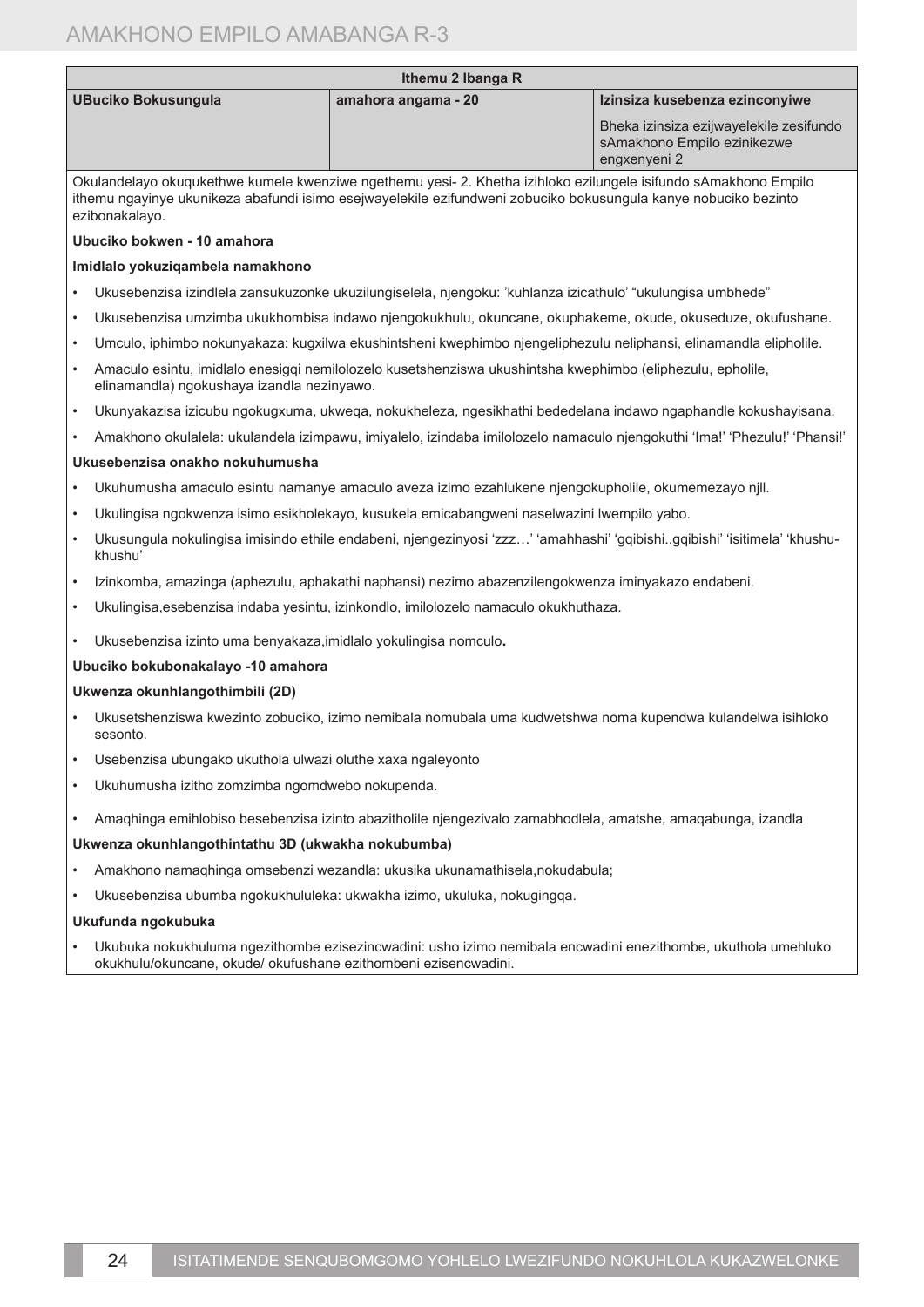| Ithemu 3 Ibanga R                                                                                                                                                                                                                                     |                                                                                                                    |                                                                                                |  |
|-------------------------------------------------------------------------------------------------------------------------------------------------------------------------------------------------------------------------------------------------------|--------------------------------------------------------------------------------------------------------------------|------------------------------------------------------------------------------------------------|--|
| <b>UBuciko Bokusungula</b>                                                                                                                                                                                                                            | amahora angama - 20                                                                                                | Izinsiza kusebenza ezinconyiwe                                                                 |  |
|                                                                                                                                                                                                                                                       |                                                                                                                    | Bheka izinsiza ezijwayelekile zesifundo<br>sAmakhono Empilo ezinikezwe engx-<br>enyeni yesi -2 |  |
| Okulandelayo okuqukethwe kumele kwenziwe ngethemu yesi - 3. Khetha izihloko ezilungele isifundo sAmakhono Empilo<br>ithemu ngayinye ukunikeza abafundi isimo esejwayelekile ezifundweni zobuciko bokusungula kanye nobuciko bezinto<br>ezibonakalayo. |                                                                                                                    |                                                                                                |  |
| Ubuciko bokunyakaza - 10 amahora                                                                                                                                                                                                                      |                                                                                                                    |                                                                                                |  |
| Imidlalo yokuziqambela namakhono                                                                                                                                                                                                                      |                                                                                                                    |                                                                                                |  |
| ukubakhuthaza.                                                                                                                                                                                                                                        | Ukusebenzisa izindlela zansukuzonke ukuzilungiselela, njengoku sebenzisa iminyakazo efakazela indaba               |                                                                                                |  |
| ٠                                                                                                                                                                                                                                                     | Iponi ligabadula lisebenzisa isigqi neminyakazo.                                                                   |                                                                                                |  |
| $\bullet$                                                                                                                                                                                                                                             | Umculo, izwi neminyakazo, egxile ekuphakameni kwezwi: liyephezulu naphansi.                                        |                                                                                                |  |
| ٠                                                                                                                                                                                                                                                     | Ukusebenzisa izigubhu ukugcina isigqi ukuthuthukisa amakhono ezibalo nokubala                                      |                                                                                                |  |
| ٠                                                                                                                                                                                                                                                     | Ukushaya umzimba ukwenza umsindo ozwakala njengesigubhu noma beshaya izigubhu ukwakha iphethini lesigqi esilula    |                                                                                                |  |
| ٠                                                                                                                                                                                                                                                     | Ukuqonda indawo akuyo besebenzisa iminyakazo benza izimo ezinjengendilinga nemigqa                                 |                                                                                                |  |
| ٠                                                                                                                                                                                                                                                     | Ukusebenzisa izitho zomzimba ukuxoxa indaba nokubukeka kobuso ukutshengisa imizwa njengo'kudumala','ukujabula'     |                                                                                                |  |
| $\bullet$                                                                                                                                                                                                                                             | Ukupholisa umzimba nokuphumula (isib. ukuntanta emanzini njengecembe)                                              |                                                                                                |  |
| Ukusebenzisa ongakwazi ukukusebenzisa unikeze umqondo                                                                                                                                                                                                 |                                                                                                                    |                                                                                                |  |
| ٠                                                                                                                                                                                                                                                     | Amaculo: kugxilwe ekuphakameni kwephimbo njengokuthi, 'Benye, Benye inkanyezana encane.                            |                                                                                                |  |
| ٠                                                                                                                                                                                                                                                     | Isigqi: indawo yamanothi amade namafishane (isikhathi) besebenzisa umsindo ngokushaya umzimba noma izinsimbi.      |                                                                                                |  |
| ٠                                                                                                                                                                                                                                                     | Ukulingisa ngokwenza isimo esikholekayo, noma ngempilo yakhe becula benyakaza                                      |                                                                                                |  |
| ٠<br>sibambele isondo lemoto                                                                                                                                                                                                                          | Izinto eziphathekayo ezimela ezinye emdlalweni wokulingisa njengesipuni esibambela induku yomlingo, isigqoko       |                                                                                                |  |
| Ubuciko bokubonakalayo -10 amahora                                                                                                                                                                                                                    |                                                                                                                    |                                                                                                |  |
| Ukwenza okunhlangothimbili (2D)                                                                                                                                                                                                                       |                                                                                                                    |                                                                                                |  |
| ٠                                                                                                                                                                                                                                                     | Dweba upende ngokukhululeka usebenzise isihloko okufundwa ngaso kulelisonto                                        |                                                                                                |  |
| Hlanganisa upende wakho ngendlela eyiyona<br>٠                                                                                                                                                                                                        |                                                                                                                    |                                                                                                |  |
| ٠                                                                                                                                                                                                                                                     | Ukusebenza komzimba ngendlela engahleliwe: ukugxuma, ukugijima, ukulala nokunye                                    |                                                                                                |  |
| xaxa.                                                                                                                                                                                                                                                 | Ukusebenza ngezimo, amaphepha namabhulashi anobungako obehlukene ukuze bakwazi ukusebenzisa ulwazi oluthe          |                                                                                                |  |
| Ukwenza okunhlangothintathu 3D (ukwakha nokubumba)                                                                                                                                                                                                    |                                                                                                                    |                                                                                                |  |
| ٠<br>amabhokisi amaqanda, izicucu zamabhokisi nokunye                                                                                                                                                                                                 | Yakha ngokukhululeka usebenzisa uhla lwezinto: amabhokisi amancane, izinto ezibuye zisebenziseke njengezinkinobho, |                                                                                                |  |
| Khuthaza ukuthuthuka kwamakhono ngokusebenzisa izinto<br>٠                                                                                                                                                                                            |                                                                                                                    |                                                                                                |  |
| Sebenzisa ubumba lokudlala ukunyusa izinga lokusebenza kwezicubu ezincane; ukugingqa, ukuncinza, nokuxhuma<br>٠                                                                                                                                       |                                                                                                                    |                                                                                                |  |
| Ukufunda ngokubuka                                                                                                                                                                                                                                    |                                                                                                                    |                                                                                                |  |
|                                                                                                                                                                                                                                                       | Buka bese uxoxa ngezimo zezakhiwo nemibala yazo etholakala emfanekisweni esezithombeni                             |                                                                                                |  |
| Phendula imibuzo ukukhombisa ukuqondisisa imibala nezimo zezakhiwo.                                                                                                                                                                                   |                                                                                                                    |                                                                                                |  |
|                                                                                                                                                                                                                                                       |                                                                                                                    |                                                                                                |  |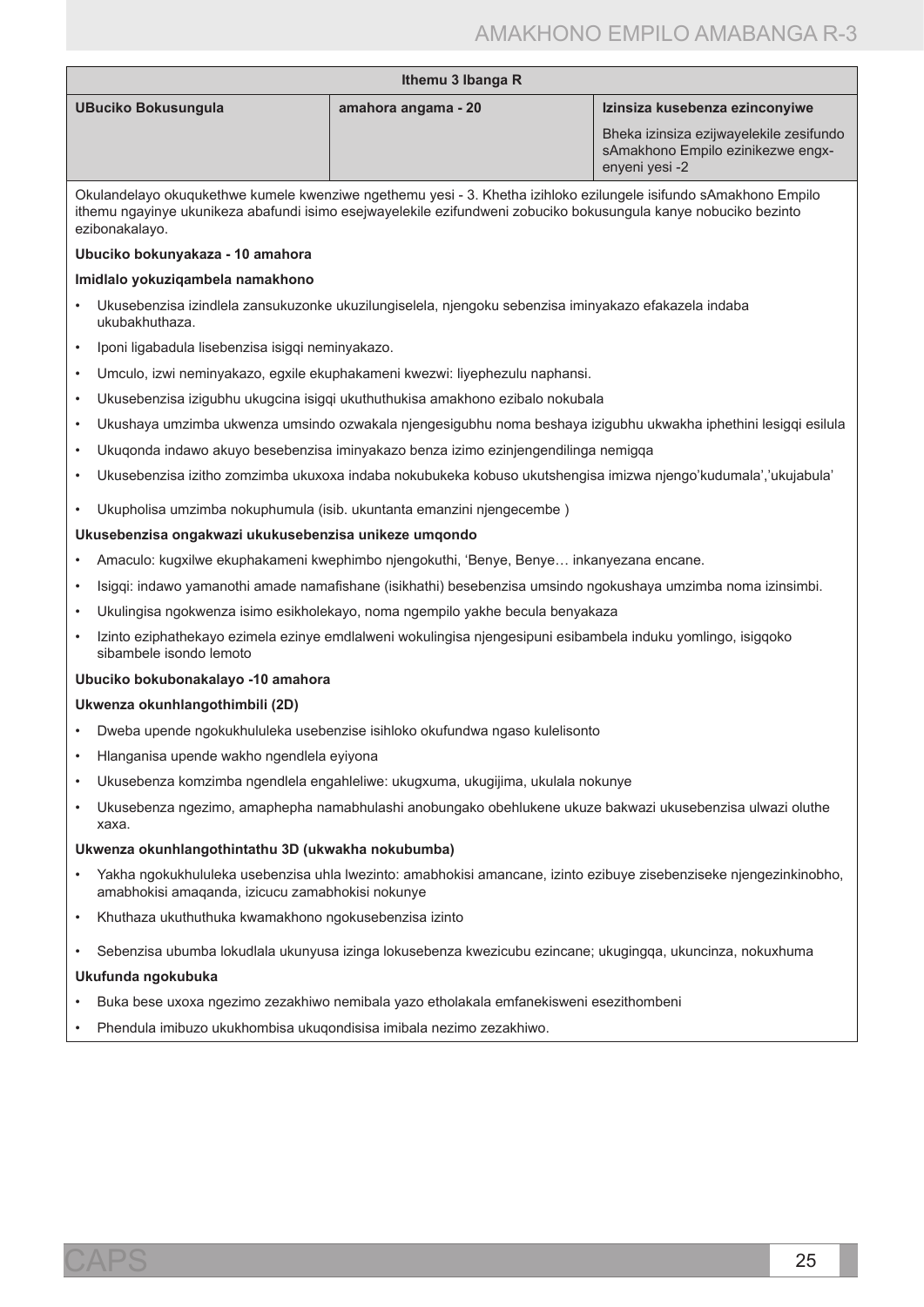|           |                                                                                                                                                                                                                                                     | Ithemu 4 Ibanga R   |                                                                                                                 |
|-----------|-----------------------------------------------------------------------------------------------------------------------------------------------------------------------------------------------------------------------------------------------------|---------------------|-----------------------------------------------------------------------------------------------------------------|
|           | <b>UBuciko Bokusungula</b>                                                                                                                                                                                                                          | amahora angama - 20 | Izinsiza kusebenza ezinconyiwe                                                                                  |
|           |                                                                                                                                                                                                                                                     |                     | Bheka izinsiza ezijwayelekile<br>zesifundo sAmakhono ezinikezwe<br>engxenyeni 4                                 |
|           | Okulandelayo okuqukethwe kumele kwenziwe ngethemu yesi-4. Khetha izihloko ezilungele isifundo sAmakhono Empilo<br>ithemu ngayinye ukunikeza abafundi isimo esejwayelekile ezifundweni zobuciko bokusungula kanye nobuciko bezinto<br>ezibonakalayo. |                     |                                                                                                                 |
|           | Ubuciko bokwenza - 10 amahora                                                                                                                                                                                                                       |                     |                                                                                                                 |
|           | Imidlalo namakhono okwakhayo                                                                                                                                                                                                                        |                     |                                                                                                                 |
| $\bullet$ |                                                                                                                                                                                                                                                     |                     | Ukufudumeza umzimba usebenzisa amazinga (aphezulu, aphakathi naphansi) njengokugaqa, ukushibilika nokunye njll. |
| $\bullet$ | Akha izimo zezakhiwo usebenzise umzimba, ugxile endilingeni nezikwele                                                                                                                                                                               |                     |                                                                                                                 |
| $\bullet$ | Zimelela ngomlenze owodwa njengokuhamba entanjeni eboshwe yaqina njll.                                                                                                                                                                              |                     |                                                                                                                 |
|           | Pholisa umzimba uphumule: njengamagatsha epheshulwa umoya njll.                                                                                                                                                                                     |                     |                                                                                                                 |
|           |                                                                                                                                                                                                                                                     |                     |                                                                                                                 |
|           | Ukusebenzisa ongakwazi ukukusebenzisa unikeze umqondo<br>Yenza iminyakazo buthule ulingise ukudla istikiswidi, ukubhaka amakhekhe, ukutshala nokunisela njll                                                                                        |                     |                                                                                                                 |
| $\bullet$ | Lalela indaba, bese uhumusha izigameko endabeni ngokusebenzisa ukushintsha ubuso, nokunyakaza okuhambisana<br>nemisindo efanele                                                                                                                     |                     |                                                                                                                 |
| $\bullet$ | Ukuthola ulwazi ngendawo okuyo ngokunyakaza ulandela imisimdo efana nokuhamba kwendiza, isitimela, ibhasi, itekisi,<br>ibhayisikili njll.                                                                                                           |                     |                                                                                                                 |
|           | Ubuciko bokubonakalayo - 10 amahora                                                                                                                                                                                                                 |                     |                                                                                                                 |
|           | Ukwenza okunhlangothimbili 2D                                                                                                                                                                                                                       |                     |                                                                                                                 |
| $\bullet$ | Dweba bese upenda usebenzise isihloko sesonto                                                                                                                                                                                                       |                     |                                                                                                                 |
| $\bullet$ | Ukusebenzisa amaphethini adwetshiwe emhlabeni; ulwazi lwamaphethini lapho ephila khona.                                                                                                                                                             |                     |                                                                                                                 |
| $\bullet$ | Ukusebenzisa imibala ukwakha amaphethini                                                                                                                                                                                                            |                     |                                                                                                                 |
| $\bullet$ | Amasu alula okwenza amaphethini angahlelekile.                                                                                                                                                                                                      |                     |                                                                                                                 |
|           | Ukwenza okunhlangothintathu 3D (ukwakha nokubumba)                                                                                                                                                                                                  |                     |                                                                                                                 |
|           |                                                                                                                                                                                                                                                     |                     | Thuthukisa amakhono omsebenzi wezandla ukulekelela izicubu zomzimba ezincane ngokubopha, ukusonga nokunye       |
| $\bullet$ | Sebenzisa ulwazi oluthe xaxa ukubumba usebenzisa ubumba lokudlala: ncinza, donsa, gingga izinto ezincane.                                                                                                                                           |                     |                                                                                                                 |
| $\bullet$ | Ukubumba okungahlelekile usebenzisa ubumba                                                                                                                                                                                                          |                     |                                                                                                                 |
|           | Ukufunda ngokubuka                                                                                                                                                                                                                                  |                     |                                                                                                                 |
| $\bullet$ | Ukusho imibala nezimo ngendlela efanele (ogqamile nolula, izimo ezisazibalo mdwebo ezilula) nokungafani<br>ngokuphendula imibuzo ephikisanayo.                                                                                                      |                     |                                                                                                                 |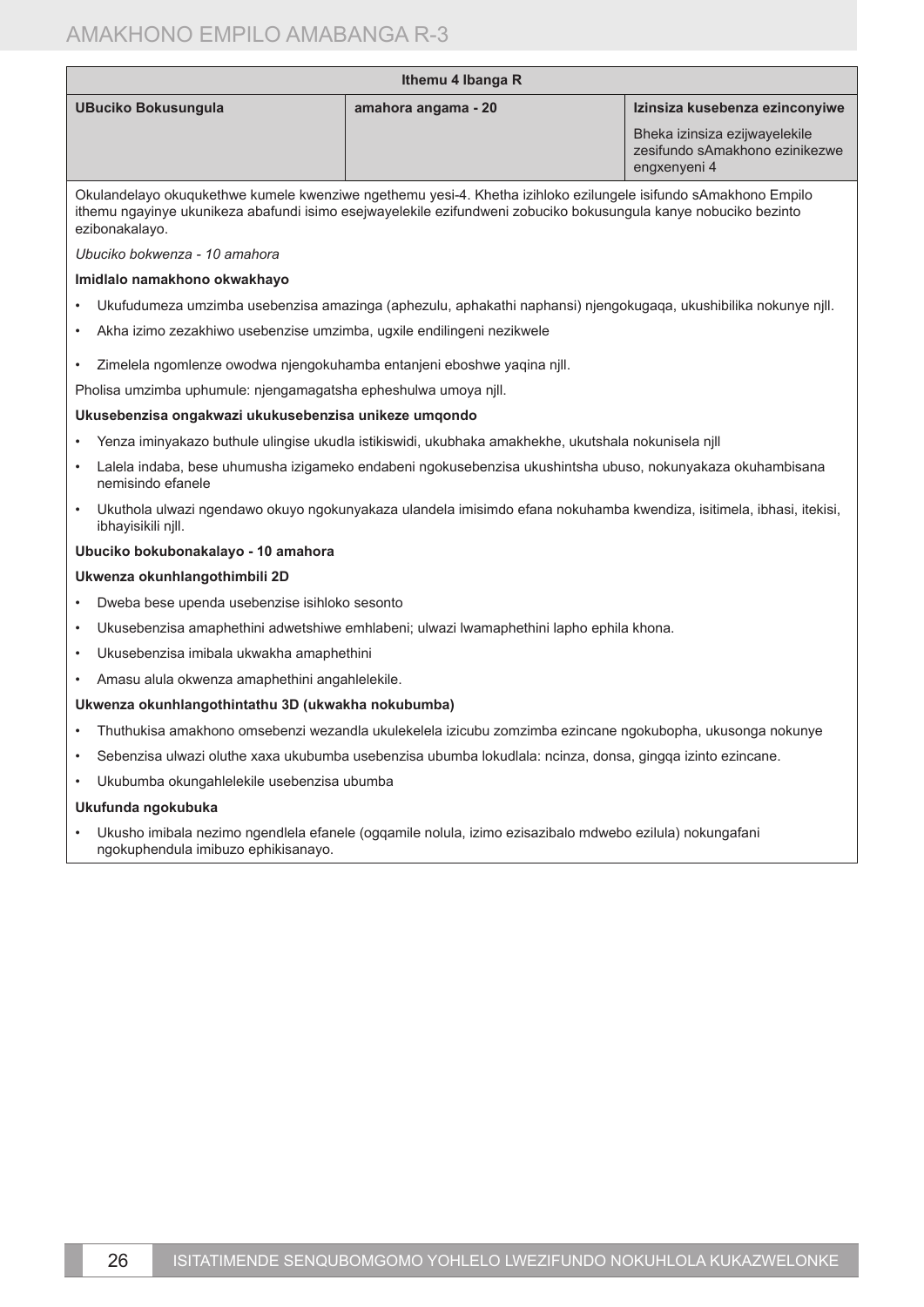| Ithemu 1 Ibanga R            |                     |                                      |  |
|------------------------------|---------------------|--------------------------------------|--|
| Isifundo sokuvocavoca umziba | amahora angama - 20 | Izinsiza ezinconyiwe                 |  |
|                              |                     | Ezinye zezinsiza ezingasetshenziswa  |  |
|                              |                     | esifundweni sAmakhono Empilo yilezi: |  |
|                              |                     | Izingojwana ezehlukene,              |  |
|                              |                     | amapulangwe, amathayi, amabhola,     |  |
|                              |                     | amasakana okudlala amathoyizi        |  |
|                              |                     | anamasondo, abazowasebenzisa         |  |
|                              |                     | ngesikhathi sokudlala bekhululekile. |  |
|                              |                     | Okokudweba okokujikela, izinto       |  |
|                              |                     | ezegiwayo; umculo                    |  |

#### **Ukunyakazisa umzimba usuka uye kwenye indawo**

#### **Hamba ubuye ugijime ngezindlela ezahlukene ngaphandle kokushayisana nabanye**

- Gijima usebenzisa izinyawo nezandla
- Gijima uzungeze izindawo ezimbili ezikhonjisiwe.
- Gijima uthinte izindawo ezimbili ezibonisiwe.
- Ukungasebenzisi izicubu kodwa usebenzisa imizwa: Izicubu ezinganyakazi, ukusebenzisa imizwa, abafundi bacaca ngezintambo, benza imizimba yabo ibe mide, mifushane nephakathi."

#### **Ulwazi lokunyakazisa umzimba**

- Ukusebenzisa izinzwa; buka imidlalo yemigoqo elula ababekelwe yona isb. Ukugxuma, ukugijima, ukujikijela, ukungqengqa. Abafundi ababheke lapho bezoya khona.
- Ukusebenzisa izinzwa zokuthinta: ukugijima bese uthinta izinto ezibekiwe enkundleni yokudlala,obondeni ezihlahleni,emii kelweni,ematsheni njll.Abafundi bazijwayeza umuzwa wezindawo ezehlukene
- Ukusebenzisa izinzwa zokuthinta; vala amehlo ngendwangu, abafundi bathola izinto ngokuzithinta njengamasakana okudlala,ibhola njll.

#### **Isigqi**

- Gxuma ngezinyawo zombili bese ubuye ushintshanise izinyawo
- Ukusebenzisa izinzwa zokuzwa: dlala umacashelana nomunye, shaya insimbi ukuze abanye balandele umsindo
- Ukusebenzisa izinzwa zokuzwa; dlala ngezinto ezenza umsindo njengezivalo zamabhodlela ezifakwe ethinini, ezizokwenza umsindo noma uzibophele emilenzeni. Abafundi bayagxuma benyakaza belandela isigqi esithile. .

#### **Ukuxhumana**

- Phonsa unqake amasakana okudlala Ijangijimu bambelela ngezingalo ulenga ogodweni
- • Ijangijimu, caca ugibela izitebhisi uya phezulu

#### **Ukuzimelela**

- • Umdlalo kamaxoshana wekati negundane.
- Thola izindlela ezehlukene zokunyakaza usemgqonyeni wokuzimelela
- Ijangijimu- uhamba ezimelela esebenzisa into yokuzimelela ephansi.
- Zimelela ngonyawo olulodwa emidlalweni ehlukene.

#### **Ukuqonda indawo akuyo**

- Gijima uye ezindaweni ezehlukene ngaphandle kokushayisana nabanye usebenzise indawo okuyo.
- Izimo ezehlukene:indilinga, isikwele,okusadayimani
- Eqa ngaphezulu ubuye uphume ngaphansi kwezithiyo, ugaqe, ungqengqe, ugxume njll.
- ljangijimu, ukugaqa ngamadolo, nokuluka ohlakeni usebenzisa izitho zomzimba ezihlukene

#### **Ukwazi izingxenye zombili zomzimba**

- Imisebenzi esebenzisa uhlangothi lomzimba elingenawo amandla, njengokujikela kwesokudla / kwesobunxele; usebenzisa isandla isandla sokudla noma esobunxele, njll.
- • Lala phansi.........ugingqike .ngohlangothi lwesokunxele nesokudla

### **Ezemidlalo**

- Ukudlala umacashelana
- Imisebenzi enhlobonhlobo yezinzwa kudlalwa emanzini ngezinto ezehlukene zoplastiki.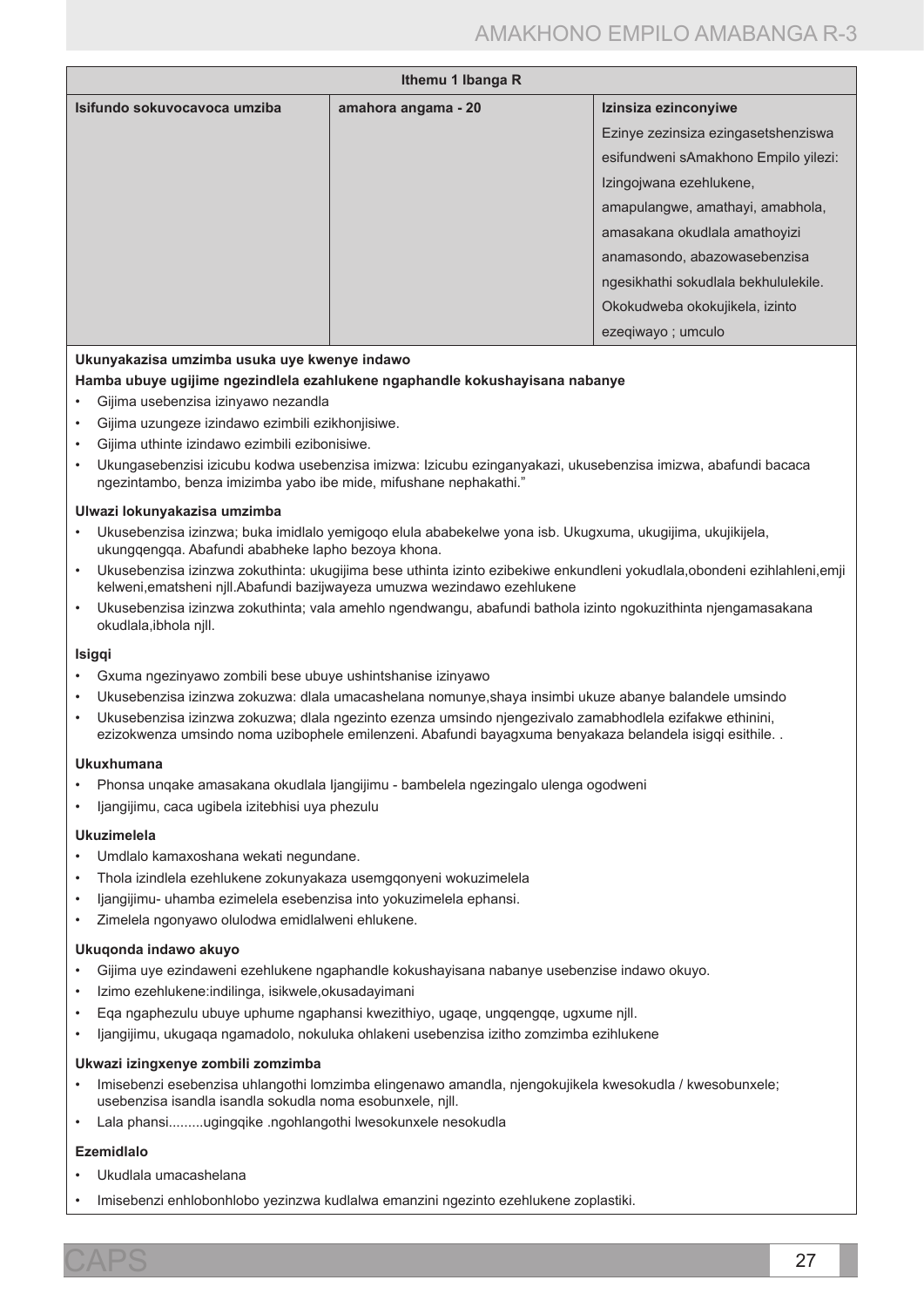| Ithemu 2 Ibanga R             |                     |                                                                                                                                           |  |
|-------------------------------|---------------------|-------------------------------------------------------------------------------------------------------------------------------------------|--|
| Isifundo sokuvocavoca umzimba | amahora angama - 20 | Izinsiza ezinconyiwe                                                                                                                      |  |
|                               |                     | Ezinye zezinsiza ongazisebenzisa esi-<br>fundweni sAmakhono Empilo yilezi;                                                                |  |
|                               |                     | ezinye izinsiza ezisetshenziswayo<br>kwisifundo sAmakhono Empilo yilezi:<br>izinto eziyizithiyo; umculo, amasakana<br>okudlala, amabhola. |  |
|                               |                     | ingqathu, ijangijimu, izintambo njll.                                                                                                     |  |

Ukunyakazisa umzimba usuka uye kwenye indawo / ukuma

- • Amalunga omzimba: ukucula amaculo nemilolozelo ngenkathi befunda amalunga omzimba njengekhanda, amahlombe, intamo, isifuba, amadolo, imilenze, izinzwane, ikhala, umlomo njll.
- Ukugijima uya emuva naphambili
- • Ukugijima ngesivinini esiphezulu nesiphansi.

#### **Ulwazi lokunyakazisa umzimba**

- Izithiyo ezilula isb. ukugxuma, ukugijima, ukugaqa ngamadolo, ukuhamba ngesisu,ukungqengqa njll.
- Ukugingqa ibhola liye komunye abuye alibuyise.
- Bafuqa ibhaluni.

#### **Isigqi**

Basebenzisa umculo noma beshaya imizimba yabo bekhombisa amalunga omzimba, benyakaza belandela isigqi esithile ngokwemiyalelo kathisha isb. Thinta izinzwane, thinta ikhanda, thina ikhala njll.

#### **Ukuxhumana**

- Phonsa unqake amasakana okudlala
- ijangijimu-lenga, ujikela ubambelele ogodweni lejangijimu
- ljangijimu caca uye phezulu wehle ngezitebhisi.

#### **Ukuzimelela**

- Amalunga omzimba: uthisha usebenzisa amasakana okudlala awabeke ezindaweni ezehlukene bese abafundi belingisa uthisha nabo benze isb.ngesikhathi bezulazula babeka amasakana okudlala ezindaweni ezehlukene, babuye bawabeke edolweni kwesokudla nakwesokunxele, ngesikhathi ezimelela ngolunye unyawo, kanjalo futhi basibeke ehlombe kwesokudla nakwesokunxele ngesikhathi behamba njll.
- ukuzimelela: ukuhamba emgqeni ; bazimelele ngezinye izinto

#### **Ukuqonda indawo akuyo**

- • Ukugijima izindlela ezahlukene beyalelwa uthisha esebenzisa yonke indawo ekhona
- Ulwazi oluhlukene: indilinga iyagingqika iphinde igingqike
- Gxuma ngaphezulu ubuye unyakaze ngaphansi kwezinye izinto banggengge, bagage bagxuma-gxume njll.
- ljangijimu, begaqa ngamadolo, baluke uhlaka besebenzisa amalunga athize omzimba.

#### **Ukwazi esokudla nesokunxele**

- Amalunga omzimba ukugijima ... awe ubuso bubheke phansi, ulale phansi... bazigingqagingqe phansi ngezinhlangothi kwesokudla kwesokunxele.
- Benyakaza ngezinhlangothi zombili, kwesokudla nakwesokunxele

#### **Ezemidlalo**

- Phonsa amasakana okudlala i/ amabhola entweni.
- Bhampisa, nqaka, phosa ibhola njll.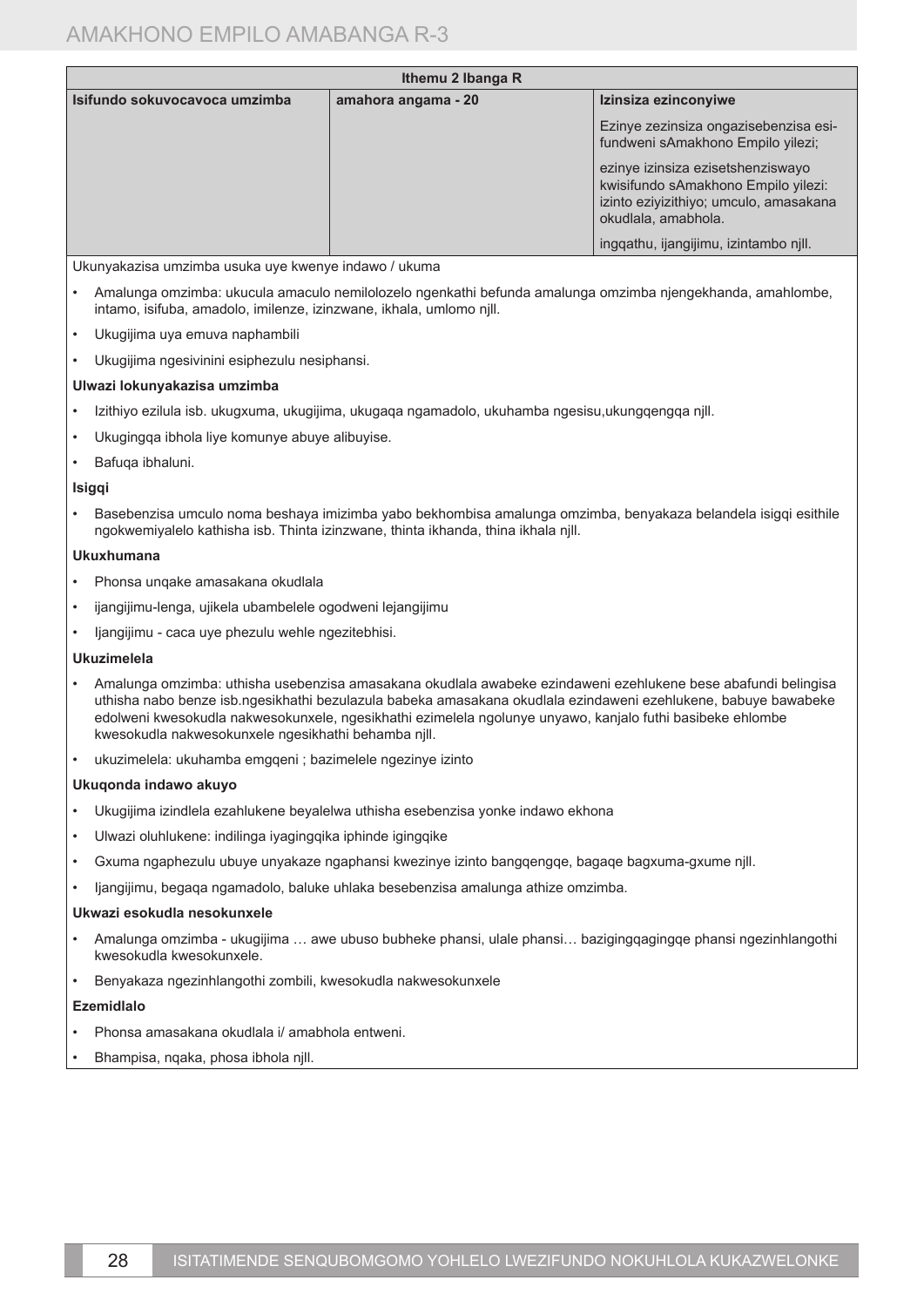| Ithemu 3 Ibanga R                                                                                      |                                                                                |                                                                            |  |
|--------------------------------------------------------------------------------------------------------|--------------------------------------------------------------------------------|----------------------------------------------------------------------------|--|
| Isifundo sokunyakazisa umzimba                                                                         | amahora angama - 20                                                            | Izinsiza ezinconyiweo                                                      |  |
|                                                                                                        |                                                                                | Ezinye zezinsiza ezingasetshenziswa<br>esifundeni sAmakhono Empilo yilezi. |  |
|                                                                                                        |                                                                                | Amabhola, okokudweba, imibala,<br>igqathu, amaribhoni.                     |  |
|                                                                                                        |                                                                                | Izinto eziphansi ezifana njengamathayi,<br>amatshe nezintungo.             |  |
| Ukunyakazisa umzimba usuka uye kwenye indawo                                                           |                                                                                |                                                                            |  |
| $\bullet$                                                                                              | Hamba ubuye ugijime ngezindlela ezehlukene                                     |                                                                            |  |
| Ukuhamba, ukugxuma, ukushibilika, ukugingqika, ukuhuhuluza, ukuviliyela ukugabadula njll.<br>$\bullet$ |                                                                                |                                                                            |  |
| Izicubu ezinganyakazi; ukugoba, ukusonteka, ukugoqana komzimba ngezimo ezahlukene.<br>$\bullet$        |                                                                                |                                                                            |  |
| Ulwazi lokunyakazisa umzimba                                                                           |                                                                                |                                                                            |  |
| ٠                                                                                                      | Imigoqo yemidlalo elula; isb. Ukugxuma, ukugijima, ukuphosa, ukungqengqa njll. |                                                                            |  |
| Ukudlala ingqathu<br>$\bullet$                                                                         |                                                                                |                                                                            |  |
| Gxuma ngaphezu kwezithiyo ezibekiwe njenge ntambo ezimfushane.                                         |                                                                                |                                                                            |  |
| Gxuma ibanga ngokukulingene emhlabathini.<br>$\bullet$                                                 |                                                                                |                                                                            |  |
| <b>Isigqi</b>                                                                                          |                                                                                |                                                                            |  |
| Gxuma ngezinyawo zombili noma ushintshanise izinyawo.                                                  |                                                                                |                                                                            |  |

Umdlalo ugxa noma isikhotshi ; unyawo olulodwa-uphinde zombili -uqhubeke nolulodwa- uphinde zombili

#### **Ukuxhumana**

- • Phosa ubuye unqake amasakana okudlala
- • ijangijimu jikela ubambelele ngengalo phezulu
- • ijangijimu jikela, ucace izitebhisi uye phansi phezulu

### **Ukuzimelela**

- Ukungqengqa phezu kwento ethe ukuba phansi njengamathayi, izitulo, njll.
- • Ukuzimelela: hamba phezu kwentambo, hamba phezu kwamathayi, kwamapulangwe, amatshe njll.
- • Thola izindlela ezihlukene zokunyakaza phezu kwento yokuzimelela, ugxume uyoma ngendlela efanele (gobisa amadolo)
- • Ijangijimu zimelela uhamba ezimeni eziphansi cokuzimelela.
- • Zimelela ngonyawo olulodwa lokudla noma lwesinxele.

#### **Ukuqonda indawo akuyo**

- Izinkomba nezindlela: ukuhamba emgqeni oqondile, ojikayo nomazombe
- • Isivinini: ukuhamba ngokushesha, ukuviliyela ngokushesha, ukugijima ngokushesha emgqeni oqondile, ojikayo nomazombe
- • Gxuma ngaphezulu, unyakaze uphuma ngaphansi kwezithiyo, ugaqe ngamadolo, ucace, ugxume njll.
- • Ijangijimu: ukugaqa ngamadolo, baluke uhlaka besebenzisa amalunga omzimba.

#### **Ukwazi esokudla nesokunxele**

- Ukunyakaza ngezinhlangothi zombili beya kwesokudla kwesokunxele endleleni eqondile, egobile nemazombezombe
- • Ukugxuma ngonyawo olulodwa usebenzisa unyawo lohlangothi olungenamandla

### **Ezemidlalo**

Ikati negundane noma inyamazane nomzingeli; impisi nemvu; kuxosha umsila njll.

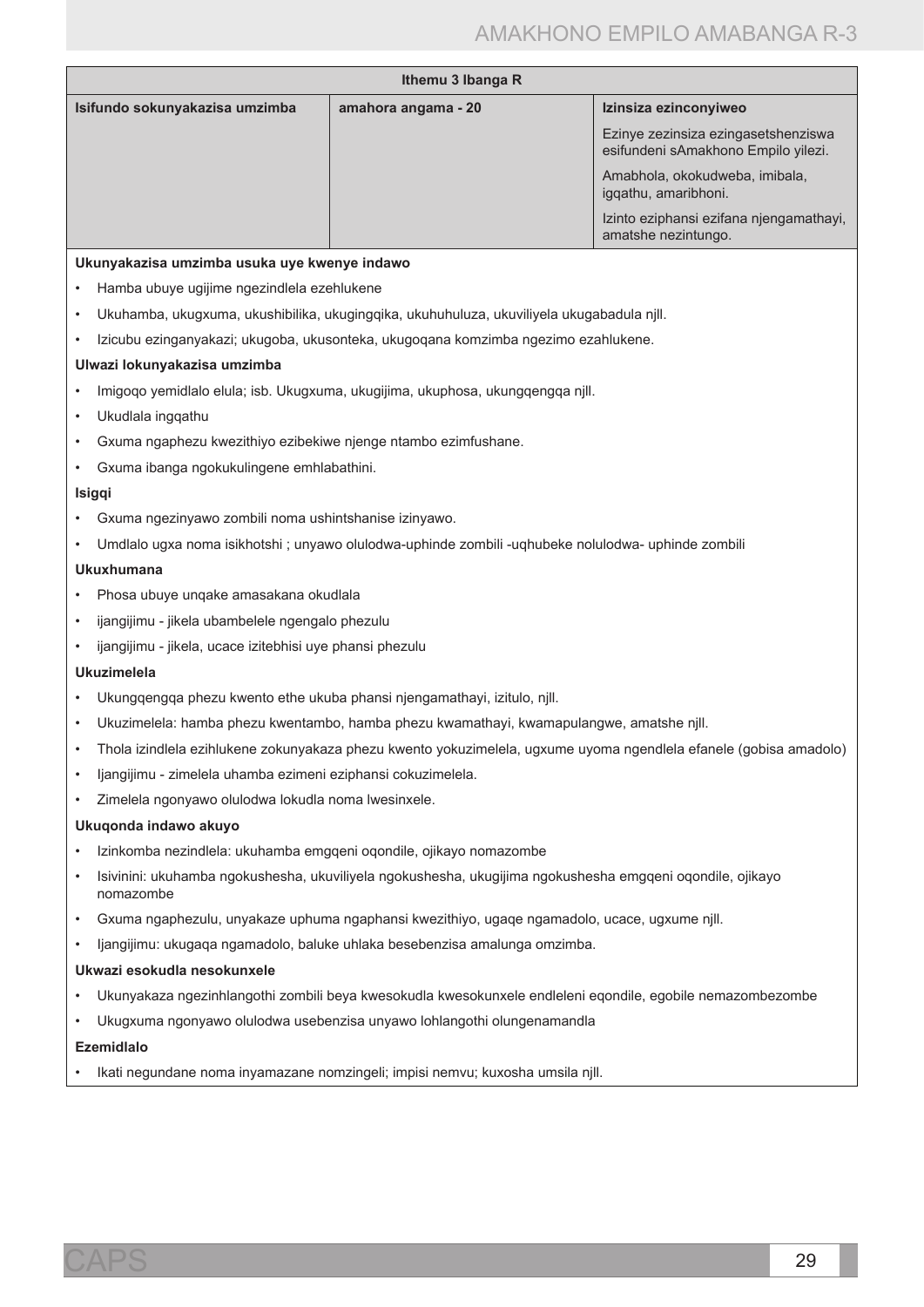# AMAKHONO EMPILO Amabanga R-3

| Ithemu 4 Ibanga R             |                     |                                                                            |
|-------------------------------|---------------------|----------------------------------------------------------------------------|
| Isifundo sokuvocavoca umzimba | amahora angama - 20 | Izinsiza ezinconyiwe                                                       |
|                               |                     | Izithiyo zemidlalo elula, impempe, iz-<br>inhlobo zamabhola amaphephandaba |

#### **Ukunyakazisa umzimba usuka uye kwenye indawo**

- Ukufundisa ukudlala endaweni enezithiyo: ukukhumbula indlela yokunyakaza, abafundi baqala ngemisebenzi yokuqala bagcine ngemisebenzi yokugcina ngokulandela indlela engaguquki ukuze bakhumbule ukuthi benzenjani ezikhungweni abazinikiwe.
- Hamba ngezindlela ezahlukene nangezivinini ezahlukene, ubuye ume, ulandele imiyalo, noma ushintshe indlela abanyakaza ngayo.
- Izicubu ezinganyakazi; sonteka, goqana, ungagoqani, yeluleka, goba njll.

#### **Ulwazi lokunyakazisa umzimba**

- Ukuxhumana kwesandla neso; ukuphosa ibhola elikhulu entweni ethile, ukugingqa ibhola elincane liye entweni ethile.
- Nqaka ibhola elikhulu ; phosa ibhola elilingene nelincane ngamabanga ahlukene
- Ngababili, gqoma unqake ibhola elikhulu
- Ukushaya ibhola ngesandla esivulekile, ukushaya ibhaluni, ibhola elikhulu bese uqhubekela nasebholeni lomphebezo.

#### **Isigqi**

Ukusebenzisa umculo wokunyakaza; abafundi balingisa umnyakazo kathisha - umnyakazo uxube ukuviliyela. ukugabadula, ukugxuma, nokugxuma ngonyawo olulodwa ubuye ujikeleze nokuzimelela.

#### **ukuxhumana**

- Ukuxhumana kwesandla neso, gqoma ibhola elikhulu elilingene nelincane.
- Phonsa unqake isakana lokudlala ngezandla zombili, noma usebenzise isandla sokudla nesokunxele.
- • Phonsa isakana lokudlala endaweni egobile eyindilinga ewubude obungama-mitha amabili kuphela.
- Phebeza; sebenzisa induku yekhilikithi yeplastiki noma goqa iphepha wakhe induku yokuphebeza bese uphebeza ibhola usuka ku-'T' uqhubeke uphonse uphinde uphebeze ngamabhola athambile.(ibhola lethenisi),
- Ukuxhumana kwesandla nonyawo, bingelela ngokushayisana ngezinyawo babamba ibhola ngonyawo belisa kwesokudla nakwesobunxele, khahlela ibhola ulise endaweni ebekiwe.

#### **Ukuzimelela**

- Ukuhamba phezu kwentambo ebekwe phansi; amathayi, ukuzimelela ngezinyawo zombili.
- Imidlalo; abafundi bahamba ngamathini aboshwe ngentambo bawafaka ezinyaweni, bamba intambo uzimelele ethinini

#### **Ukuqonda indawo akuyo**

Imidlalo kashimula isb.gaqa ngamadolo nilandelana omunye ebambe unyawo lomunye nihamba emhubheni; bama umugqa bevule imilenze osekuqaleni agaqe ngamadolo phakathi nemilenze, bangena ethayini noma umgqomo uiginqika njll.

#### **Ukwazi esokudla nesokunxele**

- Imisebenzi usebenzisa uhlangothi olungenamandla.
- Imisebenzi yokuginqika, lala phansi bese uginqika uye kwesokudla nesokunxele.

#### **Ezemidlalo**

- Landela imiyalo, hamba, gijima, gxuma, caca, gaqa njll.
- Hambani endilingeni nibambene izandla; yenza izindilinga ezimbalwa ngezilinganiso ezehlukene; bese ushintsha izindlela uma sezinyakaza,
- Umdlalo womphebezo; bashaya ibhola ngezandla, baphebeza ibhaluni njll.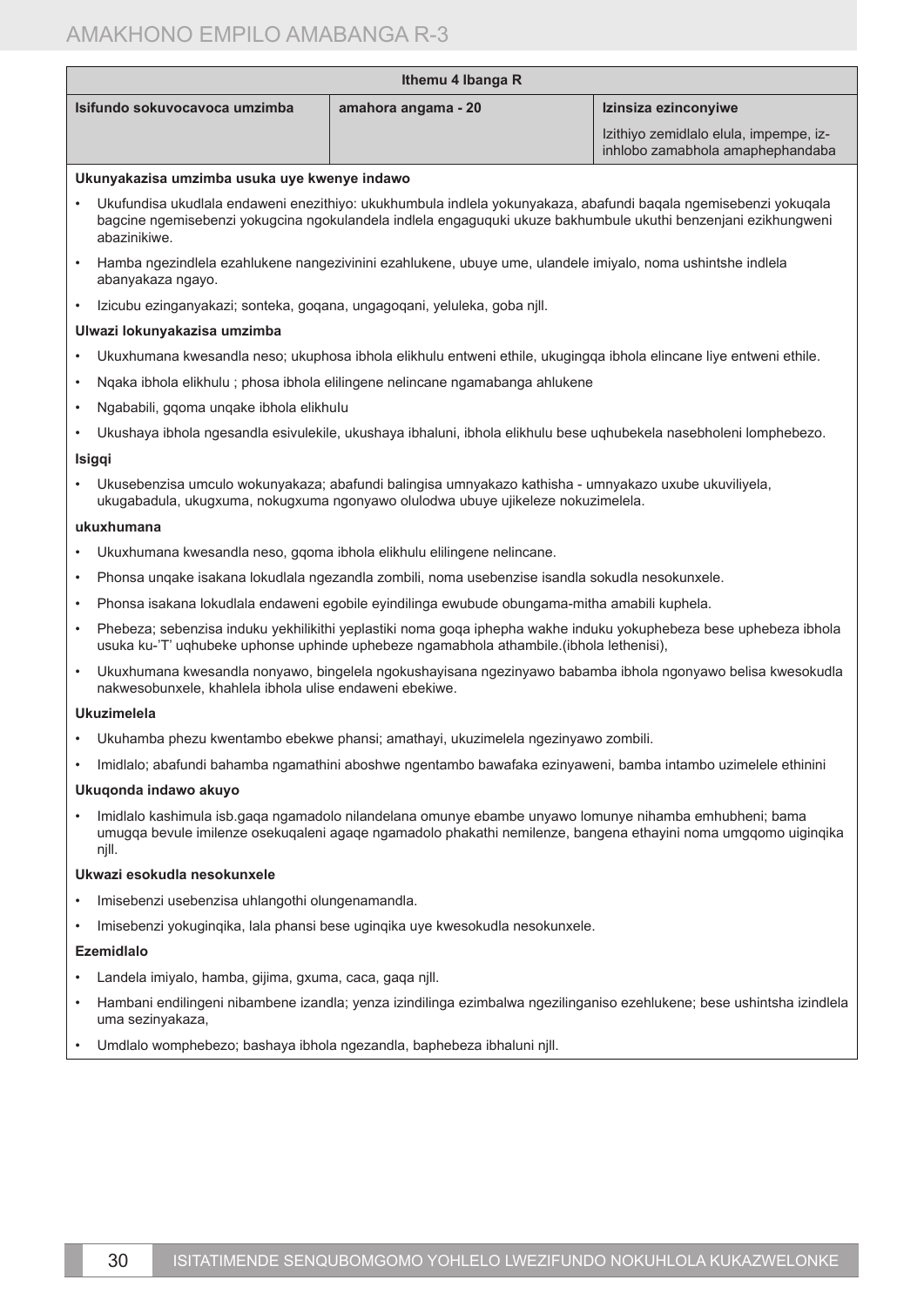## **IBANGA LOKU-1**

| Ithemu 1 Ibanga 1                           |                            |                                                                                                          |
|---------------------------------------------|----------------------------|----------------------------------------------------------------------------------------------------------|
| UkuQala koLwazi noBuyena neNhlal-<br>akahle | amahora angama - 20        | Izinsiza ezinconyiwe                                                                                     |
|                                             | (amahora ama -2 /ngesonto) | Ezinye zezinsiza ezingasetsh-<br>enziswa esifundweni sAmakhono<br>Empilo vilezi:<br>Ishadi lesimo sezulu |
| .<br>.                                      | .                          | .                                                                                                        |

**Yenza imisebenzi eyenzeka njalo nemidlaloekhululekile yangaphakathi nangaphandle njengoba kuhlelwe esigabeni sesi-2**

**Nsukuzonke sebenzisa ikhalenda yekilasi ukuchaza usuku nenyanga kuze kuphele unyaka.**

#### **Ukubukeza, ukuhlola nemiphumela kumele kwenzeke njalo njalo.(isikhathi esinikeziwe siyakuvumela nalokhu)**

**Izinsuku zenkolo nezinsuku zekhethelo ezibungazwa ngumphakathi kumele zixoxwe njengoba zenzeka ngethemu leyo. (amahora ama -2abekelwe lokhu).** 

#### **Isihloko: Mina - 6 amahora**

- • Imininingwane yami njengegama, ikheli, izinomolo zocingo kanye neminyaka.
- • Mina ngibalulekile futhi ngihlukile
- • Izinto engingazenza
- Ngifana kanjani nomngane wami
- Ngihluke kanjani kumngani wami

#### **Isihloko: Esikoleni - 4 amahora**

- • Igama lesikole, uthisha nomphathisikole
- • Ngizitholaphi ezinye izindawo esikoleni njengendlu yangasese, ihhovisi, indawo yokudlala njll.
- • Imithetho nokwenzeka njaloekilasini.
- Ngifika kanjani esikoleni.

Qaphela: abafundi bayazikhethela ukudlala abalingiswa abehlukene, kodwa uthisha kumele aqikelele ukuthi bonke bathola amathuba okwenza okuthile kuze kuphele ithemu.

#### **Isihloko: imikhuba yempilo - 4 amahora**

- • Ukulala
- Ukudla ukudla okunempilo
- Indlela eyiyo yokusebenzisa indlu yangasese
- • Ukuhlanza izandla
- • Ukuhlala uhlanzekile
- Izinwele, amazinyo nezinzipho
- Ukugeza nsukuzonke
- • Ukuzivocavoca ngokuvamile nokudlala
- • Ungahlali kumabonakude isikhathi eside.

#### **Isihloko: Isimo sezulu** - **4 amahora**

- • Ishadi lesimo sezulu sansuku zonke
- • Buka isimo sezulu nsukuzonke
- Kuyashisa, kuyabanda, linamafu, libalele, liguqubele liyana
- Izimpawu zokuchaza ishadi lesimo sezulu
- Thina nesimo sezulu -izingubo,ukudla,imisebenzi

Qaphela: Ishadi lesimo sezulu kufanele lihambisane nesimo sezulu sosuku kuze kuphele unyaka.

Chazela abafundi ukuthi kungani kufanele bangalibuki ngqo ilanga.

**Izinsuku zenkolo nezinsuku zekhethelo 2 amahora**

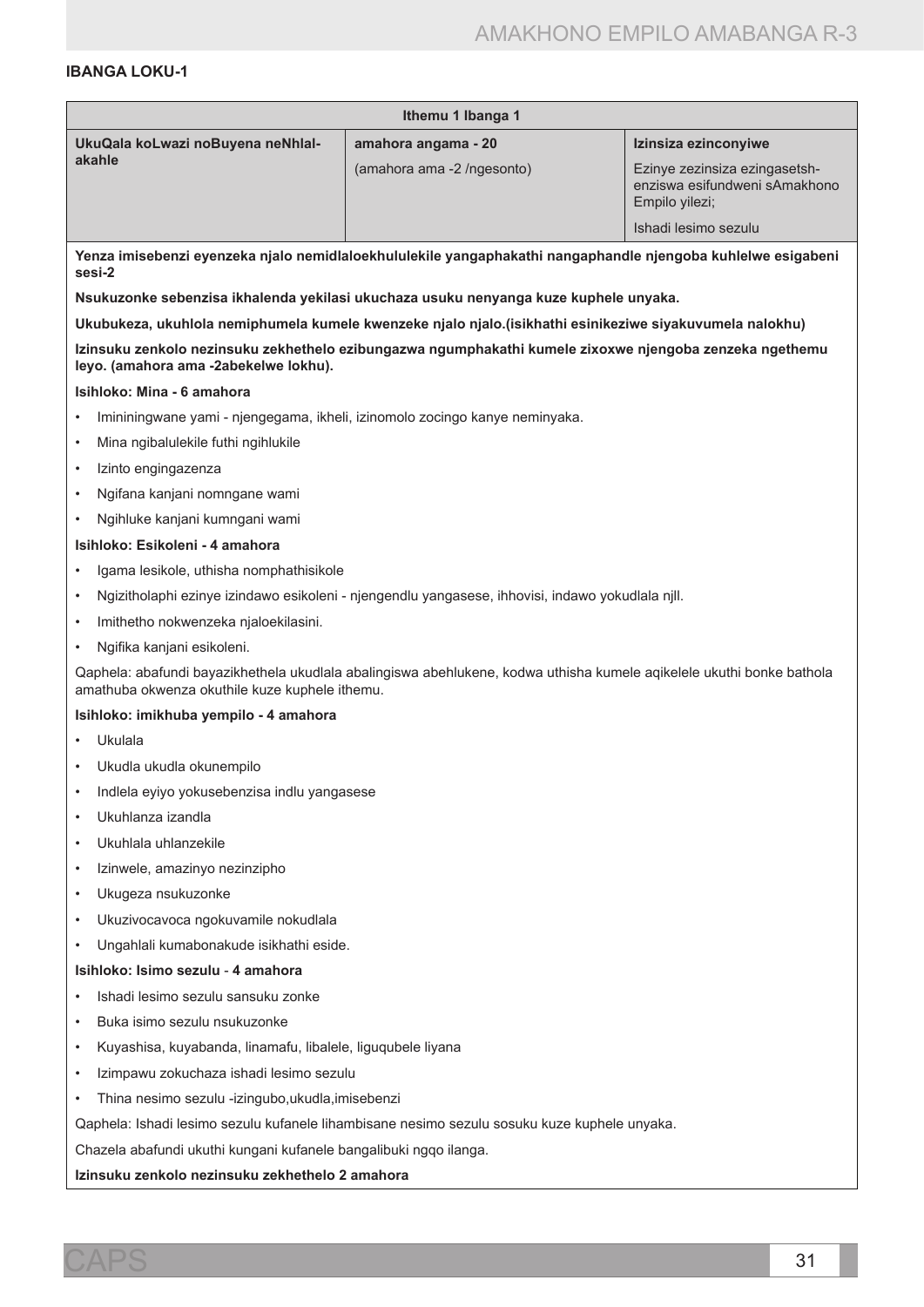| Ithemu 2 Ibanga 1                 |                           |                                                                                              |  |
|-----------------------------------|---------------------------|----------------------------------------------------------------------------------------------|--|
| UkuQala koLwazi noBuyena neNhlal- | amahora angama - 20       | Izinsiza ezinconyiwe                                                                         |  |
| akahle                            | (amahora ama -2/ngesonto) | Ezinye zezinsiza ezingasetsh-<br>enziswa kusifundo sAmakhono<br>Empilo yilezi:               |  |
|                                   |                           | Izithombe zemindeni ehlukene<br>$\bullet$                                                    |  |
|                                   |                           | Izibonelo zezingozi/izimpawu<br>$\bullet$<br>zoshevu.                                        |  |
|                                   |                           | Izibonelo zokukhuthaza<br>$\bullet$<br>izinzwa; ubunjalo, ukunambitha,<br>ukuzwa, ukuhogela, |  |
|                                   |                           | Ishadi elitshengisa amalunga<br>$\bullet$<br>omzimba                                         |  |

**Yenza imisebenzi eyenzeka njalo nemidlaloekhululekile yangaphakathi nangaphandle njengoba kuhlelwe esigabeni sesi-2**

**Nsukuzonke sebenzisa ikhalenda yekilasi ukuchaza usuku nenyanga kuze kuphele unyaka.**

**Ukubukeza, ukuhlola nemiphumela kumele kwenzeke njalo njalo.(isikhathi esinikeziwe siyakuvumela nalokhu)** 

**Izinsuku zenkolo nezinsuku zekhethelo ezibungazwa ngumphakathi kumele zixoxwe njengoba zenzeka ngethemu leyo. (amahora ama - 2abekelwe lokhu).** 

## **Isihloko: Umndeni - 4 amahora**

- • Yini umndeni
- Amalunga omndeni umndeni nezihlobo
- • Ukunakekelana ekhaya

Qaphela: Ungabandlululi, ngokuba abafundi baphuma emindenini eminingi ehlukene

## **Isihloko: Ukuphepha ekhaya - 4 amahora**

- Izingozi ekhaya
- Uma upheka
- Uma uwasha
- Ukukhanyisa nogesi
- • Ngaphandle kwasekhaya
- **Imithi**
- Uketshezi oluyingozi izinhlobo nokubona izimpawu zokuqwashiswa
- • Ukuhlala uphephile uma uwedwa
- Ikhadi lenombolo ephuthumayo

# **Isihloko: Umzimba wami - 6 amahora**

- Izinhlobo zamalunga omzimba
- • Izinhlobo zamalunga omzimba anyakazayo
- Amalunga omzimba engingawaboni ubale inhliziyo, amaphaphu, isisu, ingqondo amathambo.
- • Izinzwa ezinhlanu nemisebenzi yazo. thinta, hogela, lalela,bona nambitha

## **Isihloko: ukugcina umzimba uphephile - 4 amahora**

- Izimo nezindawo eziphephile nezingaphephile -njengokulindela isithuthi, uhamba wedwa ezitolo njll.
- • 'Yebo' no 'Cha' emizweni
- Ukuzijwayeza ukuthi 'Cha'
- Ukuvikela imizimba yethu ezifweni
- • Ukuvala umlomo namakhala uma uthimula noma ukhwehlela.
- Ungamthinti omunye umuntu ngegazi.
- • Ukugeza izithelo nemifino ngaphambi kokuzidla.
- • Ukuphuza amanzi ahlanzekile

## **Izinsuku zenkolo nezinsuku zekhethelo 2 amahora**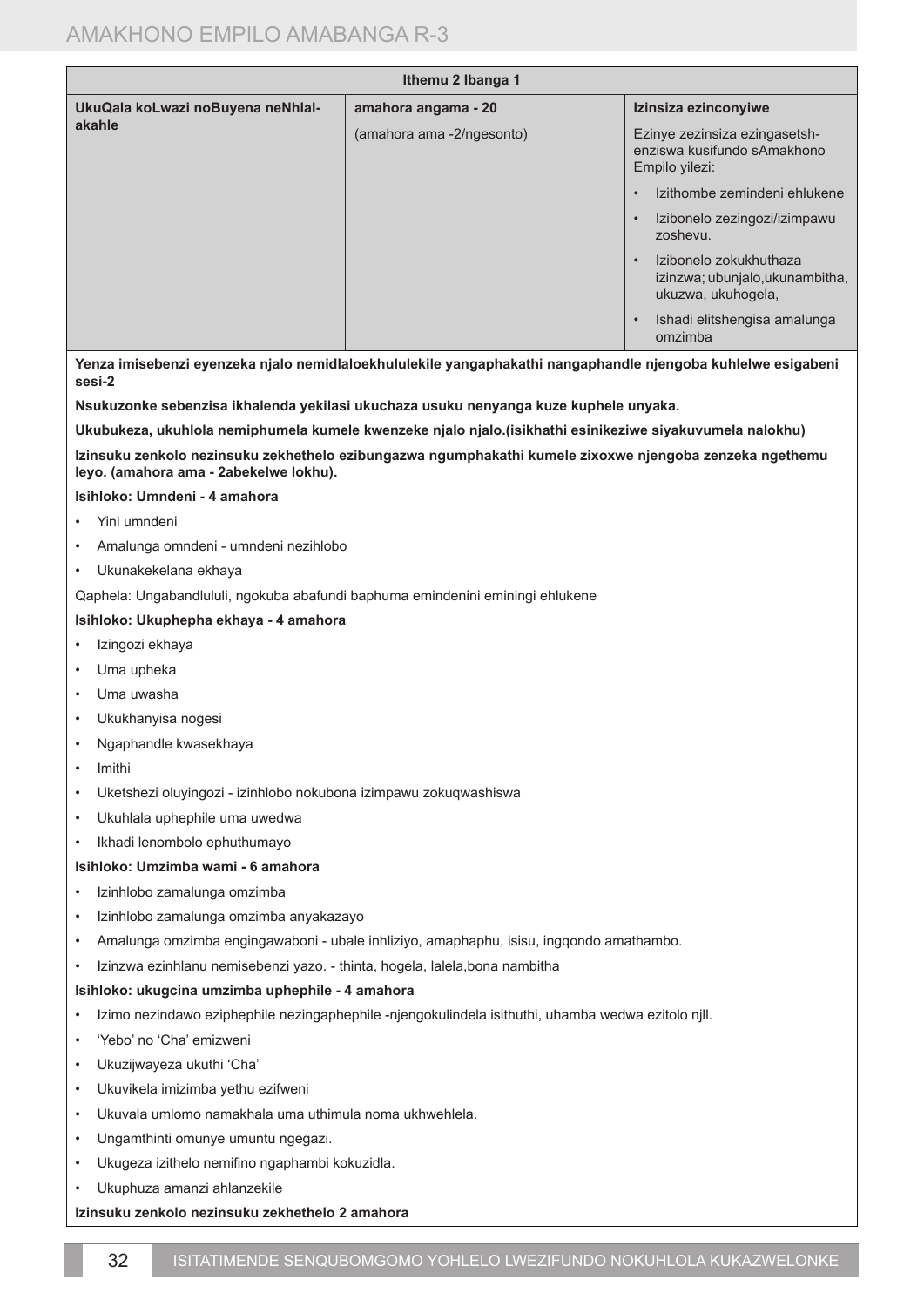| Ithemu 3 Ibanga 1                                                                                                       |                      |                                                                                                 |  |
|-------------------------------------------------------------------------------------------------------------------------|----------------------|-------------------------------------------------------------------------------------------------|--|
| UkuQala koLwazi noBuyena neNhlal-<br>akahle                                                                             | amahora angama - 20  | Izinsiza ezinconyiwe                                                                            |  |
|                                                                                                                         | (2 amahora/ngesonto) | Ezinye zezinsiza ezingasetshenziswa<br>kusifundo sAmakhono Empilo vilezi;                       |  |
|                                                                                                                         |                      | Izithombe, izindaba zomphakathi;<br>$\bullet$<br>izindawo, abantu kanye nezilwane<br>ezifuywayo |  |
|                                                                                                                         |                      | Igumbi lezemvelo/itafula<br>$\bullet$<br>lokukhangisa izitshalo.                                |  |
|                                                                                                                         |                      | Izithombe zezitshalo nokudla/<br>$\bullet$<br>izinhlobo zokudla namaphakethe.                   |  |
| Yenza imisebenzi eyenzeka njalo nemidlalo ekhululekile yangaphakathi nangaphandle njengoba kuhlelwe esigabeni<br>sesi-2 |                      |                                                                                                 |  |
| Nsukuzonke sebenzisa ikhalenda yekilasi ukuchaza usuku nenyanga kuze kuphele unyaka.                                    |                      |                                                                                                 |  |
| Ukubukeza, ukuhlola nemiphumela kumele kwenzeke njalo. (isikhathi esinikeziwe siyakuvumela nalokhu)                     |                      |                                                                                                 |  |
| Izinsuku zenkolo nezinsuku zekhethelo ezibungazwa ngumphakathi kumele zixoxwe njengoba zenzeka ngethemu                 |                      |                                                                                                 |  |

# **leyo. (amahora ama -2 abekelwe lokhu).**

## **Isihloko: Umphakathi 4 amahora**

- • Izindawo emphakathini izindlu nezindawo lapho sihlanganyela.khona
- • Abantu bomphakathi abantu abanosizo kimi,abantu abadayisayo,abantu engibaziyo
- • Ukunakekela izinto ezilusizo emphakathini-njengezindawo zokushaya ucingo, izithuthi zomphakathi nezindlu zangasese zomphakathi.
- Ukugcina izindawo zihlanzekile imigqomo yezibi nokungalahli ukungcola phansi.

## **Isihloko: Izilwane ezifuywayo 2 amahora**

- Izilwane esingazifuya
- Singazinakekela kanjani ekhaya izindlu zazo, ukudla, amanzi, zihlale zihlanzekile.
- Ukuphatha izilwane ngendlela eviyo ukudlala nazo ungazicasuli, ungazishayi, ungazivaleli emotweni, nill.

## **Isihloko: Indlela yokuziphatha nezinto okumele uzenze 2 amahora**

- Ukubingelela abantu esibaziyo nabantu esingabazi
- Ukulindela ithuba lakho
- Ukulalela abanye
- Ukwabelana
- • Ukutshengisa uzwelo
- **Ukwethembeka**
- Ukuhlonipha abanye abantu nezinto zabo

Qaphela: Ukusebenzisa abalingiswa. Hlanganisa indlela yokuziphatha nezinto okufanele azenze unyaka wonke.

# **Isihloko: Izitshalo nezimbewu 4 amahora**

- • Kungani sidinga izitshalo faka okudliwayo, umthunzi, umpheme wezilwane
- Zibukeka kanjani izitshalo izimpande, isiqu, amaqabunga nezimbali.
- Izinhlobo zezitshalo ukufana nokwehluka kwazo
- Imbewu nalapho ivela khona
- Yini edingwa izitshalo ukuze zikhule
- Ukukhula kwesitshalo kusukela embewini -njengobhontshisi noma umbila.

# **Isihloko: Ukudla 6 amahora**

- • Ukudla esikudlayo
- • Sizitholaphi izinhlobo zokudla ezehlukene: izithelo, imifino, umkhiqizo wobisi, inyama njll.
- Izindlela zokudla ezinempilo
- Ukudla okunempilo nokungenayo impilo.
- Ukukhetha ukudla okunempilo nobungako kwako.
- Ukulondoloza ukudla -okusha, okusebhikilini, okomile, okusesiqandisini, nokuphuma emhlabathini,

## **Izinsuku zenkolo nezinsuku zekhethelo 2 amahora**

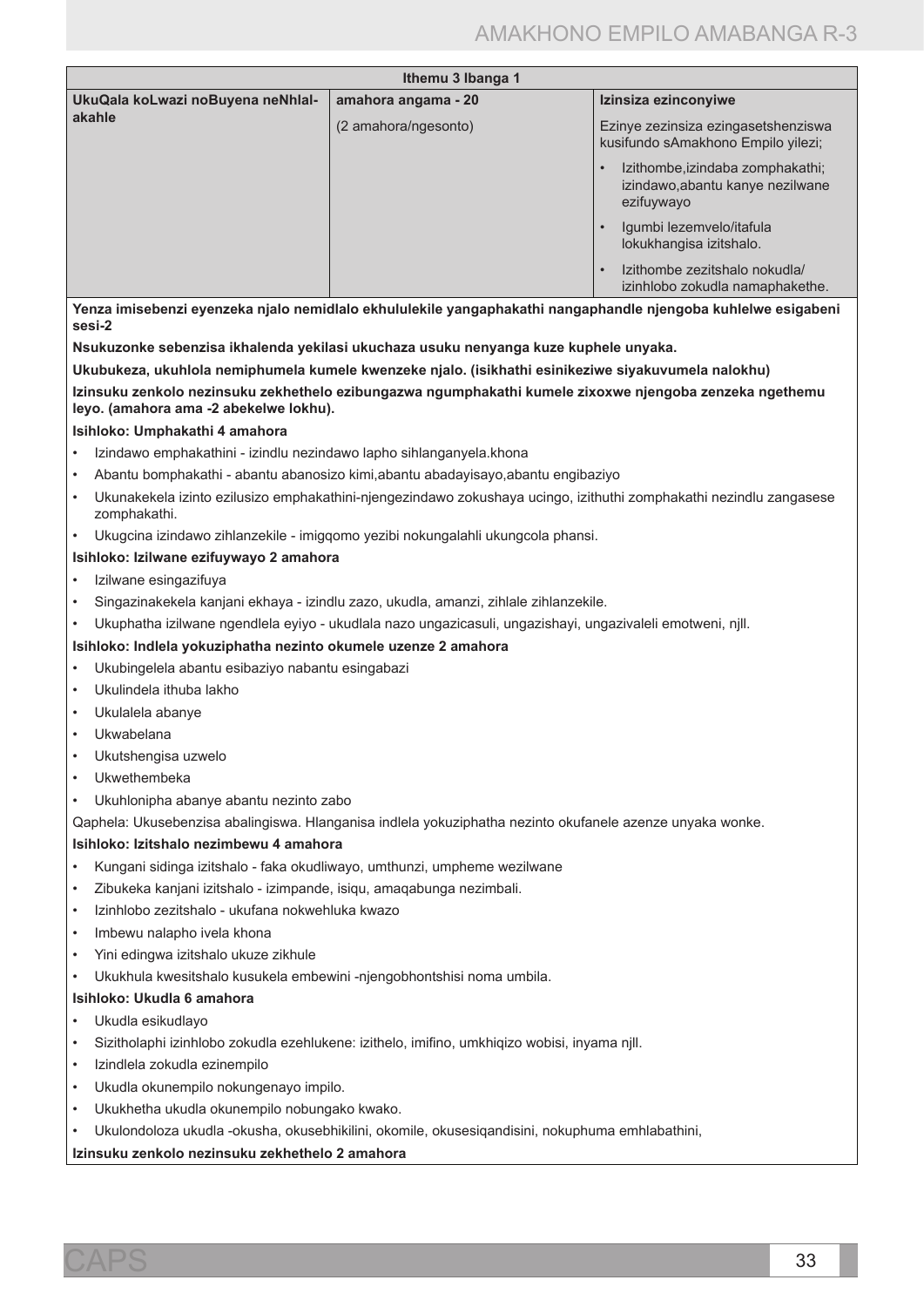| Ithemu 4 Ibanga 1                         |                      |                                                                           |  |
|-------------------------------------------|----------------------|---------------------------------------------------------------------------|--|
| Ukugala kolwazi noBuyena<br>neNhlalakahle | amahora angama - 20  | Izinsiza ezinconwayo                                                      |  |
|                                           | (2 amahora/ngesonto) | Ezinye zezinsiza ezingasetshenziswa<br>kusifundo sAmakhono empilo yilezi: |  |
|                                           |                      | Izithombe ezinezindaba                                                    |  |
|                                           |                      | Izithombe ezinezindlu                                                     |  |
|                                           |                      | Izibonelo zezinto zokwakha<br>ezihlukene.                                 |  |
|                                           |                      | Izithombe zenyanga                                                        |  |

**Yenza imisebenzi eyenzeka njalo nemidlalo ekhululekile yangaphakathi nangaphandle njengoba kuhlelwe esigabeni sesi-2**

**Gcina ishadi lesimo sezulu linemininingwane yansukuzonke**

**Ukubukeza, ukuhlola nemiphumela kumele kwenzeke njalo. (isikhathi esinikeziwe siyakuvumela nalokhu)** 

**Izinsuku zenkolo nezinsuku zekhethelo ezibungazwa ngumphakathi kumele zixoxwe njengoba zenzeka ngethemu leyo. (amahora ama -2 abekelwe lokhu).** 

## **Isihloko: Amakhaya - 4 amahora**

- Izinhlobo zamakhaya -amafulethi, izindlu, imijondolo, izindlu zesintu.
- • Amakhaya avumelana nezimo ezehlukene zezulu.
- Izindlu zakhiwe ngezinto ezingafani -izinkuni, udaka, izitini, amathini, amatshe, amakhadibhodi, oplastiki nill.

#### **Isihloko: Ibalazwe lezithombe - 4 amahoåra**

- Thola izindawo nezinto ebalazweni lezithombe.
- Thola indlela esuka kwenye indawo iya kwenye (sebenzisa la magama, ngase..., ngenhla, ngezansi, ngaphansi, ngaphezulu njll.)
- Thola ebalazweni lezithombe izigigaba ezenzeka endabeni.

Qaphela: Ibalazwe lezithombe liyimidwebo etshengisa lapho izinto zenzeka khona endaweni leyo. Ibalazwe lezithombe likukufundisa ikhono lokuthola indawo lapho yakhiwe khona nobude bayo.

#### **Isihloko: Amanzi - 4 amahora**

- Ukusetshenziswa kwamanzi -ekhaya nasesikoleni
- Izindlela zokxhaphaza amanzi
- Izindlela zokonga amanzi
- Amanzi okuphuza aphephile nangaphephile
- Ukulondoloza amanzi

## **Isihloko: Isibhakabhaka ebusuku - 4 amahora**

- Ukushintsha kwemini nobusuku
- • Sibukeka kanjani isibhakabhaka ebusuku
- **Inyanga**
- • Ibukeka kanjani inyanga
- Siyibona nini inyanga
- Izishintsha kanjani inyanga ibe ngesinye isimo
- **Izinkanyezi**
- inkanyezi ishisa njengelanga (ilanga liyinkanyezi)

Qaphela: Kuyenzeka uyibone inyanga emini. Faka imisebenzi yezinto ozibonile nemidwebo.

## **Izinsuku zenkolo nezinsuku zekhethelo - 2 amahora**

**Hlanganisa izihloko nokuhlola - 2 amahora**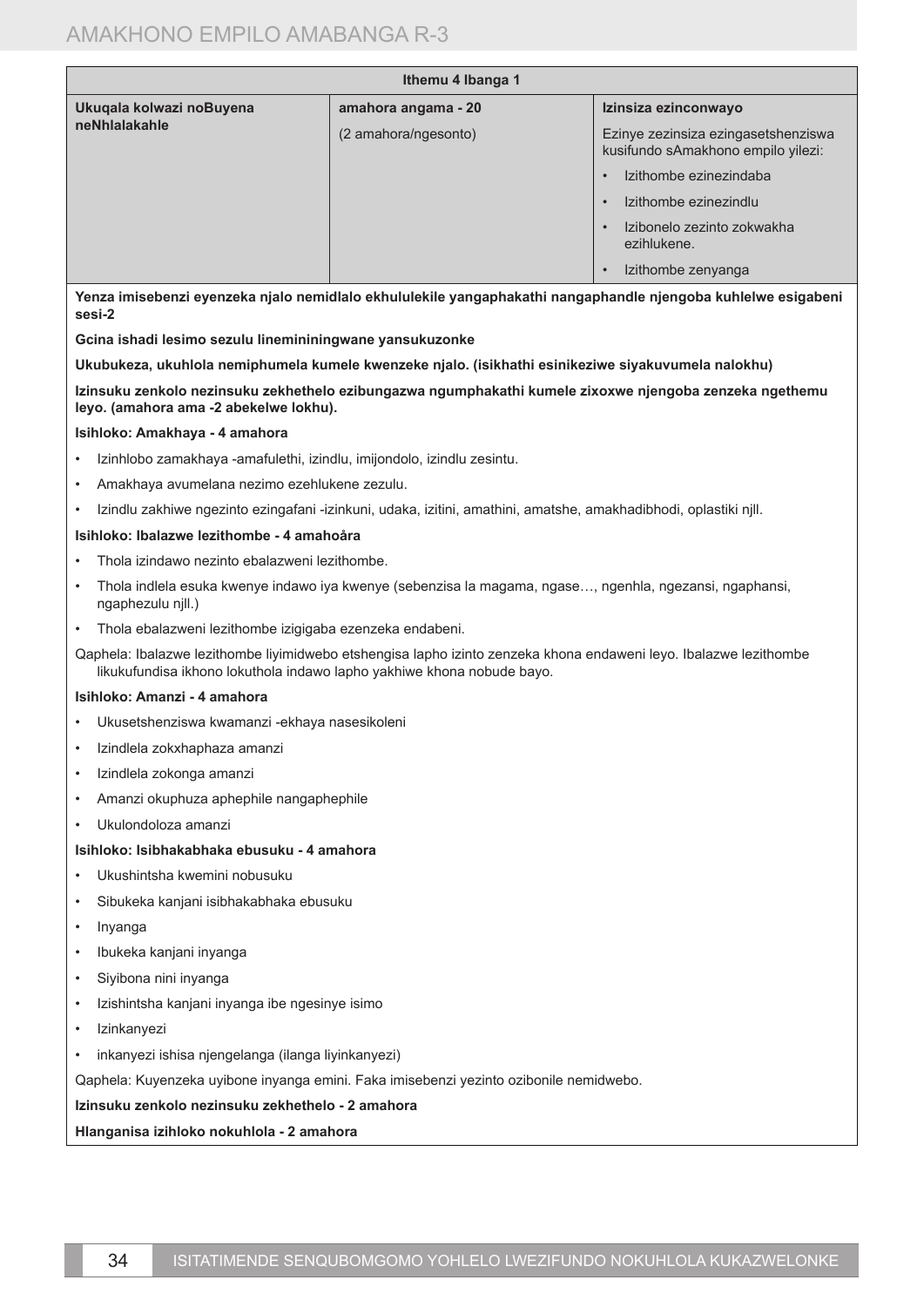| Ithemu 1 Ibanga 1          |                     |                                                                                          |  |
|----------------------------|---------------------|------------------------------------------------------------------------------------------|--|
| <b>UBuciko Bokusungula</b> | amahora angama - 20 | Izinsiza kufundisa ezinconyiwe                                                           |  |
|                            |                     | Izinsimbi zomculo, eziqoqiwe<br>nezenziwe                                                |  |
|                            |                     | Izinto ezilalelwayo ezizodlala<br>$\bullet$<br>izinhlobo ezahlukene zomculo              |  |
|                            |                     | Upende wemibala ejwayelekile<br>kube khona omnyama nomhlophe,<br>amabhulashi angalingani |  |
|                            |                     | Izinto zokudweba: izimo zezakhiwo<br>ezitholakala emabhokisini<br>aguguliwe              |  |

Okuqukethwe okulandelayo kumele kwenziwe ngesikhathi kuqhubeka ithemu yoku - 1 yonyaka. Khetha isihloko esilungele isifundo sAmakhono Empilo ngethemu ukusebenzisa isimo esjwayelekile ezifundweni zoBuciko bokusungula kanye noBuciko bokubonakalayo.

*Ubuciko bokwenza 10 amahora*

#### **Imidlalo yokuziqambela namakhono**

- • Fudumeza izingxenye zomzimba 'ngokudlala uphiyano','ukugeza umzimba','ukuxukuza amanzi '
- Thola indawo ephephile ezosetshenziswa ngokuhlanganyela ngaphandle kokungqubuzana
- • Ukunyakaza ngokuvulelekile: ukuhamba, ukugxuma, ukugijima eya phambili nasemuva
- • Ukuma: ukugobisa amadolo, amahlombe nezihlakala
- • Lungisa iphimbo: bazijwayeza ukuphefumula ngokwenza imidlalo abaziqambela yona njengokuphephetha ikhandlela
- Ukwazi umzimba wakho nendawo okuyo njengokuthi, ngaphansi, ngaphezulu, usebenzisa umzimba noma izithiyo
- Bamba isigqi esihamba ngezivinini ezahlukene ube ngokushaya izandla noma uhambisana nomculo, nihamba ngahamba ngabane, neqa ngababili
- • Pholisa umzimba uphumule: isb. 'Ikhandlela liyancibilika', 'ibhaluni likhipha umoya'

#### **Ukusebenzisa onakho nokuhumusha**

- • Bheka izimo zezakhiwo nesisindo sazo usebenzisa amagama okunyakaza njenga: mazombezombe, umntshumo, evulekile,okunomfomfo, udonsa ibhokisi elisindayo efanele ukulingisa
- Cula amaculo esintu usebenzisa iminyakazo elungele ukulingisa
- Sebenzisa izinto ezingatholakala eduze nezejwayelekile emakhaya nasemphakathini njengemigubho yosuku lokuzalwa, imidlalo, imidlalo yezindlu
- Ukulingisa: yakha imidlalo yokulingisa emifishane ezoba nemisho emibalwa incike entweni abazithandayo bakhethe into ethile ayenze kwangathi iyaphila

#### **Ubuciko bokubonakalayo 10 amahora**

#### **Ukwenza okunhlangothimbili (2D)**

- Dweba isithombe sakho usebenzisa izinsiza ezahlukene, amakhrayoni noma ushoki
- Dweba upende izithombe zakho lapho unabanye abantu
- Penda isithombe sakho ufake imininingwane amehlo, izindlebe, ikhala nomlomo kuxoxwe ngesimo sekhanda, nombala.

# Yenza amaphethini ngopende oshubile.

## **Ukwenza okunhlangothintathu (3D)**

Ukwakhiwa kwebhokisi usebenzise amabhokisi ake asetshenziswa ube ugxile kuzimo ezisazibalomdwebo; uzichaze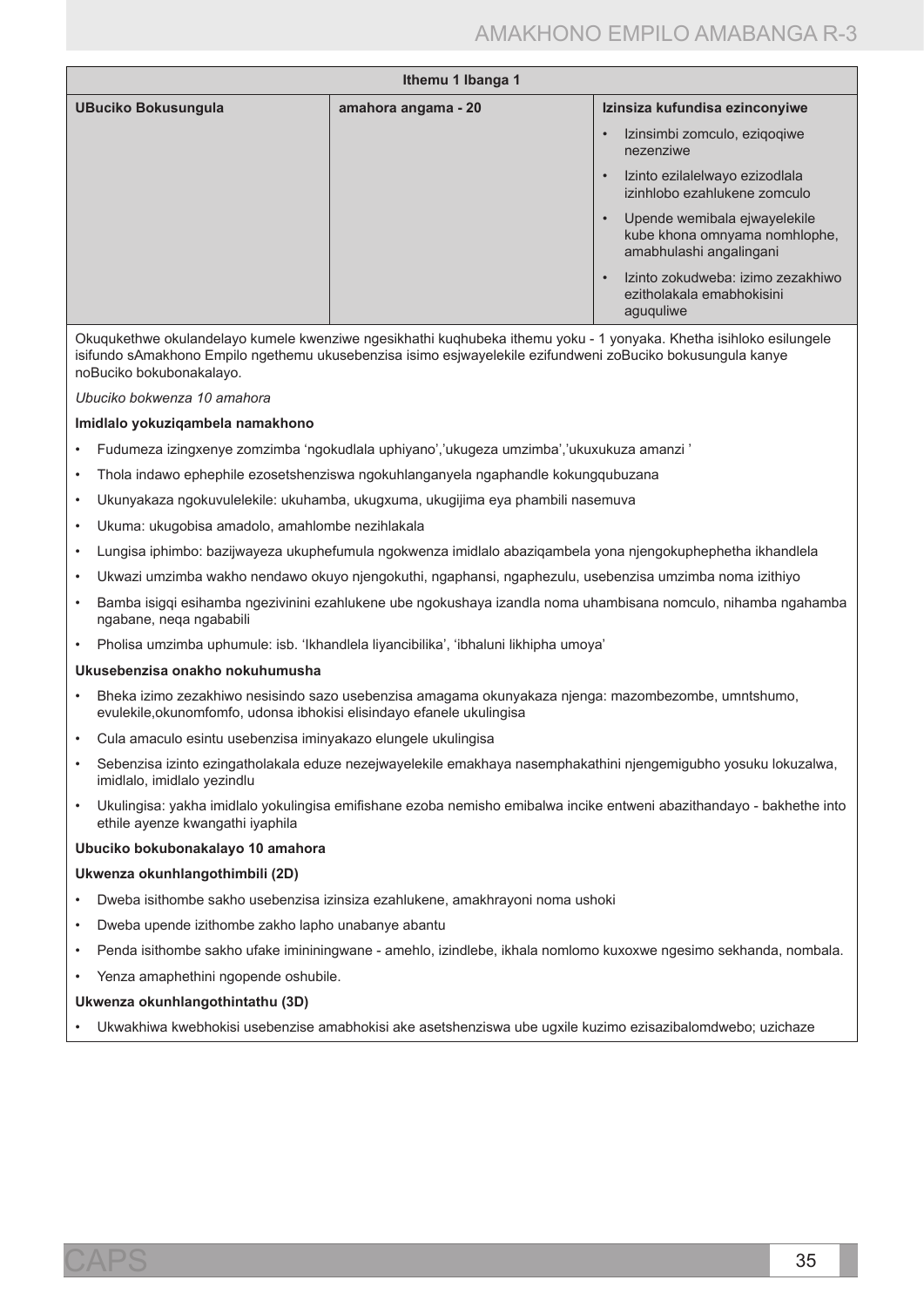|           | AIVIANNUINU EIVIPILU AIVIADAINUA K-3                                                                                           |                                                                                                                                                                                                                                  |                                                                    |  |
|-----------|--------------------------------------------------------------------------------------------------------------------------------|----------------------------------------------------------------------------------------------------------------------------------------------------------------------------------------------------------------------------------|--------------------------------------------------------------------|--|
|           | Ithemu 2 Ibanga 1                                                                                                              |                                                                                                                                                                                                                                  |                                                                    |  |
|           | <b>UBuciko Bokusungula</b>                                                                                                     | amahora angama - 20                                                                                                                                                                                                              | Izinsiza kufundisa ezinconyiwe                                     |  |
|           |                                                                                                                                |                                                                                                                                                                                                                                  | Sebenzisa izinto ezibalwe engxenyeni<br>yesifundo sAmakhono Empilo |  |
|           | noBuciko bokubonakalayo.                                                                                                       | Okuqukethwe okulandelayo kumele kwenziwe ngesikhathi kuqhubeka ithemu yesi - 2 yonyaka. Khetha isihloko esilungele<br>isifundo sAmakhono Empilo ngethemu ukusebenzisa isimo esiwayelekile ezifundweni zoBuciko bokusungula kanye |                                                                    |  |
|           | Ubuciko bokwenza 10 amahora                                                                                                    |                                                                                                                                                                                                                                  |                                                                    |  |
|           | Imidlalo yokuziqambela namakhono                                                                                               |                                                                                                                                                                                                                                  |                                                                    |  |
| $\bullet$ |                                                                                                                                | Fudumeza umzimba: hlikihla izandla namaqakala wenze izimo ngomzimba ezinkulu nezincane, ezivulekile nezinciphile.                                                                                                                |                                                                    |  |
| ٠         |                                                                                                                                | Umdlalo wokuma ngci ugxile entweni ethile,, lapho kubuka khona amehlo nokusebenzisa indawo.                                                                                                                                      |                                                                    |  |
| $\bullet$ | Ukunyakaza komzimba: ukugxuma, ukugabadula beya phambili nasemuva                                                              |                                                                                                                                                                                                                                  |                                                                    |  |
| $\bullet$ |                                                                                                                                | Umnyakazo wokujikeleza: okuphindekayo, wokushwiba izingalo nogobisa izingalo                                                                                                                                                     |                                                                    |  |
| $\bullet$ | Ukuzwa ukuqala ukuqhubeka nokuphela komculo, indaba nomnyakazo                                                                 |                                                                                                                                                                                                                                  |                                                                    |  |
| $\bullet$ | shaya izandla.                                                                                                                 | Ukukopisha iminyakazo, isigqi, namaphethini eminyakakazo efana nokubukela oholayo, ukuhamba, ukugxuma, noku-                                                                                                                     |                                                                    |  |
| $\bullet$ | Ukuhlukanisa izingxenye zomzimba ngokwenza umnyakazo wokuthinta nokunyakazisa izinyawo                                         |                                                                                                                                                                                                                                  |                                                                    |  |
| $\bullet$ | Ukulolonga iphimbo ngemilolozelo, ukusebenzisa ulimi ngendlela esheshayo ngokucula amaculo nokuchaza ngokulolon-<br>ga iphimbo |                                                                                                                                                                                                                                  |                                                                    |  |
| $\bullet$ | Ukupholisa umzimba nokuphumula: ngemidlalo esho 'ukushushuzela umntwana'                                                       |                                                                                                                                                                                                                                  |                                                                    |  |
|           | Ukusebenzisa onakho nokuhumusha                                                                                                |                                                                                                                                                                                                                                  |                                                                    |  |
| $\bullet$ | Ukulingisa (lingisa okwenziwa uthisha)                                                                                         |                                                                                                                                                                                                                                  |                                                                    |  |
| $\bullet$ |                                                                                                                                | Yakha imisho emifishane uma kwenziwa inkulumo mpikiswano phakathi kwendlovu negundane                                                                                                                                            |                                                                    |  |
| $\bullet$ |                                                                                                                                | Iminyakazo yokulingisa izimo ezithile ezahlukene, isib. Ngeskhathi sokudla, ikalasi, ibhasi                                                                                                                                      |                                                                    |  |
| $\bullet$ |                                                                                                                                | Ukucula amaculo asebenzisa izimo ezingafani njengokumemezayo nokupholile, okusheshayo nokunensayo                                                                                                                                |                                                                    |  |
|           | Ubuciko bokubonakalayo 10 amahora                                                                                              |                                                                                                                                                                                                                                  |                                                                    |  |
|           | Ukwenza okunhlangothimbili (2D)                                                                                                |                                                                                                                                                                                                                                  |                                                                    |  |
|           | nexutshiwe                                                                                                                     | Ukupenda ngemunwe noma nangamabhulashi: ukubonisana ngokuhlanganisa upende ngemibala engaxutshiwe                                                                                                                                |                                                                    |  |
| $\bullet$ |                                                                                                                                | Dweba isithombe sakho unomndeni wakho nenza okuthile; xoxa ngemigga nezimo                                                                                                                                                       |                                                                    |  |
| $\bullet$ | ngamalungaomzimba ezisebenzayo                                                                                                 | Dweba upende isithombe sakho wenza okuthile;ukhuthaze ukuqonda ukunyakaza komzimba, usho futhi uxoxe                                                                                                                             |                                                                    |  |
|           | Ukwenza okunhlangothintathu (3D)                                                                                               |                                                                                                                                                                                                                                  |                                                                    |  |
| $\bullet$ |                                                                                                                                | akha izithombe ngobumba; ukhuthaze ukusetshenziswa kwezinto zokwenza                                                                                                                                                             |                                                                    |  |
| ٠         |                                                                                                                                | Akha indlu usebenzisa amabhokisi ake asebenza nezinye izinto. Ukhuthaze nokusebenza okuyikho kweglu                                                                                                                              |                                                                    |  |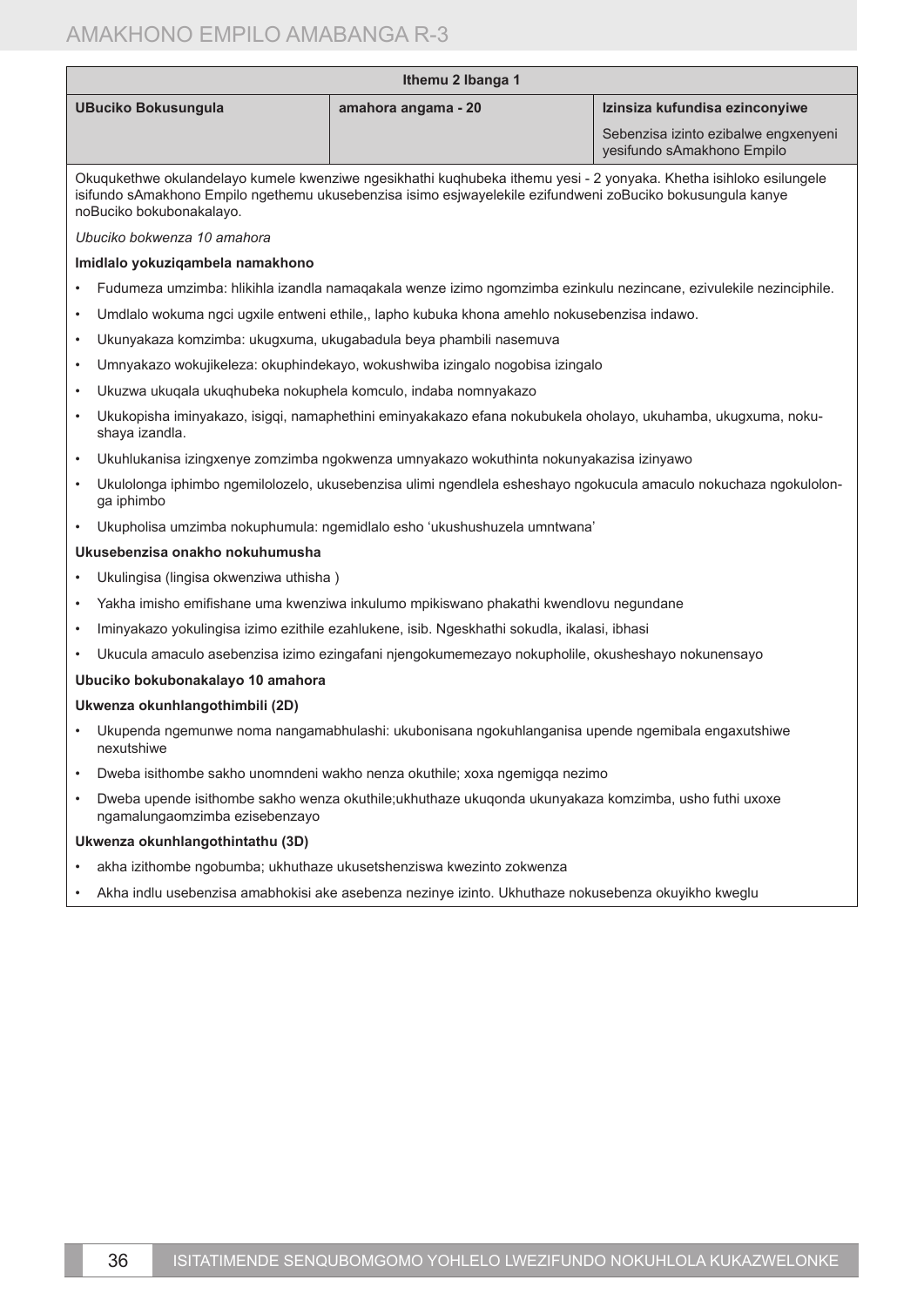|                                  | Ithemu 3 Ibanga 1                                                       |                                                                                                                                                                                                                                         |                                                                                                                                           |  |
|----------------------------------|-------------------------------------------------------------------------|-----------------------------------------------------------------------------------------------------------------------------------------------------------------------------------------------------------------------------------------|-------------------------------------------------------------------------------------------------------------------------------------------|--|
|                                  | <b>UBuciko Bokusungula</b>                                              | amahora angama - 20                                                                                                                                                                                                                     | Izinsiza kufundisa ezinconyiwe<br>Sebenzisa izinto ezibalwe<br>engxenyeni yesi-2yesifundo<br>sAmakhono Empilo yengxenye<br>yoku-1 yonyaka |  |
|                                  | bokubonakalayo.                                                         | Okuqukethwe okulandelayo kumele kwenziwe ngesikhathi kuqhubeka ithemu yesi-3 yonyaka. Khetha isihloko esilungele<br>isifundo sAmakhono Empilo ngethemu ukusebenzisa isimo esjwayelekile ezifundweni zoBuciko bokusungula kanye noBuciko |                                                                                                                                           |  |
|                                  | Ubuciko bokwenza 10 amahora                                             |                                                                                                                                                                                                                                         |                                                                                                                                           |  |
|                                  | Imidlalo yokuziqambela namakhono                                        |                                                                                                                                                                                                                                         |                                                                                                                                           |  |
| $\bullet$                        | Fudumeza umzimba: isb. Iculo lokukhomba amalunga omzimba                |                                                                                                                                                                                                                                         |                                                                                                                                           |  |
| $\bullet$                        | phansi uye phezulu.                                                     | Hlanganisa izinto ezikwazi ukunyakaza nezinganyakazi njengokugijima- ugijime-uphenduke, ugijime uye phambili ushone                                                                                                                     |                                                                                                                                           |  |
| $\bullet$                        |                                                                         | Ukulingisa buthule ukhombise imizwa ngokusebenzisa imicabango njengokudla engikuthandayo, ukuvula isipho                                                                                                                                |                                                                                                                                           |  |
| $\bullet$                        | kwezinhlamvu ngokunyakaza                                               | Imidlalo egxile ekufundweni kwezibalo nasekusetshenzisweni kolimi njengemilolozelo enezinombolo, nezimo zokwakheka                                                                                                                      |                                                                                                                                           |  |
| $\bullet$                        |                                                                         | Amakhono okulalela umculo nemidlalo besebenzisa isivinini esahlukene, ukuphakama, ukushintsha nesikhathi esibekiwe                                                                                                                      |                                                                                                                                           |  |
| $\bullet$                        |                                                                         | Ukupholisa umzimba nokuphumula usebenzisa amagama afana: fingqeka kancane-kancane, ululeke kancane-kancane                                                                                                                              |                                                                                                                                           |  |
|                                  | Ukusebenzisa onakho nokuhumusha                                         |                                                                                                                                                                                                                                         |                                                                                                                                           |  |
| $\bullet$                        |                                                                         | Ukuzikhethela imisho eyenziwa ngeminyakazo ukuhumusha isihloko kusuka ekuqaleni kuya ekugcineni                                                                                                                                         |                                                                                                                                           |  |
| $\bullet$                        |                                                                         | Ukushaya izandla kuhambisana nesigqi kathathu noma kane, ukunyakaza uhambisana nomculu kathathu noma kane                                                                                                                               |                                                                                                                                           |  |
|                                  |                                                                         | Ukulingisa wenze isimo esikholekayo esimayelana nenkondlo yeNingizimu Afrika, iculo noma indaba belawulwa uthisha.                                                                                                                      |                                                                                                                                           |  |
|                                  | Ubuciko bokubonakalayo 10 amahora                                       |                                                                                                                                                                                                                                         |                                                                                                                                           |  |
|                                  | Ukwenza okunhlangothimbili (2D)                                         |                                                                                                                                                                                                                                         |                                                                                                                                           |  |
|                                  |                                                                         | Yenza bese upenda umdwebo wezilwane ezikhona noma ezisemcabangweni; ukhuthaze ukuveza ulwazi ngemigqa<br>nezimo zezakhiwo nokunye okuyimininingwane ekhona; ukuchaza isithombe sakho                                                    |                                                                                                                                           |  |
| $\bullet$                        | nokuveza izinto eziphikisanayo (isb.okukhulu/okuncane, okude/okufishane | Yenza bese upenda umdwebo wesithombe sakho ugibele isithuthi, ukhuthaze ukuveza imigqa nezimo zezakhiwo, imibala                                                                                                                        |                                                                                                                                           |  |
| Ukwenza okunhlangothintathu (3D) |                                                                         |                                                                                                                                                                                                                                         |                                                                                                                                           |  |
|                                  | elungele ukusebenzisa lezo zinto ozokwakha ngazo kanye nendawo          | Akha imifanekiso yezilwane ozicabangayo usebenzisa ubumba, noma izinto ezingabuye zisebenziseke, uqikelele indlela                                                                                                                      |                                                                                                                                           |  |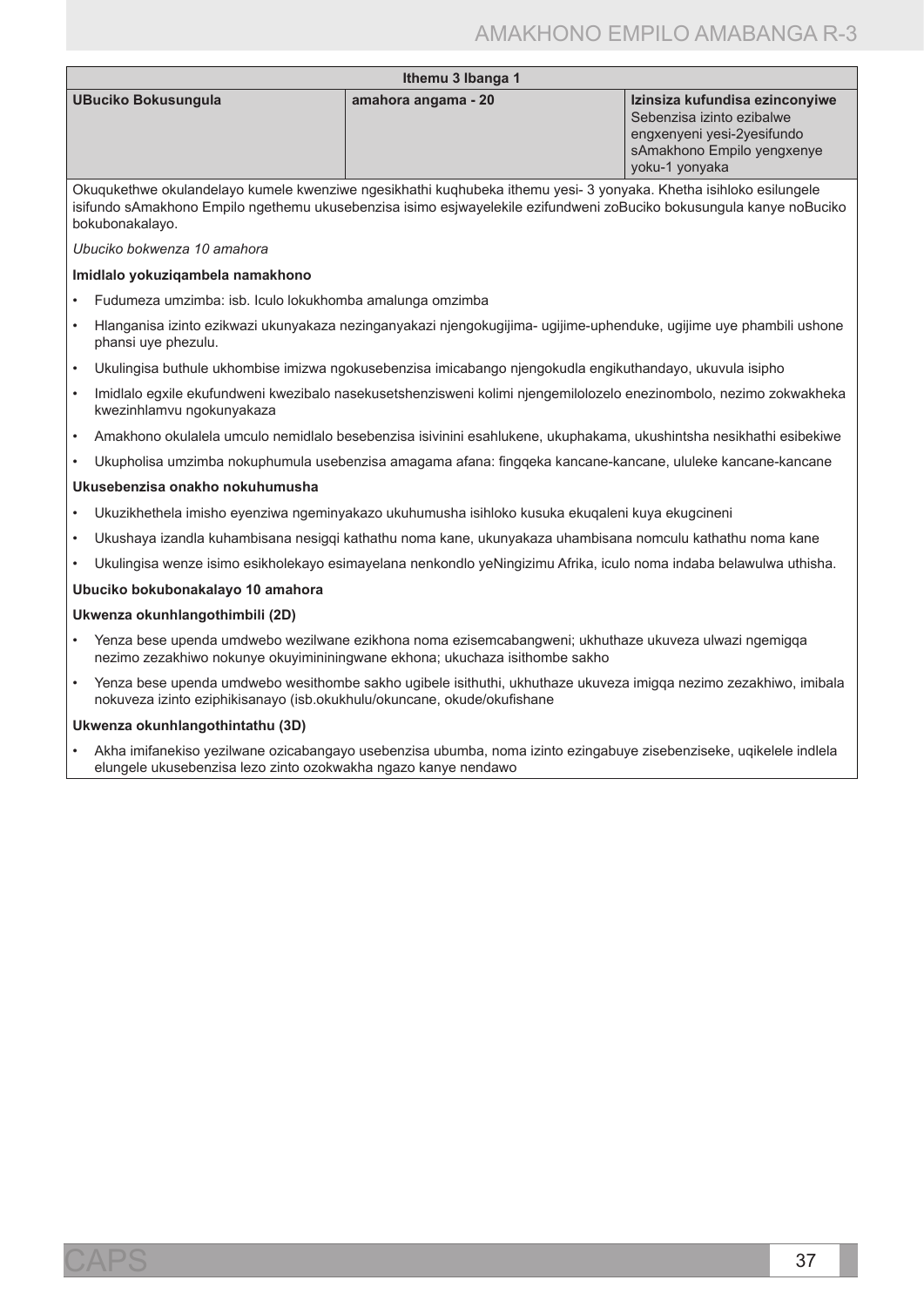|  | Ithemu 4 Ibanga 1                                                                                             |                                                                                                                                                                                                                                  |                                                                                                       |  |
|--|---------------------------------------------------------------------------------------------------------------|----------------------------------------------------------------------------------------------------------------------------------------------------------------------------------------------------------------------------------|-------------------------------------------------------------------------------------------------------|--|
|  | <b>UBuciko Bokusungula</b>                                                                                    | amahora angama - 20                                                                                                                                                                                                              | Izinsiza kufundisa ezinconyiwe                                                                        |  |
|  |                                                                                                               |                                                                                                                                                                                                                                  | Sebenzisa izinto ezibalwe engxenyeni<br>yesi-2 yesifundo sAmakhono Empilo<br>yengxenye yoku-1 yonyaka |  |
|  | noBuciko bokubonakalayo.                                                                                      | Okuqukethwe okulandelayo kumele kwenziwe ngesikhathi kuqhubeka ithemu yesi - 4 yonyaka. Khetha isihloko esilungele<br>isifundo sAmakhono Empilo ngethemu ukusebenzisa isimo esjwayelekile ezifundweni zoBuciko bokusungula kanye |                                                                                                       |  |
|  | Ubuciko bokwenza 10 amahora                                                                                   |                                                                                                                                                                                                                                  |                                                                                                       |  |
|  | Imidlalo yokuziqambela namakhono                                                                              |                                                                                                                                                                                                                                  |                                                                                                       |  |
|  | aphakathi: ukukhokhoba                                                                                        | Ukufudumeza umzimba: usebenzisa amazinga ahlukene; aphakeme: ukukha ama-aphula esihlahleni, aphansi:ukugaqa,                                                                                                                     |                                                                                                       |  |
|  | $\bullet$<br>ba ngayo                                                                                         | Iminyakazo yomzimba: ukugxuma, ukweqa,ukugabadula, ukugijima nohambisana nomunye nishintshe umgudu eniham-                                                                                                                       |                                                                                                       |  |
|  | Unganyakazi: ohlanganise ukusonta; izingalo, ukugobela emacaleni, nokugxuma<br>$\bullet$                      |                                                                                                                                                                                                                                  |                                                                                                       |  |
|  | Imidlalo yokushayana ngezandla bebabili noma ngaphezulu begxile ekuxhumaneni noma ekuhambisaneni<br>$\bullet$ |                                                                                                                                                                                                                                  |                                                                                                       |  |
|  | $\bullet$                                                                                                     | Lalela umculo usho ukuthi unamuphi umuzwa: ukudumala, ukujabula nokunye                                                                                                                                                          |                                                                                                       |  |
|  | $\bullet$                                                                                                     | Pholisa umzimba uphumule: 'uzizwe ufana nophaphe luntanta esibhakabhakeni'                                                                                                                                                       |                                                                                                       |  |
|  | Ukusebenzisa onakho nokuhumusha                                                                               |                                                                                                                                                                                                                                  |                                                                                                       |  |
|  | $\bullet$<br>aqembu                                                                                           | Izinto ezimele umnyakazo nomsindo: njengokwenza umshini, ihlathi lomlingo, i-ambulensi, ngayedwana noma ngam-                                                                                                                    |                                                                                                       |  |
|  | $\bullet$                                                                                                     | Umsebenzi wekilasi wokucula iculo/inkondlo/indaba benze nomnyakazo nokulingisa ngeNingizimu Afrika                                                                                                                               |                                                                                                       |  |
|  | Ubuciko bokubonakalayo - 10 amahora                                                                           |                                                                                                                                                                                                                                  |                                                                                                       |  |
|  | Ukwenza okunhlangothimbili 2D                                                                                 |                                                                                                                                                                                                                                  |                                                                                                       |  |
|  | $\bullet$<br>zezakhiwo nombala                                                                                | Yenza umdwebo noma ukupenda ukulandela isihloko sethemu. Kugxile emnyakazweni womzimba, umugqa, izimo                                                                                                                            |                                                                                                       |  |
|  | Ukwenza okunhlangothintathu (3D)                                                                              |                                                                                                                                                                                                                                  |                                                                                                       |  |
|  | nokusetshenziswa okufanele kwezinto ezihlukene nokwazi ngendawo                                               | Yakha umfanekiso wakho kukhona okwenzayo endaweni ohlala kuyo usebenzise ubumba; khuthaza ukuveza imizwa,                                                                                                                        |                                                                                                       |  |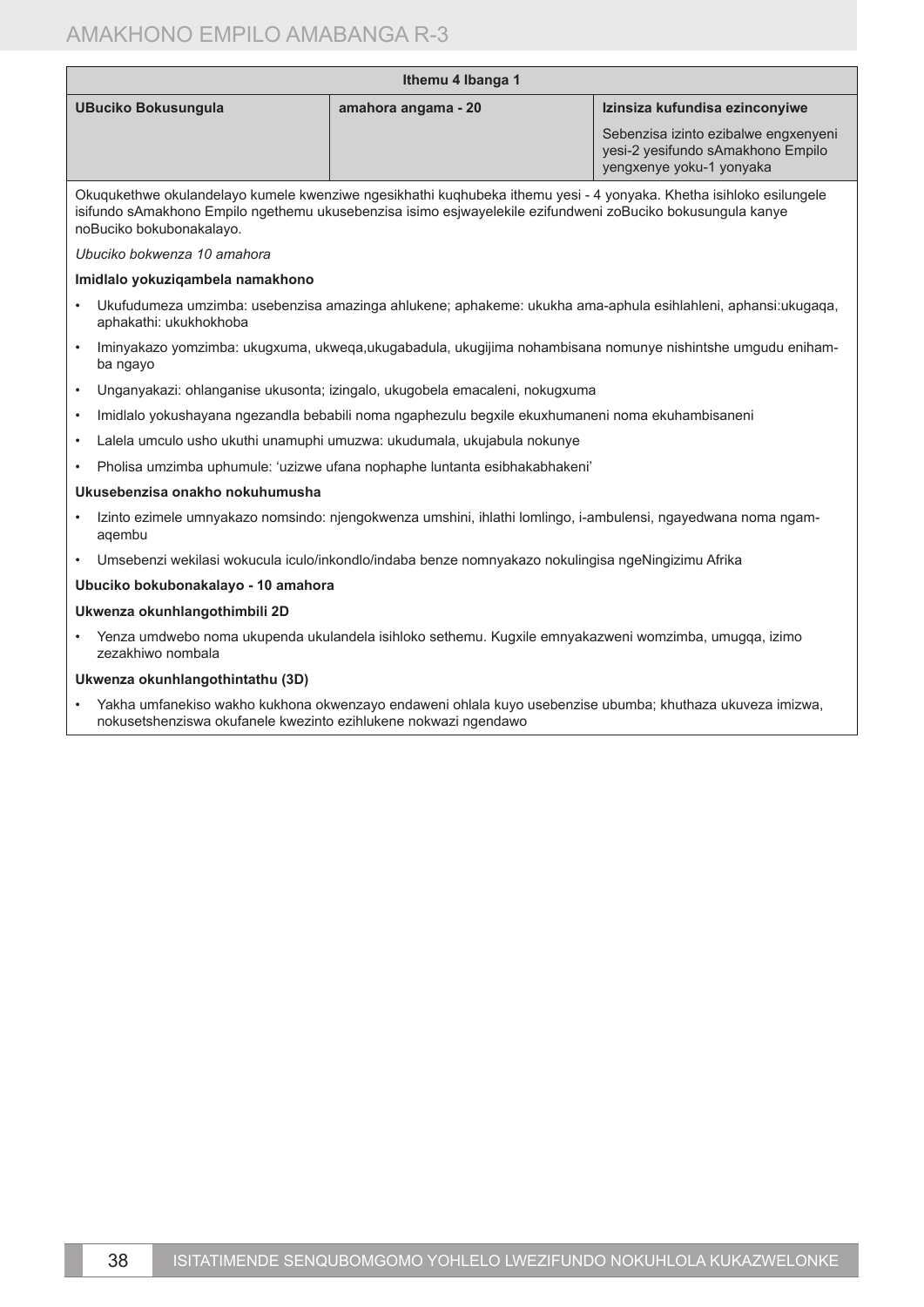| Ithemu 1 yonyaka Ibanga 1     |                   |                                                            |  |
|-------------------------------|-------------------|------------------------------------------------------------|--|
| Isifundo sokuvocavoca umzimba | amahora anga - 20 | Izinsizakufundisa ezinconyiwe                              |  |
|                               |                   | Amasakana okudlala                                         |  |
|                               |                   | Iziboniso, amaribhini, ibhande<br>lendwangu                |  |
|                               |                   | Ugxa odwetshwe phandle endaweni<br>ehlanzekile endlalekile |  |

Okuqukethwe kuzofundwa yonke ingxenye yonyaka yoku-1. Khetha izihloko zezifundo zamakhono ukuze unikeze okuqukethwe kule ngxenye yonyaka zesifundo sokunyakazisa umzimba lapho kudingeka khona. Eminye imidlalo nezemidlalo kungafakwa. Wenze nemidlalo yabantu abanokukhubazeka.

#### **Ukunyakazisa umzimba usuka uye kwenye indawo komzimba**

- Uhamba edakha ngezindlela ezahlukene.
- Imidlalo yokudakha kuzungezwe izinhlanga noma izinduku ezixhonywe phansi ukungena phakathi kwazo kushintshwe imigudu
- Sebenzisa izinzwa: ukubuka umdlalo wezithiyo
- Sebenzisa izinzwa: ukuzwa-ukulalela imiyalelo ngesikhathi unyakaza

#### **Ulwazi lokunyakazisa umzimba**

- • Gingqela omunye ibhola elikhulu
- • Dlulisela ibhola komunye naye aledlulisele komunye
- • Phonsa unqake ibhola elikhulu

#### **Isigqi**

- Ugxa/isikotshi
- **Ingqathu**
- Ukucula imilolozelo wenze neminyakazo ngomzimba

#### **Ukuxhumana**

- Ukuphonsa nokunqaka amasakana okudlala
- ljangijimu lenga ubambelele ngengalo phezulu
- Ijangijimu ucace izitebhisi uye phezulu

## **Ukuzimelela**

- Umdlalo wokugwingciza phakathi kwezinduku kushintshwe imigudu
- Ukubona izindlela ezihlukene zokuhamba phezu kwesizimazisi
- ljangijimu ukuzimelela uhamba phansi ngokungcengca

#### **Ukuqonda indawo okuyo**

- • Ukusebenzisa imizwa: ukukwazi ukuhambisa umzimba phakathi kwezithiyo ezahlukene
- Gijima uye ezindaweni ezehlukene ngaphandle kokushayisana nabanye usebenzise indawo okuyo.
- • Ukwakha ngokuhluka: indilinga
- • Ukugxuma ngaphezulu nokuphuma ngaphansi kwezithiyo, ukugaqa, ukungqengqa, ukujomba njll.
- Ukugaqa kijangijimu nokuluka ezinhlakeni kusebenza amalungu omzimba

#### **Ukwazi esokudla nesobunxele**

• Imisebenzi usebenzisa uhlangothi olungenamandla

- Badlala imidlalo abazikhethele yona.
- • Imidlalo yokunyakaza ukuqonda ubungako, ubude bendawo, indawo, kanye nobude bendawo ababenzile/ababuhambile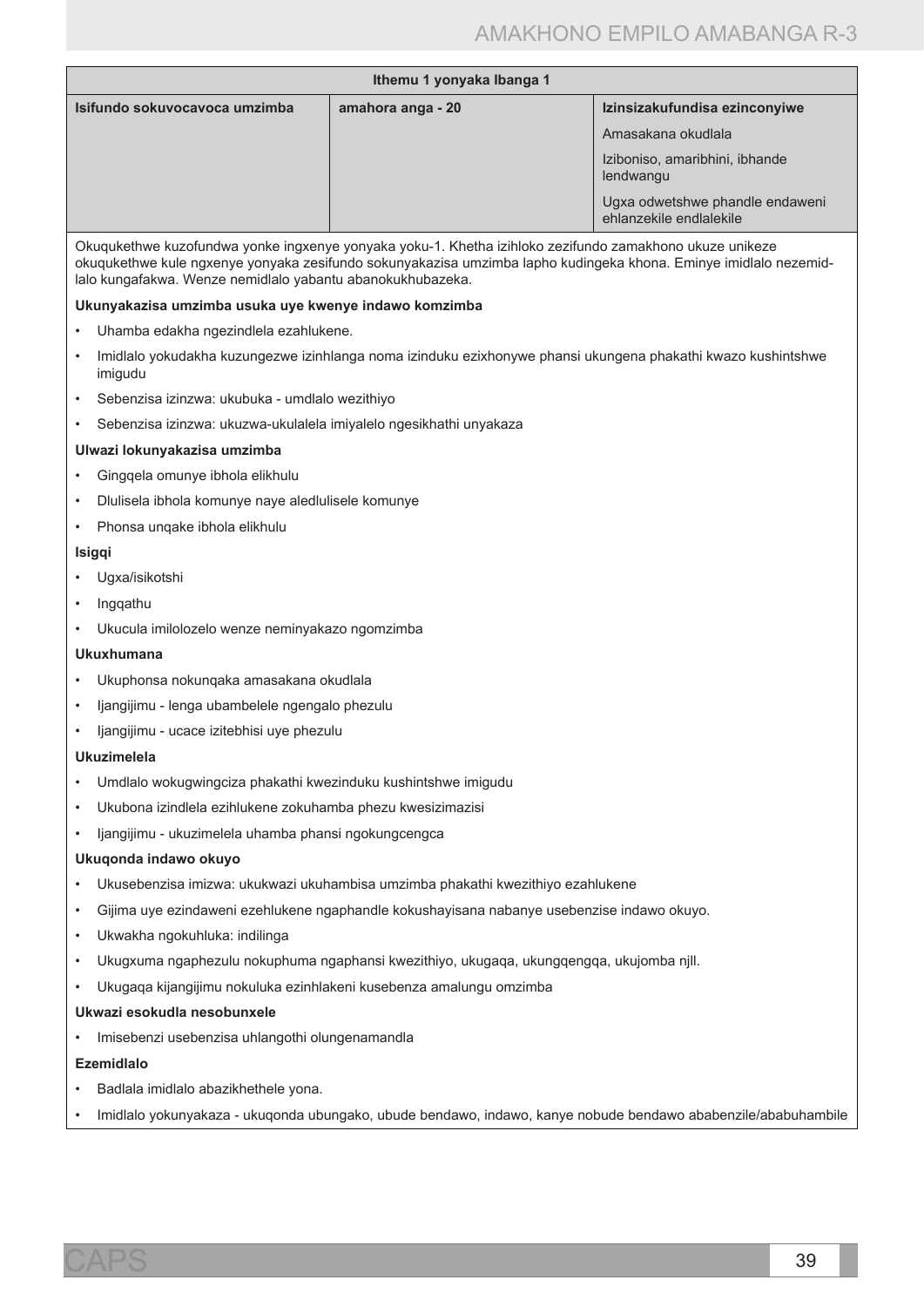| Ithemu 2 Ibanga 1                                                                                                                                                                                                                                                                                                                                                                                                                                                                                                                                                                                                                                                                                                                                                                                                                                                                                                                                                                                                                                                                                                       |                                                                                                                                                                                                                                                                                                                                                                                                                                                                                                                                                                                                                                                                                                                           |                                                                                                                                                                   |  |
|-------------------------------------------------------------------------------------------------------------------------------------------------------------------------------------------------------------------------------------------------------------------------------------------------------------------------------------------------------------------------------------------------------------------------------------------------------------------------------------------------------------------------------------------------------------------------------------------------------------------------------------------------------------------------------------------------------------------------------------------------------------------------------------------------------------------------------------------------------------------------------------------------------------------------------------------------------------------------------------------------------------------------------------------------------------------------------------------------------------------------|---------------------------------------------------------------------------------------------------------------------------------------------------------------------------------------------------------------------------------------------------------------------------------------------------------------------------------------------------------------------------------------------------------------------------------------------------------------------------------------------------------------------------------------------------------------------------------------------------------------------------------------------------------------------------------------------------------------------------|-------------------------------------------------------------------------------------------------------------------------------------------------------------------|--|
| Isifundo sokuvocavoca umzimba                                                                                                                                                                                                                                                                                                                                                                                                                                                                                                                                                                                                                                                                                                                                                                                                                                                                                                                                                                                                                                                                                           | amahora angama - 20                                                                                                                                                                                                                                                                                                                                                                                                                                                                                                                                                                                                                                                                                                       | Izinsiza kufundisa ezinconyiwe<br>Amasakana okudlala<br>Iziboniso, amaribhini, ibhande<br>lendwangu<br>Ugxa odwetshwe phandle endaweni<br>ehlanzekile endlalekile |  |
| fakwa. Wenze nemidlalo yabantu abanokukhubazeka.<br>Ukunyakazisa umzimba usuka uye kwenye indawo<br>$\bullet$<br>thinta izandla, amadolo, izithende, indololwane njll.<br>$\bullet$<br>Ulwazi lokunyakazisa umzimba<br>$\bullet$<br>Shaya ibhaluni omoyeni (liye phezulu)<br>$\bullet$<br><b>Isigqi</b><br>Ukugxuma nokukheleza<br>$\bullet$<br>$\bullet$<br>Imisebenzi yokudlala ngeminwe - imilolozelo ngeminwe<br>$\bullet$<br>Ukuxhumana<br>Ukuxhumana kweso-nesandla-nonyawo-kusetshenziswa izithiyo<br>Ukududula / ukushaya ibhaluni liyoshaya indawo eqondiwe<br><b>Ukuzimelela</b><br>Ukuhamba phezu kwentambo noma umugqa odwetshwe phansi<br>$\bullet$<br>Ukuzimelela entweni ephansi njengepulangwe noma isizimeleli<br>$\bullet$<br>Ukuzimelela ezihlalweni<br>$\bullet$<br>Ukuqonda indawo okuyo<br>Ukuqeda izithiyo ezibekiwe kusetshenziswa ijangijimu noma okufana nayo<br>$\bullet$<br>Ukwazi esokudla nesobunxele<br>Gingqika uye emaceleni, ugingqike uye phambili nasemuva<br>$\bullet$<br>Phonsa unqake isakana lokudlala ngesandla esingenamandla<br>$\bullet$<br>Zimelela ngomlenze ongenamandla | Okuqukethwe kuzofundwa yonke ingxenye yonyaka yesi-2. Khetha izihloko zezifundo zamakhono ukuze unikeze okuquketh-<br>we kulengxenye yonyaka zesifundo sokunyakazisa umzimba lapho kudingeka khona. Eminye imidlalo nezemidlalo kunga-<br>Amalunga omzimba: bacula amaculo noma bahaya imilolozelo bebe bethinta amalunga omzimba ahlukene, njengokuthi<br>Umdlalo - 'izandla, amadolo, izithende nezindololwane' - kunyakaziswe amalunga omzimba<br>Amakhono ebhola - ukudluliswa kwebhola kumiwe indilinga phezu kwamakhanda; phansi kwemilenze kumiwe umugqa<br>oqondile; kuphoselwe omunye ibhola; ligqonywe phansi bese libanjwa omunye.<br>Ukugxuma uye phezulu naphansi; ukugxuma uye phambili; emuva nasemaceleni |                                                                                                                                                                   |  |

• Imidlalo yesintu ekhethwe abafundi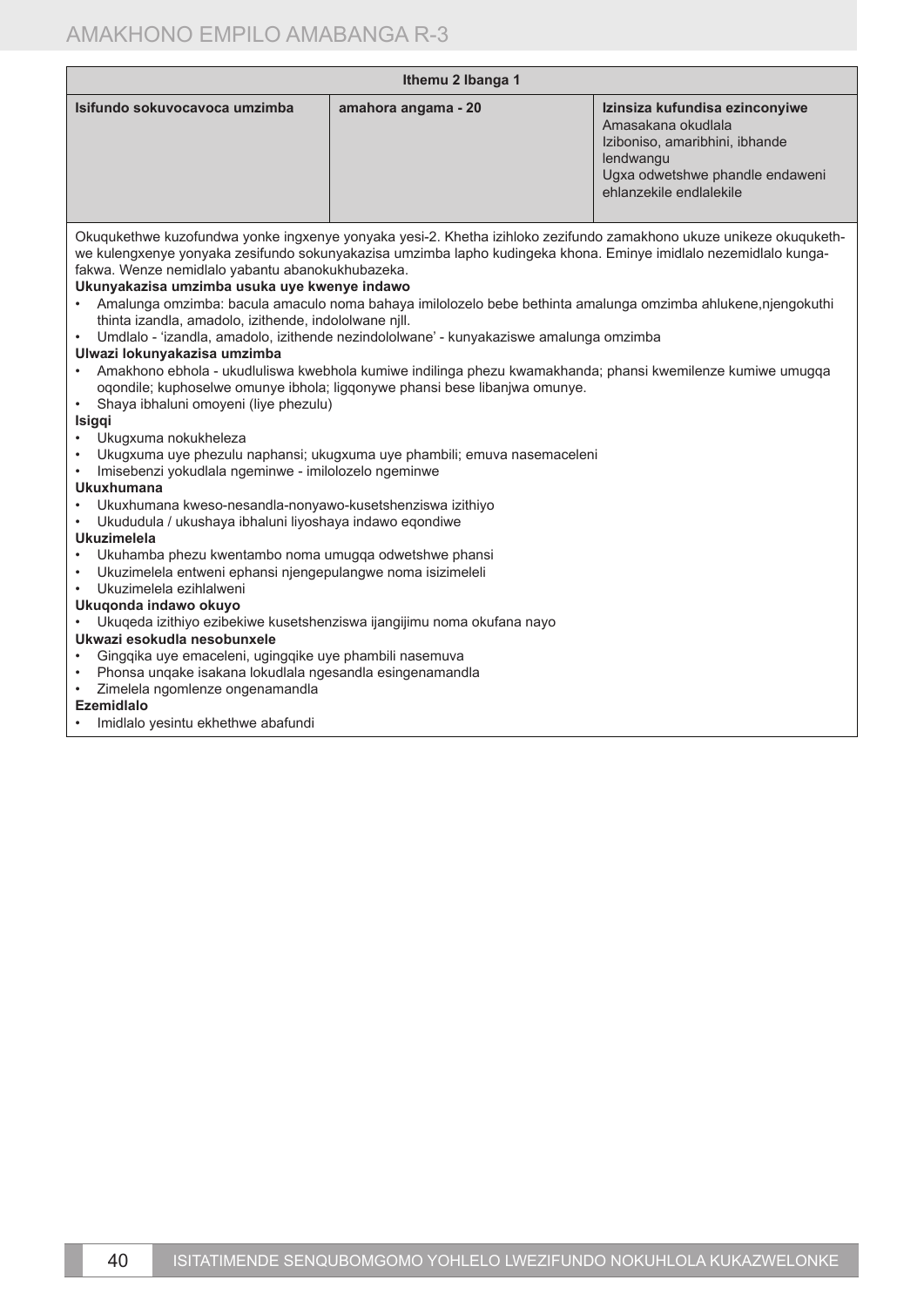| Ithemu 3 Ibanga 1             |                     |                                |
|-------------------------------|---------------------|--------------------------------|
| Isifundo sokuvocavoca umzimba | amahora angama - 20 | Izinsiza kufundisa ezinconyiwe |
|                               |                     | Izikhafu/ indwangu ende        |
|                               |                     | Ibhola namapali                |
|                               |                     | Amathayi amadala               |

Okuqukethwe kuzofundwa yonke ingxenye yonyaka yesi-3. Khetha izihloko zezifundo zamakhono ukuze unikeze okuqukethwe kulengxenye yonyaka zesifundo sokunyakazisa umzimba lapho kudingeka khona. Eminye imidlalo nezemidlalo edlalwa esikoleni ingafakwa. Wenze nemidlalo yabantu abanokukhubazeka

#### **Ukunyakazisa umzimba usuka uye kwenye indawo**

- Nyakaza yeqa, gijima, ngqengqa bese ugaqa
- hamba ngokuhlehla nyova ngezithende, nangezinzwane
- hamba uye phambili ngokweqa umlenze onamandla
- landela imiyalelo unyakaze ngokushesha/ngokunensa

#### **Ulwazi lokunyakazisa umzimba**

• abafundi basiza ngokubeka izithiyo bese bephuma/bechusha kuzo ngendlela ephephile - bengqengqa phezu kwazo, begaqa, bebambelela/bezimelela kuzizimeleli

#### **Isigqi**

Dlala ingqathu, ngawedwana, ngabathathu, ababili bashayele omunye eqe benikezana amathuba

## **Ukuxhumana**

- Ukuxhumana kwesandla-neso phosa ibhola lomphebezo emoyeni bese uyalingaka, liggonywe phansi, ulidlulisele komunye
- • Ukugxuma weqe intambo

#### **Ukuzimelela**

- • Ukuzimelela phezu kwamathayi emoto, abekwe alaliswa phansi noma amisiwe
- • ukudlala imidlalo kusetshenziswa amasakana okudlala ukuzimelela ngamalunga ahlukene omzimba isb. 'uSimon uthi' ukubeka isakana lokudlala emahlombe

#### **Ukuqonda indawo okuyo**

Gaqa uphume phakathi kwamathayi abekwe umugqa

## **Ukwazi esokudla nesobunxele**

- Dlala ugxa ugxume ngomlenze ongenamandla
- Gijima ushwibe intambo/ibhande/iribhini usebenzisa isandla esingenamandla

- Dlala umacashelana
- Ikati negundane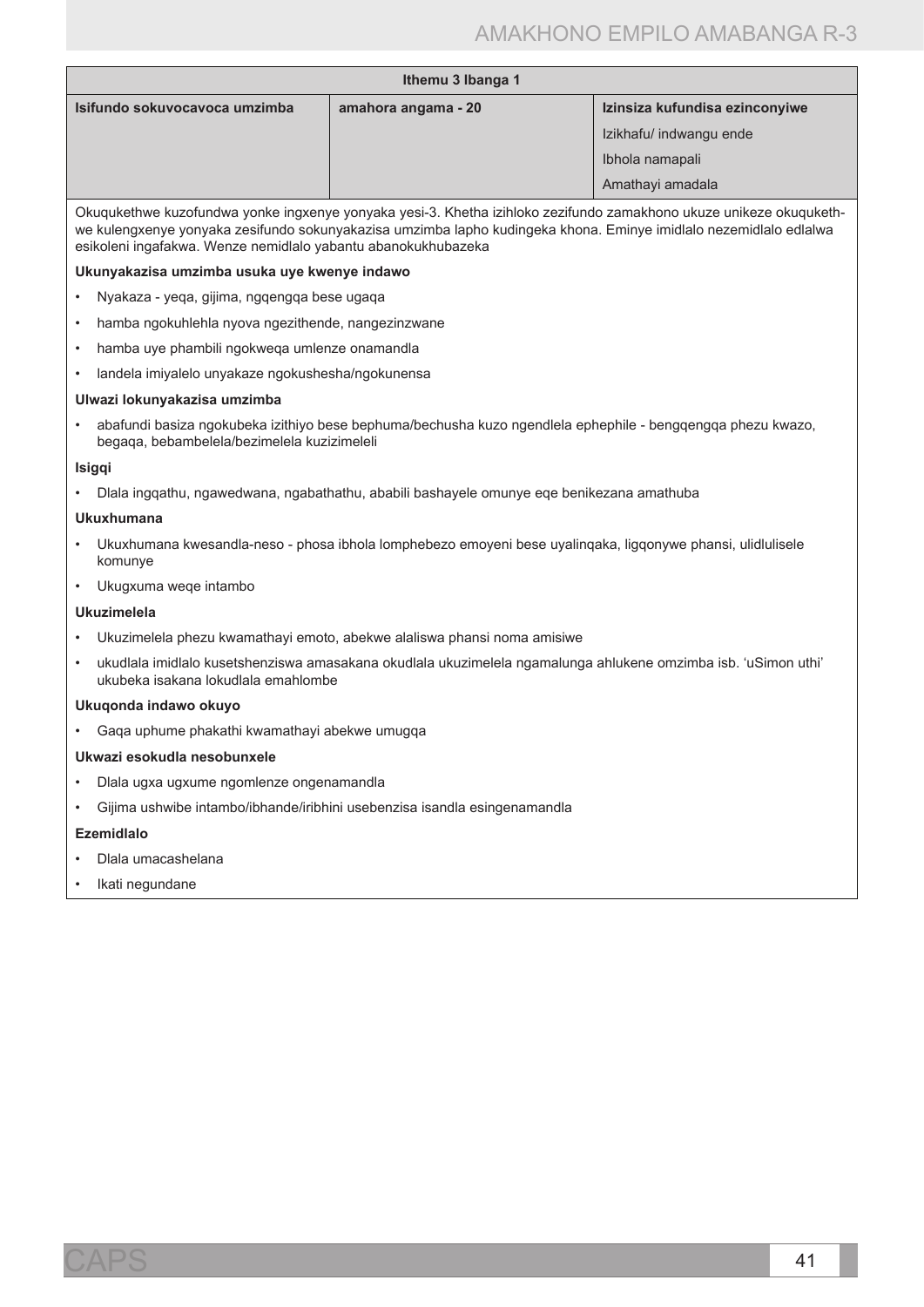| Ithemu 4 Ibanga 1             |                     |                                         |  |
|-------------------------------|---------------------|-----------------------------------------|--|
| Isifundo sokuvocavoca umzimba | amahora engama - 20 | Izinsiza kufundisa ezinconyiwe          |  |
|                               |                     | Indophi, amabhande endwangu<br>nokunye  |  |
|                               |                     | Amabhola anezilinganiso ezinga-<br>fani |  |

Okuqukethwe kuzofundwa yonke ingxenye yonyaka yesi-4. Khetha izihloko zezifundo zamakhono ukuze unikeze okuqukethwe kule ngxenye yonyaka zesifundo sokunyakazisa umzimba lapho kudingeka khona. Eminye imidlalo nezemidlalo kungafakwa. Wenze nemidlalo yabantu abanokukhubazeka

#### **Ukunyakazisa umzimba usuka uye kwenye indawo**

- Hamba, gijima ubuye weqe usebenzisa izimpawu ukushintsha ukusuka ekuhambeni kuya ekugijimeni ekweqeni
- Ukuma ndawonye: ukujikajika ukujikajika ngezindlela ezahlukene; ukujikajika ngayedwana kanye nomunye

#### **Ulwazi lokunyakazisa umzimba**

Imidlalo lapho abafundi benza isikokela bedlala ibhola.

#### **Isigqi**

- Imidlalo esebenzisa intambo/indophi ingqathu (ababili bazobamba indophi bayishaye owesithathu eqe kuyona ngesikhathi beyishaya
- Ukulandela imiyalelo kusetshenziswa umsindo wesigubhu ukuveza ushintsho lwesigqi

## **Ukuxhumana**

- Ukudlala ibhola elikhulu ngezandla
- Ukuxhumana konyawo-neso, bebingelelana ngokuthintana ngezinyawo

#### **Ukuzimelela**

- • Hamba entanjeni / endophini uye emuva, uye phambili nasemaceleni noma ngaphandle kokuthi uphambanise izinyawo.
- Ukuhamba entanjeni/endophini nezandla zisekhada, nezandla emhlane, nezandla eqolo
- Mana ngeezinzwane, hamba phezu kwebhola, hamba ngezithende kancane

## **Ukuqonda indawo okuyo**

- Umdlalo wekati negundane endaweni emakiwe.
- Izimo zezakhiwo ezikhonjiswa ngomzimba nezinombolo 1, C

## **Ukwazi esokudla nesokunxele**

- Phenduka umi endaweni eyodwa ubheke kwesokudla nangokwesobunxele
- Khahlela ibhola uqondise endaweni ehlosiwe usebenzisa unyawo lwesokudla nelwesokudla, phonsa ibhola lichushe kundilinga usebenzisa isandla sobunxele nesokudla

## **Ezemidlalo nemidlalo**

- Dlala imidlalo, yekati negundane
- Imijaho yokuhamba uhamba ngezinzwane, hamba ngezithende, uhamba phansi ngezinyawo
- Imidlalo yokugijima ninikezana induku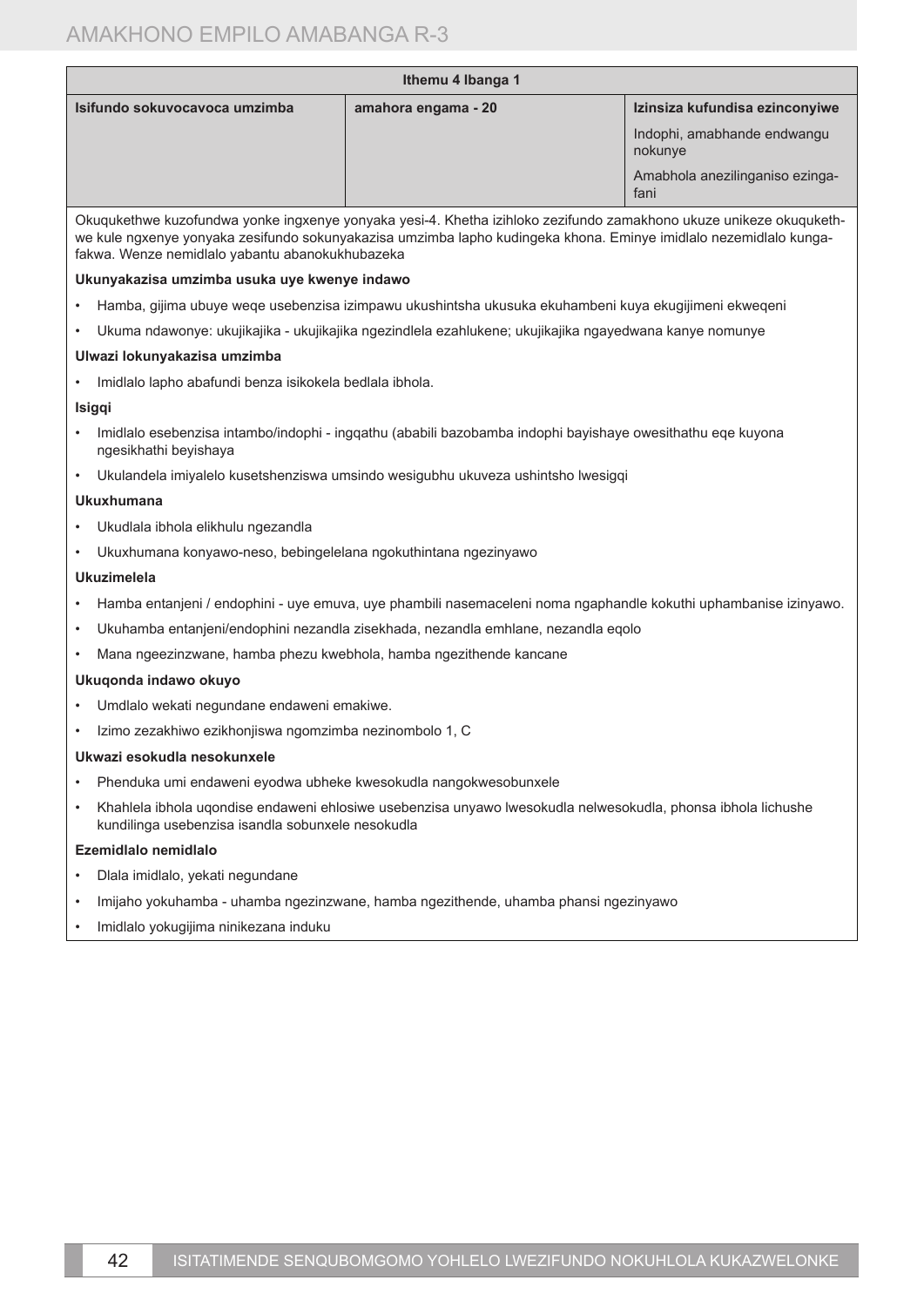# **IBANGA LESI - 2**

| Ithemuyoku - 1 Ibanga 2           |                      |                                                                                                                                                                                                     |  |
|-----------------------------------|----------------------|-----------------------------------------------------------------------------------------------------------------------------------------------------------------------------------------------------|--|
| Ukuqala kolwazi noBuyena neNhlal- | amahora angama - 20  | Izinsiza ezinconyiwe                                                                                                                                                                                |  |
| akahle                            | (2 amahora/ngesonto) | Ezinye zezinsiza ezingasetsh-<br>enziswa kusifundo sAmakhono<br>empilo yilezi;:<br>Izibonelo zezinto ezisiza<br>٠<br>abantu -njengezibuko<br>zokufunda, uhlaka lokuhamba<br>izinsiza kulalela, inja |  |
|                                   |                      | ekuholayo                                                                                                                                                                                           |  |
|                                   |                      | Izinto/izinto ezelekelela<br>$\bullet$<br>ukuhlanzwa kwamanzi.                                                                                                                                      |  |

**Yenza imisebenzi eyenzeka njalo nemidlaloekhululekile yangaphakathi nangaphandle njengoba kuhlelwe esigabeni sesi-2**

**Nsukuzonke sebenzisa ikhalenda yekilasi ukuchaza usuku nenyanga kuze kuphele unyaka.**

**Ukubukeza, ukuhlola nemiphumela kumele kwenzeke njalo. (isikhathi esinikeziwe siyakuvumela nalokhu)** 

**Izinsuku zenkolo nezinsuku zekhethelo ezibungazwa ngumphakathi kumele zixoxwe njengoba zenzeka ngethemu leyo. (amahora ama -2 abekelwe lokhu).** 

#### **Isihloko: Esikudingayo ukuze siphile - 4 amahora**

- Izinhlobo ezahlukene zokudla okukhulisayo, okunika amandla, okunempilo
- • Amanzi -siwadingelani amanzi, siwathola kuphi amanzi esiwasebenzisayo
- • Umoya umoya ohlanzekile
- • Ukukhanya kwelanga ukuvikeleka elangeni

Qaphela: Asikho isidingo sokufundisa ngokwakheka kwamanzi.

#### **Isihloko: Mina nabanye - 4 amahora**

- Abangani -izimpawu zabangani abahle / abalungile.
- Abantu: esikoleni nasekhaya- kumbandakanya ukwabelana, ukusizana, ukuhloniphana.
- Ukubhekana nezinkinga ngendlela eyiyo kufaka ukuzethemba nokuxhaphaza

#### **Isihloko: Sonke sibalulekile - 6 amahora**

- Abantu bayafana futhi bahlukene
- Izinto ezisiza abantu-njengezibuko zokufunda, uhlaka lokuhamba, inja ekuholayo, izinsiza zokulalela
- Ukunakekela abantu abakhubazekile
- • Ngingaba yiqhawe

## **Isihloko: Ukuphila ngendlela efanele - 4 amahora**

- Ukuvikela ukudla esikudlayo kumbandakanya ukuvikeleka ezimpukaneni, ukugcina ukudla kubanda
- • Izindlela ezilula zokuhlanza amanzi.
- • Izinto ezisihlukumezayo -ugwayi, utshwala izidakamizwa njll.
- Imikhuba emihle -njengokuzivocavoca njalo, ukungahlali umabonakude isikhathi eside.

**Izinsuku zenkolo nezinsuku zekhethelo 2 amahora**

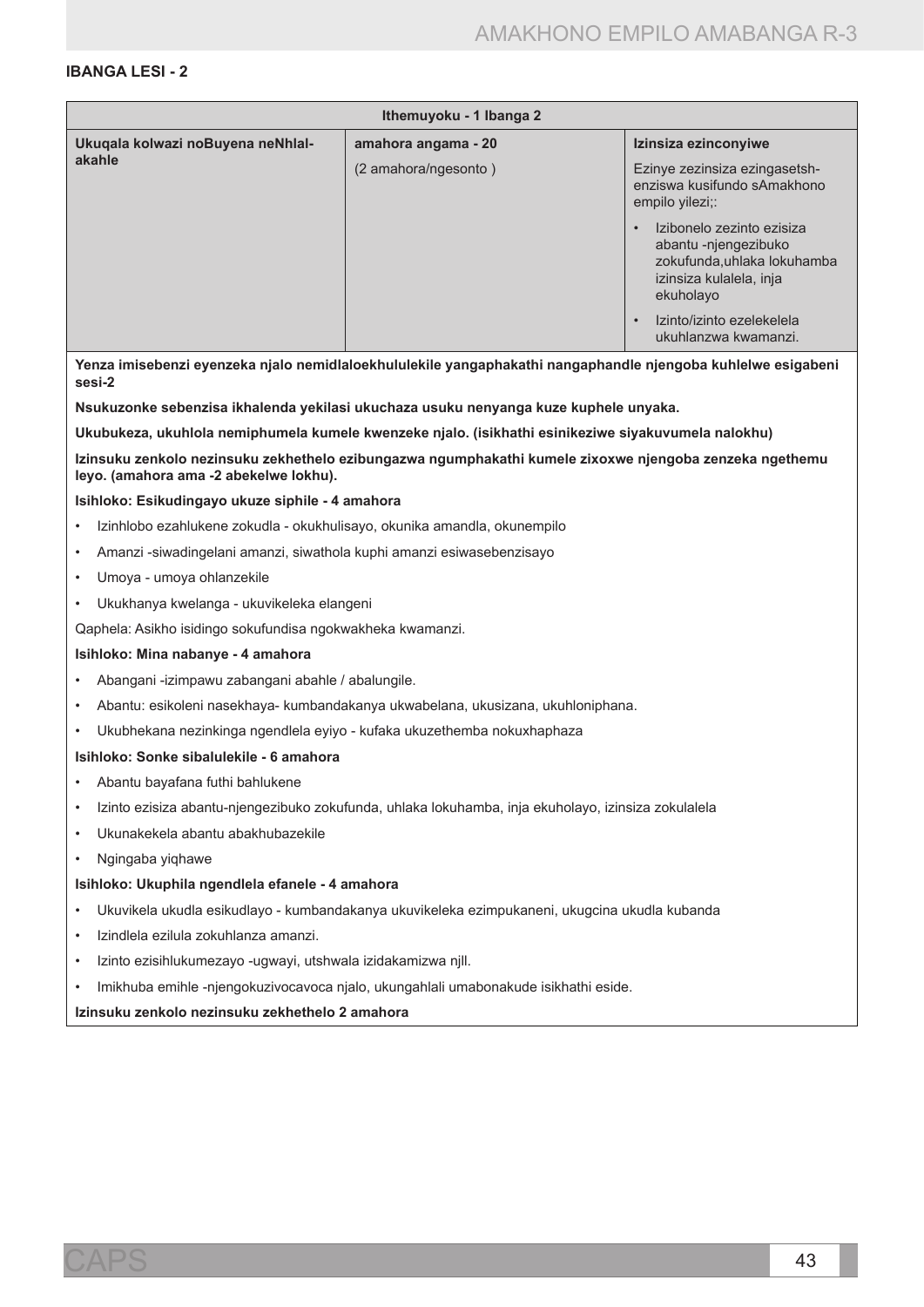| Ithemu 2 Ibanga 2        |                      |                                                                          |
|--------------------------|----------------------|--------------------------------------------------------------------------|
| Ukuqala kolwazi noBuyena | amahora angama - 20  | Izinzwa ezinconyiwe                                                      |
| neNhlalakahle            | (2 amahora/ngesonto) | Ezinye izinsiza ezingasetshenziswa<br>kusifundo sAmakhono empilo yilezi; |
|                          |                      | Izibonelo zezingubo ezigqokwa<br>ngezikhathi zonyaka ezahlukene.         |
|                          |                      | Izithombe nezincwadi ezinolwazi                                          |

**Yenza imisebenzi eyenzeka njalo nemidlaloekhululekile yangaphakathi nangaphandle njengoba kuhlelwe esigabeni sesi-2**

#### **Ukubukeza, ukuhlola nemiphumela kumele kwenzeke njalo njalo.(isikhathi esinikeziwe siyakuvumela nalokhu)**

**Izinsuku zenkolo nezinsuku zekhethelo ezibungazwa ngumphakathi kumele zixoxwe njengoba zenzeka ngethemu leyo. (amahora ama -2 abekelwe lokhu).** 

#### **Isihloko: Izikhathi zonyaka - 6 amahora**

- Zine izikhathi zonyaka.
- Izikhathi zonyaka zenza luphi ushintsho kithi- kwesikugqokayo, ukudla, emisebenzini esiyenzayo
- Izikhathi zonyaka zenza luphi ushintsho ezintweni ezikhulayo -ukutshala, ukumila, kanye nokuvuna
- Izikhathi zonyaka zenza luphi ushintsho ezilwaneni kufaka ukulima isb. Ukugunda izimvu, ukudipha izilwane; izinvoni isb.ukwemuka kwezinyoni nokwenza izidleke

#### **Isihloko: Izilwane - 4 amahora**

- Izilwane ezifuywayo
- Izinhlobo zazo
- Ukuzisebenzisa njengokudla nokokwembatha
- • Izilwane zasendle
- • Izinhlobo zazo
- Ukuguquguqu kwazo

## **Isihloko: Izilwane ezihlala emanzini - 4 amahora**

- • Amanzi amasha
- Umfula -isb. Inhlanzi, ingwenya njll.
- Amaxhaphozi namadamu isb. Ixoxo, ujikamanzi njll.
- Amanzi anosawoti
- Ulwandle isb. Ushaka, inkalankala
- Amanzi asemadwaleni -isb. Inhlanzi esankanyezi, inkalankala

#### **Isihloko: Amakhaya ezilwane - 4 amahora**

- Izilwane ezizakhela amakhaya/imizi yazo- njengezinyoni, izinyosi, izintuthwane
- Izilwane ezithola amakhaya/imizi- njengezimfene, izinyoka, ochakide nill.
- Izilwane ezithwala amakhaya/imizi yazo -iminenke, izimfudu njll.

**Izinsuku zezenkolo nezinsuku ezikhethekile - 2 amahora**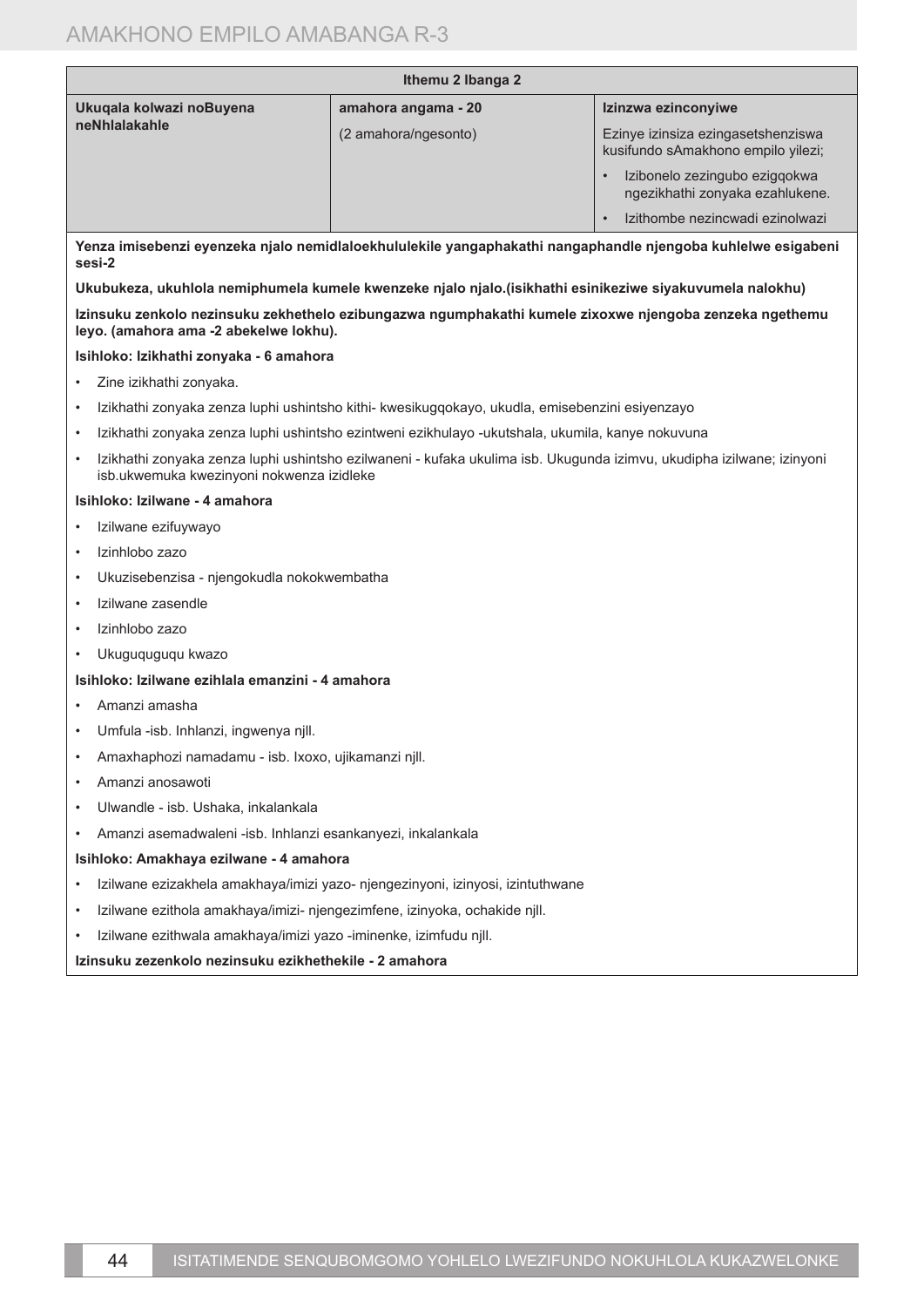| Ithemu 3 Ibanga 2                         |                      |                                                                           |  |
|-------------------------------------------|----------------------|---------------------------------------------------------------------------|--|
| Ukugala kolwazi noBuyena<br>neNhlalakahle | amahora engama-20    | Izinsiza ezinconyiwe                                                      |  |
|                                           | (2 amahora/ngesonto) | Ezinye zezinsiza izingasetshenziswa<br>kusifundo sAmakhono empilo yilezi; |  |
|                                           |                      | Izibonelo sezinhlabathi ezahlukene                                        |  |
|                                           |                      | Isithombe nezincwadi ezinolwazi                                           |  |
|                                           |                      | Izimpawu zomgwago                                                         |  |
|                                           |                      | Amalunga omphakathi awusizo<br>$\bullet$<br>kwabanye                      |  |

**Yenza imisebenzi eyenzeka njalo nemidlalo ekhululekile yangaphakathi nangaphandle njengoba kuhlelwe esigabeni sesi-2**

**Ukubukeza, ukuhlola nemiphumela kumele kwenzeke njalo njalo.(isikhathi esinikeziwe siyakuvumela nalokhu)** 

**Izinsuku zenkolo nezinsuku zekhethelo ezibungazwa ngumphakathi kumele zixoxwe njengoba zenzeka ngethemu leyo. (Amahora ama -2abekelwe lokhu).** 

## **Isihloko: inhlabathi - 4 amahora**

- Izinhlobo zenhlabathi -imibala nobunjalo bayo
- Izilwanyana ezihlala enhlabathini -njengomsundu, imvukuzane njll.
- • Izitshalo ezimila enhlabathini; inzuzo yokutshala imifino.

#### **Isihloko: Izithuthi - 6 amahora**

- • Yini isithuthi
- • Izithuthi ezihamba emgwaqeni
- • Izithuthi ezihamba esipolweni
- • Izithuthi ezihamba omoyeni
- • Izithuthi ezihamba emanzini
- Ukusebenzisa izinhlobo ezehlukene zezithuthi

## **Isihloko: Ukuphepha emgwaqeni - 4 amahora**

- Imithetho yokuphepha yomgwaqo
	- Abahamba ngezinyawo
	- Abagibeli bamabhayisikili
	- Abagibeli
- Izimpawu zomgwaqo zabahamba ngezinyawo nabamabhayisikili.
- Abaqaphi babafundi
- • Asisiza kanjani amaphoyisa omgwaqo.

#### **Isihloko: Abantu abasisizayo - 4 amahora**

- • Abantu abasisizayo emphakathini.-njengabahlengikazi emtholampilo, iphoyisa, uthisha, umlawuli wezincwadi njll.
- Bangisiza kanjani abanye abantu.
- • Ngilucela kanjani ulwazi nosizo.
	- Imikhuba emihle
- Ngilucela kanjani usizo oluphuthumayo
	- Ngithinta bani
- • Yiluphi ulwazi omnika lona

Qaphela: Mema umuntu osebenza emphakathini avakashele isikole

# **Izinsuku zenkolo nezinsuku ezikhethekile 2 amahora**

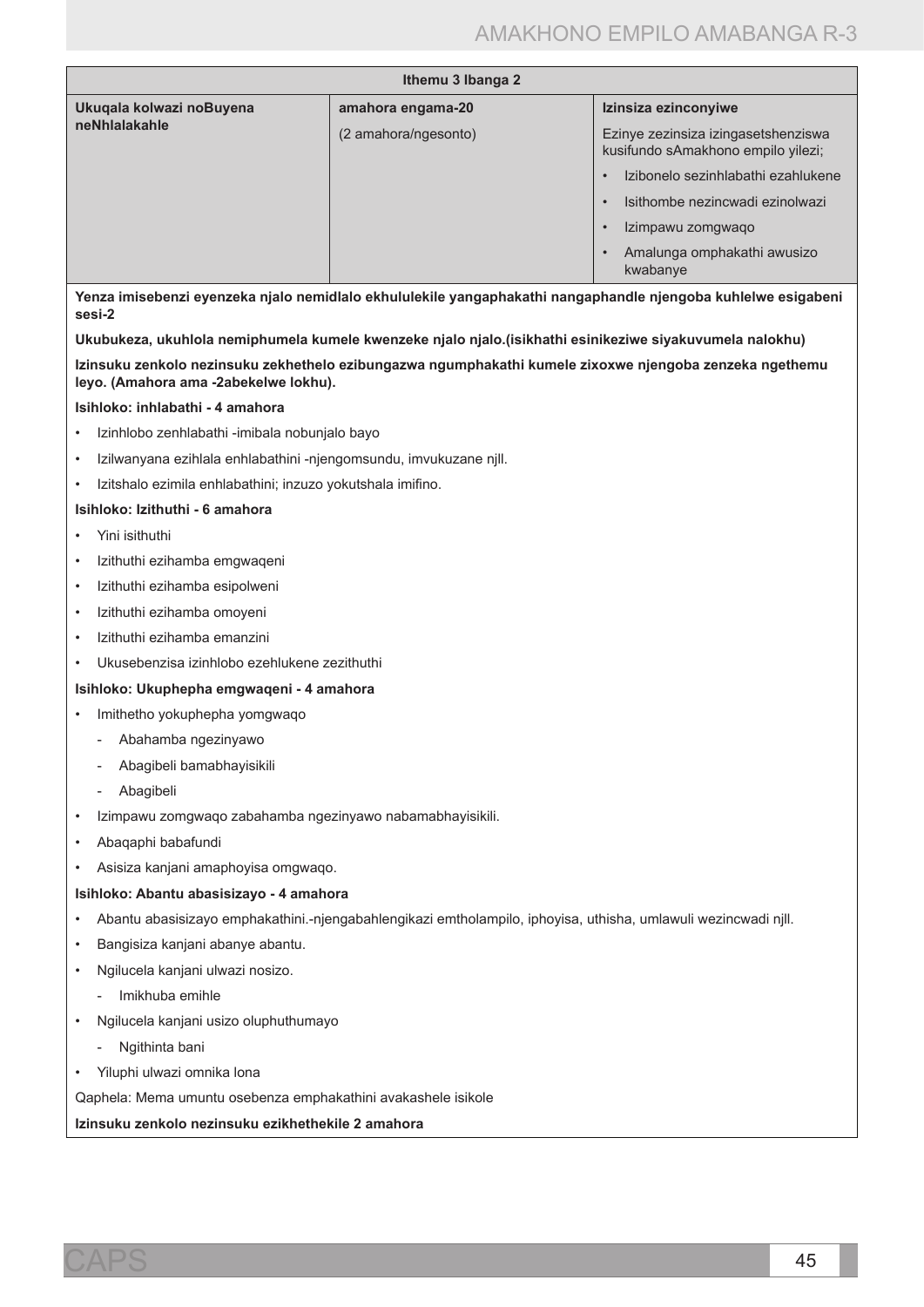| Ithemu 4 Ibanga 2                 |                      |                                                                               |  |
|-----------------------------------|----------------------|-------------------------------------------------------------------------------|--|
| Ukuqala kolwazi noBuyena neNhlal- | amahora angama - 20  | Izinsiza ezinconyiwe                                                          |  |
| akahle                            | (2 amahora/ngesonto) | Ezinye zezinsiza ezingasetshenziswa<br>kusifundo sAmakhono empilo vilezi;     |  |
|                                   |                      | Ibalazwe laseNingizimu Afrika<br>$\bullet$<br>elihlukaniswe ngokwe ziFundazwe |  |
|                                   |                      | Ifulegi lase Ningizimu Afrika                                                 |  |
|                                   |                      | Izibonelo zezinto ezehlukene<br>$\bullet$<br>zokuxhumana                      |  |
|                                   |                      | Izithombe nezinto ngemikhosi<br>$\bullet$<br>ehlukene yezenkolo               |  |
|                                   |                      | Izithombe nezincwadi ezinolwazi<br>$\bullet$                                  |  |

**Yenza imisebenzi eyenzeka njalo nemidlaloekhululekile yangaphakathi nangaphandle njengoba kuhlelwe esigabeni sesi-2**

**Ukubukeza, ukuhlola nemiphumela kumele kwenzeke njalo njalo.(isikhathi esinikeziwe siyakuvumela nalokhu)** 

**Izinsuku zenkolo nezinsuku zekhethelo ezibungazwa ngumphakathi kumele zixoxwe njengoba zenzeka ngethemu leyo. (amahora ama -2abekelwe lokhu).** 

**Isihloko: Izwe lethu - 4 amahora**

- Ibalazwe laseNingizimu Afrika
- Igama nendawo yesiFundazwe sakho
- • Lapho sihlala khona
- Ifulegi laseNingizimu Afrika kufaka ukukwazi ukubona ifulegi nezindawo lapho libhakuza khona.
- Iculo lesizwe laseNingizimu Afrika ukulilalela nokulicula

Qaphela: lingafundwa iculo lesizwe ithemu yonke, kufaka abafundi abaphuma kwamanye amazwe namafulegi abo.

#### **Isihloko: Izindlela esixhumana ngazo 6 amahora**

- Ukukhuluma kufaka ukuchaza, ukuxoxa, izinkondlo, namaculo.
- • Ukubhala kufaka ukubhala incwadi noma ikhadi nokuliposa
- Ukufunda kufaka imithetho nokukhangisa
- • Ukulalela kufaka umsakazo nezindaba
- Ukubuka kufaka ukufunda izindaba, ukufunda ngokubuka, ukusebenzisa izimpawu zokukhuluma

## **Isihloko: Impilo ebusuku - 6 amahora**

- Izinto engizenza ebusuku- ukulungela ukulala, ukufunda nokuxoxa izindaba nezinganekwane, izinkondlo namaculo
- Abantu abasebenza ebusuku -abaqaphi, odokotela, onesi, abashayeli bezindiza nabamaloli.
- Izilwane zasebusuku-isikhova, ingungumbane, imvukuzane, ingwe, ujakalase, indlonzi njll.

## **Izinsuku zenkolo nezinsuku zekhethelo - 2 amahora**

#### **Hlanganisa izihloko nokuhlola 2 amahora**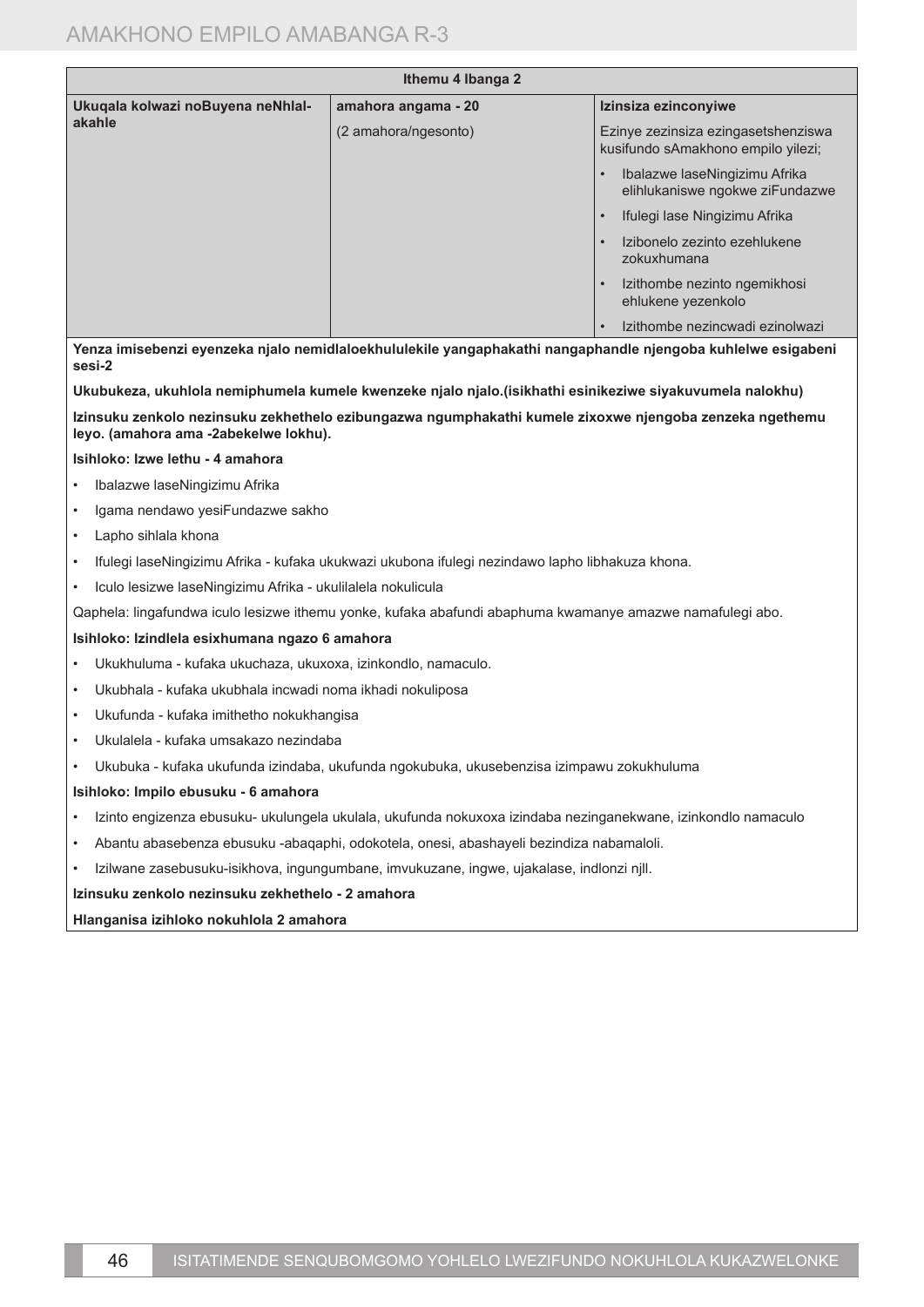|                                                   | Ithemu yo-1 Ibanga 2                                                                                                                                                                            |                                                                                                                                                                                                                                   |                                                                           |  |
|---------------------------------------------------|-------------------------------------------------------------------------------------------------------------------------------------------------------------------------------------------------|-----------------------------------------------------------------------------------------------------------------------------------------------------------------------------------------------------------------------------------|---------------------------------------------------------------------------|--|
| <b>UBuciko Bokusungula</b><br>amahora angama - 20 |                                                                                                                                                                                                 | Izinsiza kufundisa ezinconyiwe                                                                                                                                                                                                    |                                                                           |  |
|                                                   |                                                                                                                                                                                                 |                                                                                                                                                                                                                                   | Bheka izinsizakufundisa zesifundo<br>sAmakhono ezibalwe engxenyeni yesi-2 |  |
|                                                   | noBuciko bokubonakalayo.                                                                                                                                                                        | Okuqukethwe okulandelayo kumele kwenziwe ngesikhathi kuqhubeka ithemu yoku - 1 yonyaka. Khetha isihloko esilungele<br>isifundo sAmakhono Empilo ngethemu ukusebenzisa isimo esejwayelekile ezifundweni zoBuciko bokusungula kanye |                                                                           |  |
|                                                   | Ubuciko bokwenza - 10 amahora                                                                                                                                                                   |                                                                                                                                                                                                                                   |                                                                           |  |
|                                                   | Imidlalo yokuziqambela namakhono                                                                                                                                                                |                                                                                                                                                                                                                                   |                                                                           |  |
|                                                   | ekhomba eguquguqula isihlakala njll.                                                                                                                                                            | Ukufudumeza umzimba: ukujwayeza ukuzivocavoca okufaka ukuphefumula ngokusebenzisa amalunga omzimba;                                                                                                                               |                                                                           |  |
| $\bullet$                                         |                                                                                                                                                                                                 | Ukulolonga iphimbo: usebenzise amaculo, ukucula onkamisa, nokunye kokunyakazisa ulimi                                                                                                                                             |                                                                           |  |
| $\bullet$                                         | Ukucula amaculo kusetshenziswa indlela eyodwa yokucula                                                                                                                                          |                                                                                                                                                                                                                                   |                                                                           |  |
| $\bullet$                                         |                                                                                                                                                                                                 | Umsindo owenziwa ngokushaywa komzimba, ukwenza isigqi esishaywa ngesineke                                                                                                                                                         |                                                                           |  |
| $\bullet$                                         | wana noma bengababili                                                                                                                                                                           | Ukunyakaziswa kwezicubu zomzimba: ukuhamba, ukugijima, ukweqa, ukugxuma beya emigudwini eyahlukene bengabod-                                                                                                                      |                                                                           |  |
| $\bullet$                                         |                                                                                                                                                                                                 | Umnyakazo ongagqamile; ukufinyelela, ukugoba, bephakama ngokwabo noma ngababili                                                                                                                                                   |                                                                           |  |
| $\bullet$                                         | Imisebenzi efaka ukulalelwa kwendaba exoxwayo: ukulalela bese wenza njengokwemiyalelo njengokuxoxa indaba<br>ngokulekelelana ngokudla abakuthandayo, izindaba eziqhubekayo, nezinokupindaphinda |                                                                                                                                                                                                                                   |                                                                           |  |
| $\bullet$                                         | Ukupholisa umzimba nokuphumula; lala phansi ngomhlane udonse umoya uwukhiphe, ubuke imibala ngamehlo engqondo                                                                                   |                                                                                                                                                                                                                                   |                                                                           |  |
|                                                   | Ukusebenzisa onakho nokuhumusha                                                                                                                                                                 |                                                                                                                                                                                                                                   |                                                                           |  |
| ٠                                                 | Qamba izimo zombukiso ezincike esihlokweni esifanele, igxile endabeni ethile                                                                                                                    |                                                                                                                                                                                                                                   |                                                                           |  |
| $\bullet$                                         | Qamba abadlali abafanele: ukhombise umehluko phakathi kwabalingiswa nemibono yabo ngemisho emifishane                                                                                           |                                                                                                                                                                                                                                   |                                                                           |  |
| $\bullet$                                         | Amaphethini esigqi usebenzise amagama athathelwe esihlokweni njengokuthi "abantu nemisebenzi abayenzayo" oseben-<br>za ngokhuni, osebenza ebhusha, njll. .                                      |                                                                                                                                                                                                                                   |                                                                           |  |
| $\bullet$                                         |                                                                                                                                                                                                 | Sebenzisa umsindo owenzeka emabhusha noma kunganyulwa izinkuni ukwenza izigqi ezahlukene.                                                                                                                                         |                                                                           |  |
| ٠                                                 |                                                                                                                                                                                                 | Funda umnyakazo waseNingizimu Afrika bedansa, njengomdanso wamadadla                                                                                                                                                              |                                                                           |  |
|                                                   | Ubuciko bokubonakalayo - 10 amahora                                                                                                                                                             |                                                                                                                                                                                                                                   |                                                                           |  |
|                                                   | Ukwenza okunhlangothimbili 2D                                                                                                                                                                   |                                                                                                                                                                                                                                   |                                                                           |  |
|                                                   | Penda izithombe zakho unabanye kukhona enikwenzayo (gijima, ukweqa, dansa njll.) nixoxe ngemibala ejwayelekile<br>nehlanganisiwe, imibala ezothile, izimo nemigqa                               |                                                                                                                                                                                                                                   |                                                                           |  |
|                                                   |                                                                                                                                                                                                 | Akha amaphethini usebenzise izimo zezakhiwo; uxoxe nangesigqi nokuphindaphindeka kwaso                                                                                                                                            |                                                                           |  |
|                                                   | Ukwenza okunhlangothintathu 3D (ukwakha)                                                                                                                                                        |                                                                                                                                                                                                                                   |                                                                           |  |
|                                                   | Sebenzisa ubumba ukuhlobisa izitsha; xoxa ngamaphethini, izimo zezakhiwo, umugqa, nixoxe ngesizinda nangobunjalo<br>nangamacebo ayikho okuxhumanisa                                             |                                                                                                                                                                                                                                   |                                                                           |  |
|                                                   |                                                                                                                                                                                                 |                                                                                                                                                                                                                                   |                                                                           |  |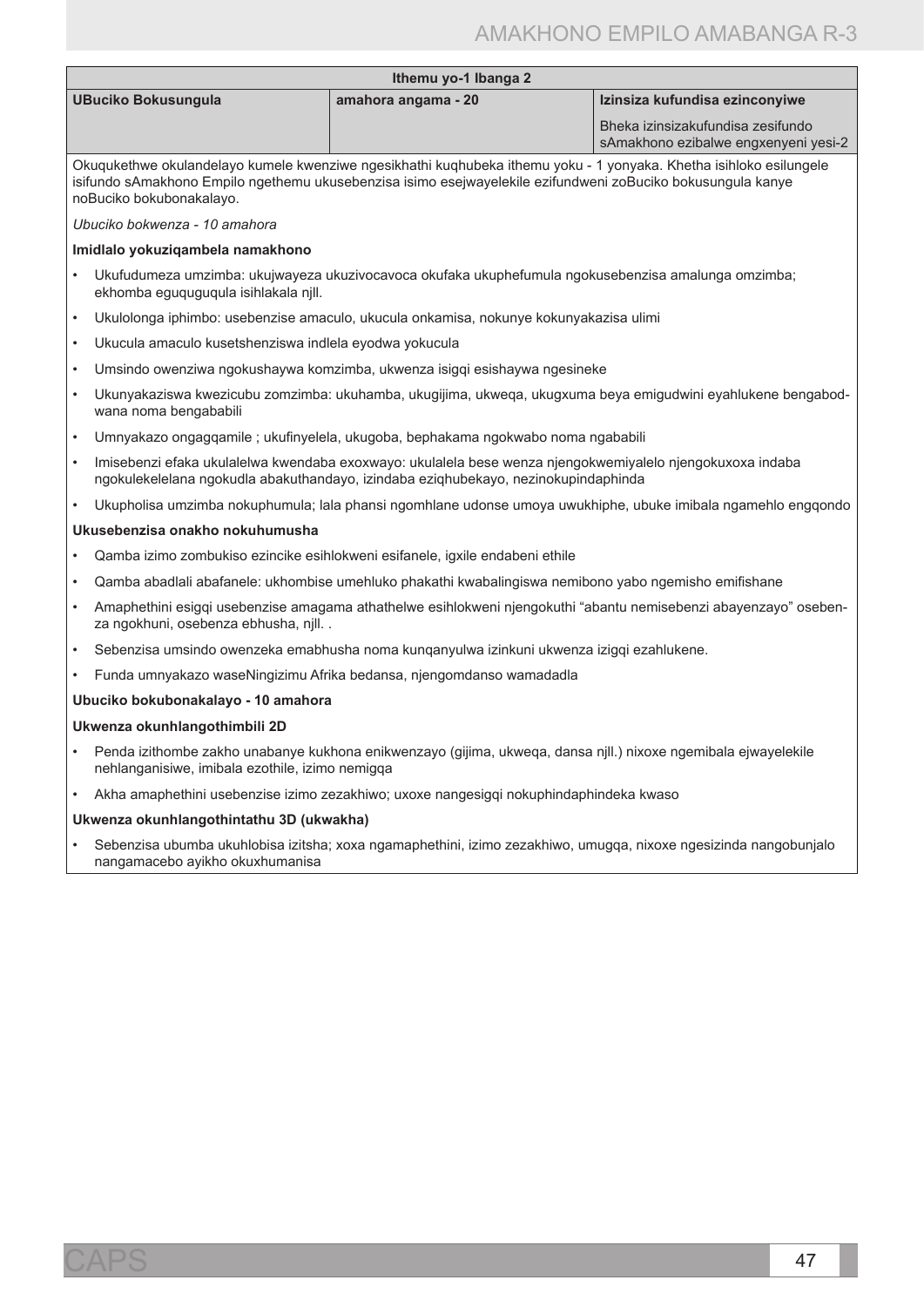|                                                                                                                 |                                                                                                                                                                             | Ithemu -2 Ibanga 2                                                                             |                                                                                                                                                                                                                                   |
|-----------------------------------------------------------------------------------------------------------------|-----------------------------------------------------------------------------------------------------------------------------------------------------------------------------|------------------------------------------------------------------------------------------------|-----------------------------------------------------------------------------------------------------------------------------------------------------------------------------------------------------------------------------------|
|                                                                                                                 | Ubuciko bokusungula                                                                                                                                                         | Amahora angama-20                                                                              | Izinsiza kufundisa ezinconyiwe                                                                                                                                                                                                    |
|                                                                                                                 |                                                                                                                                                                             |                                                                                                | Bheka izinsizakufundisa zesifundo<br>sAmakhono ezibalwe engxenyeni<br>yesi-2                                                                                                                                                      |
|                                                                                                                 | noBuciko bokubonakalayo.                                                                                                                                                    |                                                                                                | Okuqukethwe okulandelayo kumele kwenziwe ngesikhathi kuqhubeka ithemu yesi - 2 yonyaka. Khetha isihloko esilungele<br>isifundo sAmakhono Empilo ngethemu ukusebenzisa isimo esejwayelekile ezifundweni zoBuciko bokusungula kanye |
|                                                                                                                 | Ubuciko bokwenza - 0 amahora                                                                                                                                                |                                                                                                |                                                                                                                                                                                                                                   |
|                                                                                                                 | Imidlalo yokuziqambela namakhono                                                                                                                                            |                                                                                                |                                                                                                                                                                                                                                   |
| $\bullet$                                                                                                       |                                                                                                                                                                             | Ukulolonga iphimbo:ukuthuthukisa ukuphimisa (izindebe, ulimi, imihlathi) ngento abayicabangayo |                                                                                                                                                                                                                                   |
| $\bullet$                                                                                                       | Hamba!sukuma!                                                                                                                                                               |                                                                                                | Ukufudumeza umzimba: ngeminyakazo engahambisani kusetshenziswa okukhulunywayo njengokuthi, mana!                                                                                                                                  |
| $\bullet$                                                                                                       |                                                                                                                                                                             | Imidlalo enesigqi egxile kumakhono okulalela nokukhumbulaamaphethini angahlangani              |                                                                                                                                                                                                                                   |
| $\bullet$                                                                                                       |                                                                                                                                                                             | Ukwenza umsindo ngokushaya umzimba nezigubhu ukwenza isigqi nephethini                         |                                                                                                                                                                                                                                   |
| $\bullet$                                                                                                       | Ukunyakaziswa kwezicubu zomzimba: ukuviliyela, ukugxuma, ukugabadula, ukuphenduka ngabodwa noma ngamunye                                                                    |                                                                                                |                                                                                                                                                                                                                                   |
| $\bullet$                                                                                                       | Umnyakazo ongagqamile: ukugingqika, ukujikela, ukuzelula ngayedwa nangababili                                                                                               |                                                                                                |                                                                                                                                                                                                                                   |
|                                                                                                                 | Ukupholisa umzimba nokuphumula: veza isimo semizwa nemicabango ngeminyakazo njengokundiza emafini, ukuzizwa<br>wezela njll.                                                 |                                                                                                |                                                                                                                                                                                                                                   |
| Ukusebenzisa onakho nokuhumusha                                                                                 |                                                                                                                                                                             |                                                                                                |                                                                                                                                                                                                                                   |
|                                                                                                                 | Sebenzisa amaphethini anesigqi ahlangene neminyakazo yezicubu njengokushaya izandla nesigqi sokugabadula noku-<br>viliyela kanye nokweqa, njll.                             |                                                                                                |                                                                                                                                                                                                                                   |
| $\bullet$                                                                                                       | Ukucula amaculo ugxile kuzindlela ezehlukile zokusebenzisa iphimbo njengoku: klabalasa, nephimbo elipholile, oshe-<br>shayo nonensayo                                       |                                                                                                |                                                                                                                                                                                                                                   |
| $\bullet$                                                                                                       |                                                                                                                                                                             |                                                                                                | Ukulingisa okuncike ezihlokweni ezikhethiwe noma endabeni exoxwe uthisha nisebenze ngababili nishintshane                                                                                                                         |
| $\bullet$                                                                                                       | Ukusebenzisa amaghinga omdlalo wokulingisa uveze imicabango nemizwa yabalingiswa, isb.umdlalo uveza umlingiswa<br>odidekile kufanele kutholakale ukuthi ithini imizwa yakhe |                                                                                                |                                                                                                                                                                                                                                   |
| Ubuciko bokubonakalayo - 10 amahora                                                                             |                                                                                                                                                                             |                                                                                                |                                                                                                                                                                                                                                   |
| Ukwenza okunhlangothimbili 2D                                                                                   |                                                                                                                                                                             |                                                                                                |                                                                                                                                                                                                                                   |
|                                                                                                                 | umbala njll.                                                                                                                                                                |                                                                                                | Dweba noma upende izithombe ezizohambelana nezihloko zethemu ugxile ngokungahlelekile emigqeni, ubunjalo,                                                                                                                         |
| $\bullet$                                                                                                       |                                                                                                                                                                             |                                                                                                | Sebenzisa izinto ezingabuye zisebenziseke ukwakha isizinda esidwetshiwe; ekhuluma ngezimo zezakhiwo nokunye                                                                                                                       |
|                                                                                                                 | Ukwenza okunhlangothintathu3D (ukwakha)                                                                                                                                     |                                                                                                |                                                                                                                                                                                                                                   |
| Yakha imaski ukusebenzisa izinto ezike zasebenza; kuxoxwe ngezimo nobunjalo bazo,ukuthuthukisa amakhono obuciko |                                                                                                                                                                             |                                                                                                |                                                                                                                                                                                                                                   |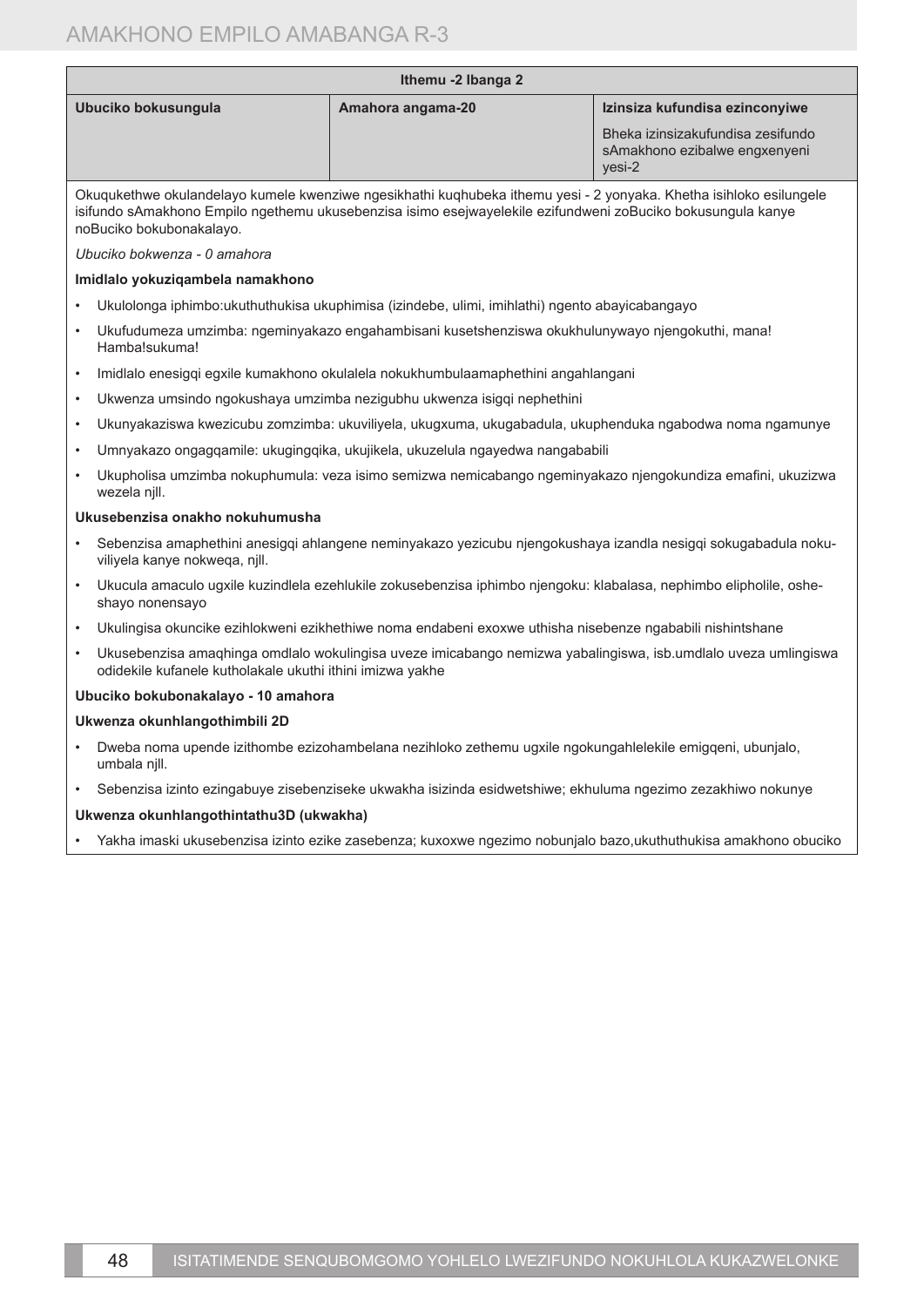|           | Ithemu 3 Ibanga 2                                                                                                                                            |                                                                                                                                                                                                                                   |                                                                              |  |
|-----------|--------------------------------------------------------------------------------------------------------------------------------------------------------------|-----------------------------------------------------------------------------------------------------------------------------------------------------------------------------------------------------------------------------------|------------------------------------------------------------------------------|--|
|           | Ubuciko bokusungula                                                                                                                                          | amahora angama - 20                                                                                                                                                                                                               | Izinsiza kufundisa ezinconyiwe                                               |  |
|           |                                                                                                                                                              |                                                                                                                                                                                                                                   | Bheka izinsizakufundisa zesifundo<br>sAmakhono ezibalwe engxenyeni<br>yesi-3 |  |
|           | noBuciko bokubonakalayo                                                                                                                                      | Okuqukethwe okulandelayo kumele kwenziwe ngesikhathi kuqhubeka ithemu yesi - 3 yonyaka. Khetha isihloko esilungele<br>isifundo sAmakhono Empilo ngethemu ukusebenzisa isimo esejwayelekile ezifundweni zoBuciko bokusungula kanye |                                                                              |  |
|           | Ubuciko bokwenza - 10 amahora                                                                                                                                |                                                                                                                                                                                                                                   |                                                                              |  |
|           | Imidlalo yokuziqambela namakhono                                                                                                                             |                                                                                                                                                                                                                                   |                                                                              |  |
|           | futhi umgogodla, njll.                                                                                                                                       | Ukufudumeza umzimba: ukugoqana nokweluleka komgogodla kuhleziwe phansi, ukugoqana ube yibhola, uqaqeke welule                                                                                                                     |                                                                              |  |
| $\bullet$ | ekheleza, exhuga                                                                                                                                             | Ukuhlala kahle/ngokunakekela phansi usebenzisa (izinzwane-amathe-isithende, ugobe ngamadolo) ngesikhathi egxuma,                                                                                                                  |                                                                              |  |
| $\bullet$ |                                                                                                                                                              | Ukunyakaza kwezicubu zomzimba: ukushushuluza ngezinyawo phansi, egijima, exhuga ngayedwana noma ngababili                                                                                                                         |                                                                              |  |
| $\bullet$ |                                                                                                                                                              | Iminyakazo engabonakali: ukuphenduka, ukuwa, ukugxoba, ukukhahlela ngayedwana noma ngababili                                                                                                                                      |                                                                              |  |
| $\bullet$ | Izigqi esahlukene kusetshenziswaizinsimbi noma umzimba                                                                                                       |                                                                                                                                                                                                                                   |                                                                              |  |
| $\bullet$ | Ukulalela umculo nokuchaza umuzwa njengo kudumala, ukujabula, njll.                                                                                          |                                                                                                                                                                                                                                   |                                                                              |  |
| $\bullet$ | gophaphe                                                                                                                                                     | Ukulingisa buthule; ukulingisa izinto ezenzeka nsukuzonke njengokuphakamisa itshe/into esindayo noma into elula njen-                                                                                                             |                                                                              |  |
| $\bullet$ | Imidlalo egxile ezibalweni nasolimini njengamaculo nemilolozelo enezinombolo nezinhlamvu ikhonjiswe ngokunyakaza,<br>kubhalwe amagama ngozwane               |                                                                                                                                                                                                                                   |                                                                              |  |
| $\bullet$ | Ukupholisa umzimba nokuphumula; lala ngomhlane uqinise/welule zonke izicubu, uqinise amahlombe, uqinise izibhakela,<br>bese uvumela umzimba ukuthi udedeleke |                                                                                                                                                                                                                                   |                                                                              |  |
|           | Ukusebenzisa onakho nokuhumusha                                                                                                                              |                                                                                                                                                                                                                                   |                                                                              |  |
| $\bullet$ | Ukwakha amaphaphethi olula usebenzisa izinto ezilahliwe / ezingasebenzi: iphaphethi yesokisi/yomunwe, eyesandla njll.                                        |                                                                                                                                                                                                                                   |                                                                              |  |
| $\bullet$ | Ukwenza imidlalo yakho ngamaphaphethi kukhulunywa kusetshenziswa amaphaphethi enziwe                                                                         |                                                                                                                                                                                                                                   |                                                                              |  |
|           | Yenza imisindo enesigqi ehambisana nendlela iphaphethi ngokusebenzisa iphimbo, izinsimbi noma izinto ezitholakele                                            |                                                                                                                                                                                                                                   |                                                                              |  |
| $\bullet$ | Yenza iminyakazo yokulingisa iphaphethi, njengokuthi ibhubesi elilambile linyonyobela igundane                                                               |                                                                                                                                                                                                                                   |                                                                              |  |
|           | Ubuciko bokubonakalayo - 10 amahora                                                                                                                          |                                                                                                                                                                                                                                   |                                                                              |  |
|           | Ukwenza okunhlangothimbili 2D                                                                                                                                |                                                                                                                                                                                                                                   |                                                                              |  |
|           |                                                                                                                                                              | Yakha imidwebo ependiwe yezinyoni, inhlanzi, izinambuzane, njll.besebenzisa amakhrayoni angamafutha, ichazwe<br>imibala, izakhiwo, ubunjalo, namaphethini. Buka uxoxe ngemidwebo edumile emhlabeni                                |                                                                              |  |
| $\bullet$ |                                                                                                                                                              | Yakha imidwebo encike emicabangweni yezitshalo nezimbali, kuxoxwe ngemibala exutshiwe nengaxutshiwe,<br>kusetshenziswa amagama afana nokuthi, ngemuva, ngaphambili, ngaphansi njll.                                               |                                                                              |  |
|           | Ukwenza okunhlangothintathu 3D (ukwakha)                                                                                                                     |                                                                                                                                                                                                                                   |                                                                              |  |
|           |                                                                                                                                                              | Sebenzisa izinto ezike zasebenza ukwakha ubindizi lwepepha` ukwenza izinto ezingasebenziseka: izinkomishi<br>zamaqanda, nezitsha zezitshalo nokunye ukuthuthukisa amakhono omsebenzi wezandla                                     |                                                                              |  |
|           |                                                                                                                                                              |                                                                                                                                                                                                                                   |                                                                              |  |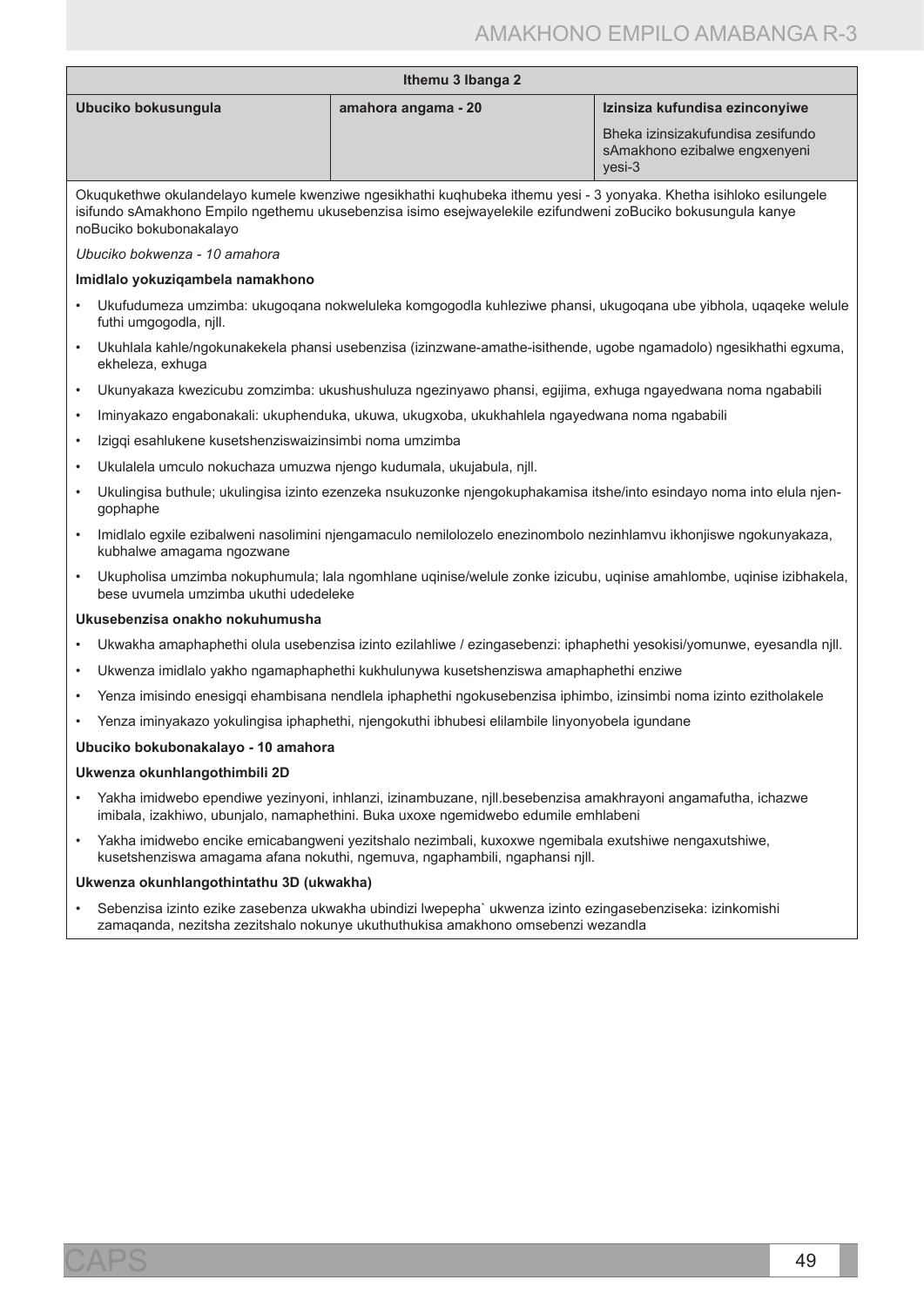| Ithemu 4 Ibanga 2                                                                                                                                                     |                                                                                                                                                                                                                                   |                                                                              |  |
|-----------------------------------------------------------------------------------------------------------------------------------------------------------------------|-----------------------------------------------------------------------------------------------------------------------------------------------------------------------------------------------------------------------------------|------------------------------------------------------------------------------|--|
| Ubuciko bokusungula                                                                                                                                                   | amahora angama - 20                                                                                                                                                                                                               | Izinsiza kufundisa ezinconyiwe                                               |  |
|                                                                                                                                                                       |                                                                                                                                                                                                                                   | Bheka izinsizakufundisa zesifundo<br>sAmakhono ezibalwe engxenyeni<br>yesi-4 |  |
| noBuciko bokubonakalayo                                                                                                                                               | Okuqukethwe okulandelayo kumele kwenziwe ngesikhathi kuqhubeka ithemu yesi - 4 yonyaka. Khetha isihloko esilungele<br>isifundo sAmakhono Empilo ngethemu ukusebenzisa isimo esejwayelekile ezifundweni zoBuciko bokusungula kanye |                                                                              |  |
| Ubuciko bokwenza - 10 amahora                                                                                                                                         |                                                                                                                                                                                                                                   |                                                                              |  |
| Imidlalo yokuziqambela namakhono                                                                                                                                      |                                                                                                                                                                                                                                   |                                                                              |  |
| Ukufudumeza umzimba: sebenzisa izindilinga, amakhona, nemizungezo                                                                                                     |                                                                                                                                                                                                                                   |                                                                              |  |
| $\bullet$                                                                                                                                                             | Ukulolonga iphimbo: kusetshenziswa amaculo nemilolozelo encike kumanothi aphezulu naphansi nokusheha kwawo                                                                                                                        |                                                                              |  |
| Ukucula amaculo azothuthukisa ukucula ngendlela<br>$\bullet$                                                                                                          |                                                                                                                                                                                                                                   |                                                                              |  |
| $\bullet$<br>ngabodwana noma ngababili                                                                                                                                | Ukuhlanganisa umnyakazo ogqamile nongagqamile wezicubu zomzimba njengokusonta okuhlangene nokugabadula                                                                                                                            |                                                                              |  |
| Ukulingisa buthule; ukulingisa izinto ezenzeka nsukuzonke kugxile esisindweni nasezimweni zezakhiwo, njengokuqukula<br>$\bullet$<br>ibhokisi elisindayo, noma uphaphe |                                                                                                                                                                                                                                   |                                                                              |  |
| Ukupholisa umzimba nokuphumula; lala phansi uqinise umzimba uqinise zonke izicubu, uqinise izibhakela, bese uvumela<br>$\bullet$<br>umzimba ukuthi udedeleke          |                                                                                                                                                                                                                                   |                                                                              |  |
| Ukuqamba amazinga ahlukene omculo, kusetshenziswa isigqi, nokushesha, nokuveza abalingiswa nemizwa<br>$\bullet$                                                       |                                                                                                                                                                                                                                   |                                                                              |  |
| Ukusebenzisa onakho nokuhumusha                                                                                                                                       |                                                                                                                                                                                                                                   |                                                                              |  |
| Lalela umculo ukuchaza ukuhluka kwezinto, ukuphakama, umkenenezo oxoxa indaba                                                                                         |                                                                                                                                                                                                                                   |                                                                              |  |
| Ukwakha iminyakazo kusebenza umlingiswa ophambili, nezicubu zomzimba ukuchaza indaba<br>$\bullet$                                                                     |                                                                                                                                                                                                                                   |                                                                              |  |
| Ukuthuthukisa umdlalo ngephaphethi ngokuxoxisa amaphaphethi<br>$\bullet$                                                                                              |                                                                                                                                                                                                                                   |                                                                              |  |
| Ukubheka indlela yokwenza, umumo nobudlelwano bamaphaphethi<br>$\bullet$                                                                                              |                                                                                                                                                                                                                                   |                                                                              |  |
| Ubuciko bokubonakalayo - 10 amahora                                                                                                                                   |                                                                                                                                                                                                                                   |                                                                              |  |
| Ukwenza okunhlangothimbili 2D                                                                                                                                         |                                                                                                                                                                                                                                   |                                                                              |  |
| Yakha imidwebo yapende encike esihlokweni esincike kule ngxenye yonyaka; uxoxe ngemibala, ubunjalo, ukuphikisana,<br>izimo zezakhiwo                                  |                                                                                                                                                                                                                                   |                                                                              |  |
| Ukwenza okunhlangothimbili 3D (ukwakha)                                                                                                                               |                                                                                                                                                                                                                                   |                                                                              |  |
| Yakha izakhiwo zobumba                                                                                                                                                |                                                                                                                                                                                                                                   |                                                                              |  |
|                                                                                                                                                                       |                                                                                                                                                                                                                                   |                                                                              |  |
|                                                                                                                                                                       |                                                                                                                                                                                                                                   |                                                                              |  |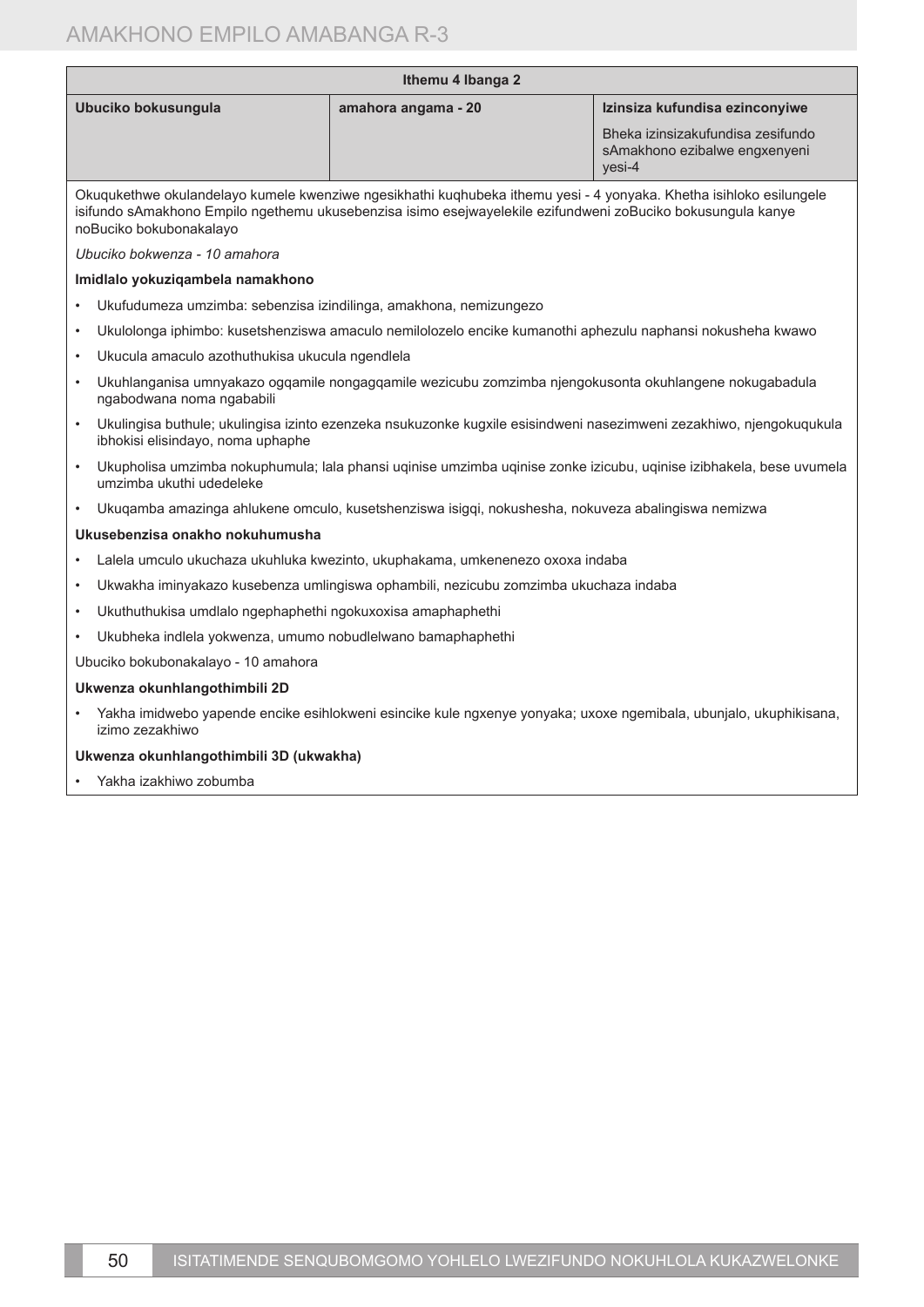| Ithemu 1 Ibanga 2                                                         |                                                                                                                                                                                                                                 |                                                        |  |
|---------------------------------------------------------------------------|---------------------------------------------------------------------------------------------------------------------------------------------------------------------------------------------------------------------------------|--------------------------------------------------------|--|
| Isifundo sokuvocavoca umzimba                                             | amahora angama - 20                                                                                                                                                                                                             | Izinsiza kufundisa ezinconyiwe                         |  |
|                                                                           |                                                                                                                                                                                                                                 | Amabhola, izitsha neziduku<br>zokugxumeka, izindilingi |  |
| edlalwa esikoleni ingafakwa. Wenze nemidlalo yabantu abanokukhubazeka     | Okuqukethwe kuzofundwa yonke ingxenye yonyaka yoku - 1. Khetha izihloko zezifundo zamakhono ukuze unikeze<br>okuqukethwe kulengxenye yonyaka zesifundo sokunyakazisa umzimba lapho kudingeka khona. Eminye imidlalo nezemidlalo |                                                        |  |
| Ukunyakazisa umzimba usuka uye kwenye indawo                              |                                                                                                                                                                                                                                 |                                                        |  |
| Dlala umdlalo wesintu, njengezingendo<br>٠                                |                                                                                                                                                                                                                                 |                                                        |  |
| Umdlalo wokujijima ngamasaka<br>$\bullet$                                 |                                                                                                                                                                                                                                 |                                                        |  |
| Ukugijima uphethe iqanda ngesipuni/uthwele ibhakede eligcwele amanzi<br>٠ |                                                                                                                                                                                                                                 |                                                        |  |
| Ulwazi lokunyakazisa umzimba                                              |                                                                                                                                                                                                                                 |                                                        |  |
| Ukuphonsa amasakana okudlala phezulu ubuye usinqake<br>$\bullet$          |                                                                                                                                                                                                                                 |                                                        |  |
| Ukuphonsa bese ushaya ibhola lisesemoyeni ngababili.<br>٠                 |                                                                                                                                                                                                                                 |                                                        |  |
| <b>Isigqi</b>                                                             |                                                                                                                                                                                                                                 |                                                        |  |
| Ukweqa intambo ebanjwe abantu ababili                                     |                                                                                                                                                                                                                                 |                                                        |  |
| Ingqathu                                                                  |                                                                                                                                                                                                                                 |                                                        |  |
| Ukuxhumana                                                                |                                                                                                                                                                                                                                 |                                                        |  |
| Ukuphonsela omunye amasakana okudlala<br>$\bullet$                        |                                                                                                                                                                                                                                 |                                                        |  |
| Ukuphonsa ibhola komunye omi emva kwakho<br>٠                             |                                                                                                                                                                                                                                 |                                                        |  |
| <b>Ukuzimelela</b>                                                        |                                                                                                                                                                                                                                 |                                                        |  |
| nidudulane                                                                | Sebenzani ngababili nibhekene nihlezi phansi nelule imilenze nithintane ngezinyawo, nibambane ngezandla, nidonsane                                                                                                              |                                                        |  |
| $\bullet$                                                                 | Bayasukuma bephindelela besebenzisa izandla ukududulana nokudonsana ngaphandle kokunyakazisa izinyawo                                                                                                                           |                                                        |  |
| $\bullet$                                                                 | Ukubeka amasakana okudlala kumalunga athile omzimba bezimelela ukuze amasakana angawi ngesikhathi behamba                                                                                                                       |                                                        |  |
| Imidlalo yokuzimelela, neyokuxhumana kwezicubu zomzimba<br>$\bullet$      |                                                                                                                                                                                                                                 |                                                        |  |
| Ukuqonda indawo okuyo                                                     |                                                                                                                                                                                                                                 |                                                        |  |
|                                                                           | Luleka uphinde ugogane - luleka ube mude uphinde ufinyele ngendlela eyamukelekile                                                                                                                                               |                                                        |  |
| Ukwazi esokudla nesokunxele                                               |                                                                                                                                                                                                                                 |                                                        |  |

• Yethula imidlalo eyenziwa ngohlangothi ongajwale ukulisebenzisa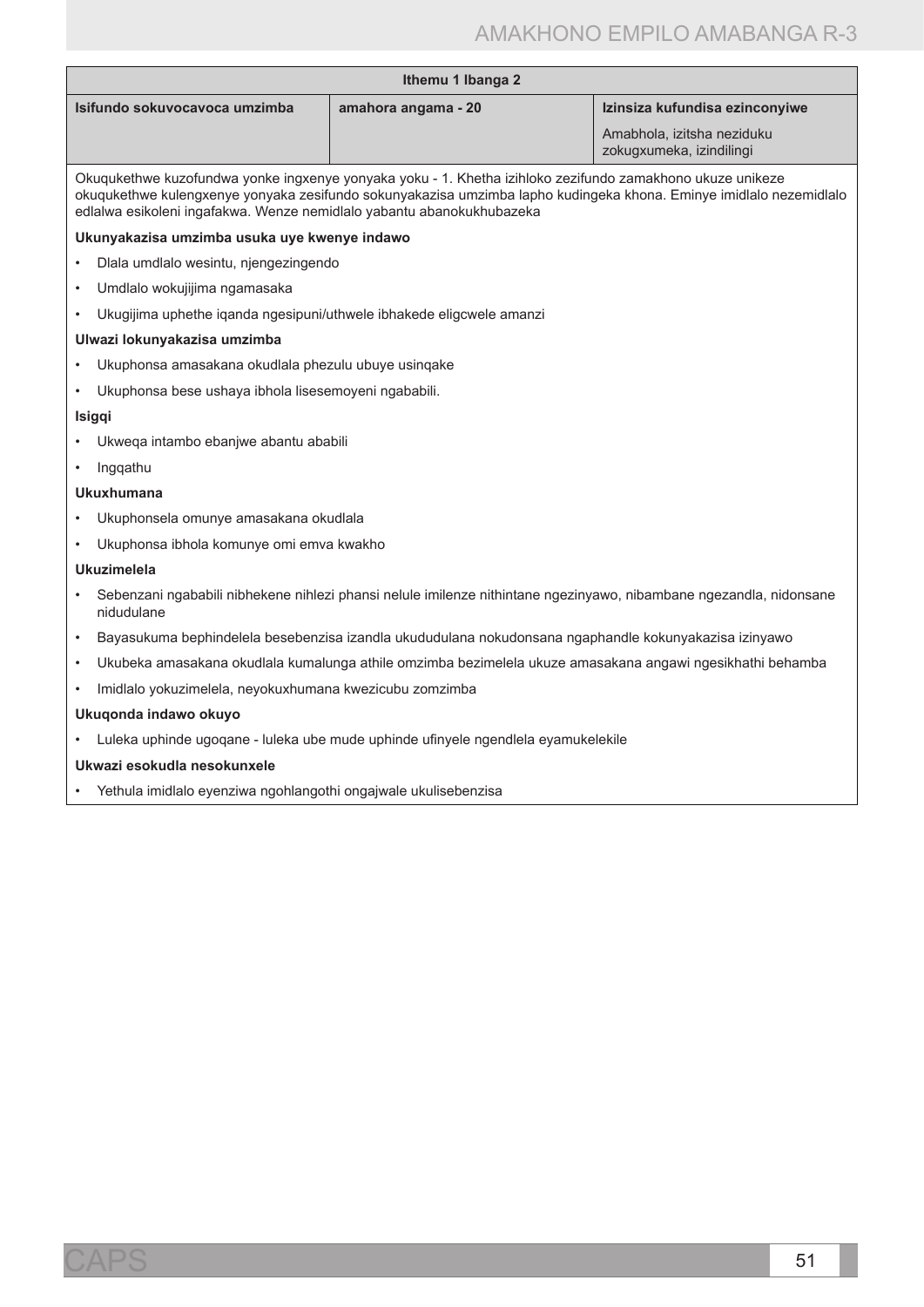# AMAKHONO EMPILO Amabanga R-3

| Ithemu 2 Ibanga 2                                                                                         |                                                                                                                      |                                                                                                                    |  |
|-----------------------------------------------------------------------------------------------------------|----------------------------------------------------------------------------------------------------------------------|--------------------------------------------------------------------------------------------------------------------|--|
| Isifundo sokuvocavoca umzimba                                                                             | amahora angama - 20                                                                                                  | Izinsiza kufundisa ezinconyiwe                                                                                     |  |
|                                                                                                           |                                                                                                                      | Amabhola, izitsha neziduku<br>zokugxumeka, izindilingi                                                             |  |
| edlalwa esikoleni ingafakwa. Wenze nemidlalo yabantu abanokukhubazeka                                     | Okuqukethwe kuzofundwa yonke ingxenye yonyaka yesi - 2. Khetha izihloko zezifundo zamakhono ukuze unikeze            | okuqukethwe kulengxenye yonyaka zesifundo sokunyakazisa umzimba lapho kudingeka khona. Eminye imidlalo nezemidlalo |  |
| Ukunyakazisa umzimba usuka uye kwenye indawo                                                              |                                                                                                                      |                                                                                                                    |  |
| Imisebenzi eyenziwa samdlalo njengokuthi " landela umholi"<br>$\bullet$                                   |                                                                                                                      |                                                                                                                    |  |
| ٠                                                                                                         | Ukugijima ninikezana ithuba niphethe induku/okuthile noma ngaphethe lutho                                            |                                                                                                                    |  |
| Ukugijima ninikezana ithuba ningaphethe lutho<br>٠                                                        |                                                                                                                      |                                                                                                                    |  |
| ٠                                                                                                         | Ukunyakazela isimo esithile, njenokushaya isikhakela sedolo, ukubamba ibhola ngaphambi kokuthi libanjwe omunye njll. |                                                                                                                    |  |
| Ulwazi lokunyakazisa umzimba                                                                              |                                                                                                                      |                                                                                                                    |  |
| ٠                                                                                                         | Amakhono ebhola - gqoma ibhola ube uviliyela uya endaweni obekelwe yona                                              |                                                                                                                    |  |
| Amakhono ebhola - gqoma ibhola obondeni / edongeni<br>$\bullet$                                           |                                                                                                                      |                                                                                                                    |  |
| Amakhono ebhola - gqoma a ibhola uzungeze izithiyi<br>٠                                                   |                                                                                                                      |                                                                                                                    |  |
| <b>Isigqi</b>                                                                                             |                                                                                                                      |                                                                                                                    |  |
| Yeqa usebenzise intambo ubuye weqe ngaphandle kokusebenzisa intambo weqe endaweni ebekiwe                 |                                                                                                                      |                                                                                                                    |  |
|                                                                                                           | Landela isigqi somculo noma izigubhu, unyakazise amalunga zomzimba                                                   |                                                                                                                    |  |
| <b>Ukuxhumana</b>                                                                                         |                                                                                                                      |                                                                                                                    |  |
| Sebenzani ngababili - omunye agingqe ibhola omunye alikhahlele ngaphambi kokuthi lime                     |                                                                                                                      |                                                                                                                    |  |
| Phonsa ibhola elikhulu lapho kundawo emiselwe, isib. Amapali noma izigxobo zebhola lesandla.<br>$\bullet$ |                                                                                                                      |                                                                                                                    |  |
| Imidlalo yokulingisa, isib. Ukukha ama-apula, ukumba umgodi njll.<br>$\bullet$                            |                                                                                                                      |                                                                                                                    |  |
| <b>Ukuzimelela</b>                                                                                        |                                                                                                                      |                                                                                                                    |  |
| Dlalaini ngababili umdlalo wokulwa kwamadada noma kwamaqhude<br>$\bullet$                                 |                                                                                                                      |                                                                                                                    |  |
| $\bullet$                                                                                                 | Dlala imidlalo elula njengokuthi "ima/mana"                                                                          |                                                                                                                    |  |
| isikotshi                                                                                                 |                                                                                                                      |                                                                                                                    |  |
| Ukuqonda indawo okuyo                                                                                     |                                                                                                                      |                                                                                                                    |  |
| Umdlalo wokuzungeza 'ikati negundane'<br>$\bullet$                                                        |                                                                                                                      |                                                                                                                    |  |
| Umdlalo osebenzisa izithiyo<br>$\bullet$                                                                  |                                                                                                                      |                                                                                                                    |  |
| Ukwazi esokudla nesokunxele                                                                               |                                                                                                                      |                                                                                                                    |  |
| Ngababili bambani ibhola ngesandla esingenamadla<br>$\bullet$                                             |                                                                                                                      |                                                                                                                    |  |
| Ngababili khahlelani ibhola ngonyawo olungenamandla<br>$\bullet$                                          |                                                                                                                      |                                                                                                                    |  |
| Ezemidlalo nemidlalo                                                                                      |                                                                                                                      |                                                                                                                    |  |
| Imidlalo embandakanya ukudonsana, ukugxuma, njll.<br>$\bullet$                                            |                                                                                                                      |                                                                                                                    |  |
| Umdlalo wempungushe nempisi<br>$\bullet$                                                                  |                                                                                                                      |                                                                                                                    |  |
|                                                                                                           |                                                                                                                      |                                                                                                                    |  |
|                                                                                                           |                                                                                                                      |                                                                                                                    |  |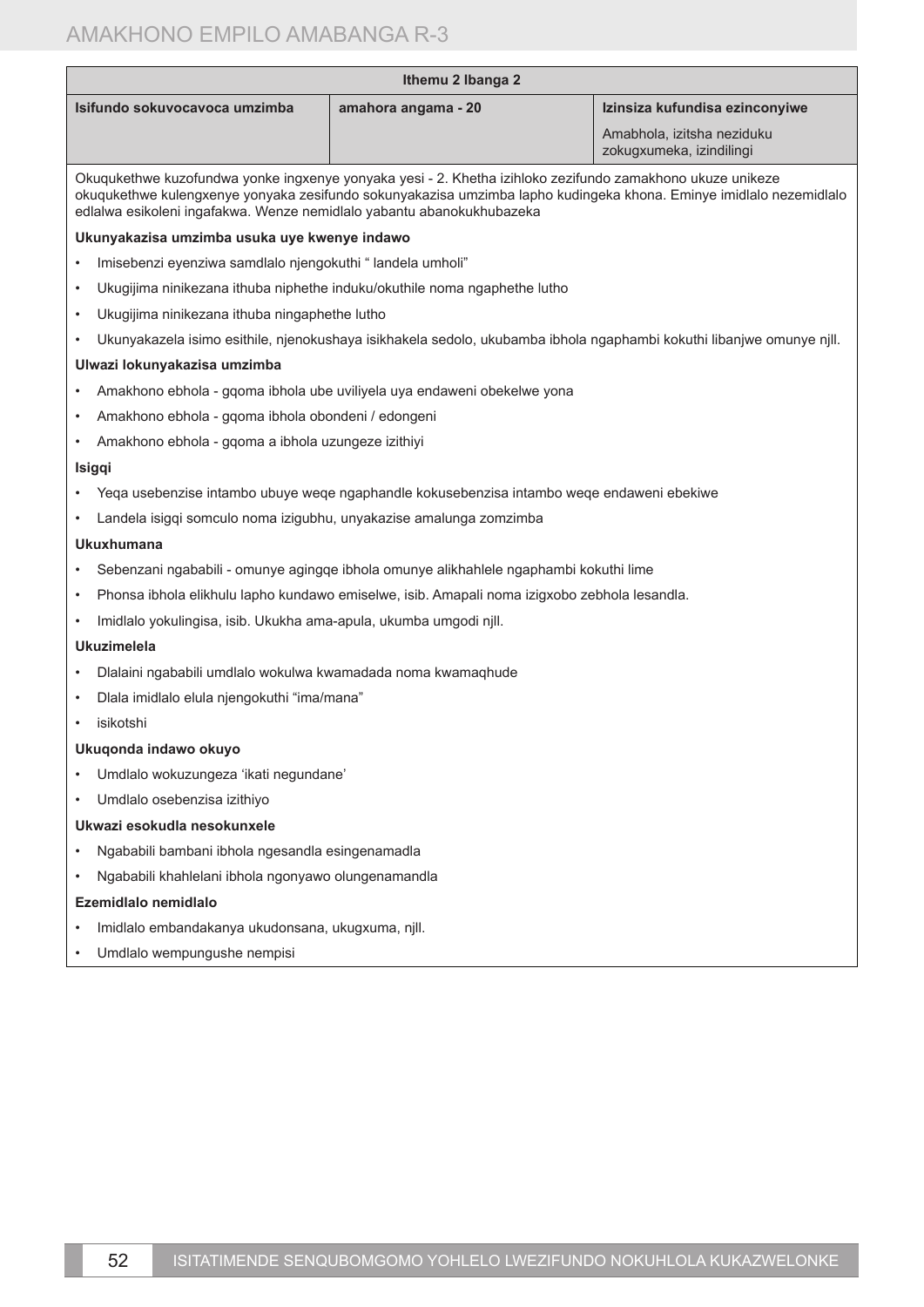| Ithemu 3 Ibanga 2 |                                                                       |                                                                                                                                                                                                                                 |                                                        |
|-------------------|-----------------------------------------------------------------------|---------------------------------------------------------------------------------------------------------------------------------------------------------------------------------------------------------------------------------|--------------------------------------------------------|
|                   | Isifundo sokuvocavoca umzimba                                         | amahora angama - 20                                                                                                                                                                                                             | Izinsiza kufundisa ezinconyiwe                         |
|                   |                                                                       |                                                                                                                                                                                                                                 | Amabhola, izitsha neziduku<br>zokugxumeka, izindilingi |
|                   |                                                                       |                                                                                                                                                                                                                                 |                                                        |
|                   | edlalwa esikoleni ingafakwa. Wenze nemidlalo yabantu abanokukhubazeka | Okuqukethwe kuzofundwa yonke ingxenye yonyaka yesi - 3. Khetha izihloko zezifundo zamakhono ukuze unikeze<br>okuqukethwe kulengxenye yonyaka zesifundo sokunyakazisa umzimba lapho kudingeka khona. Eminye imidlalo nezemidlalo |                                                        |
|                   | Ukunyakazisa umzimba usuka uye kwenye indawo                          |                                                                                                                                                                                                                                 |                                                        |
|                   |                                                                       | Umdlalo wezithiyo ngamasakana okudlala zibekwe esandleni, emahlombe, onyaweni nasekhanda                                                                                                                                        |                                                        |
| $\bullet$         | Ukwenza ngokwemiyalelo kathisha, gijima, gxuma nokunye                |                                                                                                                                                                                                                                 |                                                        |
|                   | Ulwazi lokunyakazisa umzimba                                          |                                                                                                                                                                                                                                 |                                                        |
| $\bullet$         |                                                                       | Ukudlala ngokukhululeka ukubona izindlela zokusebenzisa amasakana okudlala                                                                                                                                                      |                                                        |
| $\bullet$         | ubeka izinto ezimaka lapho ugonde khona usebenzisa indlela okuyiyo.   | Imidlalo yokuqonda elandela amaphethini - ukubeka izinto ngendlela ezilandelana ngayo, njengokuthi: ukugijima ube                                                                                                               |                                                        |
| $\bullet$         | Ukunqaka nokuphonsa ibhola lomphebezo                                 |                                                                                                                                                                                                                                 |                                                        |
|                   | <b>Isigqi</b>                                                         |                                                                                                                                                                                                                                 |                                                        |
|                   | Ukujikajika kujangijimu                                               |                                                                                                                                                                                                                                 |                                                        |
|                   | Ukulenga/ukubambelela entweni njengomjikelo ujikele                   |                                                                                                                                                                                                                                 |                                                        |
|                   | <b>Ukuxhumana</b>                                                     |                                                                                                                                                                                                                                 |                                                        |
|                   | Ukwakhiwa kwendilinga nigijime niye phambili nasemuva                 |                                                                                                                                                                                                                                 |                                                        |
| $\bullet$         | Ukulenga entweni/kijangijimu uhambe ngezandla                         |                                                                                                                                                                                                                                 |                                                        |
|                   | Ukuzimelela                                                           |                                                                                                                                                                                                                                 |                                                        |
| $\bullet$         | Zimelela ngonyawo olulodwa                                            |                                                                                                                                                                                                                                 |                                                        |
| $\bullet$         | Zimelelela uhambe entanjeni, kuzizimeleli, emapulangweni              |                                                                                                                                                                                                                                 |                                                        |
| $\bullet$         | Umdlalo wokuzimelela njengokugibela ikalishi                          |                                                                                                                                                                                                                                 |                                                        |
|                   | Ukujikelezisa izingalo njengehula huphu                               |                                                                                                                                                                                                                                 |                                                        |
|                   | Ukuqonda indawo okuyo                                                 |                                                                                                                                                                                                                                 |                                                        |
|                   | Yethula ukugingqika uye phambili nasemuva ugcizelele ukuphepha        |                                                                                                                                                                                                                                 |                                                        |
|                   | Impisi nezinyane                                                      |                                                                                                                                                                                                                                 |                                                        |
| ٠                 |                                                                       | Gaqa uphume emhubheni, okusho ukuthi uphuma ngaphansi kwesitulo, kumathaya kanye nemihubhe                                                                                                                                      |                                                        |
|                   | Ukwazi esokudla nesokunxele                                           |                                                                                                                                                                                                                                 |                                                        |
| ٠                 | Phonsa ibhola ngendlela ezungelezayo liye emuva naphambili            |                                                                                                                                                                                                                                 |                                                        |
| $\bullet$         |                                                                       | Phonsa ibhola liye ngapha nangapha, kwesokudla/kesokunxele unyakaze ngeqolo kuphela                                                                                                                                             |                                                        |
|                   | Ezemidlalo nemidlalo                                                  |                                                                                                                                                                                                                                 |                                                        |
|                   |                                                                       | Hlukanisa abafundi babe ngamaqoqo bese bedlala umdlalo wokunikezana induku                                                                                                                                                      |                                                        |
|                   | Imidlalo yesintu ekhethwe abafundi                                    |                                                                                                                                                                                                                                 |                                                        |
|                   |                                                                       |                                                                                                                                                                                                                                 |                                                        |
|                   |                                                                       |                                                                                                                                                                                                                                 |                                                        |
|                   |                                                                       |                                                                                                                                                                                                                                 |                                                        |
|                   |                                                                       |                                                                                                                                                                                                                                 |                                                        |
|                   |                                                                       |                                                                                                                                                                                                                                 |                                                        |
|                   |                                                                       |                                                                                                                                                                                                                                 |                                                        |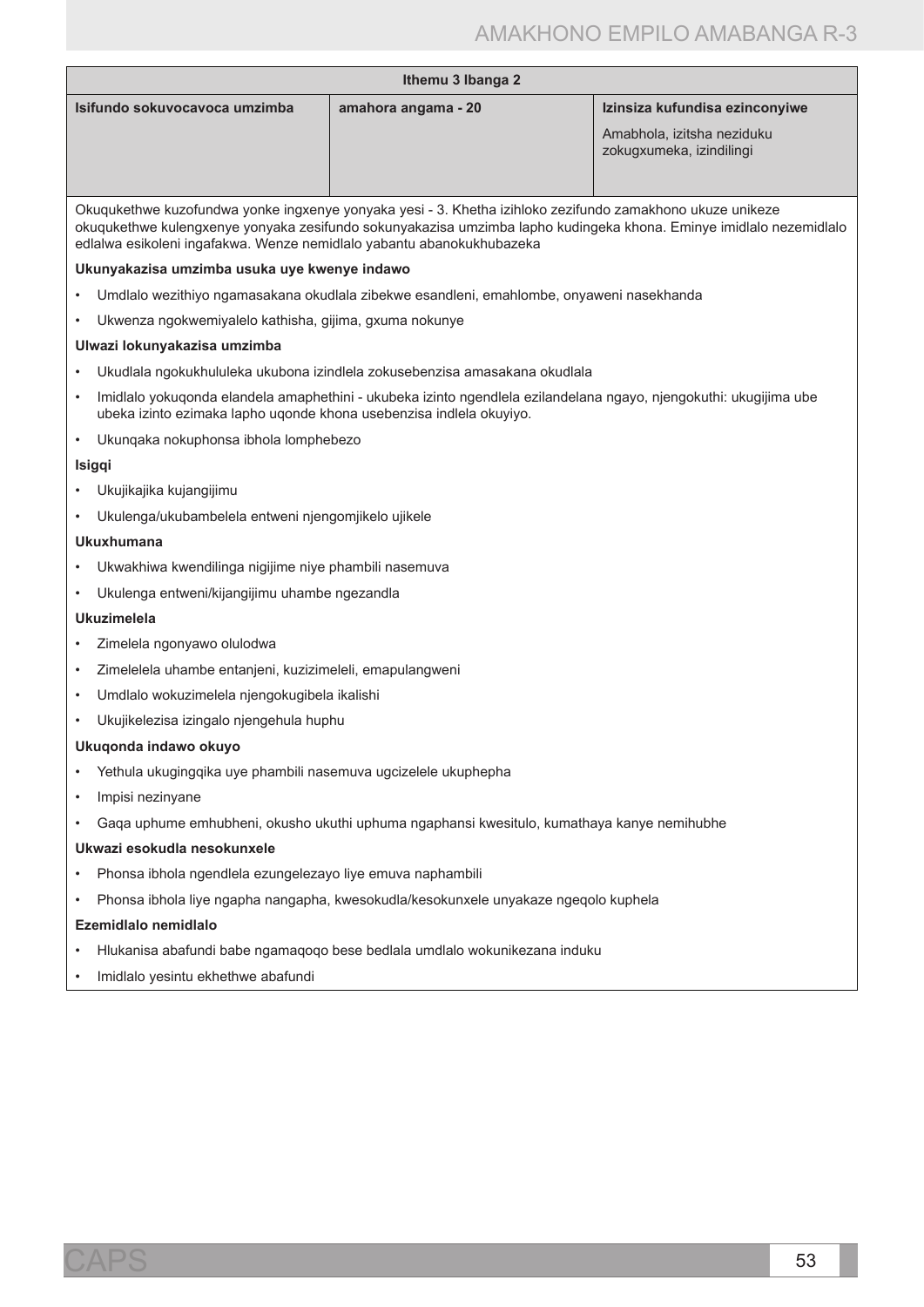| Ithemu 4 Ibanga 2                                                                                    |                                                                                                                                                                                                                                 |                                                                                       |  |
|------------------------------------------------------------------------------------------------------|---------------------------------------------------------------------------------------------------------------------------------------------------------------------------------------------------------------------------------|---------------------------------------------------------------------------------------|--|
| Isifundo sokuvocavoca umzimba                                                                        | amahora angama - 20                                                                                                                                                                                                             | Izinsiza kufundisa ezinconyiwe                                                        |  |
|                                                                                                      |                                                                                                                                                                                                                                 | Izingqathu, izimpempe, omata,<br>amabhakede amanzi, izinto zo-<br>kudlala ikhilikithi |  |
| edlalwa esikoleni ingafakwa. Wenze nemidlalo yabantu abanokukhubazeka                                | Okugukethwe kuzofundwa yonke ingxenye yonyaka yesi - 4. Khetha izihloko zezifundo zamakhono ukuze unikeze<br>okuqukethwe kulengxenye yonyaka zesifundo sokunyakazisa umzimba lapho kudingeka khona. Eminye imidlalo nezemidlalo |                                                                                       |  |
| Ukunyakazisa umzimba usuka uye kwenye indawo                                                         |                                                                                                                                                                                                                                 |                                                                                       |  |
| $\bullet$<br>ukukheleza                                                                              | Ukugxuma kuyaphezulu; ukuhamba ngamagxathu amakhulu, ukuhamba ngamagxathu asondelelene; ukweqa,                                                                                                                                 |                                                                                       |  |
| Ukugijima - ngejubane eliphezulu (unyazi)<br>$\bullet$                                               |                                                                                                                                                                                                                                 |                                                                                       |  |
| Ukugijima - ukunikezana induku<br>$\bullet$                                                          |                                                                                                                                                                                                                                 |                                                                                       |  |
| Ulwazi lokunyakazisa umzimba                                                                         |                                                                                                                                                                                                                                 |                                                                                       |  |
| Amakhadi anamagama ahambisana nomnyakazo othile - gxuma, gijima, yeqa,gxumagxuma, hlala, sukuma<br>٠ |                                                                                                                                                                                                                                 |                                                                                       |  |
| Imidlalo yemiphebezo nekhilikithi<br>$\bullet$                                                       |                                                                                                                                                                                                                                 |                                                                                       |  |
| <b>Isigqi</b>                                                                                        |                                                                                                                                                                                                                                 |                                                                                       |  |
| Gibela wehle wenyuke izitebhisi noma izikhathi eziyi - 10<br>$\bullet$                               |                                                                                                                                                                                                                                 |                                                                                       |  |
| Ukubhukuda, ukuzilolongela ukuphefumula kusetshenziswa amabhakede anamanzi<br>$\bullet$              |                                                                                                                                                                                                                                 |                                                                                       |  |
| Ukuxhumana                                                                                           |                                                                                                                                                                                                                                 |                                                                                       |  |
| $\bullet$<br>sengathi uyabhukda                                                                      | Ukuzilolongela ukubhukuda - lala ngomhlane ukhahlele ngezinyawo,lala ngesisu, khahlela unyakazise izingalo wenze                                                                                                                |                                                                                       |  |
| <b>Ukuzimelela</b>                                                                                   |                                                                                                                                                                                                                                 |                                                                                       |  |
| Imidlalo yokugijima - umdlalo wokuzilolongela ukweqa umgama omude<br>$\bullet$                       |                                                                                                                                                                                                                                 |                                                                                       |  |
| Imidlalo yokugijima - umdlalo wokuzilungiselela wokugxuma okuphakeme/uye phezulu<br>٠                |                                                                                                                                                                                                                                 |                                                                                       |  |

## **Ukuqonda indawo okuyo**

- • Ukulandela izinkomba isb isib. hamba izinyathelo eziyi-6 uye phambili,izinyathelo eziyi-10 uye emuva kanye nezintathu uya ngakwesokunxele. Hamba uye emaceleni uhamba ngokuphambanisa imilenze. Gxumagxuma izikhathi eziyi-6 ngomlenze owodwa kanye nezikhathi eziyi-9 komunye umlenze.
- • Ukweqa uzungeze indawo yokudlala ngayedwa noma ngababili

#### **Ukwazi esokudla nesokunxele**

• Ukuzelula, uye phezulu nasemaceleni

- • Dlala izinhlobo zemidlalo ezehlukene
- • Ikhilikithi
- • Imidlalo yokubhukuda imidlalo yokuphefumulo ukuphefumula
- Abafundi bafaka ubuso babo emanzini babuye babhubhudle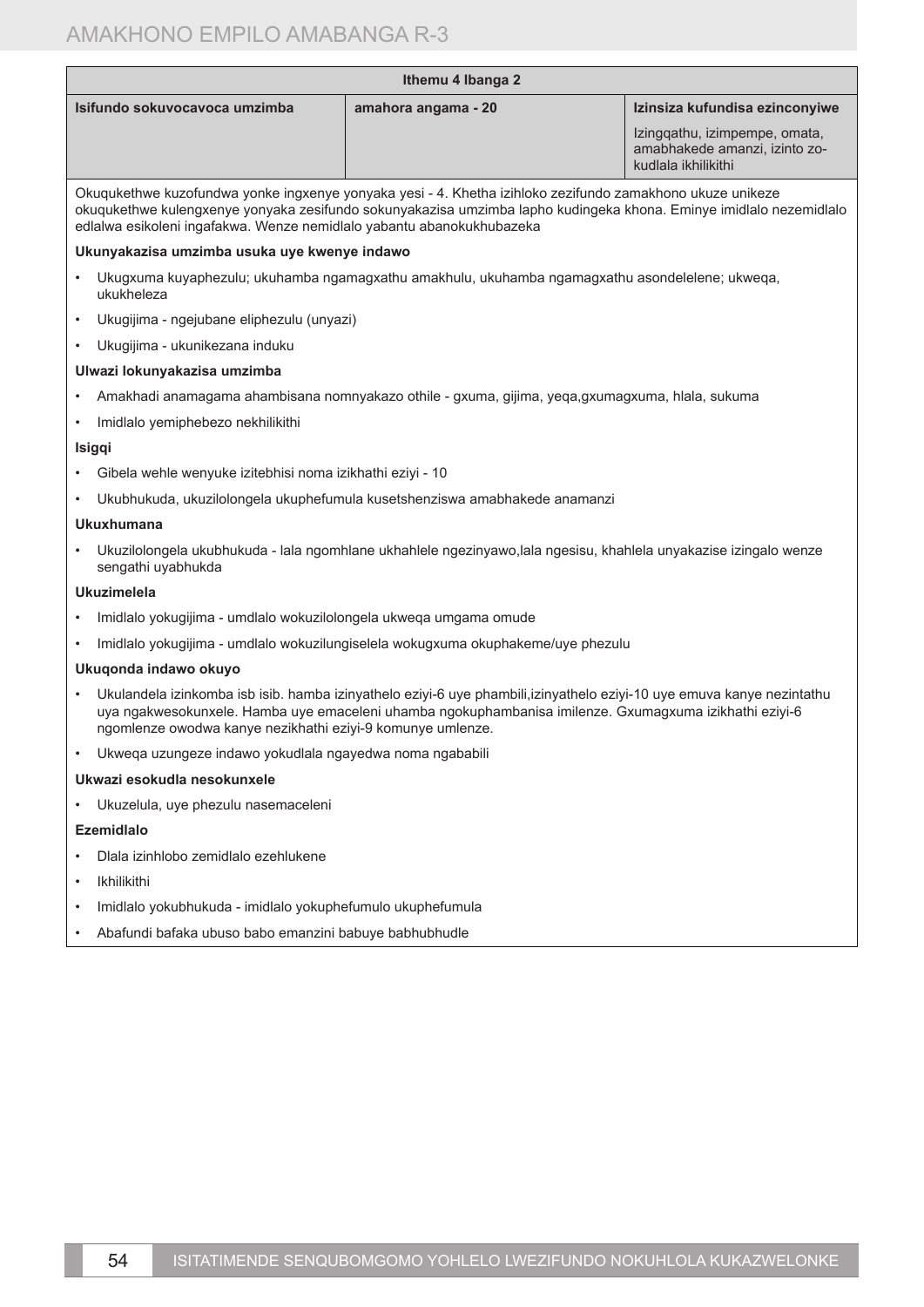| Ithemu 1 Ibanga 3                         |                                                |                                                                                                                                                                                 |  |
|-------------------------------------------|------------------------------------------------|---------------------------------------------------------------------------------------------------------------------------------------------------------------------------------|--|
| Ukugala kolwazi noBuyena<br>neNhlalakahle | Amahora angama-30<br>(Amahora ama-3/ ngesonto) | Izinsiza ezinconyiwe<br>Ukwengezela ezinsizeni<br>ezisetshenziswa esifundweni<br>sAmakhono eMpilo ezejwayelekile<br>uzodinga:<br>Izithombe, izingxoxo, ifanamsindo<br>$\bullet$ |  |
|                                           |                                                | yemizwa imifanekisobantu<br>nezifihlabuso<br>Izinto ezimbalwa zosizo lokuqala<br>$\bullet$                                                                                      |  |

**Sebenzisa ikhalenda nsukuzonke ukuxoxa ngosuku nenyanga kuze kuphele unyaka** 

**Ukubukeza, ukuhlola kanye nokwazisa abafundi ngomsebenzi wabo kumele kwenziwe njalo. (Indlela okwehlukaniswe ngayo isikhathi iyakuvumela lokhu.)**

**Imicimbi kanye nezinsuku ezikhethekile ezigujwa umphakathini kumele zixoxwe ngokwenzeka kwazo ngokuqhubeka kwethemu. (Amahora amathathu abekelwe ukwenza lokhu ngethemu)**

#### **Isihloko: Okumayelana Nami - 6 amahora**

- Yiziphi zigaba zempilo?
- Izigaba ngempilo yami kufaka usuku lokuzalwa, ukungena esikoleni, nokungenani okukodwa okungijabulisayo okwenzekile empilweni yami.
- Into eyodwa engike ngaba nayo engijabulisile

#### **Isihloko: Imizwa - 6 amahora**

- Izinto ezingithokozisayo kanye nezingidumazayo
- Ukukwazi ukuzwa imizwa yami njengentukuthelo, ukwesaba, ukukhathazeka, isizungu
- • Izindlela ezinhle zokukhombisa imizwa yami
- Ukuxolisa izindlela zokuxolisa

Qaphela: Sebenzisa izithombe, izingxoxo,, imilolozelo, amaphaphethi kanye nemaski

#### **Isihloko: Ukuvikeleka Ngokwezempilo - 3 amahora**

- Ukusebenzisa izindlela zosizo lokuqala eziyisisekelo ezimeni ezifana nokuphuma komongoziyae, ukulunywa yisilwane, ukusikeka nokusha
- Izinto eziyisisekelo zempilo nenhlanzeko njengokuthinta igazi lomunye umuntu

#### **Isihloko: Ukugcina umzimba wami uphephile - 6 amahora**

- Asiphephile kubona bonke abantu
- Imithetho yokugcina umzimba wami uphephile
- • Ukwethemba imizwa yami ethi "Yebo/Cha"
- Ungasho kanjani ukuthi CHA kunoma yiluphi uhlobo lokuhlukunyezwa
- • Ukubika kanjani ukuhlukunyezwa

Qaphela: Lesi sihloko kumele sigxile ekuvimbeni ukuhlukunyezwa ngokocansi nangokomzimba

#### **Isihloko Amalungelo kanye nokulindeke kimi - 6 amahora**

- Amalungelo abafundi nokulindeleke kubo
- Amalungelo nokulindeleke kwabanye
	- **Ekhaya**
	- **Esikoleni**
	- **Emphakathini yethu**
	- **Emvelweni**

**Izinsuku zezenkolo kanye nezeminye imigubho - 3 amahora** 

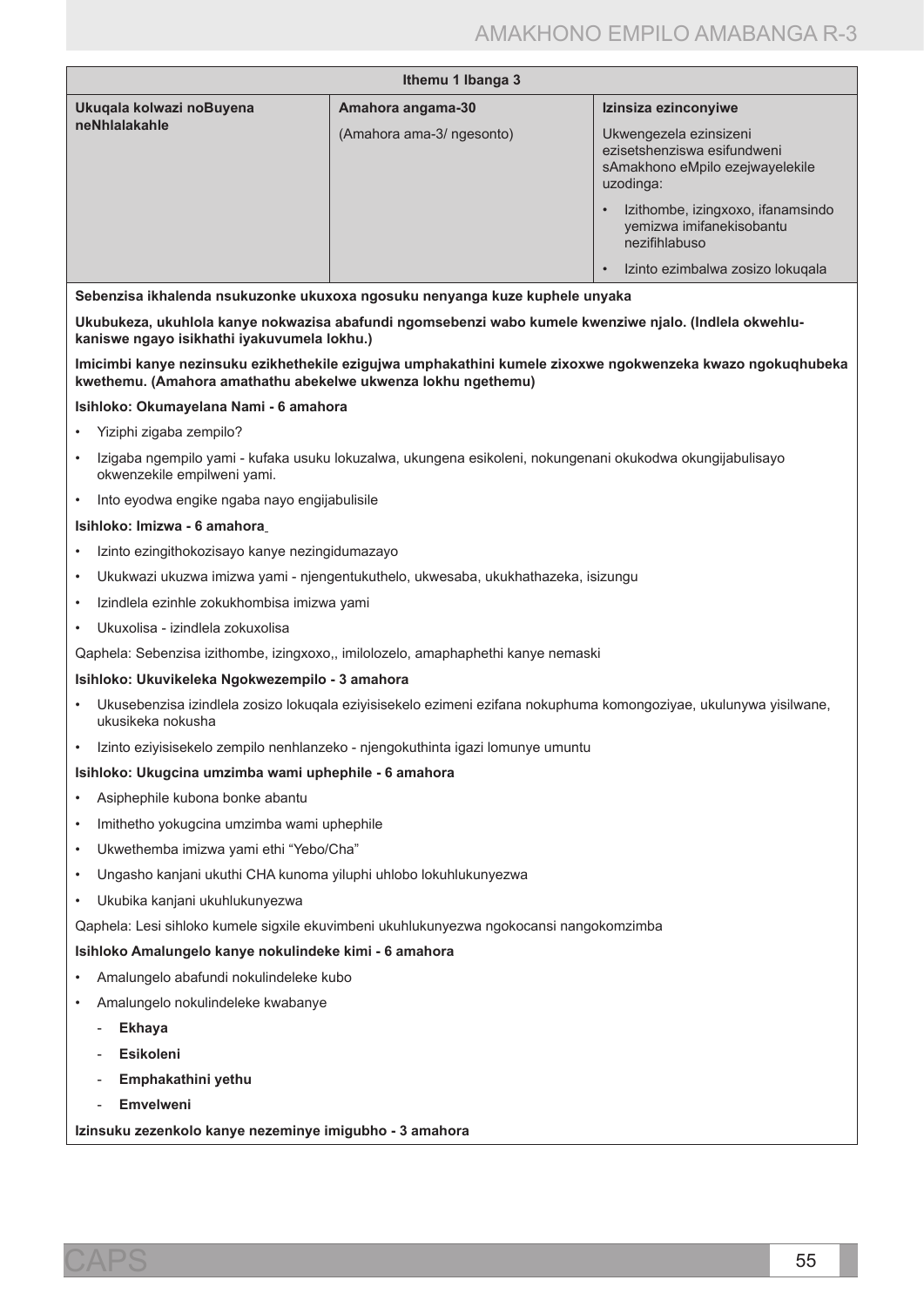| Ithemu 2 Ibanga 3                                                                                                                                                           |                           |                                                                                                                          |
|-----------------------------------------------------------------------------------------------------------------------------------------------------------------------------|---------------------------|--------------------------------------------------------------------------------------------------------------------------|
| Ukuqala kolwazi noBuyena<br>neNhlalakahle                                                                                                                                   | Amahora angama-30         | Izinsiza ezinconyiwe                                                                                                     |
|                                                                                                                                                                             | (Amahora ama-3/ ngesonto) | Ukwengezela ezinsizeni okujwayeleke<br>ukuthi zisetshenziswe esifundweni<br>sAmakhono eMpilo ezejwayelekile<br>uzodinga: |
|                                                                                                                                                                             |                           | Izibonelo zokudla okunhlobonhlobo<br>$\bullet$                                                                           |
|                                                                                                                                                                             |                           | Umtapowolwazi/izincwadi<br>$\bullet$<br>ezinolwazi                                                                       |
|                                                                                                                                                                             |                           | Izibonelo zezinhlobo ezahlukene<br>$\bullet$<br>zezinto ezilungele ukulahlwa                                             |
|                                                                                                                                                                             |                           | Imigqomo okufakwa kuyo izinto<br>$\bullet$<br>ezilahlwayo kodwa ezizoguqulwa<br>zisetshenziswe futhi.                    |
|                                                                                                                                                                             |                           | Izikhulisi zinto/ amagilasi okubuka<br>$\bullet$<br>into ibukeke inkulu                                                  |
| Ukubukeza, ukuhlola kanye nokwazisa abafundi ngomsebenzi wabo kumele kwenziwe njalo nje. (Indlela<br>okwehlukaniswe ngayo isikhathi iyakuvumela lokhu.)                     |                           |                                                                                                                          |
| Imicimbi kanye nezinsuku ezikhethekile ezigujwa umphakathini kumele zixoxwe ngokwenzeka kwazo<br>ngokuqhubeka kwethemu. (Amahora amathathu abekelwe ukwenza lokhu ngethemu) |                           |                                                                                                                          |
| Isihloko: Ukudla ngokuyimpilo - 6 amahora                                                                                                                                   |                           |                                                                                                                          |
| Izinhlobo zezigaba zokudla                                                                                                                                                  |                           |                                                                                                                          |

- Amavithamini Izithelo nemifino
- Amakhabhohayidrethi isinkwa, ummbila/impuphu
- Amaprotheni amaqanda, amabhontshisi, inyama, amantongomani/
- Umkhiqizo wobisi ubisi, ushizi
- Ukudla okunazo zonke izakhamzimba

## **Isihloko: Izinambuzane - 9 amahora**

- • Izimpawu zezinambuzane
- Izinambuzane ezahlukene njengempukane, umiyane, intuthwane, ibhungane
- • ukubuka kanye nokudweba isinambuzane
- • Zisisiza kanjani izinambuzane?
- • Zisilimaza kanjani ezinye izinambuzane?

## **Isihloko: izigaba zempilo - 6 amahora**

- Ziyini izigaba zempilo?
- Izigaba zempilo::
	- Izilwane ezincelisayo (isb. Inja)
	- Izinambuzane (isb. Uvemvane)
	- Izilwane ezihlala ezweni nasemanzini (isb. Ixoxo)
	- Izinyoni (isb. Inkukhu)

## **Isihloko: Ukusetshenziswa kabusha kwezinto - 6 amahora**

- Kwenzekani ezintweni esesizilahlwa?
- • Ukubuye ukusebenzise (izinto ongabuye uzisebenzise)
- • Ukwenza izinto ezintsha usebenzisa osekusebenzile
- **Ukonga**
- • Ongeke usakwazi ukuphinde ukusebenzise Ukusebenzisa izinto esezisebenzile ekhaya nasesikoleni
- • Ukwenza imvundiso ngezinto ezibolayo
- • Ukuphinda usebenzise amanzi.

## **Izinsuku zezenkolo kanye nezeminye imigubho - 3 amahora**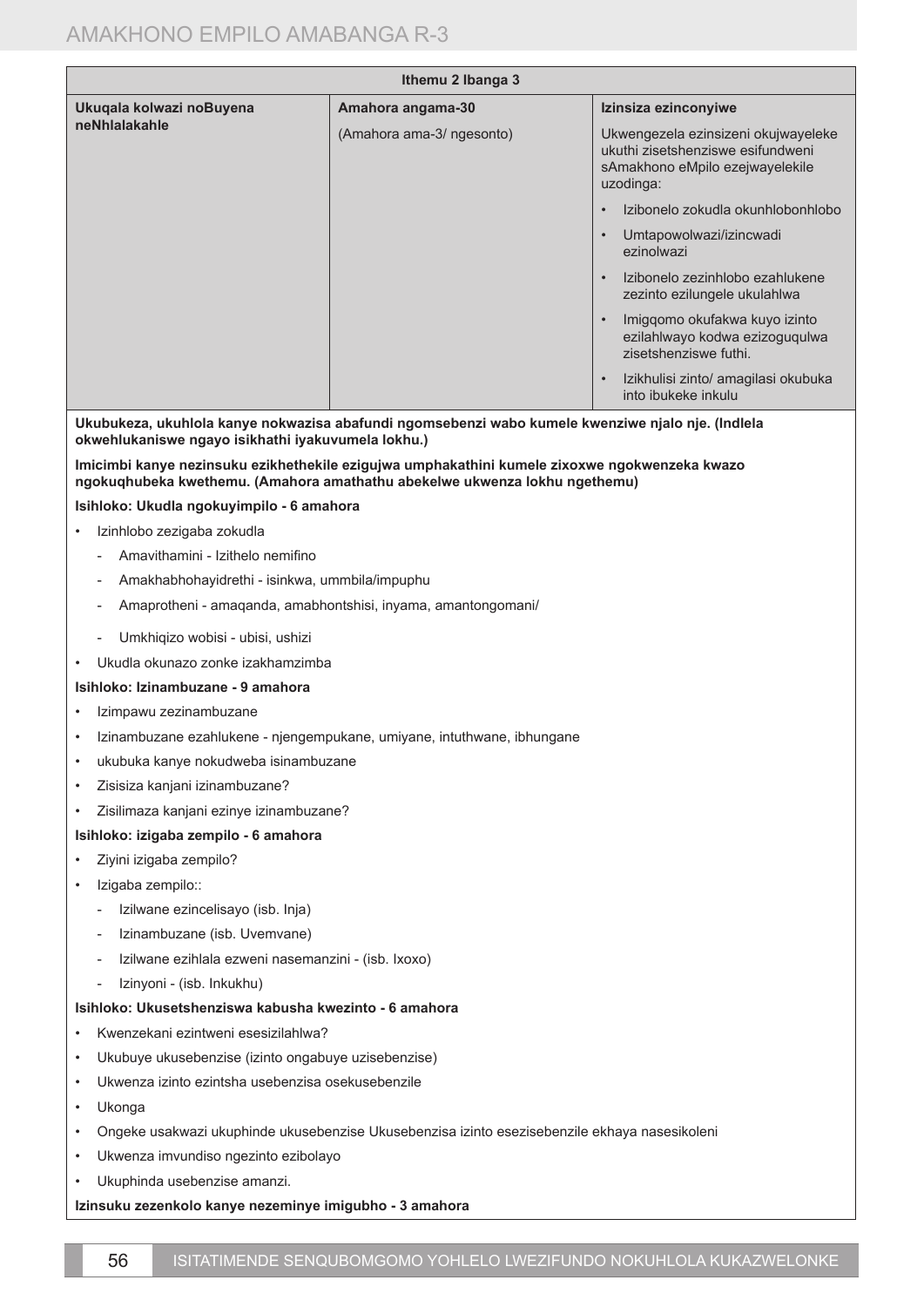| Ithemu 3 Ibanga 3        |                           |                                                                                                              |
|--------------------------|---------------------------|--------------------------------------------------------------------------------------------------------------|
| Ukugala kolwazi noBuyena | Amahora angama-30         | Izinsiza ezinconyiwe                                                                                         |
| neNhlalakahle            | (Amahora ama-3/ ngesonto) | Ukwengezela ezinsizeni okujwayeleke<br>zisetshenziswe<br>esifundweni<br>ukuthi<br>sAmakhono eMpilo uzodinga: |
|                          |                           | Izithombe zamaplanethi -<br>kubandakanya nesomhlaba                                                          |
|                          |                           | Izingxoxo ngokuhamba emkhathini<br>kanye nocwaningo                                                          |
|                          |                           | Izimpawu zezingozi                                                                                           |
|                          |                           | Abantu asebekhulile emindenini<br>nasemphakathini                                                            |

**Ukubukeza, ukuhlola kanye nokwazisa abafundi ngomsebenzi wabo kumele kwenziwe njalo nje. (Indlela okwehlukaniswe ngayo isikhathi iyakuvumela lokhu.)**

**Imicimbi kanye nezinsuku ezikhethekile ezigujwa umphakathini kumele zixoxwe ngokwenzeka kwazo ngokuqhubeka kwethemu. (Amahora amathathu abekelwe ukwenza lokhu ngethemu)**

#### **Isihloko: Ukuphepha emphakathini 6 amahora**

- Izindawo eziyingozi ukudlala kuzo njenge: zindawo okulahlwa kuzo izibi/imfucuza, imizila yesitimela, emigwaqeni, izindawo okwakhiwayo kuzo
- • Ukugibela izitimela namatekisi ngokuphepha/ngendlela efanele
- • Uzingozi zikagesi
- • Izinto eziwushevu nezivutha kalula
- Izimpawu ezisixwayisa ngengozi

## **Isihloko: Ukungcola - 6 amahora**

- Kuyini ukungcola
- Izinhlobo ezahlukene zokungcola kwamanzi, komhlaba, komoya, komsindo
- Imithelela yokungcola kubantu
- Imithelela yokungcola kwendawo
- Qaphela: bheka indawo bese niyayihlanza Lokhu kuyoba yisiqalo sokuzejwayeza umsebenzi wokufunda ngaphandle kwesikole

#### **Isihloko: Abantu babephila kanjani emandulo - 6 amahora**

- Izindaba nolwazi esiluthola kumalunga omndeni amadala namalunga omphakathi njengoku: -dla, izimpahla zokugqoka kanye nezokuthutha
- Izinto ezazisetshenziswa ngamalunga amadala emndenini nasemphakathini ezifana nezinto zokusebenza, izinto zokudlala (amathoyizi), izinto zokupheka.
- • Ukukhethwa kwezithombe ezindala emabhukwini okugcina izithombe zomndeni kanye nezincwadi
- Abantu babephila kanjani kudala kanye namanje (ushintsho ngokuqhubeka)

Qaphela: Mema abantu abadala namalunga omphakathi ukuthi anivakashele ekilasini

#### **Isihloko: Emkhathini - 6 amahora**

- Ukubuka umhlaba usemkhathini ubukeka kanjani (uwumhlaba/uyizwe, uwulwandle, ungamafu)
- Izinkanyezi namaplanethi ayini?
- Amagama amaplanethi
- Ukuhamba emkhathini
- Isathelayithi nolwazi esilutholayo

Qaphela: Uma kwenzeka, ningavakashela izindawo lapho ziboniswa khona lezi zinto ezitholakala emkhathini.

**Izinsuku zezenkolo kanye nezeminye imigubho - 3 amahora**

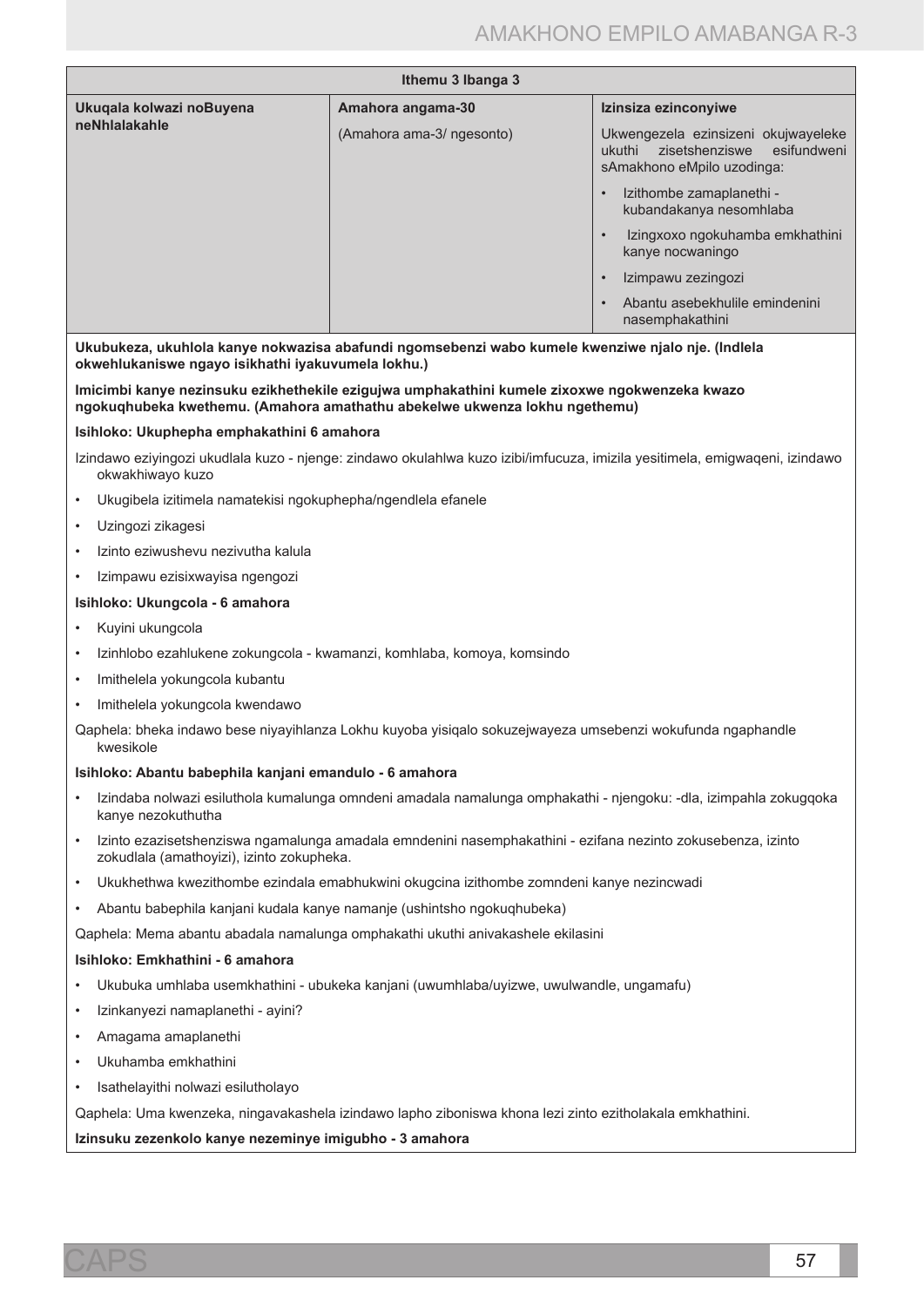| Ithemu 4 Ibanga 3                         |                           |                                                                                                        |
|-------------------------------------------|---------------------------|--------------------------------------------------------------------------------------------------------|
| Ukuqala kolwazi noBuyena<br>neNhlalakahle | amahora anga-30           | Izinsiza ezinconyiwe                                                                                   |
|                                           | (Amahora ama-3/ ngesonto) | Ukwengezela ezinsizeni okujwayeleke<br>ukuthi zisetshenziswe esifundweni<br>sAmakhono eMpilo uzodinga: |
|                                           |                           | Amashadi ozokhombisa ngawo<br>$\bullet$<br>okwenzekayo                                                 |
|                                           |                           | Ulwazi/izincwadi zasemtatsheni<br>$\bullet$<br>wolwazi nezithombe                                      |
|                                           |                           | Amaphephandaba nemibiko<br>$\bullet$<br>vethelevishini ngezinhlekelele.                                |
|                                           |                           | Izingxoxo ngezilwane ezisiza<br>$\bullet$<br>abantu                                                    |

**Ukubukeza, ukuhlola kanye nokwazisa abafundi ngomsebenzi wabo kumele kwenziwe njalo nje. (Indlela okwehlukaniswe ngayo isikhathi iyakuvumela lokhu.)**

**Imicimbi kanye nezinsuku ezikhethekile ezigujwa umphakathini kumele zixoxwe ngokwenzeka kwazo ngokuqhubeka kwethemu. (Amahora amathathu abekelwe ukwenza lokhu ngethemu)**

**Isihloko: Imikhiqizo nokwenziwa kwayo - 6 amahora** 

- **Izitshalo** 
	- **Esikuthola ezitshalweni**
	- **Ukwenziwa kusukela kumoba kuyoba ushukela**
- • Umhlaba
- Esikuthola emhlabeni
- Ukwenziwa kusukela kuwubumba kuya ezitinini

#### **Isihloko: Izinhlekelele nokumele sikwenze - 9 amahora**

- Izinhlobo zezinhlekelele
- **Izikhukhula**
- **Umlilo**
- • Ezinye izehlakalo
- • Umbani
- Ukuzamazama komhlaba
- Izikhukhula nezivunguvungu

Qaphela: thola imibiko yezinhlekelele ngokubukela umabonakude, ufunde amaphephandaba usebenzise nolwazi lwakho

## **Isihloko: Izilwane ezisisizayo - 9 amahora**

- • Izilwane ezisinika ukudla kanye/noma okokugqoka
- **Izinyosi**
- **Izinkukhu**
- • Izinkomo
- • Izimvu
- Izilwane ezisisebenzelayo
- Izinja ezikhombisa indlela, izinja eziqaphayo, izinja eziqeqeshelwe ukuhogela
- Izimbongolo namahhashi

Qaphela: Thola bese ufunda izindaba ngezinye izilwane, njengohlobo lwenhlanzi oluyihlengethwa, nezinye izilwane esezike zasiza abantu.

#### **Izinsuku zezenkolo kanye nezeminye imigubho - amahora ama-3**

**Ukuhlanganiswa kwezihloko esezifundiwe nokulungiselela ukwedlulela ebangeni lesi-4 amahora ama-3**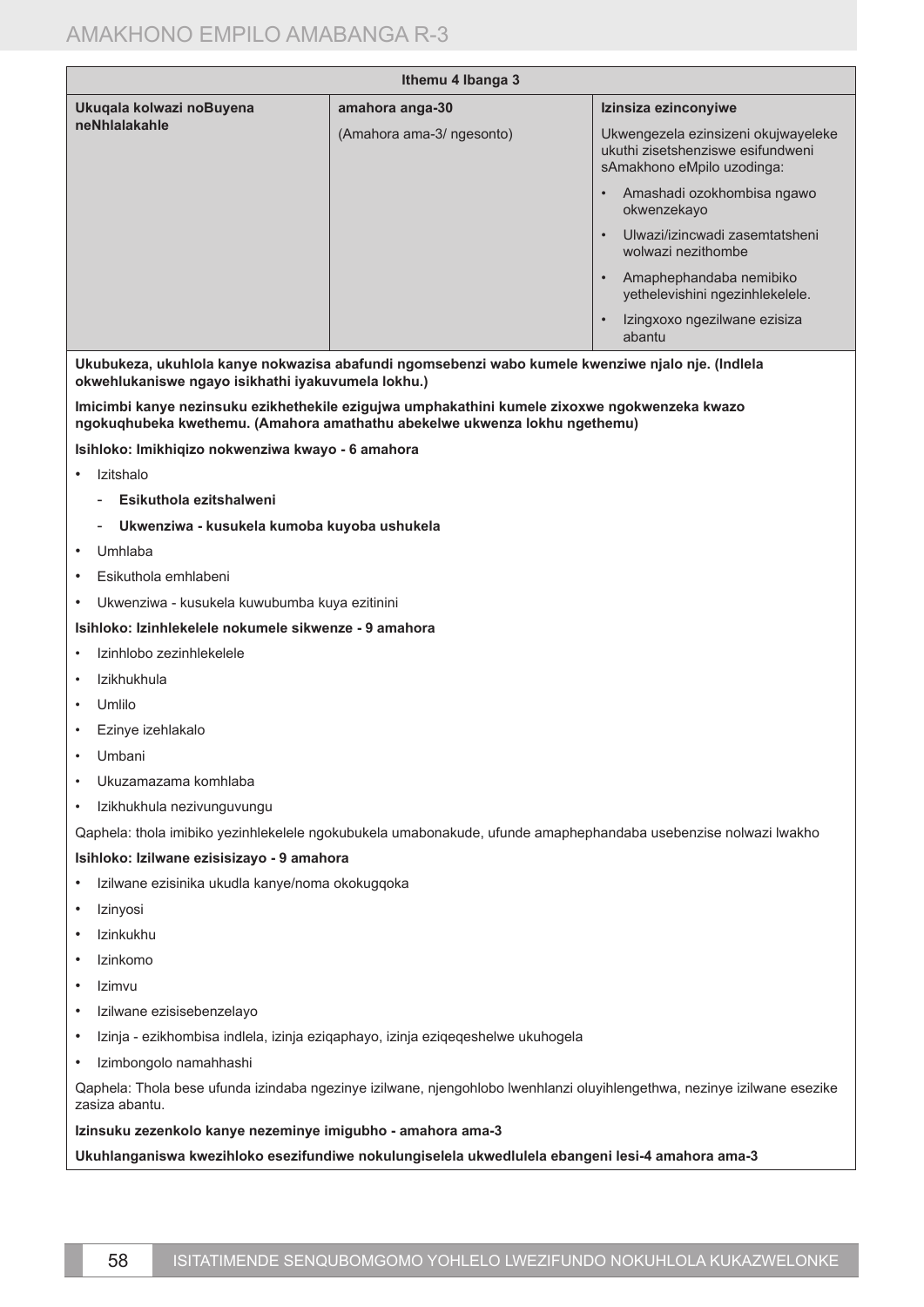| Ithemu 1 Ibanga 3   |                   |                      |
|---------------------|-------------------|----------------------|
| Ubuciko bokusungula | Amahora angama-20 | Izinsiza ezinconyiwe |
| $ -$<br>.           |                   |                      |

Okuqukethwe okulandelayo kumele kwenziwe ngesikhathi kuqhubeka ithemu yoku - 1 yonyaka. Khetha isihloko esilungele isifundo sAmakhono Empilo ngethemu ukusebenzisa isimo esjwayelekile ezifundweni zoBuciko bokusungula kanye noBuciko bokubonakalayo.

## **Ubuciko bokusungula 10 amahora**

## **Imidlalo namakhono okuzenzela**

- Fudumeza umzimba: ukusebenzisana kwamalunga omzimba njengokujikelezisa izandla
- Fudumeza umzimba: ngokugxila ekuphefumuleni: ukuphefumulela phezulu, hefuzela njengenja, njll.
- Ukufudumeza iphimbo nokucula amaculo kanyekanye, nangokucula amaculo ngamaqembu nimukezelana.
- • Imidlalo yaseshashalazini: ukuthuthukisa ukubambisana kwamaqembu ngemidlalo yokubala neyokuqagelisa amagama nokunye .
- Ukudlala imidlalo enesigqi esinamaphethini ahlukene usebenzisa izinsimbi ukwenza lowomsindo
- Ukunyakazisa umzimba: ega uya phambili, emuva emaceleni bese ujika ngezindlela ezahlukene (uvundle, wenze indilinga, wenze isimo sika-S, nangezinye izindlela.)
- Ukunyakazisa umzimba umi ndawonye: ukugoba, ukuphakama, ukwelula izandla, izingalo nemilenze kuhambisane nomculo.
- Ukupholisa umzimba kanye nokuwuphumuza: khombisa isimo okuso kanye nemicabango ngokunyakaza

## **Ukusebenzisa onakho nokuhumusha**

- Lalela umculo waseNingizimu Afrika (owendabuko noma waseNtshonalanga) ugxile kusigqi sawo nomgqumo wawo ka-2, 3 noma ka-4.
- • Yenza amaphethini anesigqi: (amanothi noma amagama angamanothi esiFrentshi noma imidwebo ewumculo) esifaka izindlela zokucula usebenzisa isigqi osithola ngokushaya umzimba
- Lingisa okunesigalo, indikimba nasekugcineni usebenzisa okuthile okugqugquzelayo isib. Inkondlo ngeNingizimu Africa, indaba, iculo noma isithombe.
- Ukwenza njengomlingiswa nezinto ezisemdlalweni wokulingisa usebenzisa ukubuka, ukulingisa nehaba
- Funda uhlanganise iminyakazo yomdanso waseNingizimu Afrika njengomdanso wabaseNdiya, isipansula nokunye usebenzisa umculo ofanele.

## **Ubuciko bokubonakalayoUkwenza okunhlangothimbili (2D)**

- Ukufundiswa kokudweba nokupenda okuhlelekile usebenzisa izindlela ezahlukene zokuxhumana.
- Ukwethula ukwedlulana: ngaphambili noma ngemuva
- • Izinhlobo ezahlukene zobungako nokuma kwamaphepha: gqugquzela ukusebenza ngamazinga nangezindlela ezahlukene ukuhlobisa

# **Ukwenza onhlangothintathu (3D)**

- Ukwakha ngobumba: izilwane, amabhodwe okuhlobisa nokuhlobisa
- Izakhi zobuciko: isimo ukucoliseka noma ubuhhadlahhadla bento
- Fundisa amasu olula okwakha izinto: ukwendlala, ukubumba; kufaka nokulungisa ubuso bento
- Ukusetshenziswa kwamathulusi: ukuphepha,ukubhekelela abanye, ukwahlukaniselana izinto zokusebenza

# **Ukufunda ngobuciko bezinto ezibonakalayo**

- Izakhi zobuciko: bona bese usho zonke izakhi zobuciko
- Sebenzisa imisebenzi yezandla kanye nalokho okugqugquzela izinto eziwubuciko bokubonakalayo ukuxhumanise nomsebenzi wakho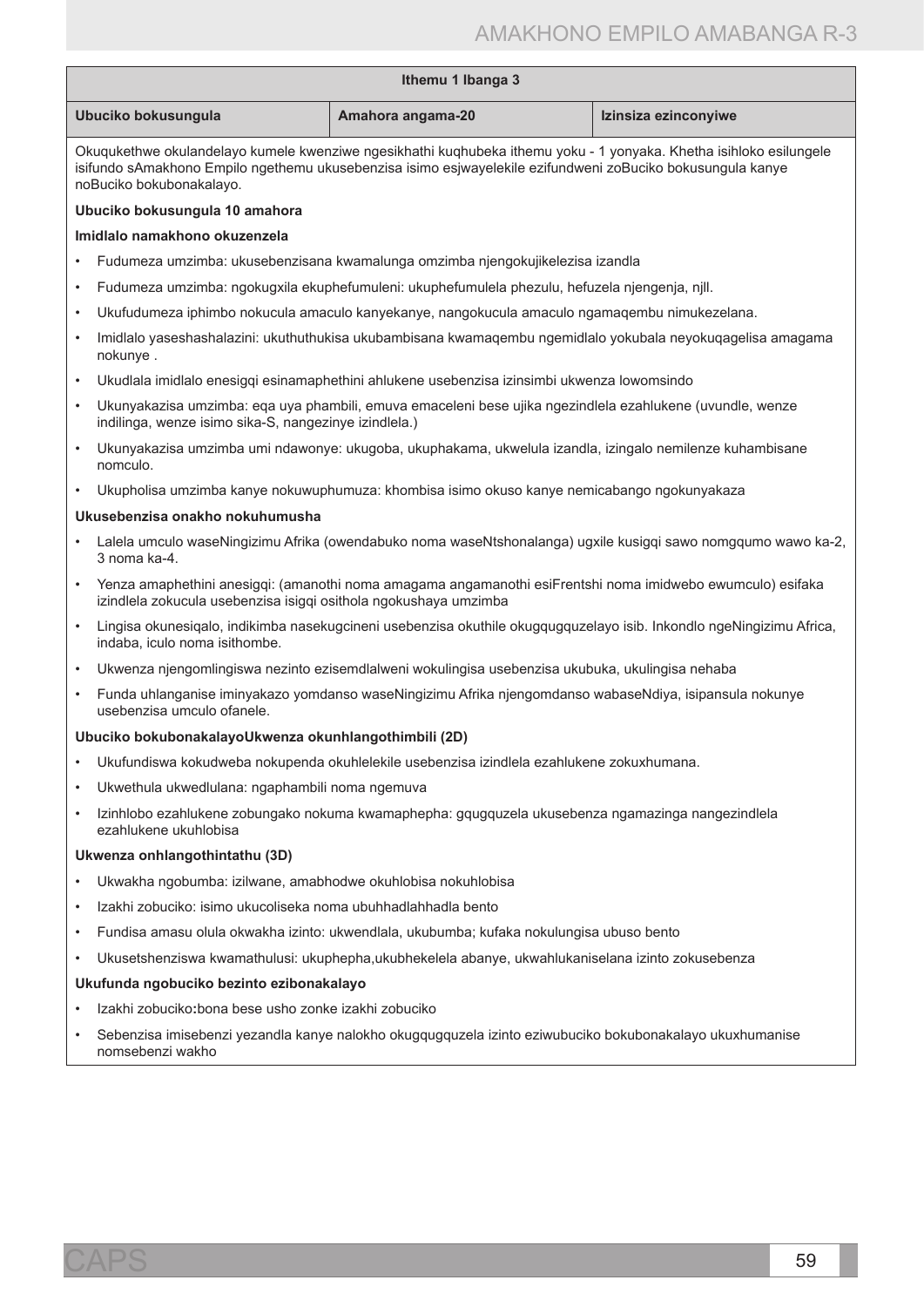| Ithemu 2 Ibanga 3   |                     |                       |
|---------------------|---------------------|-----------------------|
| Ubuciko bokusungula | Amahora angama - 20 | Izinsiza ezinconywayo |

Okuqukethwe okulandelayo kumele kwenziwe ngesikhathi kuqhubeka ithemu yesi - 2 yonyaka. Khetha isihloko esilungele isifundo sAmakhono Empilo ngethemu ukusebenzisa isimo esjwayelekile ezifundweni zoBuciko bokusungula kanye noBuciko bokubonakalayo.

#### **Ubuciko bokusungula 10 amahora**

#### **Imidlalo namaKhono okuzenzela**

- Fudumeza umzimba: bheka indlela yokuma, Yima unganyakazi, amadolo agobe aqondane nezinzwane uma ugoba nalapho ukhomba izinyawo
- Fudumeza umzimba: gxila kundlela yokuphimisa kanye nokusebenzisa iphimbo lapho usho imilolozelo, ucula amaculo, udlala imidlalo nalapho usho ngokulandelana amagama anemisindo efanayo
- Ukufunda ngezinzwa: zokuthinta, zokunambitha, zokuhogela, zokuzwa kanye nezokubona emidlalweni yokulingisa njengemidlalo yokumboza amehlo kanye naleyo yokudlulisa imiyalezo nokunye
- Imidlalo enesigqi: amakhono okulalela, ukukhumbula amaphethini anezigqi ezahlukene
- Ukuthuthukisa ukulawula, ukuxhumana, ukuzimelela kanye nokuphakama lapho wenza imidlalo yokugxuma ubuye uhlale kahle
- Ukunyakazisa umzimba usuke uye kwenye indawo kanye nokunyakazisa umzimba umi ndawonye ngokuhambisana kwezingalo ngesikhathi somculo.
- Ukupholisa umzimba nokuwuphumuza: Ulala phansi ngomhlane udonse ubuye ukhiphe umoya usebenzisa imibala ehlukene ngokomqondo ukumgqugquzela.

**Ukusebenzisa onakho nokuhumusha** (kumele kwenziwe ithemu yonke)

- Humusha bese ucula amaculo aseNingizimu Afrika uzilolonga:
- Dlala imidlalo yokulingisa ngamaqembu nisebenzisa indaba eniyaziyo esuselwa ezihlokweni ezifanele, ukuze bakwazi ukwenza esabo isiphetho sendaba. .
- Imidlalo yokulingisa yasekilasini: khombisa imizwa usebenzisa izihloko ezithathelwe kwezemvelo nasempilweni yakho njengokuqoqa izibi endaweni yangakini, nokunye.
- Ukuxoxa indaba ngokunyakaza emaqenjini ekhombisa isiqalo, indikimba nesiphetho..

**Ubuciko bokubonakalayo 10 amahora** 

#### **Ukwenza okunhlangothimbili (2D)**

- Ukufundiswa kokudweba nokupenda okuhlelekile usebenzisa izindlela ezahlukene zokuxhumana
- Ukwenza okufanayo nokwethemu eyedlule; ugcizelele ekwazini ukunyakazisa umzimba, ukwedlulanisa

#### **Ukwenza okunhlangothintathu (3D)**

- Ukuqopha okusabhokisi: Fundisa bese uqhubezela amasu alula okwakha ukuze uqophe okusabhokisi: ukulakanyisa, ukuxhumanisa, ukuhlobisa
- Ulwazi lokusebenzisa indawo: qhuba ulwazi lokusebenza endaweni

#### **Ukufunda ngobuciko bezinto ezibonakalayo**

- Ukusetshenziswa kwezakhi zobuciko nemigomo yokwakha ekuchazeni nasekuxoxeni;
- Sebenzisa imisebenzi yezandla kanye nalokho okugqugquzela izinto eziwubuciko bokubonakalayo ukuxhumanise nomsebenzi wakho
- Ukuchaza umsebenzi wakho wezandla: sebenzisa ulwazi magama lobuciko ngendlela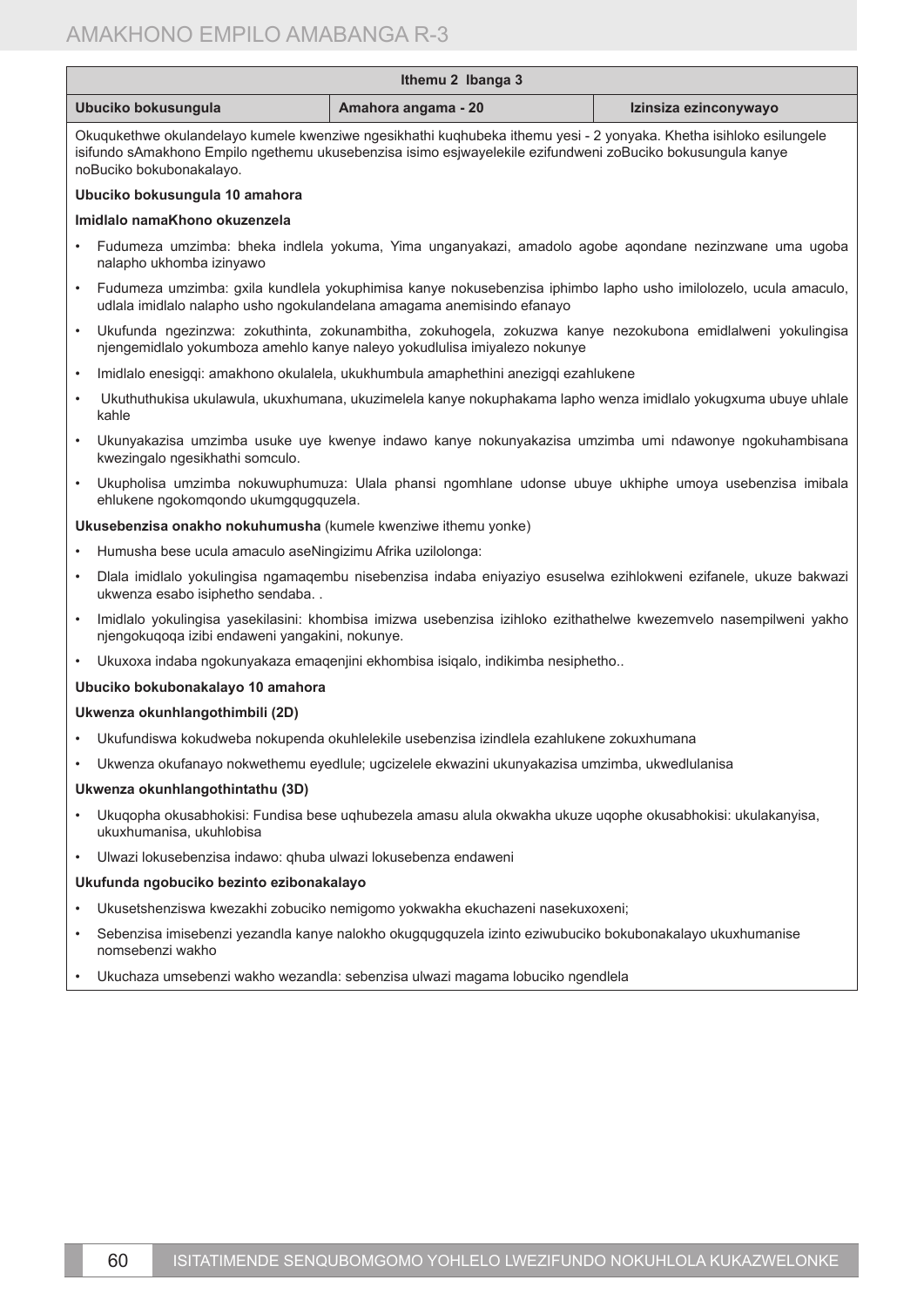| Ithemu 3 Ibanga 3   |                     |                             |
|---------------------|---------------------|-----------------------------|
| Ubuciko bokusungula | amahora angama - 20 | Izinsiza ezingasetshenziswa |

Okuqukethwe okulandelayo kumele kwenziwe ngesikhathi kuqhubeka ithemu yoku - 3 yonyaka. Khetha isihloko esilungele isifundo sAmakhono Empilo ngethemu ukusebenzisa isimo esjwayelekile ezifundweni zoBuciko bokusungula kanye noBuciko bokubonakalayo.

## **Ubuciko obubonakalayo 10 amahora**

## **Imidlalo namakhono okuzenzela**

- Fudumeza umzimba: hlanganisa amalunga omzimba, isib. Yenza izikokela ngezihlakala nokhalo kanyekanye
- Fudumeza iphimbo: gxila ekusebenziseni iphimbo ngendlela efanele lapho usho inkondlo,umlolozelo kanye nasemidlalweni yokulingisa enizakhele yona
- Amakhono okubuka nokubhekisia: imisebenzi yokulingisa njengokukhuluma buthule ngababili njll.
- Ukwenza isiggi ngokushaya umzimba noma izinsimbi ukwelekelela umculo waseNingizimu Afrika (ogoshiwe noma oculwa bukhoma).
- Ukuxhuma iminyakazo ukwenza indaba futhi uyikhumbule Ukugijima okuhlanganisa ukunyakaza uphenduka ngokushesha .
- Ukugijima okuhlangane neminyakazo yokuzungeza
- Ukupholisa umzimba nokuwuphumuza: ngokwelula kancane umzimba uye emaceleni ahlukene uhambisane nomculo ophansi opholile. .

## **Ukusebenzisa onakho nokuhumusha** (kumele kwenziwe ithemu yonke)

- Akha indaba ngokunyakaza emaqenjini bese uyisebenzisa ukwenza amaphethini
- Qamba amaphethini anesigqi esiphindayo okususelwa kumculo wasNingizimu Afrika. Gxila kusivinini esikhethiwe. .
- Imidlalo yokulingisa yasekilasini: khombisa abalingiswa abehlukene ngokusebenzisa iphimbo nangokwenza isi. Ukunyakaza ukhulume njengomama, njengomkhulu, njengodokotela. .
- • Ukuhaya izinkondlo ngamaqoqo isb. Indima eniyiphindaphindayo ihambisane neminyakazo futhi nikhombisa nangezimpawu.

## **Ubuciko bokubonakalayo 10 amahora**

#### **Ukwenza okunhlangothimbili (2D)**

- Ukudweba nokupenda: Ulandela izindlela eziningi usebenzisa izindlela ezahlukene zokuxhumana
- • Andisa ukubona nokuhumusha amaphethini nokwakha izithombe emhlabeni wakho wedwa: kufaka ukwedlulana, amaphethini okuphetha, isimo esiphakathi, ukuphindaphinda
- Imigomo yokwatha: ukwenza ngokwazi nokusho ukuphambana, ukulingana, ukugcizelela nokulinganisa
- Fundisa iphethini nokwakha izithombe ngezinto ezitholakele ngezindlela ezahlukene zokuxhumana ngolwazi lwemizwa nokunyakaza.

#### **Ukwenza okunhlangothintathu (3D) (ukwakha)**

- Umsebenzi wezandla owenziwe ngezinto ezike zasebenza: uhlaka olungamaphethini lomsebenzi wakhe wobuciko, izitsha ezisetshenziswa ekilasini nokunye
- Izakhi zobuciko: ukusho nokusebenzisa izimo ezisazibalomdwebo kanye nezimo zezitshalo zemvelo.
- Ukugcizelela kumaphethini nemihlobiso yasebusweni bezakhiwo ezenziwe ngesandla

#### **Ukufunda ngobuciko bezinto ezibonakalayo**

Ukwandisa ulwazi lwamaphethini nokwakha izithombe eAfrika, isib. Ukupenda ngokwesiNdebele, imisebenzi yobuhlalo, amathayili aphansi ahlotshisiwe, ukubuka, ukukhuluma, ukulalela ngamaphethini.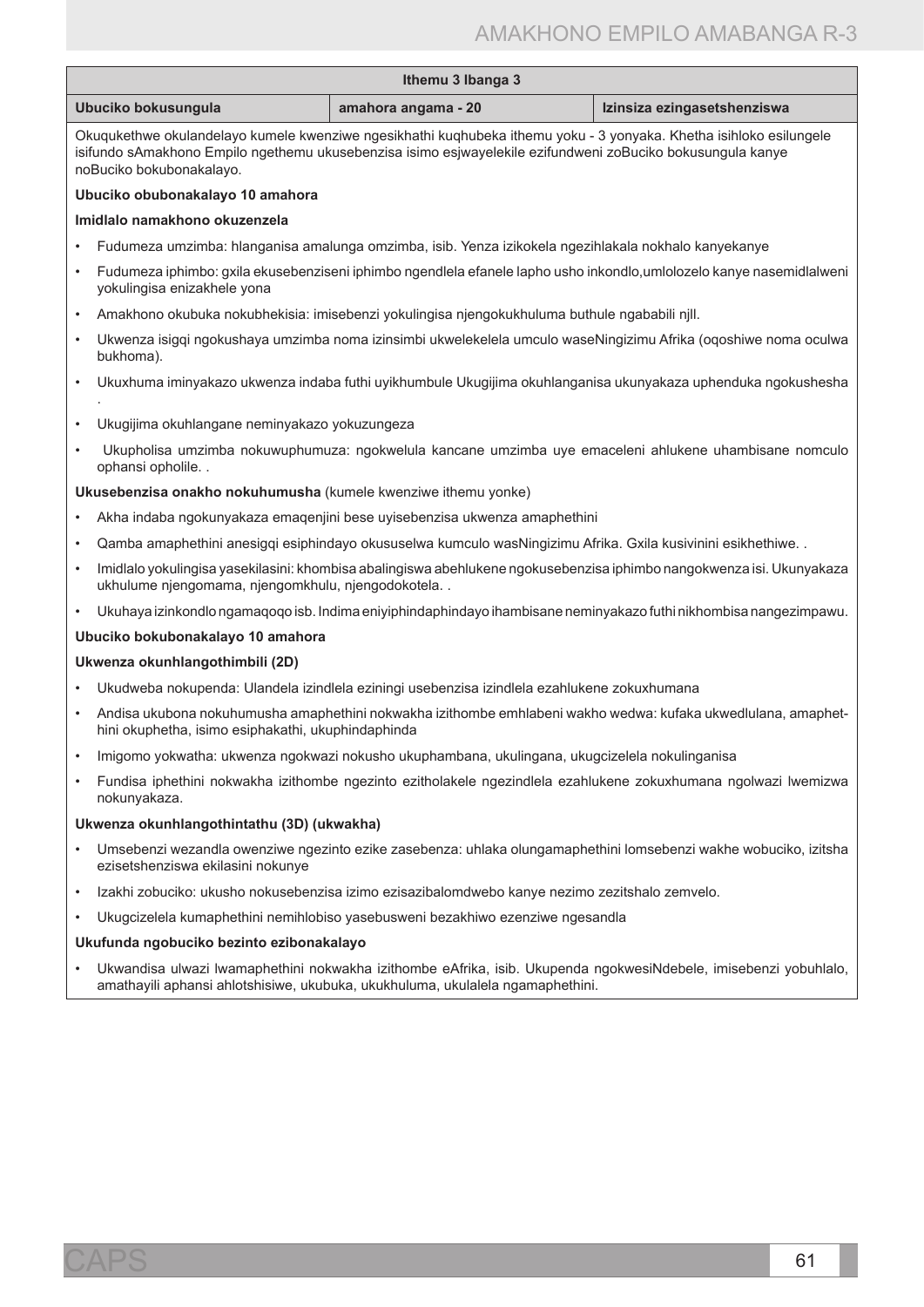| Ithemu yesi-4 Ibanga lesi-3                                                                                                                                                                                                    |                   |                             |
|--------------------------------------------------------------------------------------------------------------------------------------------------------------------------------------------------------------------------------|-------------------|-----------------------------|
| Ubuciko bokusungula                                                                                                                                                                                                            | Amahora angama-20 | Izinsiza ezingasetshenziswa |
| Okugukethwe okulandelayo kumele kwenziwe ngesikhathi kughubeka ithemu yesi-4 yonyaka. Khetha isihloko esilungele<br>isifundo sAmakhono Empilo ngethemu ukusebenzisa isimo esjwayelekile ezifundweni zoBuciko bokusungula kanye |                   |                             |

#### **Ubuciko bokwenza 10 amahora**

noBuciko bokubonakalayo.

#### **Imidlalo namaKhono okuzenzela**

- Imidlalo efudumeza umzimba: ukweluleka nokugoqana komgogodla
- Imidlalo yokulingisa yokuzenzela: thuthukisa ulwazi lokubhekana nento eyodwa ngesikhathi nokwakha isithombe emqondweni, isib. Ukwenza sengathi uphosa ibhola ube ubheke ubungako, ubukhulu nesimo.
- Ulandela izinto ezikugqugquzelayo njengezithombe, imishwana, izisho, imidlalo yokulingisa, izinkondlo noma imilolozelo ukubheka inkulumo evezwa wukunyakaza komzimba nesimo sobuso.
- Ukunyakazisa umzimba usuke uye kwenye indawo: khombisa ukukwazi ukulawula umzimba nokuba nomgogodla oqinile,isb. uhamba ngokuziqhenya, ukuviliyela njengesotsha nokunye
- Ukupholisa umzimba nokuwuphumuza: lala ngomhlane uqinise zonke izicubu zomzimba, fingqa isibhakela,, uhlanganise amahlombe, bese uthambisa zonke izicubu zomzimba, udedeleke umzimba phansi, njll.

#### **Ukusebenzisa onakho nokuhumusha**

- Lalela umculo waseNingizimu Afrika: gxila kusivinini, ukwehlukahlukana okwenza imisindo ehlukene. .
- Lalela bese ukhetha izinsimbi zaseNingizimu Afrika ezisemqoka, bheka umehluko okhona kulezizinsimbi.
- Ukwakha isimo okuso: sebenzisa ukukhuluma okwahlukene, imisindo etshengisayo kanye nokunyakaza, sebenzisa izinkondlo, isithombe noma iculo.
- Akha ukunyakaza okuvela ezithombeni, akha indaba ngokunyakaza, ukhombise isiqalo, indikimba isiphetho. .

#### **Ubuciko bokubonakalayo 10 amahora**

#### **Ukwakha okunhlangothimbili (2D)**

- Ukudweba nokupenda: Ulandela izindlela eziningi usebenzisa izindlela ezahlukene zokuxhumana
- Ukudweba ngokwedlulana, ukunyakaza komzimba, ukwenza abantu abangaphezulu kwababili

#### **Ukwakha okunhlangothintathu (3D)**

- Fundisa amasu okwakha usebenzisa inhlama yamaphepha: akha izinto ngokunamathisela, ukusika, ukudabula, ukucolisisa.
- Izakhi zobuciko: isimo ukucoliseka noma ubuhhadlahhadla bento
- Imigomo yokwatha: ukwenza ngokwazi nokusho ukuphambana, ukulingana, ukugcizelela nokulinganisa
- Ulwazi lokusebenzisa indawo: qhuba ulwazi lokusebenza endaweni

#### **Ukufunda ngobuciko bezinto ezibonakalayo**

- Izakhi zobuciko: bona usho zonke izakhi zobuciko
- Imigomo yokwakha: ukwenza ngokwazi nokusho ukuphambana, ukulingana, ukugcizelela nokulinganisa
- Imibuzo ejulile yokubuka izakhi nemigomo yokwakha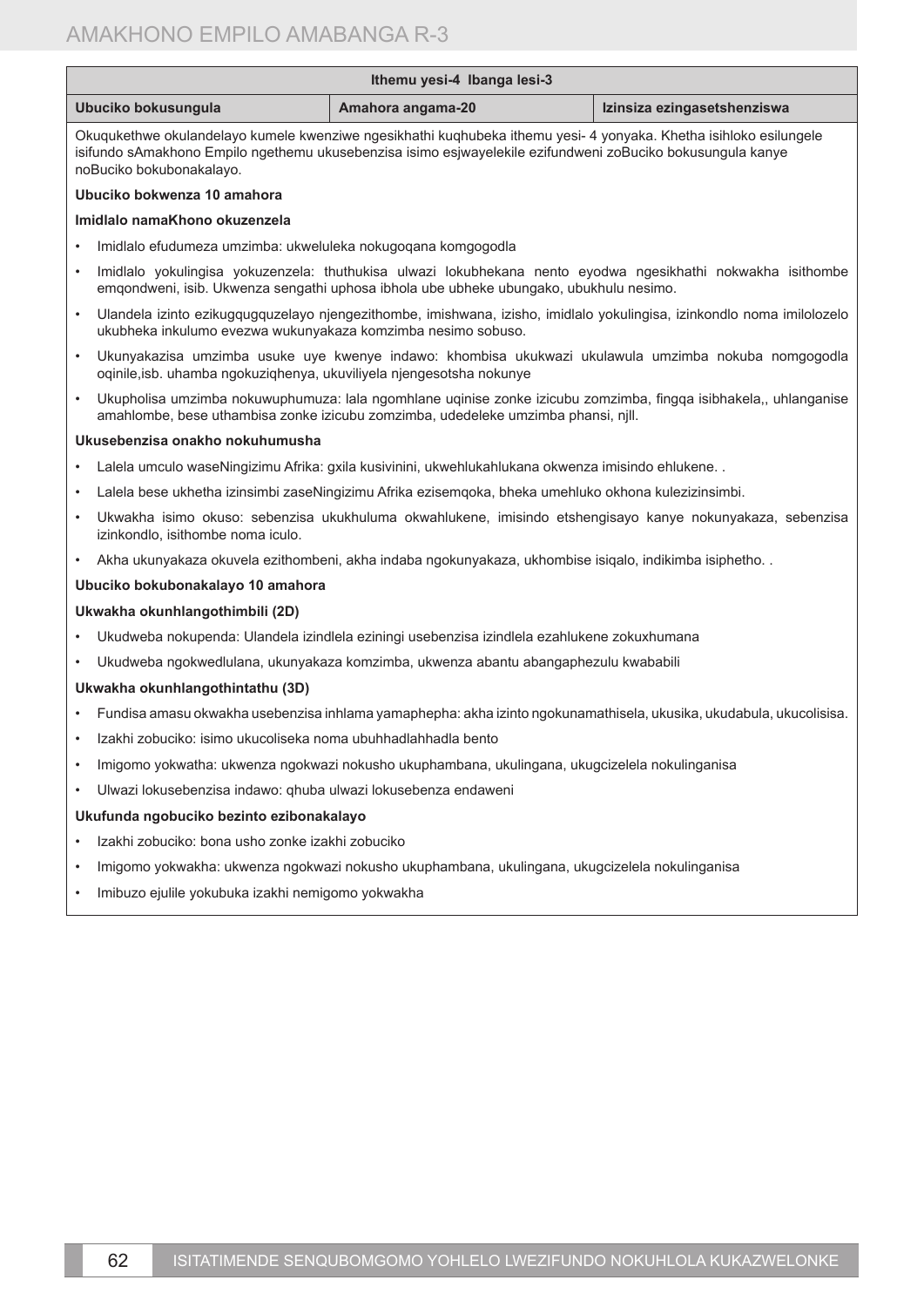| Ithemu 1 Ibanga3              |                   |                                                                                                        |
|-------------------------------|-------------------|--------------------------------------------------------------------------------------------------------|
| Isifundo Sokuvocavoca umzimba | Amahora angama-20 | Izinsiza ezingasetshenziswa                                                                            |
|                               |                   | Ukwengezela ezinsizeni okujwayeleke<br>ukuthi zisetshenziswe esifundweni<br>samakhono eMpilo uzodinga: |
|                               |                   | Izikhafu zokuncintisana ngokugijima<br>ngemilenze emithathu.                                           |
|                               |                   | Amabhola, amabhethi ekhilikithi kanye<br>neziphunzi, amabhethi okudlala ithenisi,<br>izintambo.        |
|                               |                   | Inkundla enotshani obusikiwe                                                                           |

Okuqukethwe kuzofundwa yonke ingxenye yonyaka yoku - 1. Khetha izihloko zezifundo zamakhono ukuze unikeze okuqukethwe kulengxenye yonyaka zesifundo sokunyakazisa umzimba lapho kudingeka khona. Eminye imidlalo nezemidlalo edlalwa esikoleni ingafakwa. Wenze nemidlalo yabantu abanokukhubazeka

#### **Ukunyakazisa umzimba usuka uye kwenye indawo**

- Ibhala, umncintiswano wokugijima ngemilenze emithathu.
- Umdlalo wekhilikithi wabancane: ukugijima phakathi kwamawikhethi.
- Ezokugijima: Ukugijima ngesivinini esiphezulu.

#### **Ulwazi lokunyakazisa umzimba**

#### • **Izinto zokudlala**

- • Uyahamba, uphose ibhola omoyeni, ugqome phansi usebenzisa amacala womabili ngerekhethi NgababiliNgababili, shaya ibhola usebenzisa intende yesandla (volley)
- Ngababili shaya ibhola usebenzisa inqindi.

#### **Isigqi**

- Ezokugijima: Indlela yokusuka uma kugijinywa ngesivinini esikhulu/ibanga elifushane (Yiba sechashazeni lakho… lindela…. hamba/suka!).
- Ezokugijima: Ukugxuma ibanga elide ukhombisa lapho kungafanele kuthinte khona izinyawo.
- Ezokugijima: Ukugxuma uye phezulu ukhombisa lapho kufanele usukele khona

#### **Ukuxhumana**

- • Ezokugijima: Phonsa ibhola lethenisi/lomphebezo
- Ukuxhumana kwesandla namehlo: gqoma ibhola lethenisi usebenzisa isethi yokudlala ithenisi: emoyeni, phansi ube uhamba.

#### **Ukuzimelela** .

- Ibhola lomphebezo labancane: ukugijima, ukubamba ibhola ngesiphongo, ukubamba ibhola ngengemuva lesandla, nokuphosa ibhola levoli ngaphezu kwenethi.
- Ikhilikithi: ukushaya ibhola ngenduku yekhilikithi.

#### **Ukuqonda indawo okuyo**

- Ukushintsha izindlela
- Ukuchusha inkundla enezithiyo kufaka ukududula, ukudonsa, ukungqengqa, ukushintsha izindlela

## **Uhlangothi lwangakwesokudla nesokunxele**

• Khahlela ibhola eliginqikayo ngonyawo lwesobunxele nesokudla

- Ezokugijima: umdlalo wokugijima wokunikezelana ngenduku
- • Ithenisi yabancane
- Ikhilikithi yabancane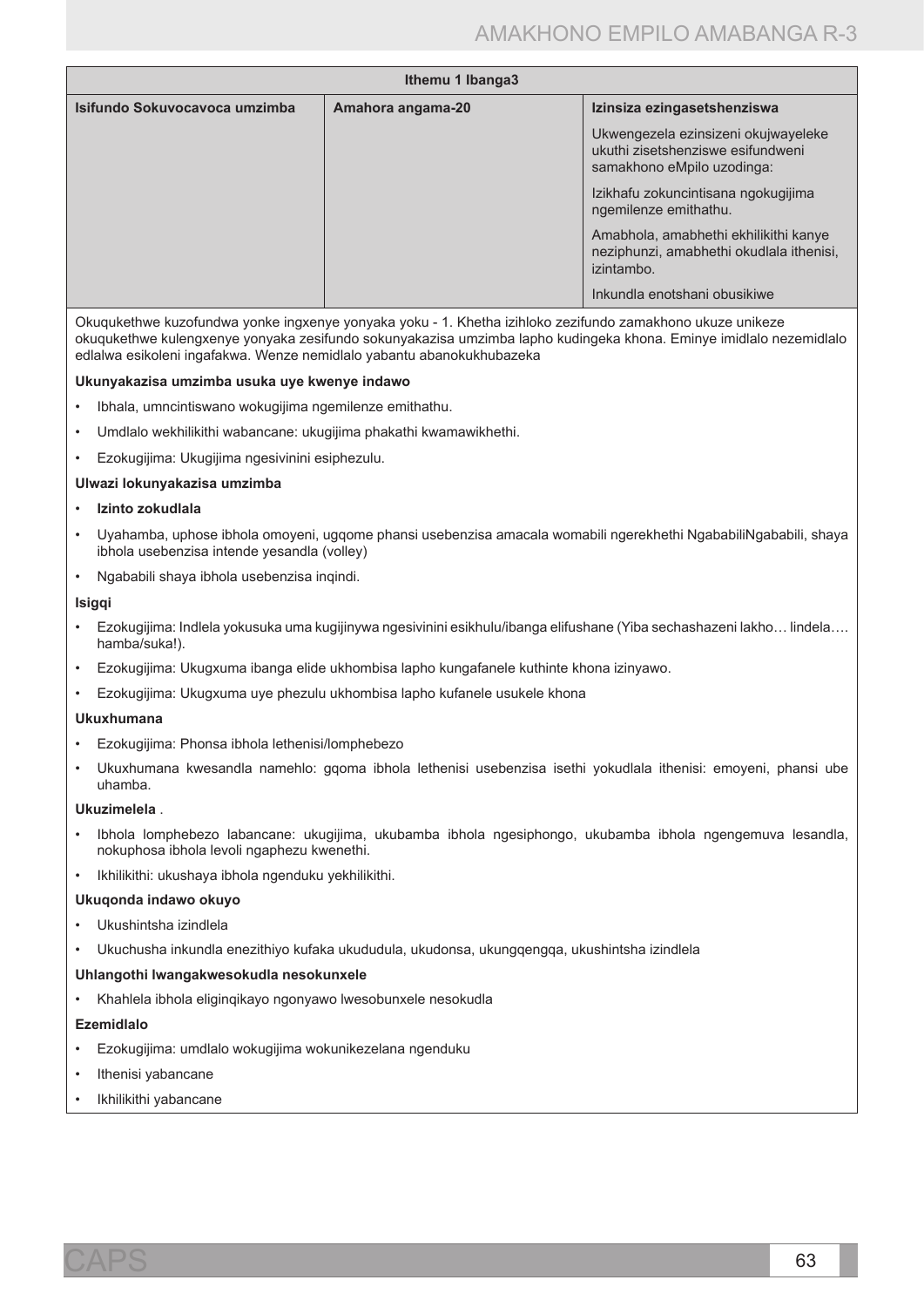| Ithemu ye-2 Ibanga 3          |                   |                                                                                                        |
|-------------------------------|-------------------|--------------------------------------------------------------------------------------------------------|
| Isifundo sokuvocavoca umzimba | Amahora angama-20 | Izinsiza ezingasetshenziswa                                                                            |
|                               |                   | Ukwengezela ezinsizeni okujwayeleke<br>ukuthi zisetshenziswe esifundweni<br>sAmakhono eMpilo uzodinga: |
|                               |                   | Izinto zokudlala iskittes, amabhola,<br>izinduku zehokhi, izintambo zenggathu                          |

Okuqukethwe kuzofundwa yonke ingxenye yonyaka ye - 2. Khetha izihloko zezifundo zamakhono ukuze unikeze okuqukethwe kulengxenye yonyaka zesifundo sokunyakazisa umzimba lapho kudingeka khona. Eminye imidlalo nezemidlalo edlalwa esikoleni ingafakwa. Wenze nemidlalo yabantu abanokukhubazeka

#### **Ukunyakazisa umzimba usuka uye kwenye indawo**

• Imidlalo yokulingisa njengokugijima njengehhashi, ukuhamba njengedada, ukugxumisa okwexoxo nokunye**.**

#### **Ulwazi lokunyakazisa umzimba**

• Nqaka/phosa phezulu.

## **Isigqi**

- Dlala ingqathu ngabathathu.
- • Dlala ingqathu nidedelana
- Dlala ingqathu nime umugqa nigijima nidedelana.

## **Ukuxhumana**

- Isiteshi sokuqala: Ibhola lezandla gqoma ibhola phansi ulandela izikhala eziphakathi kwabadlali.
- • Isiteshi sesibili: Ibhola eliqhutshwa ngenduku- qhuba ibhola ngenduku ugweme abantu.
- • Isiteshi sesithathu: Ibhola lomnqakiswano- phonselanani ibhola nigijima niphuma ezikhaleni.
- • Isiteshi sesine: Ibhola lombhoxo-nigijima niphonselana ibhola.
- Isiteshi sesihlanu: Ibhola likanobhutshuzwayo- khahlela ibhola ngezinyawo ulandela izikhala phakathi kwabadlali.

## **Ukuzimelela**

- • Ukugijima phakathi kwezithiyo .
- Ukuzimelela ngomlenze owodwa .
- Ukuzivocavoca: Ukuma ngekhanda nangezandla
- • Ukuthinta ngezandla nangezindololwane phansi umzimba untante emoyeni ube yisicaba kuhle kwebhriji.

## **Ukuqonda indawo okuyo**

Ukugijima endleleni enezithiyo ezining ezahlukene

## **Uhlangothi lwangakwesokudla nesokunxele**

• Dlala imidlalo ezokhombisa isandla esinamandla njengokuphosa ibhola, ukukhahlela, ukutshuntsha ubuhlalu .

- Imidlalo yomdabu
- Unobhutshuzwayo,elombhoxo,elomnqakiswano nelezandla.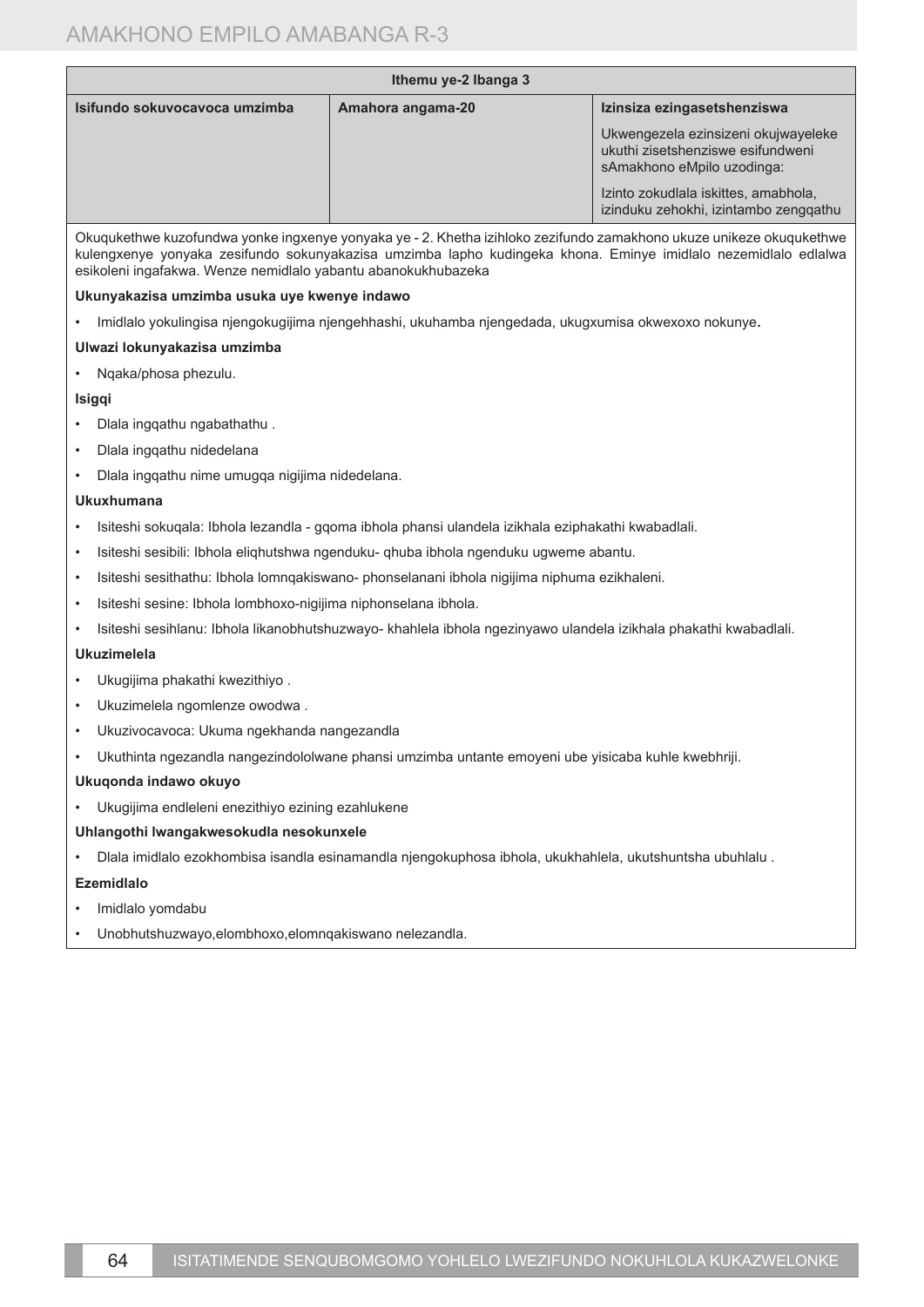| Ithemu 3 Ibanga 3             |                   |                                                                                                                      |
|-------------------------------|-------------------|----------------------------------------------------------------------------------------------------------------------|
| Isifundo sokuvocavoca umzimba | Amahora angama-20 | Izinsiza ezingasetshenziswa                                                                                          |
|                               |                   | Ukwengezela ezinsizeni okujwayeleke<br>ukuthi zisetshenziswe esifundweni<br>sAmakhono eMpilo uzodinga:               |
|                               |                   | Amabhola, Izingqatho, izindwango<br>zokubopha ukhalo, omata basejimini<br>indawo enotshani, izinto zokubeka<br>umaka |

Okuqukethwe kuzofundwa yonke ingxenye yonyaka yesi - 3. Khetha izihloko zezifundo zamakhono ukuze unikeze okuqukethwe kulengxenye yonyaka zesifundo sokunyakazisa umzimba lapho kudingeka khona. Eminye imidlalo nezemidlalo edlalwa esikoleni ingafakwa. Wenze nemidlalo yabantu abanokukhubazeka

#### **Ukunyakazisa umzimba usuka uye kwenye indawo**

- • Ukunyakazisa umzimba ngaphandle kokushwileka, ukugoba, ukugoqana, kwenziwa emaqenjini
- • Ukuhamba ukheleza uphethe into esandlelni noma nibambene ngezandla nomunye .
- Ukugxuma umile: kanye/kabili Ukukheleza indawana uthwele okuthile futhi nibambene ngezandla nophathina wakho.
- Ukugxugeza: ulingisa unogwaja, insephe .

#### **Ulwazi lokunyakazisa umzimba**

- Khahlela ibhola eligingqikayo ulise macala onke, uliqondise endaweni ethile noma komunye .
- Phonsa amabhola endaweni emakiwe, phosela omunye usebenzisa isandla esisodwa ubuye uphose ngezimbili, liphose liye phezulu kude

## **Isigqi**

- • Ukweqa ingqatho uyeqa ngokusebenzisa umlenze owodwa ngesikhathi, uyeqe uphakamise imilenze yomibili kanyekanye.
- • Ukuzivocavoca njengoku: gingqika uye phambili nasemuva

#### **Ukuxhumana**

- Imidlalo yevoli: ukuhambisana kwesandla namehlo, indlela okushaywa ngayo ibhola .
- • Imidlalo edlalwa ngababili ugibele njengehhashi .

#### **Ukuzimelela**

- Sukuma uhambe ngamazonzwane nangezithende.
- Gaqa usebenzisa izandla namadolo
- • Ukuhamba uzimelela uyephambili nasemuva.
- • Ukugibela ijangijimu: uhambe uzimelela ngokukhululeka. Ukuzivocavoca: ukuzimelela ume ngekhanda, isandla, njll.

#### **Ukuqonda indawo okuyo**

- Ukugijima endleleni enezithiyo okufaka ukugaqa, ukweqa nokuhlala kahle, ukugijima ngesivinini
- • Imidlalo lapho udlala khona nabantu abathathu uwedwa
- Dlala imidlalo efana ne"kati negundane"

#### **Uhlangothi lwangakwesokudla nesokunxele**

- Imidlalo edlalwa ngababili
- Ugingqigongqo

- • Ibhola lezinyawo labancane
- Ibhola levoli
- Ikati negundane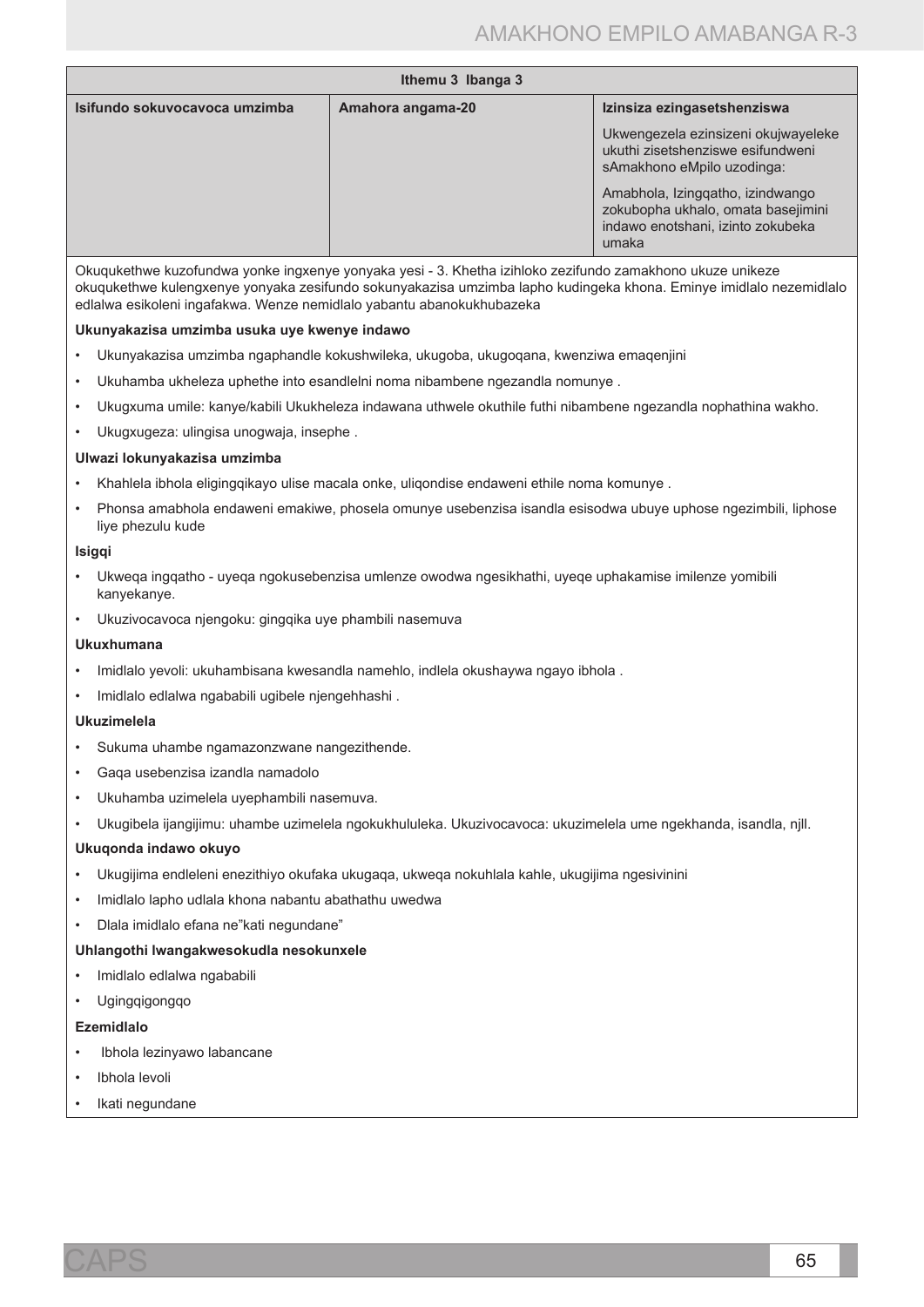| Ithemu ye-4 Ibanga 3                                                                                                                                                                                                                                                                                     |                                                                                                                                                                                                                                                                                                                                                                 |                             |
|----------------------------------------------------------------------------------------------------------------------------------------------------------------------------------------------------------------------------------------------------------------------------------------------------------|-----------------------------------------------------------------------------------------------------------------------------------------------------------------------------------------------------------------------------------------------------------------------------------------------------------------------------------------------------------------|-----------------------------|
| Isifundo Sokuvocavoca umzimba                                                                                                                                                                                                                                                                            | Amahora angama - 20                                                                                                                                                                                                                                                                                                                                             | Izinsiza ezingasetshenziswa |
| Okuqukethwe kuzofundwa yonke ingxenye yonyaka yesi - 4. Khetha izihloko zezifundo zamakhono ukuze unikeze okuqukethwe<br>kulengxenye yonyaka zesifundo sokunyakazisa umzimba lapho kudingeka khona. Eminye imidlalo nezemidlalo edlalwa<br>esikoleni ingafakwa. Wenze nemidlalo yabantu abanokukhubazeka |                                                                                                                                                                                                                                                                                                                                                                 |                             |
| Ukunyakazisa umzimba usuka uye kwenye indawo                                                                                                                                                                                                                                                             |                                                                                                                                                                                                                                                                                                                                                                 |                             |
|                                                                                                                                                                                                                                                                                                          | Ukunyakaza kulandelwa imiyalelo ebonakalayo (izimpawu zezandla/izimpawu zomzimba, izithombe) ukuhamba, ukugijima,<br>ukugxuma, ukweqa, ukugibela nokunye. Izingane zihamba zibambene ngezandla. Ubukhulu bendilinga buyashiyana kanjalo<br>nobuningi bezindilinga, bashintshe nendlela lapho indilinga ibheke ngakhona bachushe ezikhaleni bahambe bazungezane. |                             |
| Ulwazi lokunyakazisa umzimba                                                                                                                                                                                                                                                                             |                                                                                                                                                                                                                                                                                                                                                                 |                             |
| $\bullet$                                                                                                                                                                                                                                                                                                | Ukulingisa izithunzi: omunye uyisithunzi somunye ngakho ulingisa konke ukunyakaza.                                                                                                                                                                                                                                                                              |                             |
| $\bullet$                                                                                                                                                                                                                                                                                                | IThenisi: Ingaphambili lesandla, ingemuva lesandla kanye nokushaya ibhola njengevoli.                                                                                                                                                                                                                                                                           |                             |
|                                                                                                                                                                                                                                                                                                          | Ikhilikithi: Ukushaya ibhola, ukuphonsa ibhola uliqondise ngakumawikhethi, ukudlala ensimini nokugada amawikhethi.                                                                                                                                                                                                                                              |                             |
| <b>Isigqi</b>                                                                                                                                                                                                                                                                                            |                                                                                                                                                                                                                                                                                                                                                                 |                             |
| $\bullet$                                                                                                                                                                                                                                                                                                | Ukulandelana kwesigqi ngokusebenzisa noma ngaphandle kokusebenzisa izinsimbi.                                                                                                                                                                                                                                                                                   |                             |
| <b>Ukuxhumana</b>                                                                                                                                                                                                                                                                                        |                                                                                                                                                                                                                                                                                                                                                                 |                             |
| Ukuzivocavoca: Ukuginqika uye phambili nasemuva.                                                                                                                                                                                                                                                         |                                                                                                                                                                                                                                                                                                                                                                 |                             |
| nokugwedla kanye nokunyakaza kwengalo.                                                                                                                                                                                                                                                                   | Ukubhukuda: Ukubhukuda ude uvela ngaphezu kwamanzi, ukufaka umfutho wokuphakama emanzini, ukukhahlela                                                                                                                                                                                                                                                           |                             |
| Ukuzimelela                                                                                                                                                                                                                                                                                              |                                                                                                                                                                                                                                                                                                                                                                 |                             |
| zombili.                                                                                                                                                                                                                                                                                                 | Ukuzimelela ngonyawo olulodwa noma ezimbili uthwele amasakana okudlala noma uthwale ekhanda uphathe ngezandla                                                                                                                                                                                                                                                   |                             |
| Ukuzivocavoca: Ukuma ngekhanda, izandla ukuma njengenkalankala.                                                                                                                                                                                                                                          |                                                                                                                                                                                                                                                                                                                                                                 |                             |
| Ukuqonda indawo okuyo                                                                                                                                                                                                                                                                                    |                                                                                                                                                                                                                                                                                                                                                                 |                             |
|                                                                                                                                                                                                                                                                                                          | Ukugijima endleleni enezithiyo okufaka ukugaqa, ukweqa nokuhlala kahle, ukugijima ngesivinini                                                                                                                                                                                                                                                                   |                             |
| Ukubhukuda: ukuzilolonga okuletha ukuzethemba ukuze ungesabi amanzi i, njengokufaka amehlo nezindlebe emanzini,<br>ukufunda ukuphefumula ngaphansi kwamanzi                                                                                                                                              |                                                                                                                                                                                                                                                                                                                                                                 |                             |
| Uhlangothi lwangakwesokudla nesokunxele                                                                                                                                                                                                                                                                  |                                                                                                                                                                                                                                                                                                                                                                 |                             |
| neyesinxele.                                                                                                                                                                                                                                                                                             | Ukubhukuda: ukukhahlela ngemilenze yomibili owesinxele nowesokudla; ugwedle futhi ngezingalo zombili eyesokudla                                                                                                                                                                                                                                                 |                             |
| <b>Ezemidialo</b>                                                                                                                                                                                                                                                                                        |                                                                                                                                                                                                                                                                                                                                                                 |                             |
| Imidlalo yamanziukuqhudelana ngokubhukuda.                                                                                                                                                                                                                                                               |                                                                                                                                                                                                                                                                                                                                                                 |                             |
| Ukugijima ngemilenze emithathu owodwa uboshelwe kuphathina.<br>$\bullet$                                                                                                                                                                                                                                 |                                                                                                                                                                                                                                                                                                                                                                 |                             |
| Umdlalo wokuxoshana<br>$\bullet$                                                                                                                                                                                                                                                                         |                                                                                                                                                                                                                                                                                                                                                                 |                             |
| Umdlalo weThenisi                                                                                                                                                                                                                                                                                        |                                                                                                                                                                                                                                                                                                                                                                 |                             |
| Ikhilikithi.yabancane<br>$\bullet$                                                                                                                                                                                                                                                                       |                                                                                                                                                                                                                                                                                                                                                                 |                             |
|                                                                                                                                                                                                                                                                                                          |                                                                                                                                                                                                                                                                                                                                                                 |                             |
|                                                                                                                                                                                                                                                                                                          |                                                                                                                                                                                                                                                                                                                                                                 |                             |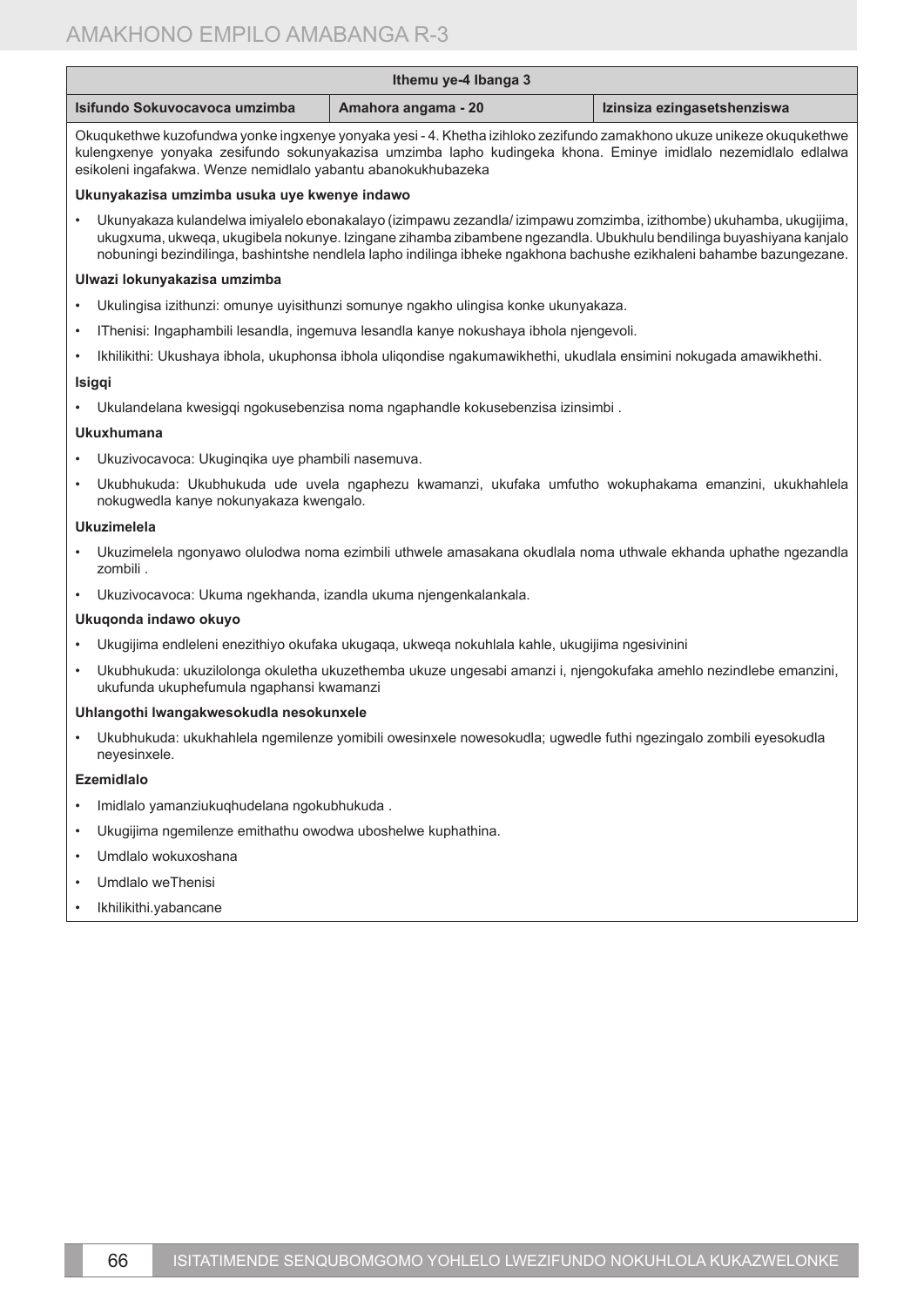# INGXENYE YE - 4

# **4.1 ISINGENISO**

Ukuhlola kuwuhlelo oluqhubekayo lokuthola, ukuqoqa nokuhumusha ulwazi mayelana nokusebenza kwabafundi,, ngokusebenzisa izindlela ezehlukene zokuhlola. Lokhu kwenzeka ngezinyathelo ezine; ukwakhanokuqoqa ubufakazi bemphumela, ukubhekisisa imiphumela; ; ukubhala okutholile usebenzise ukuqonda nolwazi ukulekelela abafundi ukuthuthukisa inqubo yofunda nokufundisa.

Ukuhlola makube okungahleliwe (ukuhlola ukufundisa) nokuhleliwe (ukuhlola ukufundisa). Kuzo zombili lezi zindlela zokuhlola, okuqoqiwe kumele abafundi baziswe ukuze bavuselele ulwazi lwabo lokufunda.

Kusifundo sAmakhono Empilo kumabanga aphansi, kugxilisa ukuhlola ngokubuka abafundi ngendlela ehleliwe neqhubekayo, ngesikhathi kwenziwa umsebenzi wansukuzonke, nemisebenzi eyakhiwe ngokwesimo nokudlala okukhululekile. Lokhu kusho ukuthi abafundi emabangeni aphansi bayahlolwa lapho bexoxa, belingisa futhi bekhombisa ikakhulu kumaciko okuzenzela nakusifundo sokunyakazisa umzimba, noma ukubhala phansi kusemqoka kakhulu kusifundo so**lwazi lokuqala kanye**

Nesokunyakazisa umzimba nezenhlalakahle.

AmaKhono empilo anika abafundi amathuba okubona umhlaba ngelinye iso bese bewuqonda.Injongo yokuhlola amakhono empilo emabangeni aphansi kungukuhlola nokuthuthukisa ulwazi olusha, amakhono kanye namagugu azosiza ukubalungiselela ukuhlola okuhleliwe emabangeni aphakathi. Kuzozozine izingxenye zesifundo sAmakhono empilo, isizathu sokuhlola, kuwukulekelela futhi ukhuthaze abafundi ubuye uhlole ukuthuthuka kwakhe ngokuphelele. Siyazi ukuthi abafundi sebethole ulwazi namakhono ngokubuka umfundi enza ngokuzimbandakanya emisebenzini ehambisana nalolo lwazi.

Ukuhlola okungahleliwe kumakhono empilo emabangeni aphansi kwenziwa ngokuqhubekayo.Indlela enhle yokwenza lokhu ukuba nencwadi ozobhala okubonayo ngesikhathi abafundi benza. Noma yini into oyithandile nenhle oyibonile noma engakugculisi kumele uyibhale kulencwadi, futhi uyilandele nsukuzonke. La manothi kumele abe nohlelo lokufundisa, kanye nokuhlola okuzayo. Kumakhono empilo emabangeni aphansi kumele umfundi ngamunye ahlolwe ngokuhleliwe ngokumbuka noma abhale ngakutholile okungenani kanye ngethemu ngeyodwa yalezingxenye .Izindlela zokuhlola kufanele zihambisana neminyaka kanye nezinga lokukhula kwakhe.Ukwakhiwa kwale misebenzi kumele kuhambisane nengqikithi leyo yesifundo esizoxuba izinhlobo ezehlukene zemisebenzi ukuphumelelisa izinjongo zaleso sifundo.

Ukuhlola kuyenzeka kumfundi ngamunye, ngamaqembu amancane namakhulu ngesikhathi sokudlala bekhululekile njengenxenye yemisebenzi ehleliwe. Uhlu lokuhlola nerubhriki kungasetshenziswa ukubhala imiphumela yalokho okuhloliwe. Ukuhlola okuhleliwe nolungahleliwe kuzosiza uthisha ukuthi akwazi ukulandelela nokubhekela indlela umfundi aqhuba ngayo kuthemu yonke.

Ukuhlola kuyabhalwa bese kubikwa kubazali. Abafundi bangazikhethela ukuthi yimiphi imisebenzi abafuna ukuyigcina. Lokhu kungagcinwa kumafayela, kukhangiswe lapho kufika abazali.. . Kufanele lemisebenzi yabafundi ikhangiswe ekilasini. Ngezinye izikhathi lemisebenzi kungahanjwa nayo kuyiwe emakhaya ukuze ikilasi lingaminyaniswa yiyo.